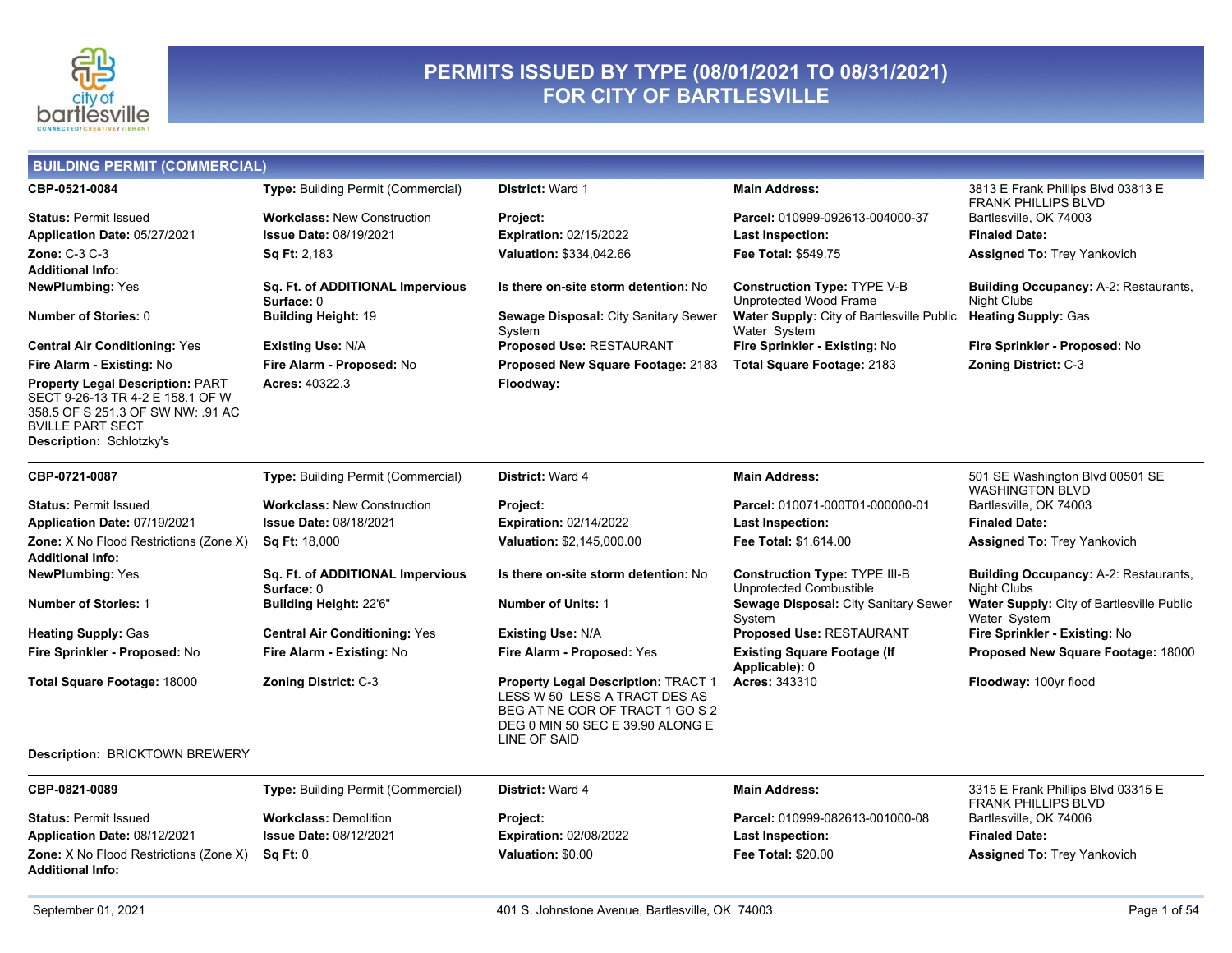| PERMITS ISSUED BY TYPE (08/01/2021 TO 08/31/2021)                                                                                                                                                                                                                                                                                                                         |                                                                                                                                                                                                                                                                           |                                                                                                                                                                   |                                                                                                                     |                                                                   |  |
|---------------------------------------------------------------------------------------------------------------------------------------------------------------------------------------------------------------------------------------------------------------------------------------------------------------------------------------------------------------------------|---------------------------------------------------------------------------------------------------------------------------------------------------------------------------------------------------------------------------------------------------------------------------|-------------------------------------------------------------------------------------------------------------------------------------------------------------------|---------------------------------------------------------------------------------------------------------------------|-------------------------------------------------------------------|--|
| Type of Demolition: Entire Structure                                                                                                                                                                                                                                                                                                                                      | Type of Building: Commercial                                                                                                                                                                                                                                              | Number of Dwellings: 0                                                                                                                                            | Foundation Type: Pad                                                                                                | <b>Number of Stories: 1</b>                                       |  |
| <b>Number of Buildings: 1</b>                                                                                                                                                                                                                                                                                                                                             | <b>Zoning District: C-7</b>                                                                                                                                                                                                                                               | <b>Property Legal Description: PART</b><br>SECT 8-26-13 BEG 1068.4 E OF THE<br>SW CORNER OF THE S 1/2 SW NE: E<br>200; N 219.7; W 200; S 219.7 TO BEG:<br>1.01 AC | Acres (Sq. Ft.): 42105.8                                                                                            | Floodway:                                                         |  |
| CBP-0821-0090                                                                                                                                                                                                                                                                                                                                                             | Type: Building Permit (Commercial)                                                                                                                                                                                                                                        | <b>District: Ward 3</b>                                                                                                                                           | <b>Main Address:</b>                                                                                                | 700 SW Penn Ave 00700 SW PENN AVE                                 |  |
| <b>Status: Fees Due</b>                                                                                                                                                                                                                                                                                                                                                   | <b>Workclass: Addition</b>                                                                                                                                                                                                                                                | Project:                                                                                                                                                          | Parcel: 010229-007010-000000-01                                                                                     | Bartlesville, OK 74003                                            |  |
| Application Date: 08/12/2021                                                                                                                                                                                                                                                                                                                                              | <b>Issue Date: 08/13/2021</b>                                                                                                                                                                                                                                             | <b>Expiration: 02/09/2022</b>                                                                                                                                     | <b>Last Inspection:</b>                                                                                             | <b>Finaled Date:</b>                                              |  |
| Zone: C-5/PUD C-5/PUD                                                                                                                                                                                                                                                                                                                                                     | <b>Sq Ft: 13,354</b>                                                                                                                                                                                                                                                      | Valuation: \$2,370,000.00                                                                                                                                         | Fee Total: \$2,708.38                                                                                               | <b>Assigned To: Trey Yankovich</b>                                |  |
| <b>Additional Info:</b>                                                                                                                                                                                                                                                                                                                                                   |                                                                                                                                                                                                                                                                           |                                                                                                                                                                   |                                                                                                                     |                                                                   |  |
| <b>NewPlumbing: Yes</b>                                                                                                                                                                                                                                                                                                                                                   | Sq. Ft. of ADDITIONAL Impervious<br><b>Surface: 11873</b>                                                                                                                                                                                                                 | Is there on-site storm detention: Yes                                                                                                                             | <b>Construction Type: TYPE II-B</b><br>Unprotected Non-Combustible                                                  | Building Occupancy: B: Office,<br>Professional                    |  |
| <b>Number of Stories: 1</b>                                                                                                                                                                                                                                                                                                                                               | <b>Building Height: 32</b>                                                                                                                                                                                                                                                | <b>Number of Units: 1</b>                                                                                                                                         | Sewage Disposal: City Sanitary Sewer<br>System                                                                      | Water Supply: City of Bartlesville Public<br>Water System         |  |
| <b>Heating Supply: Gas</b>                                                                                                                                                                                                                                                                                                                                                | <b>Central Air Conditioning: Yes</b>                                                                                                                                                                                                                                      | <b>Existing Use: OFFICE- MENTAL</b><br><b>HEALTH</b>                                                                                                              | Proposed Use: OFFICE- MENTAL<br><b>HEALTH</b>                                                                       | Fire Sprinkler - Existing: Yes                                    |  |
| Fire Sprinkler - Proposed: Yes                                                                                                                                                                                                                                                                                                                                            | <b>Fire Alarm - Existing: Yes</b>                                                                                                                                                                                                                                         | Fire Alarm - Proposed: Yes                                                                                                                                        | Proposed New Square Footage: 13354                                                                                  | Total Square Footage: 13354                                       |  |
| <b>Zoning District: C-5/PUD</b>                                                                                                                                                                                                                                                                                                                                           | <b>NZOD Location Code: Z1407</b>                                                                                                                                                                                                                                          | Property Legal Description: LOTS 10<br>THRU 14 BLK 7 LINCOLN 2ND                                                                                                  | Acres: 30379.6                                                                                                      | Floodway:                                                         |  |
| Occupancy:<br>Combining of lots:<br>that prohibits subdividing the parcel without city approval.<br>2. Record at the County Clerk's office, and submit to County Tax Assessor to be<br>unified under one tax payer / parcel ID number.<br>· Sidewalks:<br>Adams where they will be constructed on GLMHC property.<br>2. Record at the County Clerk's office.<br>issuance. | 1. Prepare one deed with all of the legal descriptions on it. Include a deed restriction<br>1. Prepare conveyance of public access easements for sidewalks along 8th, Penn, and<br>We are requiring approval of Micah's/Shelley's SWPPP comments prior to building permit |                                                                                                                                                                   |                                                                                                                     |                                                                   |  |
| CBP-0821-0091                                                                                                                                                                                                                                                                                                                                                             | <b>Type: Building Permit (Commercial)</b>                                                                                                                                                                                                                                 | District: Ward 4                                                                                                                                                  | <b>Main Address:</b>                                                                                                | 515 SW Frank Phillips Blvd 00515 SW<br><b>FRANK PHILLIPS BLVD</b> |  |
| <b>Status: Permit Issued</b>                                                                                                                                                                                                                                                                                                                                              | <b>Workclass: Remodel</b>                                                                                                                                                                                                                                                 | Project:                                                                                                                                                          | Parcel: 010001-025007-000000-02                                                                                     | Bartlesville, OK 74003                                            |  |
| Application Date: 08/17/2021                                                                                                                                                                                                                                                                                                                                              | <b>Issue Date: 08/17/2021</b>                                                                                                                                                                                                                                             | <b>Expiration: 02/14/2022</b>                                                                                                                                     | <b>Last Inspection:</b>                                                                                             | <b>Finaled Date:</b>                                              |  |
| <b>Zone: Downtown Downtown</b><br>Redevelopment District - Design Review<br><b>Additional Info:</b>                                                                                                                                                                                                                                                                       | Sq Ft: 10,736                                                                                                                                                                                                                                                             | Valuation: \$995,000.00                                                                                                                                           | Fee Total: \$1,218.72                                                                                               | <b>Assigned To: Trey Yankovich</b>                                |  |
| <b>Construction Type: TYPE II-B</b><br>Unprotected Non-Combustible                                                                                                                                                                                                                                                                                                        | Building Occupancy: A-2: Restaurants, Heating Supply: Electric<br>Night Clubs, E: K-12, Day Care, S-2:<br>Storage, Low Hazard                                                                                                                                             |                                                                                                                                                                   | <b>Central Air Conditioning: Yes</b>                                                                                | <b>Existing Use: N/A</b>                                          |  |
| <b>Proposed Use If Different From</b><br>Existing: Daycare/Restaurant/Education<br>Center                                                                                                                                                                                                                                                                                 | Fire Sprinkler - Existing: Yes                                                                                                                                                                                                                                            | Fire Alarm - Existing: Yes                                                                                                                                        | If None Existing, Fire Alarm -<br>Proposed?: Yes                                                                    | If None Existing, Fire Sprinkler -<br>Proposed?: Yes              |  |
| Total Square Footage Of Space: 10736 Zoning District: M-2                                                                                                                                                                                                                                                                                                                 |                                                                                                                                                                                                                                                                           | NZOD Location Code: Or0825                                                                                                                                        | Property Legal Description: LOTS 7 8 Acres: 30825.7<br>BLK 25 INC 10 VACATED ALLEY ADJ<br>ON EAST ORIG BARTLESVILLE |                                                                   |  |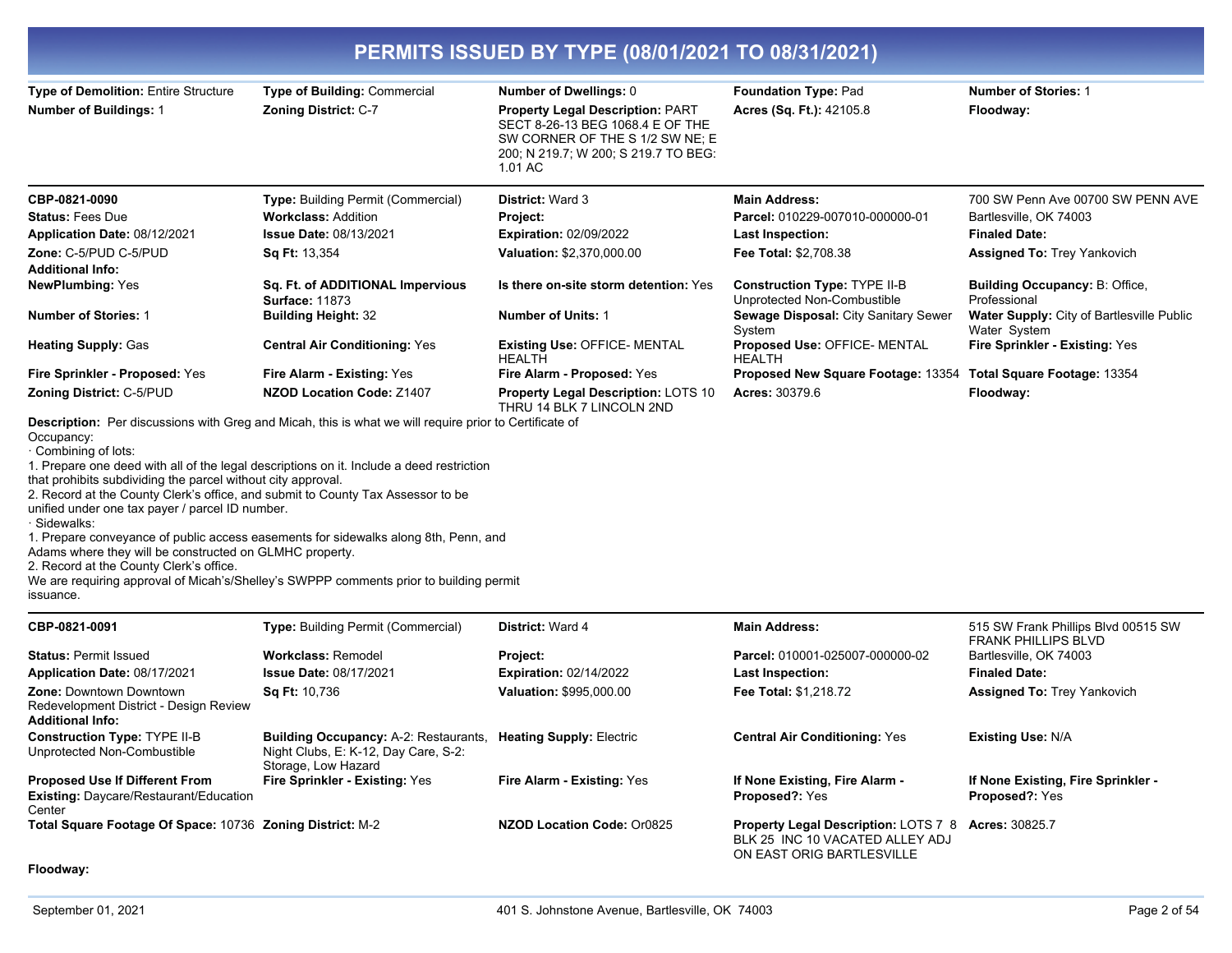Description: Permit issued under the following conditions. The certificate of occupancy will not be issued until the site development requirements have been completed and approved and parking agreement has been reached and agreed upon, and downtown design review application has been approved.

| CBP-0821-0093<br><b>Status: Fees Due</b><br>Application Date: 08/19/2021<br>Zone: X No Flood Restrictions (Zone X)<br><b>Additional Info:</b>                        | Type: Building Permit (Commercial)<br><b>Workclass: New Construction</b><br><b>Issue Date: 08/19/2021</b><br><b>Sq Ft: 1.740</b> | District: Ward 3<br>Project:<br><b>Expiration: 02/15/2022</b><br>Valuation: \$250,000.00 | <b>Main Address:</b><br>Parcel: 010999-302613-001000-01<br><b>Last Inspection:</b><br><b>Fee Total: \$439.00</b> | 1900 SE Price Rd 01900 SE PRICE RD<br>Bartlesville, OK 74003<br><b>Finaled Date:</b><br><b>Assigned To: Trey Yankovich</b> |
|----------------------------------------------------------------------------------------------------------------------------------------------------------------------|----------------------------------------------------------------------------------------------------------------------------------|------------------------------------------------------------------------------------------|------------------------------------------------------------------------------------------------------------------|----------------------------------------------------------------------------------------------------------------------------|
| <b>NewPlumbing: Yes</b>                                                                                                                                              | Sq. Ft. of ADDITIONAL Impervious<br>Surface: 0                                                                                   | Is there on-site storm detention: Yes                                                    | <b>Construction Type: TYPE I-A Fire</b><br>Resistive Non-combustible                                             | <b>Number of Stories: 1</b>                                                                                                |
| <b>Building Height: 15.5</b>                                                                                                                                         | <b>Number of Units: 1</b>                                                                                                        | Sewage Disposal: City Sanitary Sewer<br>System                                           | <b>Water Supply:</b> City of Bartlesville Public<br>Water System                                                 | <b>Heating Supply: Gas</b>                                                                                                 |
| <b>Central Air Conditioning: Yes</b>                                                                                                                                 | <b>Existing Use: N/A</b>                                                                                                         | Proposed Use: Cosby Learning Center<br>(Golf)                                            | Fire Sprinkler - Existing: No                                                                                    | Fire Sprinkler - Proposed: No                                                                                              |
| Fire Alarm - Existing: No                                                                                                                                            | Fire Alarm - Proposed: No                                                                                                        | Proposed New Square Footage: 1740                                                        | Total Square Footage: 1740                                                                                       | <b>Zoning District: RA</b>                                                                                                 |
| <b>Property Legal Description: PART</b><br>SECT 30-26-13 N 1/2 NE LESS .99 AC<br>TO CO: NE NW LESS 2.5 AC<br>CEMETERY LESS TRACT BEG NW<br>COR GO E 880 S 51 DEG W 1 | Acres: 7.17659e+006                                                                                                              | Floodway: 100yr flood                                                                    |                                                                                                                  |                                                                                                                            |
| CBP-0821-0094                                                                                                                                                        | <b>Type: Building Permit (Commercial)</b>                                                                                        | District: Ward 1                                                                         | <b>Main Address:</b>                                                                                             | 510 SE Washington Blvd 510 SE<br><b>WASHINGTON BLVD</b>                                                                    |
|                                                                                                                                                                      |                                                                                                                                  |                                                                                          |                                                                                                                  |                                                                                                                            |
| <b>Status: Fees Due</b>                                                                                                                                              | <b>Workclass: New Construction</b>                                                                                               | Project:                                                                                 | Parcel: 010999-092613-003000-01                                                                                  | Bartlesville, OK 74003                                                                                                     |
| Application Date: 08/30/2021                                                                                                                                         | Issue Date: 08/30/2021                                                                                                           | <b>Expiration: 02/28/2022</b>                                                            | <b>Last Inspection:</b>                                                                                          | <b>Finaled Date:</b>                                                                                                       |
| Zone: C-3 C-3                                                                                                                                                        | <b>Sq Ft: 638</b>                                                                                                                | Valuation: \$350,000.00                                                                  | <b>Fee Total: \$163.50</b>                                                                                       | <b>Assigned To: Trey Yankovich</b>                                                                                         |
| <b>Additional Info:</b>                                                                                                                                              |                                                                                                                                  |                                                                                          |                                                                                                                  |                                                                                                                            |
| <b>NewPlumbing: Yes</b>                                                                                                                                              | Sq. Ft. of ADDITIONAL Impervious<br>Surface: 0                                                                                   | Is there on-site storm detention: Yes                                                    | <b>Construction Type: TYPE V-B</b><br>Unprotected Wood Frame                                                     | <b>Building Occupancy: B: Office,</b><br>Professional                                                                      |
| <b>Number of Stories: 0</b>                                                                                                                                          | <b>Building Height: 19</b>                                                                                                       | Sewage Disposal: City Sanitary Sewer<br>System                                           | Water Supply: City of Bartlesville Public<br>Water System                                                        | <b>Heating Supply: Gas</b>                                                                                                 |
| <b>Central Air Conditioning: Yes</b>                                                                                                                                 | <b>Existing Use: N/A</b>                                                                                                         | Proposed Use: DRIVETHRU COFFEE                                                           | Fire Sprinkler - Existing: No                                                                                    | Fire Sprinkler - Proposed: No                                                                                              |
| Fire Alarm - Existing: No                                                                                                                                            | Fire Alarm - Proposed: No                                                                                                        | <b>Existing Square Footage (If</b><br>Applicable): 0                                     | Proposed New Square Footage: 638                                                                                 | Total Square Footage: 638                                                                                                  |

Description: Scooter's Coffee Note: Eastland Shopping Center must apply for a comprehensive sign plan before any more signage can be approved. We have communicated this to the owner and are awaiting the application and plan. In addition to this, Scooter's must submit a separate sign permit application and sign plan.

#### PERMITS ISSUED FOR BUILDING PERMIT (COMMERCIAL):

| <b>BUILDING PERMIT (RESIDENTIAL)</b> |                                            |                               |                                 |                                    |
|--------------------------------------|--------------------------------------------|-------------------------------|---------------------------------|------------------------------------|
| RBP-0821-0383                        | <b>Type: Building Permit (Residential)</b> | <b>District: Ward 3</b>       | <b>Main Address:</b>            | 1503 SW Oak 1503 SW OAK            |
| <b>Status: Permit Issued</b>         | <b>Workclass: Remodel</b>                  | <b>Project:</b>               | Parcel: 010030-003002-000000-01 | Bartlesville, OK 74003             |
| Application Date: 08/03/2021         | <b>Issue Date: 08/03/2021</b>              | <b>Expiration: 01/31/2022</b> | <b>Last Inspection:</b>         | <b>Finaled Date:</b>               |
| Zone: $RS-5RS-5$                     | SqFt:0                                     | Valuation: \$0.00             | <b>Fee Total: \$54.00</b>       | <b>Assigned To: Trey Yankovich</b> |
| <b>Additional Info:</b>              |                                            |                               |                                 |                                    |

 $\overline{7}$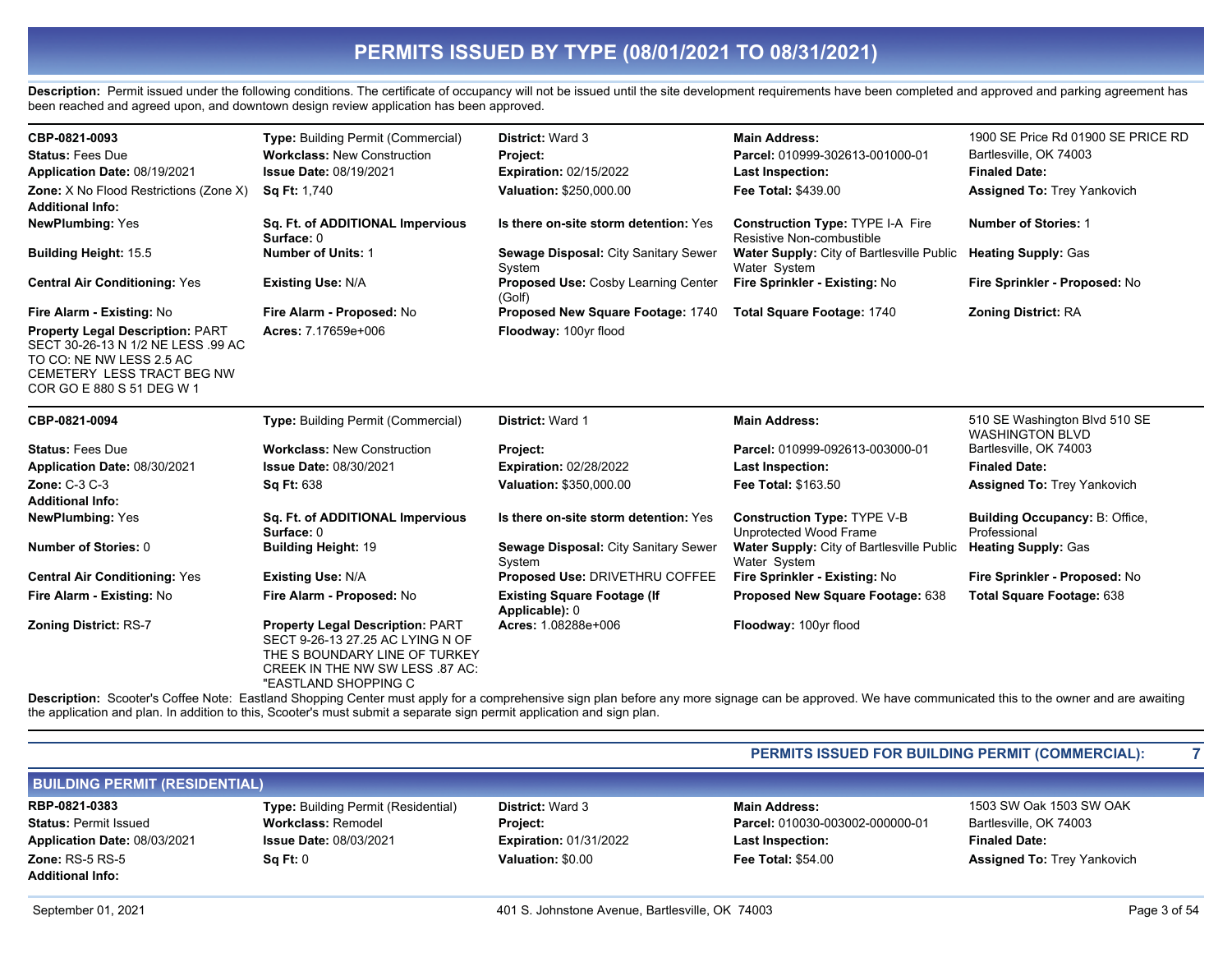| <b>Square Ft of Construction Area: 650</b>                                                                             | Room Area(s) being remodeled:                                                                                 | <b>Number of Stories: 1</b>       | <b>Heating Supply: Electric, Gas</b>                                                                                                                                                    | <b>Central Air Conditioning: Yes</b>         |
|------------------------------------------------------------------------------------------------------------------------|---------------------------------------------------------------------------------------------------------------|-----------------------------------|-----------------------------------------------------------------------------------------------------------------------------------------------------------------------------------------|----------------------------------------------|
| <b>NZOD Location Code: RaB03</b>                                                                                       | Bedroom(s), Living Room<br>Property Legal Description: LOT 2 BLK Acres (Sq. Ft.): 6362.97                     |                                   | Floodway:                                                                                                                                                                               | <b>Zoning District: RS-5</b>                 |
|                                                                                                                        | 3 BELLE MEADE                                                                                                 |                                   |                                                                                                                                                                                         |                                              |
|                                                                                                                        | Description: NEED ELECTRICAL PERMIT PULLED BY STATE LICENSE ELECTRICIAN                                       |                                   |                                                                                                                                                                                         |                                              |
| RBP-0821-0384                                                                                                          | <b>Type: Building Permit (Residential)</b>                                                                    | District: Ward 4                  | <b>Main Address:</b>                                                                                                                                                                    | 1311 NW Cudahy St 1311 NW CUDAHY<br>ST       |
| <b>Status: Complete</b>                                                                                                | <b>Workclass: Demolition</b>                                                                                  | Project:                          | Parcel: 010204-009012-000000-01                                                                                                                                                         | Bartlesville, OK 74003                       |
| Application Date: 08/09/2021                                                                                           | <b>Issue Date: 08/09/2021</b>                                                                                 | <b>Expiration: 02/07/2022</b>     | Last Inspection: 08/10/2021                                                                                                                                                             | <b>Finaled Date: 08/11/2021</b>              |
| Zone: 0.2 PCT ANNUAL CHANCE<br>FLOOD HAZARD 500-Year Flood Hazard<br>Area - No Restrictions<br><b>Additional Info:</b> | Sq Ft: 0                                                                                                      | Valuation: \$0.00                 | <b>Fee Total: \$0.00</b>                                                                                                                                                                | <b>Assigned To: Trey Yankovich</b>           |
| <b>Type of Demolition: Entire Structure</b>                                                                            | <b>Type of Building: House</b>                                                                                | <b>Number of Dwellings: 1</b>     | <b>Foundation Type: Crawl Space</b>                                                                                                                                                     | <b>Number of Stories: 1</b>                  |
| <b>Number of Buildings: 1</b>                                                                                          | Zoning District: RS-5                                                                                         | <b>NZOD Location Code: RaKe09</b> | Property Legal Description: LOTS 10,<br>11 12 BLK 9 KEELERS ADDN                                                                                                                        | Acres (Sq. Ft.): 21620.4                     |
| Floodway: 500yr flood                                                                                                  |                                                                                                               |                                   |                                                                                                                                                                                         |                                              |
| RBP-0821-0385                                                                                                          | Type: Building Permit (Residential)                                                                           | <b>District: Ward 2</b>           | <b>Main Address:</b>                                                                                                                                                                    | 2709 SE Roanoke Ridge Rd 2709 SE             |
| <b>Status: Permit Issued</b>                                                                                           | <b>Workclass: In Ground Pool</b>                                                                              | Project:                          | Parcel: 010605-001008-000000-01                                                                                                                                                         | ROANOKE RIDGE RD<br>Bartlesville, OK 74003   |
| Application Date: 08/10/2021                                                                                           | <b>Issue Date: 08/10/2021</b>                                                                                 | <b>Expiration: 02/14/2022</b>     | Last Inspection: 08/17/2021                                                                                                                                                             | <b>Finaled Date:</b>                         |
| Zone: RS-10/PUD RS-10/PUD<br><b>Additional Info:</b>                                                                   | <b>Sq Ft: 495</b>                                                                                             | <b>Valuation: \$61,000.00</b>     | <b>Fee Total: \$24.00</b>                                                                                                                                                               | <b>Assigned To: Trey Yankovich</b>           |
| <b>Number of Gallons: 10000</b>                                                                                        | Pool Length: 33                                                                                               | Pool Width: 15                    | Pool Height: 5                                                                                                                                                                          | Pool Diameter: 0                             |
| Yes: Yes                                                                                                               | No: No                                                                                                        | Privacy Fence Height: 6           | Property Legal Description: LOT 8 BLK Acres (Sq. Ft.): 15789.3<br>1 COL EST 14TH INC A STRIP OF<br>LAND KNOWN AS CITY OF BVILLE<br>PARKWAY DES AS: BEG AT NE COR<br>LOT 2 BLK 4 COL EST |                                              |
| Floodway:                                                                                                              | <b>Zoning District: RS-10/PUD</b>                                                                             |                                   |                                                                                                                                                                                         |                                              |
|                                                                                                                        | Description: GATES MUST EITHER HAVE A SELF LOCKING MECHANISM OR HAVE PAD LOCKS BEFORE WATER IS ADDED TO POOL. |                                   |                                                                                                                                                                                         |                                              |
| RBP-0821-0386                                                                                                          | Type: Building Permit (Residential)                                                                           | District: Ward 4                  | <b>Main Address:</b>                                                                                                                                                                    | 244 NE Katherine Ave 244 NE<br>KATHERINE AVE |
| <b>Status: Permit Issued</b>                                                                                           | Workclass: Accessory >200 Sq Ft No<br>Plumbing (Residential)                                                  | <b>Project:</b>                   | Parcel: 010493-004023-000000-01                                                                                                                                                         | Bartlesville, OK 74006                       |
| Application Date: 08/12/2021                                                                                           | <b>Issue Date: 08/12/2021</b>                                                                                 | <b>Expiration: 02/08/2022</b>     | Last Inspection:                                                                                                                                                                        | <b>Finaled Date:</b>                         |
| Zone: RS-7 RS-7                                                                                                        | <b>Sq Ft: 1,500</b>                                                                                           | Valuation: \$40,000.00            | Fee Total: \$64.00                                                                                                                                                                      | <b>Assigned To: Trey Yankovich</b>           |
| <b>Additional Info:</b><br>Length $(ft)$ : 50                                                                          | Width $(ft)$ : 30                                                                                             | Area (sf): 1500                   | Percent of rear yard: 22                                                                                                                                                                | Percent of total lot: 11                     |
| Acres: 11043.9                                                                                                         | Floodway:                                                                                                     | Zoning District: RS-7             | Property Legal Description: LOTS 23                                                                                                                                                     |                                              |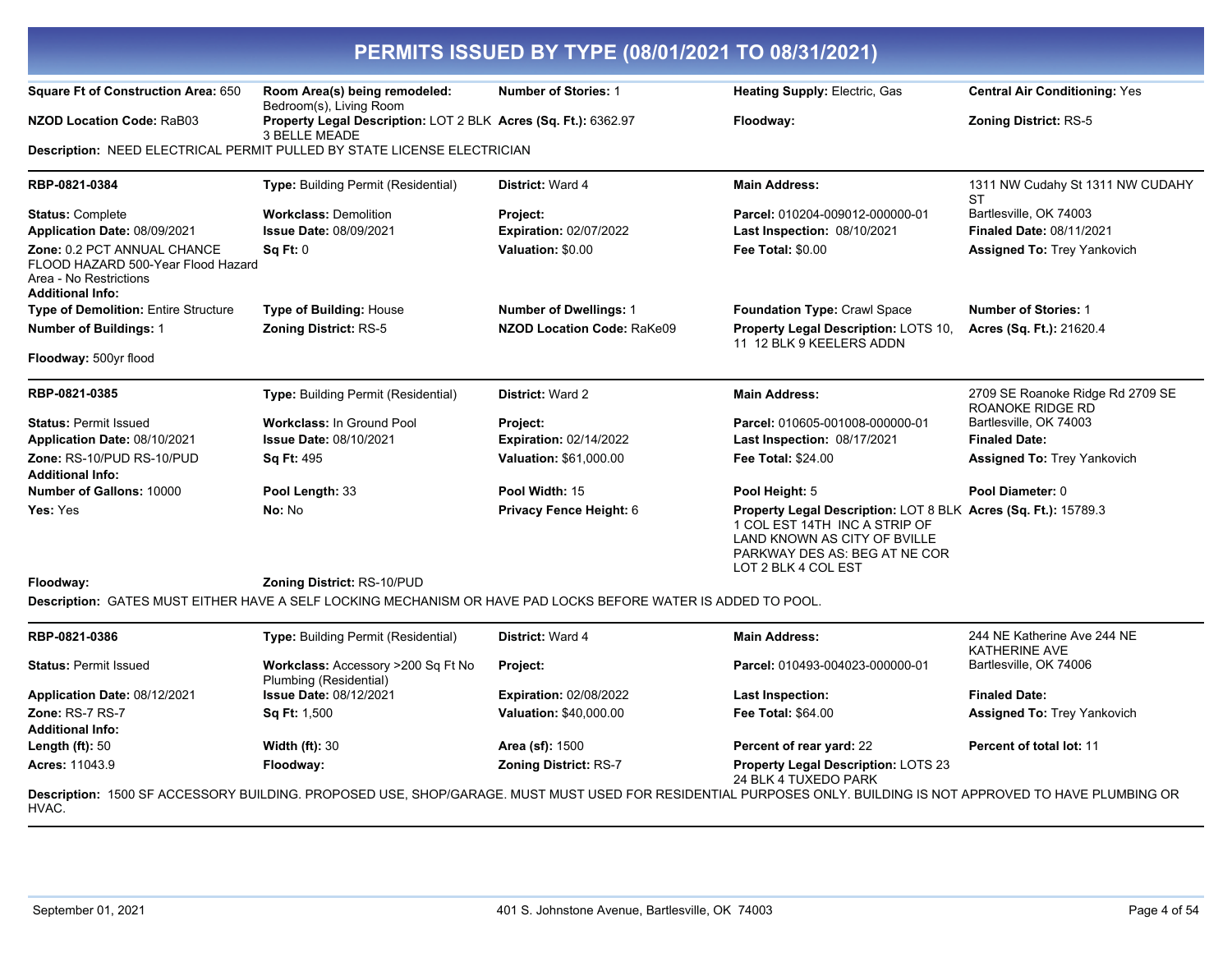| PERMITS ISSUED BY TYPE (08/01/2021 TO 08/31/2021)                                           |                                                           |                                      |                                                                    |                                                                                   |
|---------------------------------------------------------------------------------------------|-----------------------------------------------------------|--------------------------------------|--------------------------------------------------------------------|-----------------------------------------------------------------------------------|
| RBP-0821-0387                                                                               | Type: Building Permit (Residential)                       | District: Ward 1                     | <b>Main Address:</b>                                               | 1122 SE Greystone Ave 1122 SE<br><b>GREYSTONE AVE</b>                             |
| <b>Status: Permit Issued</b>                                                                | Workclass: Accessory (Carports,<br>Tents/Awnings)         | Project:                             | Parcel: 010407-003002-000000-01                                    | Bartlesville, OK 74006                                                            |
| Application Date: 08/17/2021                                                                | <b>Issue Date: 08/17/2021</b>                             | <b>Expiration: 02/14/2022</b>        | <b>Last Inspection:</b>                                            | <b>Finaled Date:</b>                                                              |
| <b>Zone:</b> X No Flood Restrictions (Zone X)<br><b>Additional Info:</b>                    | <b>Sq Ft: 210</b>                                         | <b>Valuation: \$3,000.00</b>         | <b>Fee Total: \$24.00</b>                                          | <b>Assigned To: Trey Yankovich</b>                                                |
| Length $(ft)$ : 20                                                                          | <b>Width (ft): 10.5</b>                                   | <b>Area (sf): 210</b>                | Percent of total lot: 1.6                                          | Property Legal Description: S 30 LOT 2<br>N 60 LOT 3 BLK 3 ROLLING MEADOWS<br>1ST |
| <b>Acres: 12570.4</b>                                                                       | Floodway:                                                 | <b>Zoning District: RS-10</b>        |                                                                    |                                                                                   |
| Description: REAR PATIO COVER                                                               |                                                           |                                      |                                                                    |                                                                                   |
| RBP-0821-0388                                                                               | Type: Building Permit (Residential)                       | District: Ward 1                     | <b>Main Address:</b>                                               | 4601 SE Cara Lee Ln 4601 SE CARA<br>LEE LN                                        |
| <b>Status: Permit Issued</b>                                                                | <b>Workclass: Accessory (Carports,</b><br>Tents/Awnings)  | Project:                             | Parcel: 010024-001009-000000-01                                    | Bartlesville, OK 74006                                                            |
| Application Date: 08/17/2021                                                                | <b>Issue Date: 08/17/2021</b>                             | <b>Expiration: 02/14/2022</b>        | <b>Last Inspection:</b>                                            | <b>Finaled Date:</b>                                                              |
| Zone: RS-7 RS-7                                                                             | Sq Ft: 363                                                | Valuation: \$4,500.00                | <b>Fee Total: \$24.00</b>                                          | <b>Assigned To: Trey Yankovich</b>                                                |
| <b>Additional Info:</b>                                                                     |                                                           |                                      |                                                                    |                                                                                   |
| Length $(ft)$ : 22                                                                          | <b>Width (ft): 16.8</b>                                   | Area (sf): 369.6                     | Percent of total lot: 4.5                                          | Property Legal Description: LOT 9 BLK<br><b>1 BARTLETT ADDN</b>                   |
| <b>Acres: 8157.31</b>                                                                       | Floodway:                                                 | <b>Zoning District: RS-7</b>         |                                                                    |                                                                                   |
| <b>Description: REAR PATIO COVER</b>                                                        |                                                           |                                      |                                                                    |                                                                                   |
| RBP-0821-0389                                                                               | Type: Building Permit (Residential)                       | District: Ward 4                     | <b>Main Address:</b>                                               | 305 NW Seminole 305 NW SEMINOLE                                                   |
| <b>Status: Permit Issued</b>                                                                | <b>Workclass: Manufactured Home</b>                       | Project:                             | Parcel: 010290-012019-000000-01                                    | Bartlesville, OK 74003                                                            |
| Application Date: 08/20/2021                                                                | <b>Issue Date: 08/20/2021</b>                             | <b>Expiration: 02/21/2022</b>        | <b>Last Inspection: 08/25/2021</b>                                 | <b>Finaled Date:</b>                                                              |
| Zone: AE 100-Year Flood Hazard Area<br><b>Restrictions Apply</b><br><b>Additional Info:</b> | Sq Ft: 1,280                                              | Valuation: \$20,000.00               | <b>Fee Total: \$85.00</b>                                          | <b>Assigned To: Trey Yankovich</b>                                                |
| <b>Construction Type: V-B</b>                                                               | Building Occupancy: R-3: 1 & 2<br><b>Family Dwellings</b> | <b>Number of Stories: 1</b>          | <b>Building Height: 12</b>                                         | Sewage Disposal: City Sanitary Sewer<br>System                                    |
| <b>Water Supply: City of Bartlesville Public</b><br>Water System                            | <b>Heating Supply: Gas</b>                                | <b>Central Air Conditioning: Yes</b> | <b>Total Bedroom Count: 3</b>                                      | <b>Total Bathroom Count: 1</b>                                                    |
| <b>Square Footage of Liveable Space</b><br><b>Only: 1280</b>                                | Total Square Footage: 1280                                | <b>NZOD Location Code: RaMs12</b>    | Property Legal Description: LOTS 19,<br>20 21 BLK 12 MOUNTAIN VIEW | Acres (Sq. Ft.): 9198.76                                                          |
| Floodway: 100yr flood                                                                       | <b>Zoning District: RS-5</b>                              |                                      |                                                                    |                                                                                   |

Description: NO FINAL OR COFO UNTIL FINAL ELEVATION CERTIFICATE HAS BEEN SUBMITTED AND PASSES FEMA/ENGINEERING REQUIREMENTS AND ALL SITE DEVELOPEMNT, SPECIAL ZONING PERMIT CONDITIONS AND INSPECTIONS ARE SATISFIED.

| RBP-0821-0390                                                                                 | <b>Type:</b> Building Permit (Residential) | <b>District: Ward 4</b>           | Main Address:                   | 600 SE Oakridge Dr 600 SE OAKRIDGE<br>DR |
|-----------------------------------------------------------------------------------------------|--------------------------------------------|-----------------------------------|---------------------------------|------------------------------------------|
| <b>Status: Permit Issued</b>                                                                  | <b>Workclass: Porch/Deck</b>               | <b>Project:</b>                   | Parcel: 010560-000027-000000-01 | Bartlesville, OK 74003                   |
| Application Date: 08/23/2021                                                                  | <b>Issue Date: 08/23/2021</b>              | <b>Expiration: 02/21/2022</b>     | <b>Last Inspection:</b>         | <b>Finaled Date:</b>                     |
| Zone: AE 100-Year Flood Hazard Area -<br><b>Restrictions Apply</b><br><b>Additional Info:</b> | Sa Ft: 552                                 | <b>Valuation: \$45,000.00</b>     | <b>Fee Total: \$24.00</b>       | <b>Assigned To: Trey Yankovich</b>       |
| <b>Number of Stories: 1</b>                                                                   | Porch Height: 10                           | Porch/Deck Total Square Feet: 552 | Roof Covered Porch/Deck?: No    |                                          |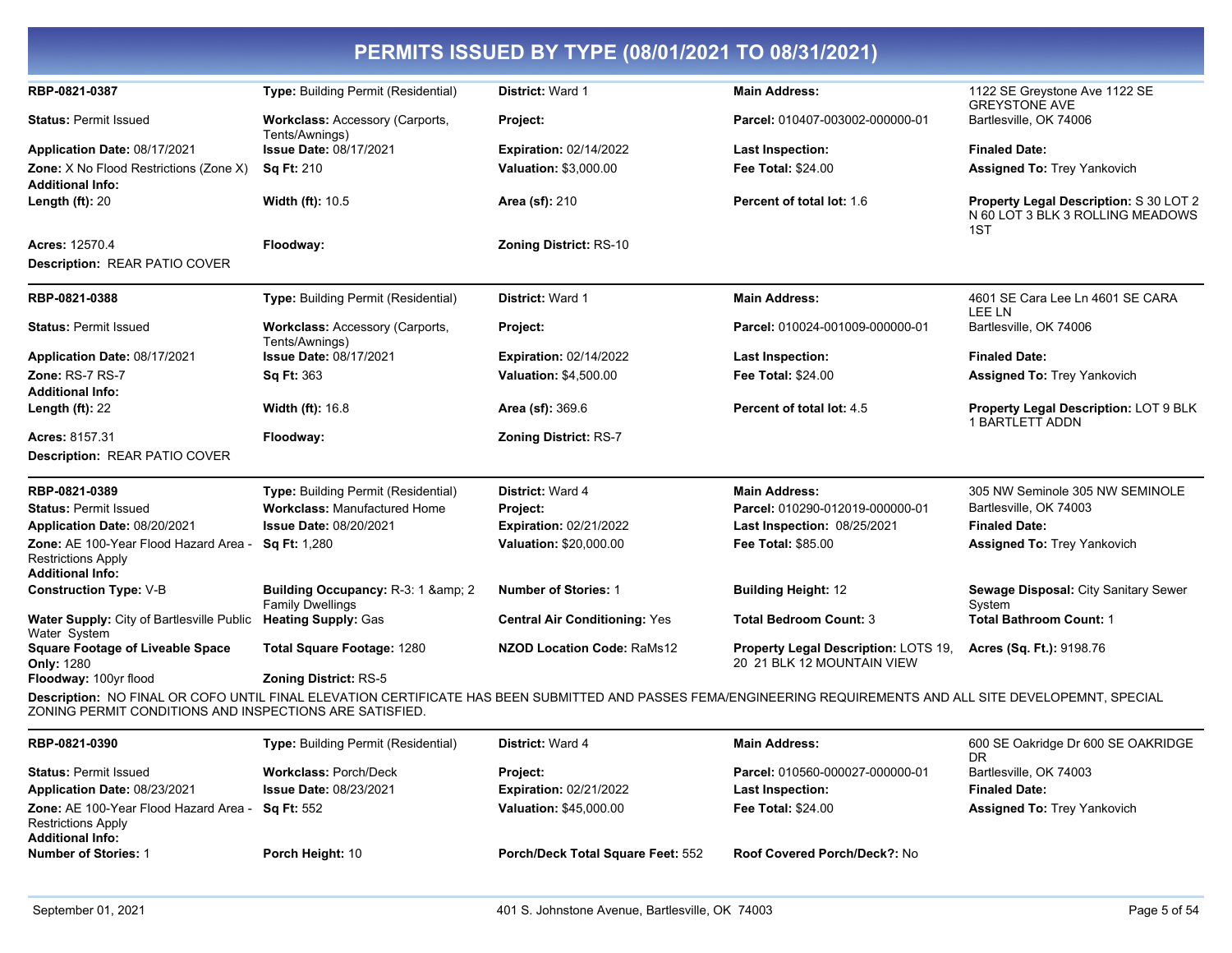| <b>Property Legal Description: LOT 27</b><br>LESS TRACT BEG MOST SLY COR GO<br>N 60 DEG 35 MIN 50 SEC W 70 S 62<br>DEG 13 MIN 56 SEC E 70.07 SWLY<br>ALONG S LINE 2<br>Description: Remove old Decking and install new, redesigned decking in it's place | <b>Acres (Sq. Ft.): 31965.6</b>                                | <b>Floodway: 100yr flood</b>                                                                   | <b>Zoning District: RA</b>                                                                           |                                                     |
|----------------------------------------------------------------------------------------------------------------------------------------------------------------------------------------------------------------------------------------------------------|----------------------------------------------------------------|------------------------------------------------------------------------------------------------|------------------------------------------------------------------------------------------------------|-----------------------------------------------------|
| RBP-0821-0391                                                                                                                                                                                                                                            | Type: Building Permit (Residential)                            | <b>District: Ward 3</b>                                                                        | <b>Main Address:</b>                                                                                 | 1433 SE Dewey Ave 01433 SE DEWEY<br><b>AVE</b>      |
| <b>Status: Permit Issued</b>                                                                                                                                                                                                                             | Workclass: Garage Attached or<br>Unattached                    | Project:                                                                                       | Parcel: 010133-010008-000000-01                                                                      | Bartlesville, OK 74003                              |
| Application Date: 08/24/2021                                                                                                                                                                                                                             | <b>Issue Date: 08/24/2021</b>                                  | <b>Expiration: 02/22/2022</b>                                                                  | Last Inspection: 08/26/2021                                                                          | <b>Finaled Date:</b>                                |
| Zone: X No Flood Restrictions (Zone X)<br><b>Additional Info:</b>                                                                                                                                                                                        | <b>Sq Ft: 572</b>                                              | Valuation: \$40,000.00                                                                         | Fee Total: \$26.88                                                                                   | <b>Assigned To: Trey Yankovich</b>                  |
| Length $(ft)$ : 26                                                                                                                                                                                                                                       | <b>Width (ft): 22</b>                                          | Area (sf): 572                                                                                 | Percent of rear yard: 0                                                                              | Percent of total lot: 0                             |
| <b>Acres:</b> 12872.3                                                                                                                                                                                                                                    | Floodway:                                                      | <b>Zoning District: RS-5</b>                                                                   | Property Legal Description: S 35 LOT 8 NZOD Location Code: Gv0810<br>ALL LOT 9 BLK 10 GRANDVIEW ADDN |                                                     |
| RBP-0821-0392                                                                                                                                                                                                                                            | Type: Building Permit (Residential)                            | <b>District: Ward 2</b>                                                                        | <b>Main Address:</b>                                                                                 | 1826 SE Jefferson PI 1826 SE<br>JEFFERSON PL        |
| <b>Status: Fees Paid</b>                                                                                                                                                                                                                                 | <b>Workclass: New Construction</b>                             | Project:                                                                                       | Parcel: 010325-004008-000000-01                                                                      | Bartlesville, OK 74003                              |
| Application Date: 08/24/2021                                                                                                                                                                                                                             | <b>Issue Date: 08/24/2021</b>                                  | <b>Expiration: 02/21/2022</b>                                                                  | <b>Last Inspection:</b>                                                                              | <b>Finaled Date:</b>                                |
| Zone: X No Flood Restrictions (Zone X)<br>Additional Info:                                                                                                                                                                                               | <b>Sq Ft: 2,096</b>                                            | Valuation: \$273,695.68                                                                        | Fee Total: \$171.68                                                                                  | <b>Assigned To: Trey Yankovich</b>                  |
| <b>Construction Type: V-B</b>                                                                                                                                                                                                                            | Building Occupancy: R-3: 1 & 2<br><b>Family Dwellings</b>      | <b>Number of Stories: 1</b>                                                                    | <b>Building Height: 18</b>                                                                           | Sewage Disposal: City Sanitary Sewer<br>System      |
| Water Supply: City of Bartlesville Public<br>Water System                                                                                                                                                                                                | <b>Heating Supply: Gas</b>                                     | <b>Central Air Conditioning: Yes</b>                                                           | <b>Total Bedroom Count: 3</b>                                                                        | <b>Total Bathroom Count: 2</b>                      |
| <b>Square Footage of Liveable Space</b><br><b>Only: 1575</b><br>Zoning District: RS-7<br>Description: New SFR                                                                                                                                            | <b>Total Square Footage: 2096</b>                              | Property Legal Description: LOT 8 BLK Acres (Sq. Ft.): 8464.03<br><b>4 PARK PLACE ADDITION</b> |                                                                                                      | Floodway:                                           |
| RBP-0821-0393                                                                                                                                                                                                                                            | Type: Building Permit (Residential)                            | <b>District: Ward 2</b>                                                                        | <b>Main Address:</b>                                                                                 | 1825 SE Jefferson Rd 1825 SE<br><b>JEFFERSON RD</b> |
| <b>Status: Fees Paid</b>                                                                                                                                                                                                                                 | <b>Workclass: New Construction</b>                             | Project:                                                                                       | Parcel: 010325-004005-000000-01                                                                      | Bartlesville, OK 74003                              |
| Application Date: 08/24/2021                                                                                                                                                                                                                             | Issue Date: 08/24/2021                                         | <b>Expiration: 02/21/2022</b>                                                                  | <b>Last Inspection:</b>                                                                              | <b>Finaled Date:</b>                                |
| Zone: RS-10 RS-10                                                                                                                                                                                                                                        | <b>Sq Ft: 2,041</b>                                            | Valuation: \$266,513.78                                                                        | Fee Total: \$167.28                                                                                  | <b>Assigned To: Trey Yankovich</b>                  |
| <b>Additional Info:</b>                                                                                                                                                                                                                                  |                                                                |                                                                                                |                                                                                                      |                                                     |
| <b>Construction Type: V-B</b>                                                                                                                                                                                                                            | Building Occupancy: R-3: 1 & amp; 2<br><b>Family Dwellings</b> | <b>Number of Stories: 1</b>                                                                    | <b>Building Height: 18</b>                                                                           | Sewage Disposal: City Sanitary Sewer<br>System      |
| Water Supply: City of Bartlesville Public<br>Water System                                                                                                                                                                                                | <b>Heating Supply: Gas</b>                                     | <b>Central Air Conditioning: Yes</b>                                                           | <b>Total Bedroom Count: 4</b>                                                                        | <b>Total Bathroom Count: 3</b>                      |
| <b>Square Footage of Liveable Space</b><br><b>Only: 1879</b><br>Zoning District: RS-10                                                                                                                                                                   | <b>Total Square Footage: 2041</b>                              | Property Legal Description: LOT 5 BLK Acres (Sq. Ft.): 10568.8<br><b>4 PARK PLACE ADDITION</b> |                                                                                                      | Floodway:                                           |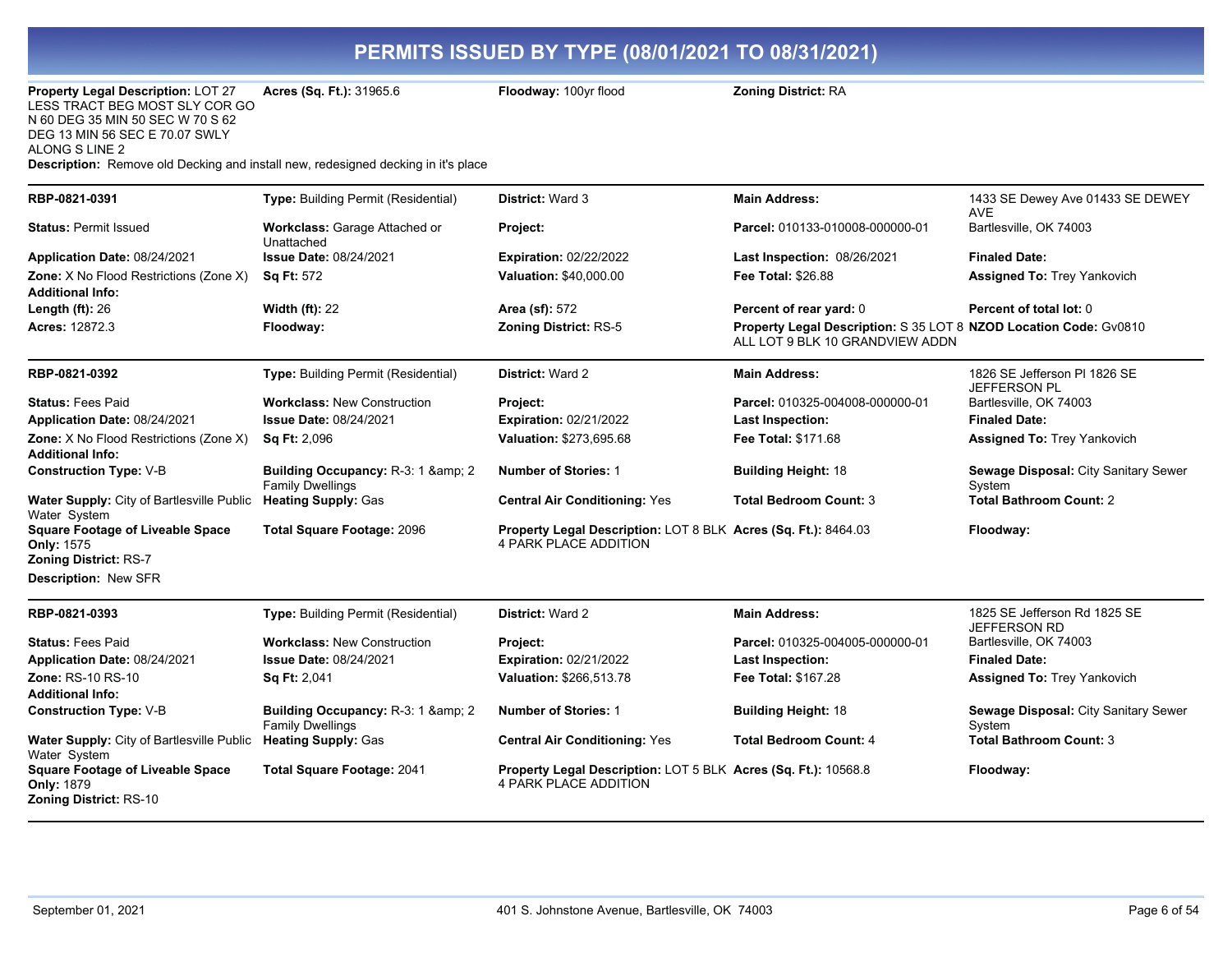| RBP-0821-0394                                                                                             | <b>Type:</b> Building Permit (Residential)                                                 | <b>District: Ward 2</b>                                                                        | <b>Main Address:</b>                                                              | 1829 SE Jefferson Rd 1829 SE                                                                         |
|-----------------------------------------------------------------------------------------------------------|--------------------------------------------------------------------------------------------|------------------------------------------------------------------------------------------------|-----------------------------------------------------------------------------------|------------------------------------------------------------------------------------------------------|
| <b>Status:</b> Fees Paid<br>Application Date: 08/24/2021<br><b>Zone:</b> X No Flood Restrictions (Zone X) | <b>Workclass: New Construction</b><br><b>Issue Date: 08/24/2021</b><br><b>Sq Ft: 2,190</b> | Project:<br><b>Expiration: 02/21/2022</b><br>Valuation: \$285,970.20                           | Parcel: 010325-004006-000000-01<br><b>Last Inspection:</b><br>Fee Total: \$179.20 | JEFFERSON RD<br>Bartlesville, OK 74003<br><b>Finaled Date:</b><br><b>Assigned To: Trey Yankovich</b> |
| <b>Additional Info:</b><br><b>Construction Type: V-B</b>                                                  | Building Occupancy: R-3: 1 & amp; 2<br><b>Family Dwellings</b>                             | <b>Number of Stories: 1</b>                                                                    | <b>Building Height: 18</b>                                                        | Sewage Disposal: City Sanitary Sewer<br>System                                                       |
| Water Supply: City of Bartlesville Public<br>Water System                                                 | <b>Heating Supply: Gas</b>                                                                 | <b>Central Air Conditioning: Yes</b>                                                           | <b>Total Bedroom Count: 4</b>                                                     | <b>Total Bathroom Count: 2</b>                                                                       |
| <b>Square Footage of Liveable Space</b><br>Only: 1665<br><b>Zoning District: RS-10</b>                    | Total Square Footage: 2190                                                                 | Property Legal Description: LOT 6 BLK Acres (Sq. Ft.): 8046.08<br>4 PARK PLACE ADDITION        |                                                                                   | Floodway:                                                                                            |
| RBP-0821-0395                                                                                             | <b>Type:</b> Building Permit (Residential)                                                 | <b>District: Ward 2</b>                                                                        | <b>Main Address:</b>                                                              | 1830 SE Jefferson PI 1830 SE                                                                         |
| <b>Status: Fees Paid</b><br><b>Application Date: 08/24/2021</b>                                           | <b>Workclass: New Construction</b><br><b>Issue Date: 08/24/2021</b>                        | Project:<br><b>Expiration: 02/21/2022</b>                                                      | Parcel: 010325-004009-000000-01<br><b>Last Inspection:</b>                        | <b>JEFFERSON PL</b><br>Bartlesville, OK 74003<br><b>Finaled Date:</b>                                |
| Zone: RS-7 RS-7<br>Additional Info:                                                                       | <b>Sq Ft: 2,366</b>                                                                        | Valuation: \$308,952.28                                                                        | <b>Fee Total: \$193.28</b>                                                        | <b>Assigned To: Trey Yankovich</b>                                                                   |
| <b>Construction Type: V-B</b>                                                                             | Building Occupancy: R-3: 1 & amp; 2<br><b>Family Dwellings</b>                             | <b>Number of Stories: 1</b>                                                                    | <b>Building Height: 18</b>                                                        | Sewage Disposal: City Sanitary Sewer<br>System                                                       |
| Water Supply: City of Bartlesville Public<br>Water System                                                 | <b>Heating Supply: Gas</b>                                                                 | <b>Central Air Conditioning: Yes</b>                                                           | <b>Total Bedroom Count: 4</b>                                                     | <b>Total Bathroom Count: 2</b>                                                                       |
| <b>Square Footage of Liveable Space</b><br><b>Only: 1748</b><br><b>Zoning District: RS-7</b>              | Total Square Footage: 2366                                                                 | Property Legal Description: LOT 9 BLK Acres (Sq. Ft.): 9431.01<br>4 PARK PLACE ADDITION        |                                                                                   | Floodway:                                                                                            |
| RBP-0821-0396                                                                                             | <b>Type: Building Permit (Residential)</b>                                                 | District: Ward 2                                                                               | <b>Main Address:</b>                                                              | 1833 SE Jefferson Rd 1833 SE<br><b>JEFFERSON RD</b>                                                  |
| <b>Status:</b> Fees Paid                                                                                  | <b>Workclass: New Construction</b>                                                         | Project:                                                                                       | Parcel: 010325-004007-000000-01                                                   | Bartlesville, OK 74003                                                                               |
| Application Date: 08/24/2021                                                                              | <b>Issue Date: 08/24/2021</b>                                                              | <b>Expiration: 02/21/2022</b>                                                                  | <b>Last Inspection:</b>                                                           | <b>Finaled Date:</b>                                                                                 |
| Zone: RS-7 RS-7<br>Additional Info:                                                                       | Sq Ft: 2,449                                                                               | Valuation: \$319,790.42                                                                        | <b>Fee Total: \$199.92</b>                                                        | <b>Assigned To: Trey Yankovich</b>                                                                   |
| <b>Construction Type: V-B</b>                                                                             | Building Occupancy: R-3: 1 & amp; 2<br><b>Family Dwellings</b>                             | <b>Number of Stories: 1</b>                                                                    | <b>Building Height: 18</b>                                                        | Sewage Disposal: City Sanitary Sewer<br>System                                                       |
| <b>Water Supply:</b> City of Bartlesville Public<br>Water System                                          | <b>Heating Supply: Gas</b>                                                                 | <b>Central Air Conditioning: Yes</b>                                                           | <b>Total Bedroom Count: 4</b>                                                     | <b>Total Bathroom Count: 2</b>                                                                       |
| <b>Square Footage of Liveable Space</b><br><b>Only: 1831</b><br><b>Zoning District: RS-7</b>              | Total Square Footage: 2449                                                                 | <b>Property Legal Description: LOT 7 BLK Acres (Sq. Ft.): 8993.57</b><br>4 PARK PLACE ADDITION |                                                                                   | Floodway:                                                                                            |
| RBP-0821-0397                                                                                             | Type: Building Permit (Residential)                                                        | District: Ward 2                                                                               | <b>Main Address:</b>                                                              | 1834 SE Jefferson PI 1834 SE<br><b>JEFFERSON PL</b>                                                  |
| <b>Status: Fees Paid</b>                                                                                  | <b>Workclass: New Construction</b>                                                         | Project:                                                                                       | Parcel: 010325-004010-000000-01                                                   | Bartlesville, OK 74003                                                                               |
| Application Date: 08/24/2021                                                                              | <b>Issue Date: 08/24/2021</b>                                                              | <b>Expiration: 02/21/2022</b>                                                                  | Last Inspection:                                                                  | <b>Finaled Date:</b>                                                                                 |
| <b>Zone:</b> X No Flood Restrictions (Zone X)<br><b>Additional Info:</b>                                  | <b>Sq Ft: 2,667</b>                                                                        | Valuation: \$348,256.86                                                                        | <b>Fee Total: \$216.56</b>                                                        | <b>Assigned To: Trey Yankovich</b>                                                                   |
| <b>Construction Type: V-B</b>                                                                             | Building Occupancy: R-3: 1 & amp; 2<br><b>Family Dwellings</b>                             | <b>Number of Stories: 1</b>                                                                    | <b>Building Height: 18</b>                                                        | Sewage Disposal: City Sanitary Sewer<br>System                                                       |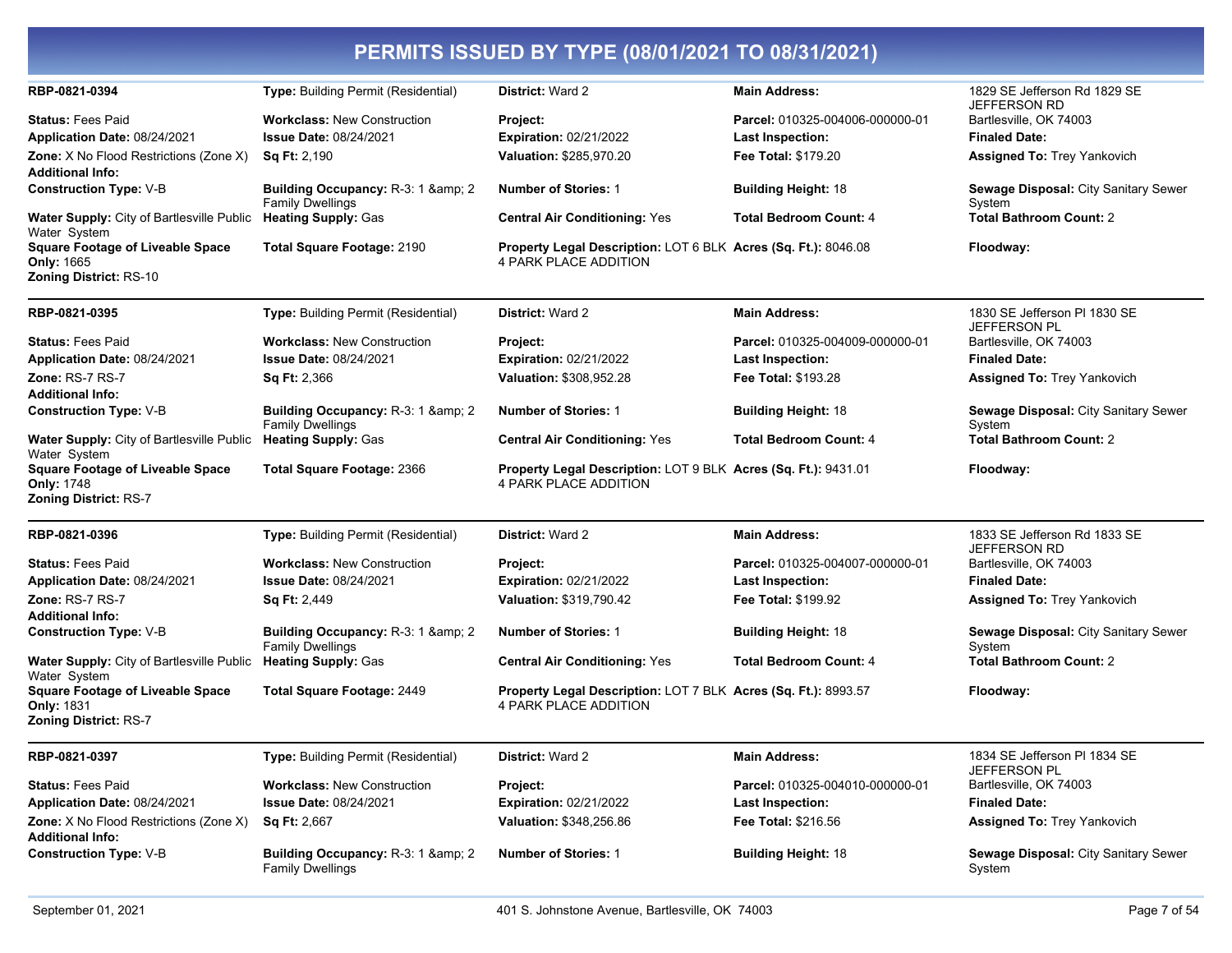| PERMITS ISSUED BY TYPE (08/01/2021 TO 08/31/2021)                                            |                                                                |                                                                               |                                 |                                                   |
|----------------------------------------------------------------------------------------------|----------------------------------------------------------------|-------------------------------------------------------------------------------|---------------------------------|---------------------------------------------------|
| Water Supply: City of Bartlesville Public Heating Supply: Gas<br>Water System                |                                                                | <b>Central Air Conditioning: Yes</b>                                          | <b>Total Bedroom Count: 4</b>   | <b>Total Bathroom Count: 3</b>                    |
| <b>Square Footage of Liveable Space</b><br><b>Only: 2042</b><br><b>Zoning District: RS-7</b> | <b>Total Square Footage: 2657</b>                              | <b>Property Legal Description: LOT 10</b><br>BLK 4 PARK PLACE ADDITION        | Acres (Sq. Ft.): 10986.1        | Floodway:                                         |
| RBP-0821-0398                                                                                | Type: Building Permit (Residential)                            | <b>District: Ward 2</b>                                                       | <b>Main Address:</b>            | 3002 SE Talimena Ct 3002 SE<br><b>TALIMENA CT</b> |
| <b>Status: Fees Paid</b>                                                                     | <b>Workclass: New Construction</b>                             | <b>Project:</b>                                                               | Parcel: 010325-001018-000000-01 | Bartlesville, OK 74003                            |
| Application Date: 08/24/2021                                                                 | <b>Issue Date: 08/24/2021</b>                                  | Expiration: 02/21/2022                                                        | Last Inspection:                | <b>Finaled Date:</b>                              |
| <b>Zone:</b> X No Flood Restrictions (Zone X)<br><b>Additional Info:</b>                     | <b>Sq Ft: 2,339</b>                                            | Valuation: \$305,426.62                                                       | <b>Fee Total: \$191.12</b>      | <b>Assigned To: Trey Yankovich</b>                |
| <b>Construction Type: V-B</b>                                                                | Building Occupancy: R-3: 1 & amp; 2<br><b>Family Dwellings</b> | <b>Number of Stories: 1</b>                                                   | <b>Building Height: 18</b>      | Sewage Disposal: City Sanitary Sewer<br>System    |
| Water Supply: City of Bartlesville Public<br>Water System                                    | <b>Heating Supply: Gas</b>                                     | <b>Central Air Conditioning: Yes</b>                                          | <b>Total Bedroom Count: 4</b>   | <b>Total Bathroom Count: 2</b>                    |
| <b>Square Footage of Liveable Space</b><br><b>Only: 1796</b><br><b>Zoning District: RS-7</b> | <b>Total Square Footage: 2339</b>                              | <b>Property Legal Description: LOT 18</b><br><b>BLK 1 PARK PLACE ADDITION</b> | Acres (Sq. Ft.): 9529.38        | Floodway:                                         |
| RBP-0821-0399                                                                                | Type: Building Permit (Residential)                            | District: Ward 2                                                              | <b>Main Address:</b>            | 3005 SE Talbot Cir 3005 SE TALBOT CIR             |
| <b>Status: Fees Paid</b>                                                                     | <b>Workclass: New Construction</b>                             | Project:                                                                      | Parcel: 010325-001033-000000-01 | Bartlesville, OK 74003                            |
| Application Date: 08/24/2021                                                                 | Issue Date: 08/24/2021                                         | Expiration: 02/21/2022                                                        | Last Inspection:                | <b>Finaled Date:</b>                              |
| Zone: X No Flood Restrictions (Zone X)<br><b>Additional Info:</b>                            | <b>Sq Ft: 2,449</b>                                            | Valuation: \$319,790.42                                                       | Fee Total: \$199.92             | <b>Assigned To: Trey Yankovich</b>                |
| <b>Construction Type: V-B</b>                                                                | Building Occupancy: R-3: 1 & 2<br><b>Family Dwellings</b>      | <b>Number of Stories: 1</b>                                                   | <b>Building Height: 18</b>      | Sewage Disposal: City Sanitary Sewer<br>System    |
| Water Supply: City of Bartlesville Public Heating Supply: Gas<br>Water System                |                                                                | <b>Central Air Conditioning: Yes</b>                                          | <b>Total Bedroom Count: 4</b>   | <b>Total Bathroom Count: 2</b>                    |
| <b>Square Footage of Liveable Space</b><br><b>Only: 1831</b><br><b>Zoning District: RS-7</b> | <b>Total Square Footage: 2449</b>                              | <b>Property Legal Description: LOT 33</b><br><b>BLK 1 PARK PLACE ADDITION</b> | Acres (Sq. Ft.): 10507          | Floodway:                                         |
| RBP-0821-0400                                                                                | <b>Type: Building Permit (Residential)</b>                     | District: Ward 2                                                              | <b>Main Address:</b>            | 3009 SE Talbot Cir 3009 SE TALBOT CIR             |
| <b>Status: Fees Paid</b>                                                                     | <b>Workclass: New Construction</b>                             | Project:                                                                      | Parcel: 010325-001034-000000-01 | Bartlesville, OK 74003                            |
| Application Date: 08/24/2021                                                                 | Issue Date: 08/24/2021                                         | Expiration: 02/21/2022                                                        | <b>Last Inspection:</b>         | <b>Finaled Date:</b>                              |
| Zone: RS-7 RS-7                                                                              | <b>Sq Ft: 2,096</b>                                            | Valuation: \$273,695.68                                                       | Fee Total: \$171.68             | <b>Assigned To: Trey Yankovich</b>                |
| <b>Additional Info:</b>                                                                      |                                                                |                                                                               |                                 |                                                   |
| <b>Construction Type: V-B</b>                                                                | Building Occupancy: R-3: 1 & 2<br><b>Family Dwellings</b>      | <b>Number of Stories: 1</b>                                                   | <b>Building Height: 18</b>      | Sewage Disposal: City Sanitary Sewer<br>System    |
| Water Supply: City of Bartlesville Public<br>Water System                                    | <b>Heating Supply: Gas</b>                                     | <b>Central Air Conditioning: Yes</b>                                          | <b>Total Bedroom Count: 3</b>   | <b>Total Bathroom Count: 2</b>                    |
| <b>Square Footage of Liveable Space</b><br><b>Only: 1575</b><br><b>Zoning District: RS-7</b> | <b>Total Square Footage: 2096</b>                              | <b>Property Legal Description: LOT 34</b><br><b>BLK 1PARK PLACE ADDITION</b>  | Acres (Sq. Ft.): 9292.96        | Floodway:                                         |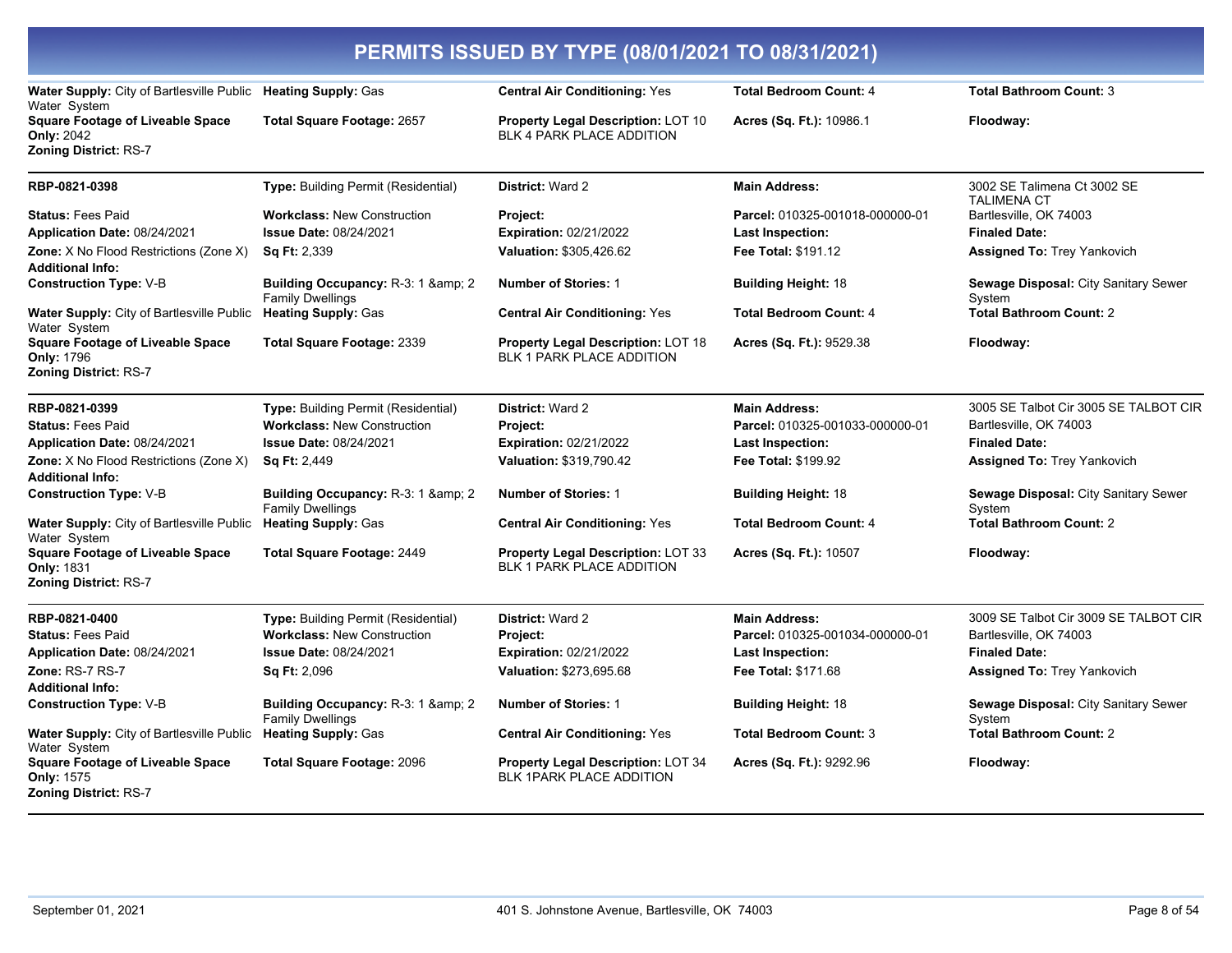| <b>Workclass: New Construction</b><br>Parcel: 010325-001030-000000-01<br><b>Status: Fees Paid</b><br>Project:<br>Application Date: 08/24/2021<br><b>Issue Date: 08/24/2021</b><br><b>Expiration: 02/21/2022</b><br><b>Finaled Date:</b><br><b>Last Inspection:</b><br>Valuation: \$231,518.34<br><b>Zone: RS-7 RS-7</b><br>Sq Ft: 1,773<br><b>Fee Total: \$145.84</b><br><b>Assigned To: Trey Yankovich</b><br><b>Additional Info:</b><br><b>Construction Type: V-B</b><br>Building Occupancy: R-3: 1 & amp; 2<br><b>Number of Stories: 1</b><br><b>Building Height: 18</b><br>Sewage Disposal: City Sanitary Sewer<br><b>Family Dwellings</b><br>System<br>Water Supply: City of Bartlesville Public<br><b>Heating Supply: Gas</b><br><b>Central Air Conditioning: Yes</b><br><b>Total Bedroom Count: 3</b><br><b>Total Bathroom Count: 2</b><br>Water System<br><b>Square Footage of Liveable Space</b><br>Total Square Footage: 1773<br>Property Legal Description: LOT 30<br>Acres (Sq. Ft.): 7594.17<br>Floodway:<br>BLK 1 PARK PLACE ADDITION<br><b>Only: 1263</b><br>RBP-0821-0402<br><b>Main Address:</b><br>3013 SE Talbot Cir 3013 SE TALBOT CIR<br>Type: Building Permit (Residential)<br><b>District: Ward 2</b><br><b>Workclass: New Construction</b><br>Bartlesville, OK 74003<br><b>Status: Fees Paid</b><br>Project:<br>Parcel: 010325-001035-000000-01<br>Application Date: 08/25/2021<br><b>Issue Date: 08/25/2021</b><br><b>Expiration: 02/21/2022</b><br><b>Finaled Date:</b><br><b>Last Inspection:</b><br>Valuation: \$249,799.54<br>Fee Total: \$157.04<br>Assigned To: Trey Yankovich<br><b>Sq Ft: 1,913</b><br>Additional Info:<br>Sewage Disposal: City Sanitary Sewer<br>Building Occupancy: R-3: 1 & 2<br><b>Number of Stories: 1</b><br><b>Building Height: 18</b><br><b>Family Dwellings</b><br>System<br><b>Total Bathroom Count: 2</b><br><b>Heating Supply: Gas</b><br><b>Total Bedroom Count: 3</b><br><b>Central Air Conditioning: Yes</b><br>Water System<br><b>Square Footage of Liveable Space</b><br>Total Square Footage: 1913<br>Property Legal Description: LOT 35<br>Acres (Sq. Ft.): 7394.16<br>Floodway:<br><b>BLK 1 PARK PLACE ADDITION</b><br><b>Only: 1415</b><br>District: Ward 2<br>RBP-0821-0403<br>Type: Building Permit (Residential)<br><b>Main Address:</b><br>Bartlesville, OK 74003<br><b>Status: Fees Paid</b><br><b>Workclass: New Construction</b><br>Parcel: 010325-001036-000000-01<br>Project:<br>Application Date: 08/25/2021<br><b>Issue Date: 08/25/2021</b><br><b>Expiration: 02/21/2022</b><br><b>Finaled Date:</b><br><b>Last Inspection:</b><br>Valuation: \$305,426.62<br>Sq Ft: 2,339<br><b>Fee Total: \$191.12</b><br><b>Assigned To: Trey Yankovich</b><br><b>Additional Info:</b><br><b>Number of Stories: 1</b><br><b>Construction Type: V-B</b><br>Building Occupancy: R-3: 1 & amp; 2<br><b>Building Height: 18</b><br>Sewage Disposal: City Sanitary Sewer<br><b>Family Dwellings</b><br>System<br>Water Supply: City of Bartlesville Public<br><b>Heating Supply: Gas</b><br><b>Central Air Conditioning: Yes</b><br><b>Total Bedroom Count: 4</b><br><b>Total Bathroom Count: 2</b><br>Water System<br><b>Square Footage of Liveable Space</b><br>Total Square Footage: 2339<br><b>Property Legal Description: LOT 36</b><br>Acres (Sq. Ft.): 10075.6<br>Floodway:<br><b>BLK 1 PARK PLACE ADDITION</b><br><b>Only: 1796</b><br>RBP-0821-0404<br>Type: Building Permit (Residential)<br>District: Ward 2<br><b>Main Address:</b><br>Bartlesville, OK 74003<br><b>Status: Fees Paid</b><br><b>Workclass: New Construction</b><br>Parcel: 010325-001028-000000-01<br>Project:<br>Application Date: 08/25/2021<br>Issue Date: 08/25/2021<br>Expiration: 02/21/2022<br><b>Finaled Date:</b><br><b>Last Inspection:</b><br>Zone: X No Flood Restrictions (Zone X)<br>Sq Ft: 2,366<br>Valuation: \$308,952.28<br>Fee Total: \$193.28<br>Assigned To: Trey Yankovich<br><b>Additional Info:</b><br><b>Construction Type: V-B</b><br>Building Occupancy: R-3: 1 & 2<br><b>Number of Stories: 1</b><br><b>Building Height: 18</b><br>Sewage Disposal: City Sanitary Sewer<br><b>Family Dwellings</b><br>System<br><b>Total Bathroom Count: 2</b><br><b>Heating Supply: Gas</b><br><b>Water Supply: City of Bartlesville Public</b><br><b>Central Air Conditioning: Yes</b><br><b>Total Bedroom Count: 4</b><br>Water System<br><b>Square Footage of Liveable Space</b><br>Total Square Footage: 2366<br><b>Property Legal Description: LOT 28</b><br>Acres (Sq. Ft.): 7799.03<br>Floodway:<br>BLK 1 PARK PLACE ADDITION<br><b>Only: 1748</b> | RBP-0821-0401 | Type: Building Permit (Residential) | <b>District: Ward 2</b> | <b>Main Address:</b> | 3010 SE Talbot Cir 3010 SE TALBOT CIR |
|---------------------------------------------------------------------------------------------------------------------------------------------------------------------------------------------------------------------------------------------------------------------------------------------------------------------------------------------------------------------------------------------------------------------------------------------------------------------------------------------------------------------------------------------------------------------------------------------------------------------------------------------------------------------------------------------------------------------------------------------------------------------------------------------------------------------------------------------------------------------------------------------------------------------------------------------------------------------------------------------------------------------------------------------------------------------------------------------------------------------------------------------------------------------------------------------------------------------------------------------------------------------------------------------------------------------------------------------------------------------------------------------------------------------------------------------------------------------------------------------------------------------------------------------------------------------------------------------------------------------------------------------------------------------------------------------------------------------------------------------------------------------------------------------------------------------------------------------------------------------------------------------------------------------------------------------------------------------------------------------------------------------------------------------------------------------------------------------------------------------------------------------------------------------------------------------------------------------------------------------------------------------------------------------------------------------------------------------------------------------------------------------------------------------------------------------------------------------------------------------------------------------------------------------------------------------------------------------------------------------------------------------------------------------------------------------------------------------------------------------------------------------------------------------------------------------------------------------------------------------------------------------------------------------------------------------------------------------------------------------------------------------------------------------------------------------------------------------------------------------------------------------------------------------------------------------------------------------------------------------------------------------------------------------------------------------------------------------------------------------------------------------------------------------------------------------------------------------------------------------------------------------------------------------------------------------------------------------------------------------------------------------------------------------------------------------------------------------------------------------------------------------------------------------------------------------------------------------------------------------------------------------------------------------------------------------------------------------------------------------------------------------------------------------------------------------------------------------------------------------------------------------------------------------------------------------------------------------------------------------------------------------------------------------------------------------------------------------------------------------------------------------------------------------------------------------------------------------------------------------------------------------------------------------------------------------------------------------------------------------|---------------|-------------------------------------|-------------------------|----------------------|---------------------------------------|
|                                                                                                                                                                                                                                                                                                                                                                                                                                                                                                                                                                                                                                                                                                                                                                                                                                                                                                                                                                                                                                                                                                                                                                                                                                                                                                                                                                                                                                                                                                                                                                                                                                                                                                                                                                                                                                                                                                                                                                                                                                                                                                                                                                                                                                                                                                                                                                                                                                                                                                                                                                                                                                                                                                                                                                                                                                                                                                                                                                                                                                                                                                                                                                                                                                                                                                                                                                                                                                                                                                                                                                                                                                                                                                                                                                                                                                                                                                                                                                                                                                                                                                                                                                                                                                                                                                                                                                                                                                                                                                                                                                                                                     |               |                                     |                         |                      | Bartlesville, OK 74003                |
|                                                                                                                                                                                                                                                                                                                                                                                                                                                                                                                                                                                                                                                                                                                                                                                                                                                                                                                                                                                                                                                                                                                                                                                                                                                                                                                                                                                                                                                                                                                                                                                                                                                                                                                                                                                                                                                                                                                                                                                                                                                                                                                                                                                                                                                                                                                                                                                                                                                                                                                                                                                                                                                                                                                                                                                                                                                                                                                                                                                                                                                                                                                                                                                                                                                                                                                                                                                                                                                                                                                                                                                                                                                                                                                                                                                                                                                                                                                                                                                                                                                                                                                                                                                                                                                                                                                                                                                                                                                                                                                                                                                                                     |               |                                     |                         |                      |                                       |
|                                                                                                                                                                                                                                                                                                                                                                                                                                                                                                                                                                                                                                                                                                                                                                                                                                                                                                                                                                                                                                                                                                                                                                                                                                                                                                                                                                                                                                                                                                                                                                                                                                                                                                                                                                                                                                                                                                                                                                                                                                                                                                                                                                                                                                                                                                                                                                                                                                                                                                                                                                                                                                                                                                                                                                                                                                                                                                                                                                                                                                                                                                                                                                                                                                                                                                                                                                                                                                                                                                                                                                                                                                                                                                                                                                                                                                                                                                                                                                                                                                                                                                                                                                                                                                                                                                                                                                                                                                                                                                                                                                                                                     |               |                                     |                         |                      |                                       |
| <b>Zoning District: RS-7</b><br>Zone: X No Flood Restrictions (Zone X)<br><b>Construction Type: V-B</b><br>Water Supply: City of Bartlesville Public<br><b>Zoning District: RS-7</b><br>Zone: X No Flood Restrictions (Zone X)<br><b>Zoning District: RS-7</b>                                                                                                                                                                                                                                                                                                                                                                                                                                                                                                                                                                                                                                                                                                                                                                                                                                                                                                                                                                                                                                                                                                                                                                                                                                                                                                                                                                                                                                                                                                                                                                                                                                                                                                                                                                                                                                                                                                                                                                                                                                                                                                                                                                                                                                                                                                                                                                                                                                                                                                                                                                                                                                                                                                                                                                                                                                                                                                                                                                                                                                                                                                                                                                                                                                                                                                                                                                                                                                                                                                                                                                                                                                                                                                                                                                                                                                                                                                                                                                                                                                                                                                                                                                                                                                                                                                                                                      |               |                                     |                         |                      |                                       |
|                                                                                                                                                                                                                                                                                                                                                                                                                                                                                                                                                                                                                                                                                                                                                                                                                                                                                                                                                                                                                                                                                                                                                                                                                                                                                                                                                                                                                                                                                                                                                                                                                                                                                                                                                                                                                                                                                                                                                                                                                                                                                                                                                                                                                                                                                                                                                                                                                                                                                                                                                                                                                                                                                                                                                                                                                                                                                                                                                                                                                                                                                                                                                                                                                                                                                                                                                                                                                                                                                                                                                                                                                                                                                                                                                                                                                                                                                                                                                                                                                                                                                                                                                                                                                                                                                                                                                                                                                                                                                                                                                                                                                     |               |                                     |                         |                      |                                       |
|                                                                                                                                                                                                                                                                                                                                                                                                                                                                                                                                                                                                                                                                                                                                                                                                                                                                                                                                                                                                                                                                                                                                                                                                                                                                                                                                                                                                                                                                                                                                                                                                                                                                                                                                                                                                                                                                                                                                                                                                                                                                                                                                                                                                                                                                                                                                                                                                                                                                                                                                                                                                                                                                                                                                                                                                                                                                                                                                                                                                                                                                                                                                                                                                                                                                                                                                                                                                                                                                                                                                                                                                                                                                                                                                                                                                                                                                                                                                                                                                                                                                                                                                                                                                                                                                                                                                                                                                                                                                                                                                                                                                                     |               |                                     |                         |                      |                                       |
|                                                                                                                                                                                                                                                                                                                                                                                                                                                                                                                                                                                                                                                                                                                                                                                                                                                                                                                                                                                                                                                                                                                                                                                                                                                                                                                                                                                                                                                                                                                                                                                                                                                                                                                                                                                                                                                                                                                                                                                                                                                                                                                                                                                                                                                                                                                                                                                                                                                                                                                                                                                                                                                                                                                                                                                                                                                                                                                                                                                                                                                                                                                                                                                                                                                                                                                                                                                                                                                                                                                                                                                                                                                                                                                                                                                                                                                                                                                                                                                                                                                                                                                                                                                                                                                                                                                                                                                                                                                                                                                                                                                                                     |               |                                     |                         |                      |                                       |
|                                                                                                                                                                                                                                                                                                                                                                                                                                                                                                                                                                                                                                                                                                                                                                                                                                                                                                                                                                                                                                                                                                                                                                                                                                                                                                                                                                                                                                                                                                                                                                                                                                                                                                                                                                                                                                                                                                                                                                                                                                                                                                                                                                                                                                                                                                                                                                                                                                                                                                                                                                                                                                                                                                                                                                                                                                                                                                                                                                                                                                                                                                                                                                                                                                                                                                                                                                                                                                                                                                                                                                                                                                                                                                                                                                                                                                                                                                                                                                                                                                                                                                                                                                                                                                                                                                                                                                                                                                                                                                                                                                                                                     |               |                                     |                         |                      |                                       |
|                                                                                                                                                                                                                                                                                                                                                                                                                                                                                                                                                                                                                                                                                                                                                                                                                                                                                                                                                                                                                                                                                                                                                                                                                                                                                                                                                                                                                                                                                                                                                                                                                                                                                                                                                                                                                                                                                                                                                                                                                                                                                                                                                                                                                                                                                                                                                                                                                                                                                                                                                                                                                                                                                                                                                                                                                                                                                                                                                                                                                                                                                                                                                                                                                                                                                                                                                                                                                                                                                                                                                                                                                                                                                                                                                                                                                                                                                                                                                                                                                                                                                                                                                                                                                                                                                                                                                                                                                                                                                                                                                                                                                     |               |                                     |                         |                      |                                       |
|                                                                                                                                                                                                                                                                                                                                                                                                                                                                                                                                                                                                                                                                                                                                                                                                                                                                                                                                                                                                                                                                                                                                                                                                                                                                                                                                                                                                                                                                                                                                                                                                                                                                                                                                                                                                                                                                                                                                                                                                                                                                                                                                                                                                                                                                                                                                                                                                                                                                                                                                                                                                                                                                                                                                                                                                                                                                                                                                                                                                                                                                                                                                                                                                                                                                                                                                                                                                                                                                                                                                                                                                                                                                                                                                                                                                                                                                                                                                                                                                                                                                                                                                                                                                                                                                                                                                                                                                                                                                                                                                                                                                                     |               |                                     |                         |                      |                                       |
|                                                                                                                                                                                                                                                                                                                                                                                                                                                                                                                                                                                                                                                                                                                                                                                                                                                                                                                                                                                                                                                                                                                                                                                                                                                                                                                                                                                                                                                                                                                                                                                                                                                                                                                                                                                                                                                                                                                                                                                                                                                                                                                                                                                                                                                                                                                                                                                                                                                                                                                                                                                                                                                                                                                                                                                                                                                                                                                                                                                                                                                                                                                                                                                                                                                                                                                                                                                                                                                                                                                                                                                                                                                                                                                                                                                                                                                                                                                                                                                                                                                                                                                                                                                                                                                                                                                                                                                                                                                                                                                                                                                                                     |               |                                     |                         |                      |                                       |
|                                                                                                                                                                                                                                                                                                                                                                                                                                                                                                                                                                                                                                                                                                                                                                                                                                                                                                                                                                                                                                                                                                                                                                                                                                                                                                                                                                                                                                                                                                                                                                                                                                                                                                                                                                                                                                                                                                                                                                                                                                                                                                                                                                                                                                                                                                                                                                                                                                                                                                                                                                                                                                                                                                                                                                                                                                                                                                                                                                                                                                                                                                                                                                                                                                                                                                                                                                                                                                                                                                                                                                                                                                                                                                                                                                                                                                                                                                                                                                                                                                                                                                                                                                                                                                                                                                                                                                                                                                                                                                                                                                                                                     |               |                                     |                         |                      |                                       |
|                                                                                                                                                                                                                                                                                                                                                                                                                                                                                                                                                                                                                                                                                                                                                                                                                                                                                                                                                                                                                                                                                                                                                                                                                                                                                                                                                                                                                                                                                                                                                                                                                                                                                                                                                                                                                                                                                                                                                                                                                                                                                                                                                                                                                                                                                                                                                                                                                                                                                                                                                                                                                                                                                                                                                                                                                                                                                                                                                                                                                                                                                                                                                                                                                                                                                                                                                                                                                                                                                                                                                                                                                                                                                                                                                                                                                                                                                                                                                                                                                                                                                                                                                                                                                                                                                                                                                                                                                                                                                                                                                                                                                     |               |                                     |                         |                      |                                       |
|                                                                                                                                                                                                                                                                                                                                                                                                                                                                                                                                                                                                                                                                                                                                                                                                                                                                                                                                                                                                                                                                                                                                                                                                                                                                                                                                                                                                                                                                                                                                                                                                                                                                                                                                                                                                                                                                                                                                                                                                                                                                                                                                                                                                                                                                                                                                                                                                                                                                                                                                                                                                                                                                                                                                                                                                                                                                                                                                                                                                                                                                                                                                                                                                                                                                                                                                                                                                                                                                                                                                                                                                                                                                                                                                                                                                                                                                                                                                                                                                                                                                                                                                                                                                                                                                                                                                                                                                                                                                                                                                                                                                                     |               |                                     |                         |                      |                                       |
|                                                                                                                                                                                                                                                                                                                                                                                                                                                                                                                                                                                                                                                                                                                                                                                                                                                                                                                                                                                                                                                                                                                                                                                                                                                                                                                                                                                                                                                                                                                                                                                                                                                                                                                                                                                                                                                                                                                                                                                                                                                                                                                                                                                                                                                                                                                                                                                                                                                                                                                                                                                                                                                                                                                                                                                                                                                                                                                                                                                                                                                                                                                                                                                                                                                                                                                                                                                                                                                                                                                                                                                                                                                                                                                                                                                                                                                                                                                                                                                                                                                                                                                                                                                                                                                                                                                                                                                                                                                                                                                                                                                                                     |               |                                     |                         |                      |                                       |
|                                                                                                                                                                                                                                                                                                                                                                                                                                                                                                                                                                                                                                                                                                                                                                                                                                                                                                                                                                                                                                                                                                                                                                                                                                                                                                                                                                                                                                                                                                                                                                                                                                                                                                                                                                                                                                                                                                                                                                                                                                                                                                                                                                                                                                                                                                                                                                                                                                                                                                                                                                                                                                                                                                                                                                                                                                                                                                                                                                                                                                                                                                                                                                                                                                                                                                                                                                                                                                                                                                                                                                                                                                                                                                                                                                                                                                                                                                                                                                                                                                                                                                                                                                                                                                                                                                                                                                                                                                                                                                                                                                                                                     |               |                                     |                         |                      |                                       |
|                                                                                                                                                                                                                                                                                                                                                                                                                                                                                                                                                                                                                                                                                                                                                                                                                                                                                                                                                                                                                                                                                                                                                                                                                                                                                                                                                                                                                                                                                                                                                                                                                                                                                                                                                                                                                                                                                                                                                                                                                                                                                                                                                                                                                                                                                                                                                                                                                                                                                                                                                                                                                                                                                                                                                                                                                                                                                                                                                                                                                                                                                                                                                                                                                                                                                                                                                                                                                                                                                                                                                                                                                                                                                                                                                                                                                                                                                                                                                                                                                                                                                                                                                                                                                                                                                                                                                                                                                                                                                                                                                                                                                     |               |                                     |                         |                      |                                       |
|                                                                                                                                                                                                                                                                                                                                                                                                                                                                                                                                                                                                                                                                                                                                                                                                                                                                                                                                                                                                                                                                                                                                                                                                                                                                                                                                                                                                                                                                                                                                                                                                                                                                                                                                                                                                                                                                                                                                                                                                                                                                                                                                                                                                                                                                                                                                                                                                                                                                                                                                                                                                                                                                                                                                                                                                                                                                                                                                                                                                                                                                                                                                                                                                                                                                                                                                                                                                                                                                                                                                                                                                                                                                                                                                                                                                                                                                                                                                                                                                                                                                                                                                                                                                                                                                                                                                                                                                                                                                                                                                                                                                                     |               |                                     |                         |                      |                                       |
|                                                                                                                                                                                                                                                                                                                                                                                                                                                                                                                                                                                                                                                                                                                                                                                                                                                                                                                                                                                                                                                                                                                                                                                                                                                                                                                                                                                                                                                                                                                                                                                                                                                                                                                                                                                                                                                                                                                                                                                                                                                                                                                                                                                                                                                                                                                                                                                                                                                                                                                                                                                                                                                                                                                                                                                                                                                                                                                                                                                                                                                                                                                                                                                                                                                                                                                                                                                                                                                                                                                                                                                                                                                                                                                                                                                                                                                                                                                                                                                                                                                                                                                                                                                                                                                                                                                                                                                                                                                                                                                                                                                                                     |               |                                     |                         |                      | 3017 SE Talbot Cir 3017 SE TALBOT CIR |
|                                                                                                                                                                                                                                                                                                                                                                                                                                                                                                                                                                                                                                                                                                                                                                                                                                                                                                                                                                                                                                                                                                                                                                                                                                                                                                                                                                                                                                                                                                                                                                                                                                                                                                                                                                                                                                                                                                                                                                                                                                                                                                                                                                                                                                                                                                                                                                                                                                                                                                                                                                                                                                                                                                                                                                                                                                                                                                                                                                                                                                                                                                                                                                                                                                                                                                                                                                                                                                                                                                                                                                                                                                                                                                                                                                                                                                                                                                                                                                                                                                                                                                                                                                                                                                                                                                                                                                                                                                                                                                                                                                                                                     |               |                                     |                         |                      |                                       |
|                                                                                                                                                                                                                                                                                                                                                                                                                                                                                                                                                                                                                                                                                                                                                                                                                                                                                                                                                                                                                                                                                                                                                                                                                                                                                                                                                                                                                                                                                                                                                                                                                                                                                                                                                                                                                                                                                                                                                                                                                                                                                                                                                                                                                                                                                                                                                                                                                                                                                                                                                                                                                                                                                                                                                                                                                                                                                                                                                                                                                                                                                                                                                                                                                                                                                                                                                                                                                                                                                                                                                                                                                                                                                                                                                                                                                                                                                                                                                                                                                                                                                                                                                                                                                                                                                                                                                                                                                                                                                                                                                                                                                     |               |                                     |                         |                      |                                       |
|                                                                                                                                                                                                                                                                                                                                                                                                                                                                                                                                                                                                                                                                                                                                                                                                                                                                                                                                                                                                                                                                                                                                                                                                                                                                                                                                                                                                                                                                                                                                                                                                                                                                                                                                                                                                                                                                                                                                                                                                                                                                                                                                                                                                                                                                                                                                                                                                                                                                                                                                                                                                                                                                                                                                                                                                                                                                                                                                                                                                                                                                                                                                                                                                                                                                                                                                                                                                                                                                                                                                                                                                                                                                                                                                                                                                                                                                                                                                                                                                                                                                                                                                                                                                                                                                                                                                                                                                                                                                                                                                                                                                                     |               |                                     |                         |                      |                                       |
|                                                                                                                                                                                                                                                                                                                                                                                                                                                                                                                                                                                                                                                                                                                                                                                                                                                                                                                                                                                                                                                                                                                                                                                                                                                                                                                                                                                                                                                                                                                                                                                                                                                                                                                                                                                                                                                                                                                                                                                                                                                                                                                                                                                                                                                                                                                                                                                                                                                                                                                                                                                                                                                                                                                                                                                                                                                                                                                                                                                                                                                                                                                                                                                                                                                                                                                                                                                                                                                                                                                                                                                                                                                                                                                                                                                                                                                                                                                                                                                                                                                                                                                                                                                                                                                                                                                                                                                                                                                                                                                                                                                                                     |               |                                     |                         |                      |                                       |
|                                                                                                                                                                                                                                                                                                                                                                                                                                                                                                                                                                                                                                                                                                                                                                                                                                                                                                                                                                                                                                                                                                                                                                                                                                                                                                                                                                                                                                                                                                                                                                                                                                                                                                                                                                                                                                                                                                                                                                                                                                                                                                                                                                                                                                                                                                                                                                                                                                                                                                                                                                                                                                                                                                                                                                                                                                                                                                                                                                                                                                                                                                                                                                                                                                                                                                                                                                                                                                                                                                                                                                                                                                                                                                                                                                                                                                                                                                                                                                                                                                                                                                                                                                                                                                                                                                                                                                                                                                                                                                                                                                                                                     |               |                                     |                         |                      |                                       |
|                                                                                                                                                                                                                                                                                                                                                                                                                                                                                                                                                                                                                                                                                                                                                                                                                                                                                                                                                                                                                                                                                                                                                                                                                                                                                                                                                                                                                                                                                                                                                                                                                                                                                                                                                                                                                                                                                                                                                                                                                                                                                                                                                                                                                                                                                                                                                                                                                                                                                                                                                                                                                                                                                                                                                                                                                                                                                                                                                                                                                                                                                                                                                                                                                                                                                                                                                                                                                                                                                                                                                                                                                                                                                                                                                                                                                                                                                                                                                                                                                                                                                                                                                                                                                                                                                                                                                                                                                                                                                                                                                                                                                     |               |                                     |                         |                      |                                       |
|                                                                                                                                                                                                                                                                                                                                                                                                                                                                                                                                                                                                                                                                                                                                                                                                                                                                                                                                                                                                                                                                                                                                                                                                                                                                                                                                                                                                                                                                                                                                                                                                                                                                                                                                                                                                                                                                                                                                                                                                                                                                                                                                                                                                                                                                                                                                                                                                                                                                                                                                                                                                                                                                                                                                                                                                                                                                                                                                                                                                                                                                                                                                                                                                                                                                                                                                                                                                                                                                                                                                                                                                                                                                                                                                                                                                                                                                                                                                                                                                                                                                                                                                                                                                                                                                                                                                                                                                                                                                                                                                                                                                                     |               |                                     |                         |                      |                                       |
|                                                                                                                                                                                                                                                                                                                                                                                                                                                                                                                                                                                                                                                                                                                                                                                                                                                                                                                                                                                                                                                                                                                                                                                                                                                                                                                                                                                                                                                                                                                                                                                                                                                                                                                                                                                                                                                                                                                                                                                                                                                                                                                                                                                                                                                                                                                                                                                                                                                                                                                                                                                                                                                                                                                                                                                                                                                                                                                                                                                                                                                                                                                                                                                                                                                                                                                                                                                                                                                                                                                                                                                                                                                                                                                                                                                                                                                                                                                                                                                                                                                                                                                                                                                                                                                                                                                                                                                                                                                                                                                                                                                                                     |               |                                     |                         |                      |                                       |
|                                                                                                                                                                                                                                                                                                                                                                                                                                                                                                                                                                                                                                                                                                                                                                                                                                                                                                                                                                                                                                                                                                                                                                                                                                                                                                                                                                                                                                                                                                                                                                                                                                                                                                                                                                                                                                                                                                                                                                                                                                                                                                                                                                                                                                                                                                                                                                                                                                                                                                                                                                                                                                                                                                                                                                                                                                                                                                                                                                                                                                                                                                                                                                                                                                                                                                                                                                                                                                                                                                                                                                                                                                                                                                                                                                                                                                                                                                                                                                                                                                                                                                                                                                                                                                                                                                                                                                                                                                                                                                                                                                                                                     |               |                                     |                         |                      | 3018 SE Talbot Cir 3018 SE TALBOT CIR |
|                                                                                                                                                                                                                                                                                                                                                                                                                                                                                                                                                                                                                                                                                                                                                                                                                                                                                                                                                                                                                                                                                                                                                                                                                                                                                                                                                                                                                                                                                                                                                                                                                                                                                                                                                                                                                                                                                                                                                                                                                                                                                                                                                                                                                                                                                                                                                                                                                                                                                                                                                                                                                                                                                                                                                                                                                                                                                                                                                                                                                                                                                                                                                                                                                                                                                                                                                                                                                                                                                                                                                                                                                                                                                                                                                                                                                                                                                                                                                                                                                                                                                                                                                                                                                                                                                                                                                                                                                                                                                                                                                                                                                     |               |                                     |                         |                      |                                       |
|                                                                                                                                                                                                                                                                                                                                                                                                                                                                                                                                                                                                                                                                                                                                                                                                                                                                                                                                                                                                                                                                                                                                                                                                                                                                                                                                                                                                                                                                                                                                                                                                                                                                                                                                                                                                                                                                                                                                                                                                                                                                                                                                                                                                                                                                                                                                                                                                                                                                                                                                                                                                                                                                                                                                                                                                                                                                                                                                                                                                                                                                                                                                                                                                                                                                                                                                                                                                                                                                                                                                                                                                                                                                                                                                                                                                                                                                                                                                                                                                                                                                                                                                                                                                                                                                                                                                                                                                                                                                                                                                                                                                                     |               |                                     |                         |                      |                                       |
|                                                                                                                                                                                                                                                                                                                                                                                                                                                                                                                                                                                                                                                                                                                                                                                                                                                                                                                                                                                                                                                                                                                                                                                                                                                                                                                                                                                                                                                                                                                                                                                                                                                                                                                                                                                                                                                                                                                                                                                                                                                                                                                                                                                                                                                                                                                                                                                                                                                                                                                                                                                                                                                                                                                                                                                                                                                                                                                                                                                                                                                                                                                                                                                                                                                                                                                                                                                                                                                                                                                                                                                                                                                                                                                                                                                                                                                                                                                                                                                                                                                                                                                                                                                                                                                                                                                                                                                                                                                                                                                                                                                                                     |               |                                     |                         |                      |                                       |
|                                                                                                                                                                                                                                                                                                                                                                                                                                                                                                                                                                                                                                                                                                                                                                                                                                                                                                                                                                                                                                                                                                                                                                                                                                                                                                                                                                                                                                                                                                                                                                                                                                                                                                                                                                                                                                                                                                                                                                                                                                                                                                                                                                                                                                                                                                                                                                                                                                                                                                                                                                                                                                                                                                                                                                                                                                                                                                                                                                                                                                                                                                                                                                                                                                                                                                                                                                                                                                                                                                                                                                                                                                                                                                                                                                                                                                                                                                                                                                                                                                                                                                                                                                                                                                                                                                                                                                                                                                                                                                                                                                                                                     |               |                                     |                         |                      |                                       |
|                                                                                                                                                                                                                                                                                                                                                                                                                                                                                                                                                                                                                                                                                                                                                                                                                                                                                                                                                                                                                                                                                                                                                                                                                                                                                                                                                                                                                                                                                                                                                                                                                                                                                                                                                                                                                                                                                                                                                                                                                                                                                                                                                                                                                                                                                                                                                                                                                                                                                                                                                                                                                                                                                                                                                                                                                                                                                                                                                                                                                                                                                                                                                                                                                                                                                                                                                                                                                                                                                                                                                                                                                                                                                                                                                                                                                                                                                                                                                                                                                                                                                                                                                                                                                                                                                                                                                                                                                                                                                                                                                                                                                     |               |                                     |                         |                      |                                       |
|                                                                                                                                                                                                                                                                                                                                                                                                                                                                                                                                                                                                                                                                                                                                                                                                                                                                                                                                                                                                                                                                                                                                                                                                                                                                                                                                                                                                                                                                                                                                                                                                                                                                                                                                                                                                                                                                                                                                                                                                                                                                                                                                                                                                                                                                                                                                                                                                                                                                                                                                                                                                                                                                                                                                                                                                                                                                                                                                                                                                                                                                                                                                                                                                                                                                                                                                                                                                                                                                                                                                                                                                                                                                                                                                                                                                                                                                                                                                                                                                                                                                                                                                                                                                                                                                                                                                                                                                                                                                                                                                                                                                                     |               |                                     |                         |                      |                                       |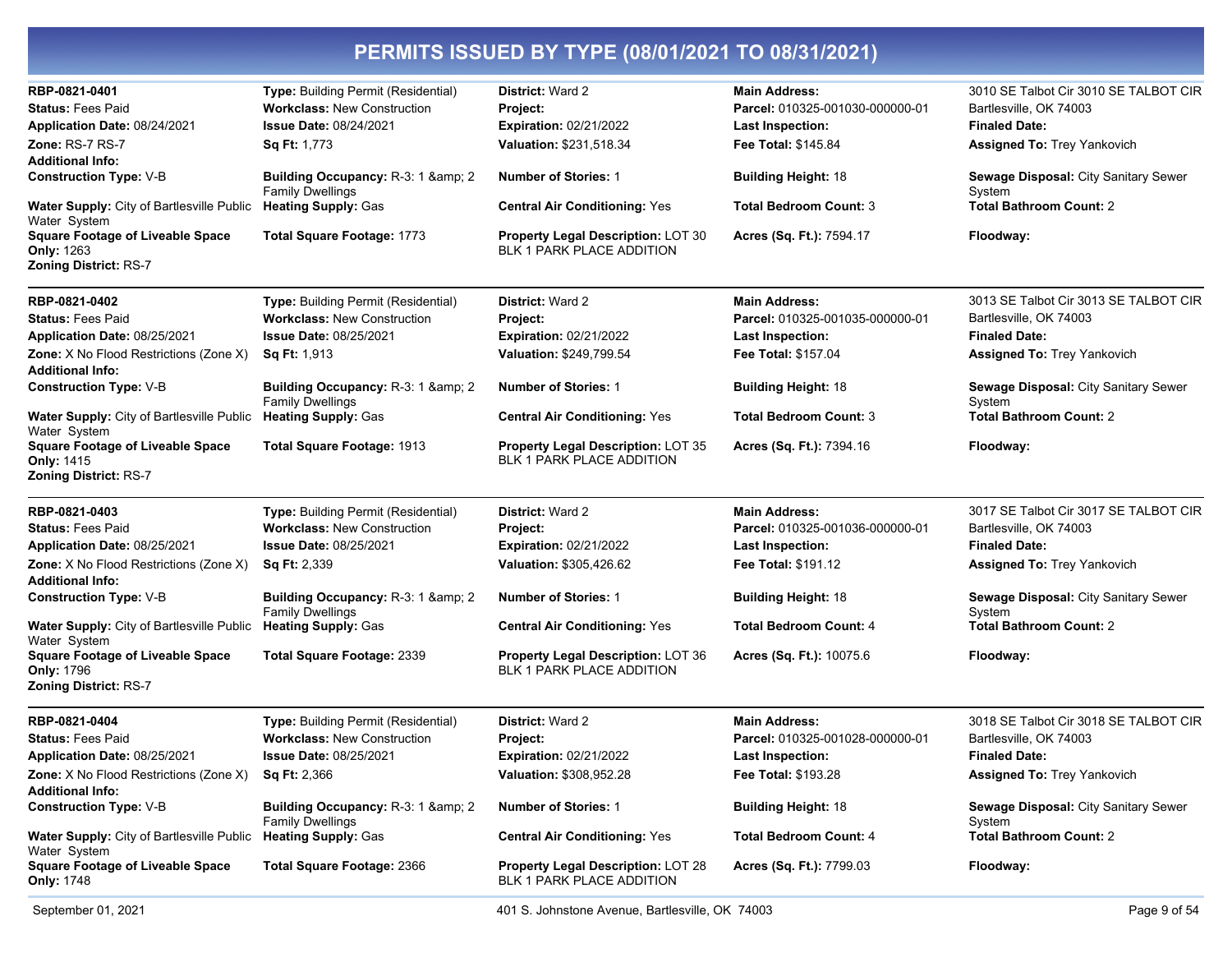#### **Zoning District: RS-7**

| RBP-0821-0405                                                                                | Type: Building Permit (Residential)                                       | District: Ward 2                                                                               | <b>Main Address:</b>                                 | 3114 SE Talimena Ct 3114 SE                               |
|----------------------------------------------------------------------------------------------|---------------------------------------------------------------------------|------------------------------------------------------------------------------------------------|------------------------------------------------------|-----------------------------------------------------------|
| <b>Status: Fees Paid</b>                                                                     | <b>Workclass: New Construction</b>                                        | Project:                                                                                       | Parcel: 010325-001011-000000-01                      | <b>TALIMENA CT</b><br>Bartlesville, OK 74003              |
| Application Date: 08/25/2021                                                                 | Issue Date: 08/25/2021                                                    | <b>Expiration: 02/21/2022</b>                                                                  | <b>Last Inspection:</b>                              | <b>Finaled Date:</b>                                      |
| Zone: X No Flood Restrictions (Zone X)<br><b>Additional Info:</b>                            | <b>Sq Ft: 2,341</b>                                                       | Valuation: \$305,687.78                                                                        | Fee Total: \$191.28                                  | Assigned To: Trey Yankovich                               |
| <b>Construction Type: V-B</b>                                                                | <b>Building Occupancy: R-3: 1 &amp; amp; 2</b><br><b>Family Dwellings</b> | <b>Number of Stories: 1</b>                                                                    | <b>Building Height: 18</b>                           | Sewage Disposal: City Sanitary Sewer<br>System            |
| Water Supply: City of Bartlesville Public Heating Supply: Gas<br>Water System                |                                                                           | <b>Central Air Conditioning: Yes</b>                                                           | <b>Total Bedroom Count: 4</b>                        | <b>Total Bathroom Count: 2</b>                            |
| <b>Square Footage of Liveable Space</b><br><b>Only: 1796</b><br><b>Zoning District: RS-7</b> | <b>Total Square Footage: 2341</b>                                         | <b>Property Legal Description: LOT 11</b><br>BLK 1 PARK PLACE ADDITION                         | Acres (Sq. Ft.): 7799.11                             | Floodway:                                                 |
| RBP-0821-0406                                                                                | Type: Building Permit (Residential)                                       | District: Ward 2                                                                               | <b>Main Address:</b>                                 | 3118 SE Talimena Ct 3118 SE<br><b>TALIMENA CT</b>         |
| <b>Status: Fees Paid</b>                                                                     | <b>Workclass: New Construction</b>                                        | Project:                                                                                       | Parcel: 010325-001010-000000-01                      | Bartlesville, OK 74003                                    |
| Application Date: 08/25/2021                                                                 | Issue Date: 08/25/2021                                                    | <b>Expiration: 02/21/2022</b>                                                                  | <b>Last Inspection:</b>                              | <b>Finaled Date:</b>                                      |
| Zone: X No Flood Restrictions (Zone X)<br><b>Additional Info:</b>                            | Sq Ft: 2,190                                                              | Valuation: \$285,970.20                                                                        | Fee Total: \$179.20                                  | <b>Assigned To: Trey Yankovich</b>                        |
| <b>Construction Type: V-B</b>                                                                | <b>Number of Stories: 1</b>                                               | <b>Building Height: 18</b>                                                                     | Sewage Disposal: City Sanitary Sewer<br>System       | Water Supply: City of Bartlesville Public<br>Water System |
| <b>Heating Supply: Gas</b>                                                                   | <b>Central Air Conditioning: Yes</b>                                      | <b>Total Bedroom Count: 4</b>                                                                  | <b>Total Bathroom Count: 2</b>                       | <b>Square Footage of Liveable Space</b><br>Only: 1665     |
| Total Square Footage: 2190                                                                   | Property Legal Description: LOT 10<br><b>BLK 1 PARK PLACE ADDITION</b>    | Acres (Sq. Ft.): 8226.07                                                                       | Floodway:                                            | Zoning District: RS-7                                     |
| RBP-0821-0407                                                                                | Type: Building Permit (Residential)                                       | <b>District: Ward 2</b>                                                                        | <b>Main Address:</b>                                 | 3217 SE Lincoln Rd 3217 SE LINCOLN<br><b>RD</b>           |
| <b>Status: Fees Paid</b>                                                                     | <b>Workclass: New Construction</b>                                        | Project:                                                                                       | Parcel: 010325-004004-000000-01                      | Bartlesville, OK 74003                                    |
| Application Date: 08/25/2021                                                                 | Issue Date: 08/25/2021                                                    | <b>Expiration: 02/21/2022</b>                                                                  | <b>Last Inspection:</b>                              | <b>Finaled Date:</b>                                      |
| Zone: RS-7 RS-7                                                                              | <b>Sq Ft: 2,397</b>                                                       | Valuation: \$313,000.26                                                                        | Fee Total: \$195.76                                  | <b>Assigned To: Trey Yankovich</b>                        |
| <b>Additional Info:</b>                                                                      |                                                                           |                                                                                                |                                                      |                                                           |
| <b>Construction Type: V-B</b>                                                                | Building Occupancy: R-3: 1 & amp; 2<br><b>Family Dwellings</b>            | <b>Number of Stories: 1</b>                                                                    | <b>Building Height: 18</b>                           | Sewage Disposal: City Sanitary Sewer<br>System            |
| Water Supply: City of Bartlesville Public Heating Supply: Gas<br>Water System                |                                                                           | <b>Central Air Conditioning: Yes</b>                                                           | <b>Total Bedroom Count: 4</b>                        | <b>Total Bathroom Count: 2</b>                            |
| <b>Square Footage of Liveable Space</b><br>Only: 1750<br>Zoning District: RS-10              | <b>Total Square Footage: 2397</b>                                         | Property Legal Description: LOT 4 BLK Acres (Sq. Ft.): 9783.87<br><b>4 PARK PLACE ADDITION</b> |                                                      | Floodway:                                                 |
| RBP-0821-0408                                                                                | <b>Type: Building Permit (Residential)</b>                                | District: Ward 4                                                                               | <b>Main Address:</b>                                 | 344 NW Margarite Ave 344 NW                               |
|                                                                                              |                                                                           |                                                                                                |                                                      | <b>MARGARITE AVE</b>                                      |
| <b>Status: Permit Issued</b><br>Application Date: 08/27/2021                                 | Workclass: Remodel<br>Issue Date: 08/27/2021                              | Project:<br><b>Expiration: 02/23/2022</b>                                                      | Parcel:                                              | Bartlesville, OK 74003<br><b>Finaled Date:</b>            |
| Zone:                                                                                        |                                                                           |                                                                                                | <b>Last Inspection:</b><br><b>Fee Total: \$54.00</b> |                                                           |
| <b>Additional Info:</b><br><b>Square Ft of Construction Area: 1800</b>                       | Sq Ft: 1,800                                                              | Valuation: \$40,000.00                                                                         |                                                      | <b>Assigned To: Trey Yankovich</b>                        |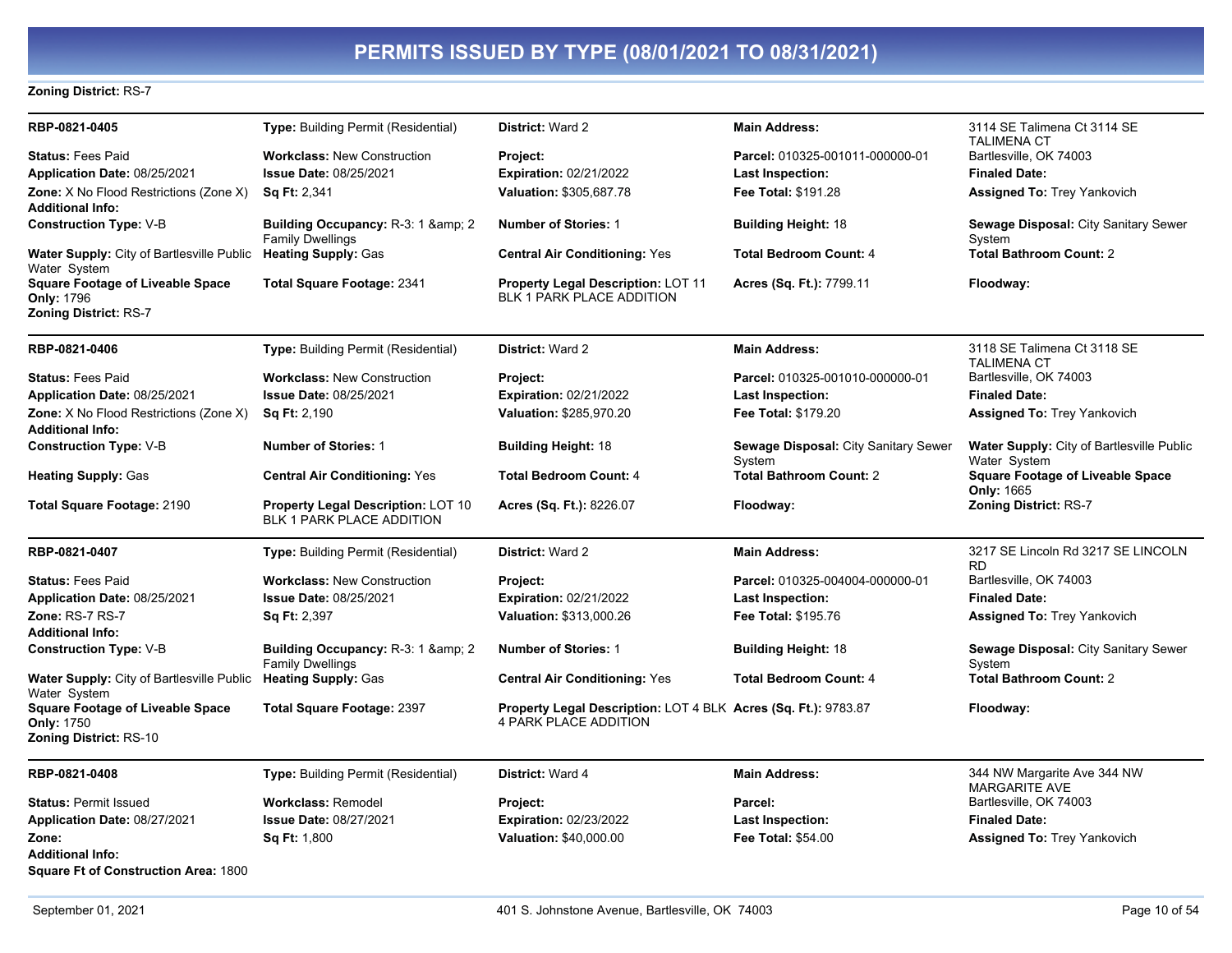| PERMITS ISSUED BY TYPE (08/01/2021 TO 08/31/2021)                                                                            |                                                                |                                                               |                                      |                                                     |
|------------------------------------------------------------------------------------------------------------------------------|----------------------------------------------------------------|---------------------------------------------------------------|--------------------------------------|-----------------------------------------------------|
| Room Area(s) being remodeled:<br>Bathroom(s), Bedroom(s), Garage,<br>Kitchen, Living Room                                    | <b>Number of Stories: 1</b>                                    | <b>Heating Supply: Electric</b>                               | <b>Central Air Conditioning: Yes</b> | Acres (Sq. Ft.): 0                                  |
| RBP-0821-0409                                                                                                                | Type: Building Permit (Residential)                            | District: Ward 3                                              | <b>Main Address:</b>                 | 1816 S Armstrong Ave 1816 S<br><b>ARMSTRONG AVE</b> |
| <b>Status: Permit Issued</b>                                                                                                 | <b>Workclass: Porch/Deck</b>                                   | <b>Project:</b>                                               | Parcel: 010286-001004-000000-01      | Bartlesville, OK 74003                              |
| Application Date: 08/30/2021                                                                                                 | <b>Issue Date: 08/30/2021</b>                                  | Expiration: 02/28/2022                                        | Last Inspection:                     | <b>Finaled Date:</b>                                |
| <b>Zone: RS-5 RS-5</b><br><b>Additional Info:</b>                                                                            | <b>Sq Ft: 148</b>                                              | Valuation: \$1,500.00                                         | Fee Total: \$24.00                   | <b>Assigned To: Trey Yankovich</b>                  |
| <b>Number of Stories: 1</b>                                                                                                  | Porch Height: 36"                                              | Porch/Deck Total Square Feet: 148                             | Roof Covered Porch/Deck?: No         | NZOD Location Code: Mn0401                          |
| Property Legal Description: LOT 4 BLK Acres (Sq. Ft.): 12378.7<br><b>1 MONTE VISTA SUB-DIV</b><br>Description: HANDICAP RAMP |                                                                | Floodway:                                                     | <b>Zoning District: RS-5</b>         |                                                     |
| RBP-0821-0410                                                                                                                | Type: Building Permit (Residential)                            | District: Ward 5                                              | <b>Main Address:</b>                 | 254 SE Quail Ridge Loop 254 SE QUAIL<br>RIDGE LOOP  |
| <b>Status: Permit Issued</b>                                                                                                 | <b>Workclass: Remodel</b>                                      | Project:                                                      | Parcel: 010370-000181-000000-01      | Bartlesville, OK 74003                              |
| Application Date: 08/30/2021                                                                                                 | <b>Issue Date: 08/30/2021</b>                                  | <b>Expiration: 02/28/2022</b>                                 | <b>Last Inspection:</b>              | <b>Finaled Date:</b>                                |
| Zone: X No Flood Restrictions (Zone X)<br><b>Additional Info:</b>                                                            | <b>Sq Ft: 46</b>                                               | Valuation: \$15,000.00                                        | <b>Fee Total: \$54.00</b>            | Assigned To: Trey Yankovich                         |
| <b>Square Ft of Construction Area: 46</b>                                                                                    | Room Area(s) being remodeled:<br>Bathroom(s)                   | <b>Rem Total Bathroom Count:</b>                              | Number of Stories: 0                 | <b>Heating Supply: Gas</b>                          |
| <b>Central Air Conditioning: Yes</b>                                                                                         | Property Legal Description: LOT 181<br><b>QUAIL RIDGE 5TH</b>  | <b>Acres (Sq. Ft.): 15114.8</b>                               | Floodway:                            | <b>Zoning District: RS-7</b>                        |
| Description: BATHROOM REMODEL                                                                                                |                                                                |                                                               |                                      |                                                     |
| RBP-0821-0411                                                                                                                | Type: Building Permit (Residential)                            | District: Ward 5                                              | <b>Main Address:</b>                 | 211 NE Beecher Ln Ln 211 NE<br><b>BEECHER LN</b>    |
| <b>Status: Fees Due</b>                                                                                                      | <b>Workclass: New Construction</b>                             | <b>Project:</b>                                               | Parcel: 010702-000010-000000-01      | Bartlesville, OK 74003                              |
| Application Date: 08/30/2021                                                                                                 | <b>Issue Date: 08/30/2021</b>                                  | Expiration: 02/28/2022                                        | <b>Last Inspection:</b>              | <b>Finaled Date:</b>                                |
| <b>Zone:</b> X No Flood Restrictions (Zone X)<br><b>Additional Info:</b>                                                     | <b>Sq Ft: 2,488</b>                                            | Valuation: \$350,000.00                                       | Fee Total: \$203.04                  | <b>Assigned To: Trey Yankovich</b>                  |
| <b>Construction Type: V-A</b>                                                                                                | Building Occupancy: R-3: 1 & amp; 2<br><b>Family Dwellings</b> | <b>Number of Stories: 1</b>                                   | <b>Building Height: 20</b>           | Sewage Disposal: City Sanitary Sewer<br>System      |
| Water Supply: City of Bartlesville Public<br>Water System                                                                    | <b>Heating Supply: Gas</b>                                     | <b>Central Air Conditioning: Yes</b>                          | <b>Total Bedroom Count: 3</b>        | <b>Total Bathroom Count: 2.5</b>                    |
| <b>Square Footage of Liveable Space</b><br><b>Only: 2488</b>                                                                 | Total Square Footage: 3138                                     | Property Legal Description: LOT 10<br><b>STONE BRANCH 2ND</b> | Digital Signature: Greg Taylor       | Acres (Sq. Ft.): 12933                              |
| Floodway:                                                                                                                    | <b>Zoning District: RS-7</b>                                   |                                                               |                                      |                                                     |
| <b>Description:</b> New single family                                                                                        |                                                                |                                                               |                                      |                                                     |

PERMITS ISSUED FOR BUILDING PERMIT (RESIDENTIAL): 29

**BUILDING TRADE PERMIT (COMMERCIAL)**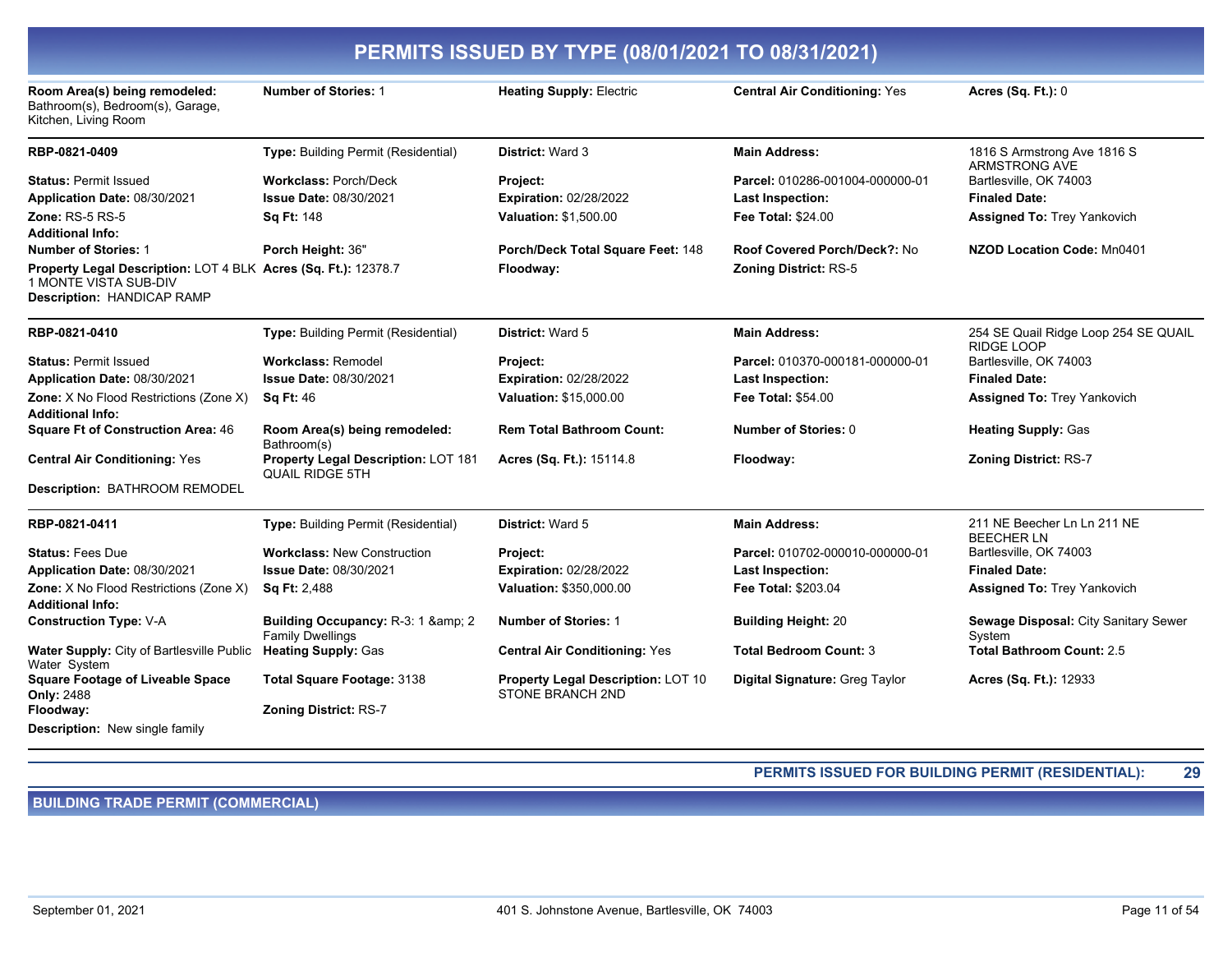| CTP-0821-0511                                                                 |                                                                  | <b>District: Ward 2</b>                                  | <b>Main Address:</b>                                                                                                                                                 | 1910 SE Washington Blvd 01920 SE                                 |
|-------------------------------------------------------------------------------|------------------------------------------------------------------|----------------------------------------------------------|----------------------------------------------------------------------------------------------------------------------------------------------------------------------|------------------------------------------------------------------|
|                                                                               | Type: Building Trade Permit<br>(Commercial)                      |                                                          |                                                                                                                                                                      | <b>WASHINGTON BLVD</b>                                           |
| <b>Status: Fees Paid</b>                                                      | <b>Workclass: Mechanical</b><br>New/Repair/Replace (Contractors) | Project:                                                 | Parcel: 010999-212613-004000-07                                                                                                                                      | Bartlesville, OK 74006                                           |
| Application Date: 08/06/2021                                                  | <b>Issue Date: 08/06/2021</b>                                    | <b>Expiration: 02/02/2022</b>                            | <b>Last Inspection:</b>                                                                                                                                              | <b>Finaled Date:</b>                                             |
| Zone: C-2 C-2                                                                 | Sq Ft: 0                                                         | Valuation: \$0.00                                        | Fee Total: \$24.00                                                                                                                                                   | <b>Assigned To: Trey Yankovich</b>                               |
| Additional Info:                                                              |                                                                  |                                                          |                                                                                                                                                                      |                                                                  |
| Acres (Sq. Ft.): 239733                                                       | <b>Zoning District: RS-10</b>                                    | Floodway:                                                | <b>Property Legal Description: PART</b><br>SECT 21-26-13 PART OF N 1/2 SW NW<br>DES AS BEG AT INTERSECTION OF S<br>LINE OF N 1/2 SW NW E R/O/W LINE<br>H/W 75 GO ELY | CommercialHoodCheck: No                                          |
| Fireplace / Stove: No                                                         | GasLineCheck: No                                                 | CoilOnlyCheck: No                                        | DuctsVentsCheck: No                                                                                                                                                  | HeatPumpFurnaceCheck: No                                         |
| MiniSplitCheck: No                                                            | NewSplitSystemCheck: No                                          | PackageUnitCheck: Yes                                    | <b>PackageUnitQuantity: 1</b>                                                                                                                                        | RTUCheck: No                                                     |
| SplitSystemChangeOutCheck: No                                                 | RefrigerationOrCompressorCheck: No WaterHeaterOrBoiler: No       |                                                          |                                                                                                                                                                      |                                                                  |
| CTP-0821-0513                                                                 | Type: Building Trade Permit<br>(Commercial)                      | <b>District: Ward 4</b>                                  | <b>Main Address:</b>                                                                                                                                                 | 131 1/2 SE Cholwell Ave 131 1/2 SE<br>CHOLWELL AVE               |
| <b>Status: Permit Issued</b>                                                  | <b>Workclass: Electrical</b><br>New/Repair/Replace (Contractors) | Project:                                                 | Parcel: 010155-006015-000000-01                                                                                                                                      | Bartlesville, OK 74006                                           |
| Application Date: 08/10/2021                                                  | <b>Issue Date: 08/10/2021</b>                                    | <b>Expiration: 02/07/2022</b>                            | <b>Last Inspection: 08/11/2021</b>                                                                                                                                   | <b>Finaled Date:</b>                                             |
| Zone: C-5 C-5                                                                 | Sq Ft: 0                                                         | Valuation: \$0.00                                        | <b>Fee Total: \$24.00</b>                                                                                                                                            | <b>Assigned To: Trey Yankovich</b>                               |
| Additional Info:                                                              |                                                                  |                                                          |                                                                                                                                                                      |                                                                  |
| Acres (Sq. Ft.): 3579.08                                                      | <b>Zoning District: C-5</b>                                      | Floodway:                                                | <b>Property Legal Description: LOT 15</b><br><b>BLK 6 HIGHLAND PARK</b>                                                                                              | <b>NewMeterCheck: Yes</b>                                        |
| ServiceRiserReplace: No                                                       | ReplacementMeterCheck: No                                        | NewBreakerCheck: No                                      | ReplacementBreakerCheck: No                                                                                                                                          | TransferSwitchInstallation: No                                   |
| NewExtensionCheck: No                                                         | GeneratorCheck: No                                               | PoolCheck: No                                            | SolarPanelCheckBox: No                                                                                                                                               | TemporaryServiceCheck: No                                        |
| Description: METER LOOP FOR STORAGE BUILDING                                  |                                                                  |                                                          |                                                                                                                                                                      |                                                                  |
| CTP-0821-0514                                                                 | Type: Building Trade Permit<br>(Commercial)                      | <b>District: Ward 4</b>                                  | <b>Main Address:</b>                                                                                                                                                 | 3315 E Frank Phillips Blvd 03315 E<br><b>FRANK PHILLIPS BLVD</b> |
| <b>Status: Fees Due</b>                                                       | <b>Workclass: Electrical for New</b><br>Construction             | <b>Project:</b>                                          | Parcel: 010999-082613-001000-08                                                                                                                                      | Bartlesville, OK 74003                                           |
| Application Date: 08/17/2021                                                  | <b>Issue Date: 08/17/2021</b>                                    | <b>Expiration: 02/14/2022</b>                            | <b>Last Inspection: 08/17/2021</b>                                                                                                                                   | <b>Finaled Date:</b>                                             |
| Zone: C-7 C-7                                                                 | <b>Sq Ft: 1,680</b>                                              | Valuation: \$0.00                                        | Fee Total: \$37.60                                                                                                                                                   | <b>Assigned To: Trey Yankovich</b>                               |
| <b>Additional Info:</b>                                                       |                                                                  |                                                          |                                                                                                                                                                      |                                                                  |
| <b>Total Square Footage of New</b>                                            |                                                                  |                                                          |                                                                                                                                                                      |                                                                  |
| Construction: 1680<br>Description: New Build - Electrical - Tropical Smoothie |                                                                  |                                                          |                                                                                                                                                                      |                                                                  |
| CTP-0821-0515                                                                 | Type: Building Trade Permit<br>(Commercial)                      | District: Ward 2                                         | <b>Main Address:</b>                                                                                                                                                 | 3600 SE Price Rd 03600 SE PRICE RD                               |
| <b>Status: Fees Paid</b>                                                      | <b>Workclass: Plumbing for New</b><br>Construction               | Project:                                                 | Parcel: 010999-202613-002000-07                                                                                                                                      | Bartlesville, OK 74006                                           |
| Application Date: 08/18/2021                                                  | <b>Issue Date: 08/18/2021</b>                                    | <b>Expiration: 02/15/2022</b>                            | Last Inspection: 08/19/2021                                                                                                                                          | <b>Finaled Date:</b>                                             |
| Zone: RS-10 RS-10                                                             | <b>Sq Ft: 500</b>                                                | Valuation: \$500,000.00                                  | Fee Total: \$24.00                                                                                                                                                   | <b>Assigned To: Trey Yankovich</b>                               |
| Additional Info:                                                              |                                                                  |                                                          |                                                                                                                                                                      |                                                                  |
| Total Square Footage of New<br>Construction: 500                              | <b>UtilityOrderRelated: Yes</b>                                  | Is this permit accompanied by a<br>building permit?: Yes | If the answer is NO, explain why.:<br><b>IRRIGATION ONLY</b>                                                                                                         |                                                                  |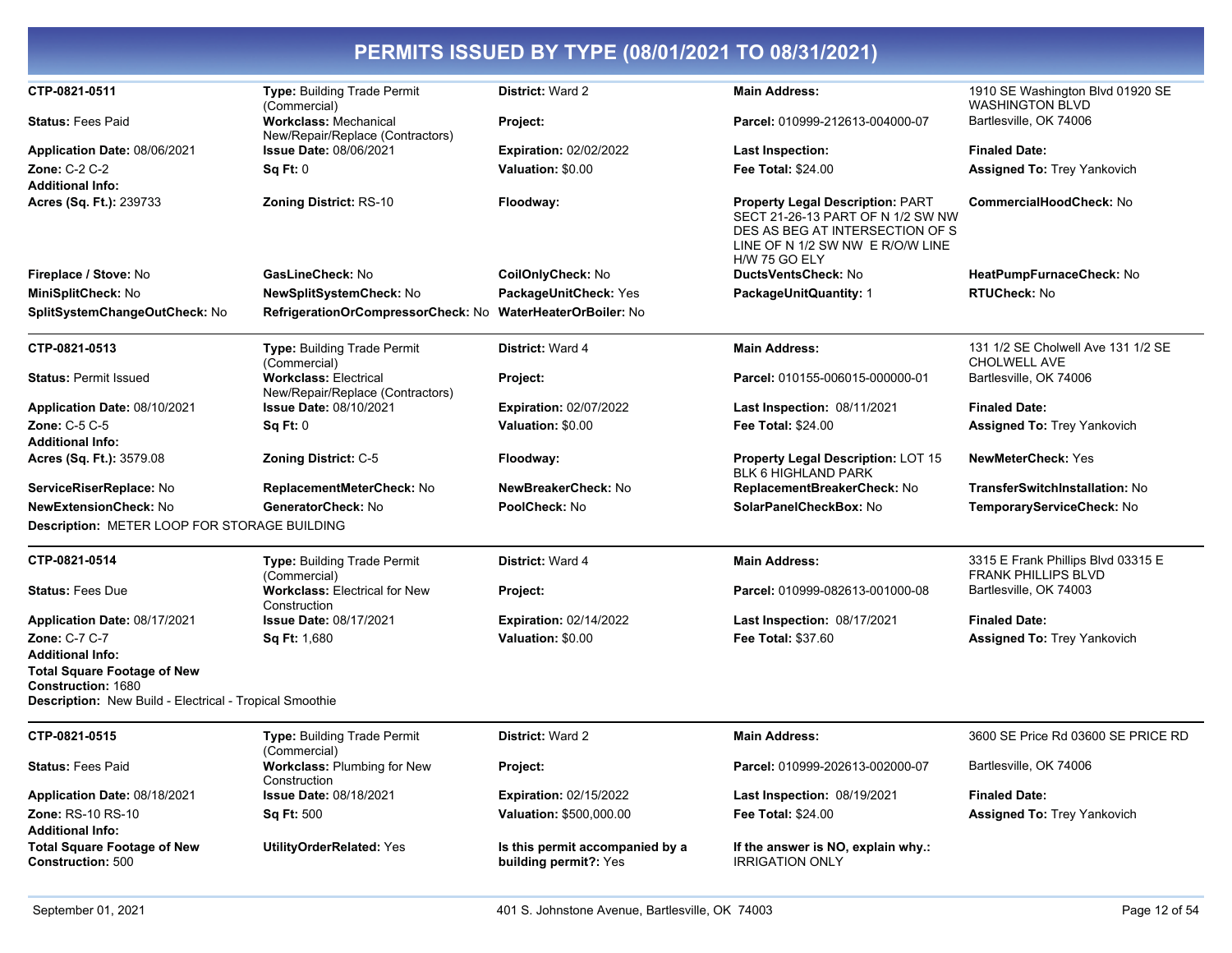#### **Description: BANCFIRST ITM- IRRIGATION ONLY**

| CTP-0821-0516                                                         | Type: Building Trade Permit                                      | District: Ward 4                                           | <b>Main Address:</b>                                                                          | 3315 E Frank Phillips Blvd 03315 E                            |
|-----------------------------------------------------------------------|------------------------------------------------------------------|------------------------------------------------------------|-----------------------------------------------------------------------------------------------|---------------------------------------------------------------|
|                                                                       | (Commercial)                                                     |                                                            |                                                                                               | <b>FRANK PHILLIPS BLVD</b>                                    |
| <b>Status: Permit Issued</b>                                          | <b>Workclass: Plumbing for New</b><br>Construction               | Project:                                                   | Parcel: 010999-082613-001000-08                                                               | Bartlesville, OK 74006                                        |
| Application Date: 08/19/2021                                          | <b>Issue Date: 08/19/2021</b>                                    | <b>Expiration: 02/21/2022</b>                              | <b>Last Inspection: 08/23/2021</b>                                                            | <b>Finaled Date:</b>                                          |
| Zone: C-7 C-7                                                         | <b>Sq Ft: 1,680</b>                                              | Valuation: \$740,000.00                                    | Fee Total: \$37.60                                                                            | <b>Assigned To: Trey Yankovich</b>                            |
| <b>Additional Info:</b>                                               |                                                                  |                                                            |                                                                                               |                                                               |
| <b>Total Square Footage of New</b>                                    | <b>UtilityOrderRelated: No</b>                                   | Is this permit accompanied by a                            |                                                                                               |                                                               |
| Construction: 1680<br><b>Description: TROPICAL SMOOTHIE</b>           |                                                                  | building permit?: Yes                                      |                                                                                               |                                                               |
|                                                                       |                                                                  |                                                            |                                                                                               |                                                               |
| CTP-0821-0517                                                         | <b>Type: Building Trade Permit</b><br>(Commercial)               | <b>District: Ward 4</b>                                    | <b>Main Address:</b>                                                                          | 501 SE 5Th St 00501 SE 5TH STREET                             |
| <b>Status: Complete</b>                                               | <b>Workclass: Mechanical</b><br>New/Repair/Replace (Contractors) | Project:                                                   | Parcel: 010001-050006-000000-01                                                               | Bartlesville, OK 74003                                        |
| Application Date: 08/20/2021                                          | <b>Issue Date: 08/20/2021</b>                                    | <b>Expiration: 02/21/2022</b>                              | <b>Last Inspection: 08/25/2021</b>                                                            | <b>Finaled Date: 08/31/2021</b>                               |
| Zone: C-4 C-4                                                         | Sq Ft: 0                                                         | Valuation: \$0.00                                          | Fee Total: \$24.00                                                                            | <b>Assigned To: Trey Yankovich</b>                            |
| <b>Additional Info:</b>                                               |                                                                  |                                                            |                                                                                               |                                                               |
| Acres (Sq. Ft.): 12749.1                                              | <b>Zoning District: C-4</b>                                      | Floodway:                                                  | <b>Property Legal Description: THE N</b><br>55.30 OF LOT 6 BLK 50 ORIG<br><b>BARTLESVILLE</b> | <b>CommercialHoodCheck: No</b>                                |
| Fireplace / Stove: No                                                 | GasLineCheck: No                                                 | CoilOnlyCheck: No                                          | DuctsVentsCheck: No                                                                           | HeatPumpFurnaceCheck: No                                      |
| MiniSplitCheck: No                                                    | NewSplitSystemCheck: No                                          | PackageUnitCheck: No                                       | RTUCheck: No                                                                                  | SplitSystemChangeOutCheck: Yes                                |
| SplitSystemChangeOutQuantity: 1<br>Description: HVAC CHANGEOUT        | RefrigerationOrCompressorCheck: No WaterHeaterOrBoiler: No       |                                                            |                                                                                               |                                                               |
| CTP-0821-0519                                                         | Type: Building Trade Permit<br>(Commercial)                      | <b>District: Ward 3</b>                                    | <b>Main Address:</b>                                                                          | 701 SW Keeler 701 SW KEELER                                   |
| <b>Status: Fees Due</b>                                               | <b>Workclass: Mechanical</b><br>New/Repair/Replace (Contractors) | Project:                                                   | Parcel: 010001-063001-000000-01                                                               | Bartlesville, OK 74003                                        |
| Application Date: 08/30/2021                                          | <b>Issue Date: 08/30/2021</b>                                    | <b>Expiration: 02/28/2022</b>                              | <b>Last Inspection:</b>                                                                       | <b>Finaled Date:</b>                                          |
| <b>Zone: TIF 1 District TIF 1 District</b><br><b>Additional Info:</b> | Sq Ft: 0                                                         | Valuation: \$0.00                                          | <b>Fee Total: \$24.00</b>                                                                     | <b>Assigned To: Trey Yankovich</b>                            |
| Acres (Sq. Ft.): 14633.2                                              | <b>Zoning District: C-2</b>                                      | Floodway:                                                  | <b>NZOD Location Code: Or0163</b>                                                             | Property Legal Description: LOT 1 BLK<br>63 ORIG BARTLESVILLE |
| <b>CommercialHoodCheck: No</b>                                        | Fireplace / Stove: No                                            | GasLineCheck: No                                           | <b>CoilOnlyCheck: Yes</b>                                                                     | CoilQuantity: 1                                               |
| DuctsVentsCheck: No                                                   | HeatPumpFurnaceCheck: No                                         | MiniSplitCheck: No                                         | NewSplitSystemCheck: No                                                                       | PackageUnitCheck: No                                          |
| <b>RTUCheck: No</b>                                                   | SplitSystemChangeOutCheck: No                                    | RefrigerationOrCompressorCheck: No WaterHeaterOrBoiler: No |                                                                                               |                                                               |
| <b>Description: AC &amp; COIL - DENTISTRY BY DESIGN</b>               |                                                                  |                                                            |                                                                                               |                                                               |
| CTP-0821-0520                                                         | <b>Type: Building Trade Permit</b><br>(Commercial)               | <b>District: Ward 3</b>                                    | <b>Main Address:</b>                                                                          | 711 S Johnstone 711 S JOHNSTONE                               |
| <b>Status: Permit Issued</b>                                          | Workclass: Roofing Repair/Replacement Project:<br>(Contractor)   |                                                            | Parcel: 010001-064002-000000-01                                                               | Bartlesville, OK 74003                                        |
| Application Date: 08/30/2021                                          | Issue Date: 08/30/2021                                           | <b>Expiration: 02/28/2022</b>                              | Last Inspection:                                                                              | <b>Finaled Date:</b>                                          |
| Zone: TIF 1 District TIF 1 District                                   | Sa Ft: 0                                                         | Valuation: \$0.00                                          | <b>Fee Total: \$24.00</b>                                                                     | <b>Assigned To: Trey Yankovich</b>                            |

**Additional Info:**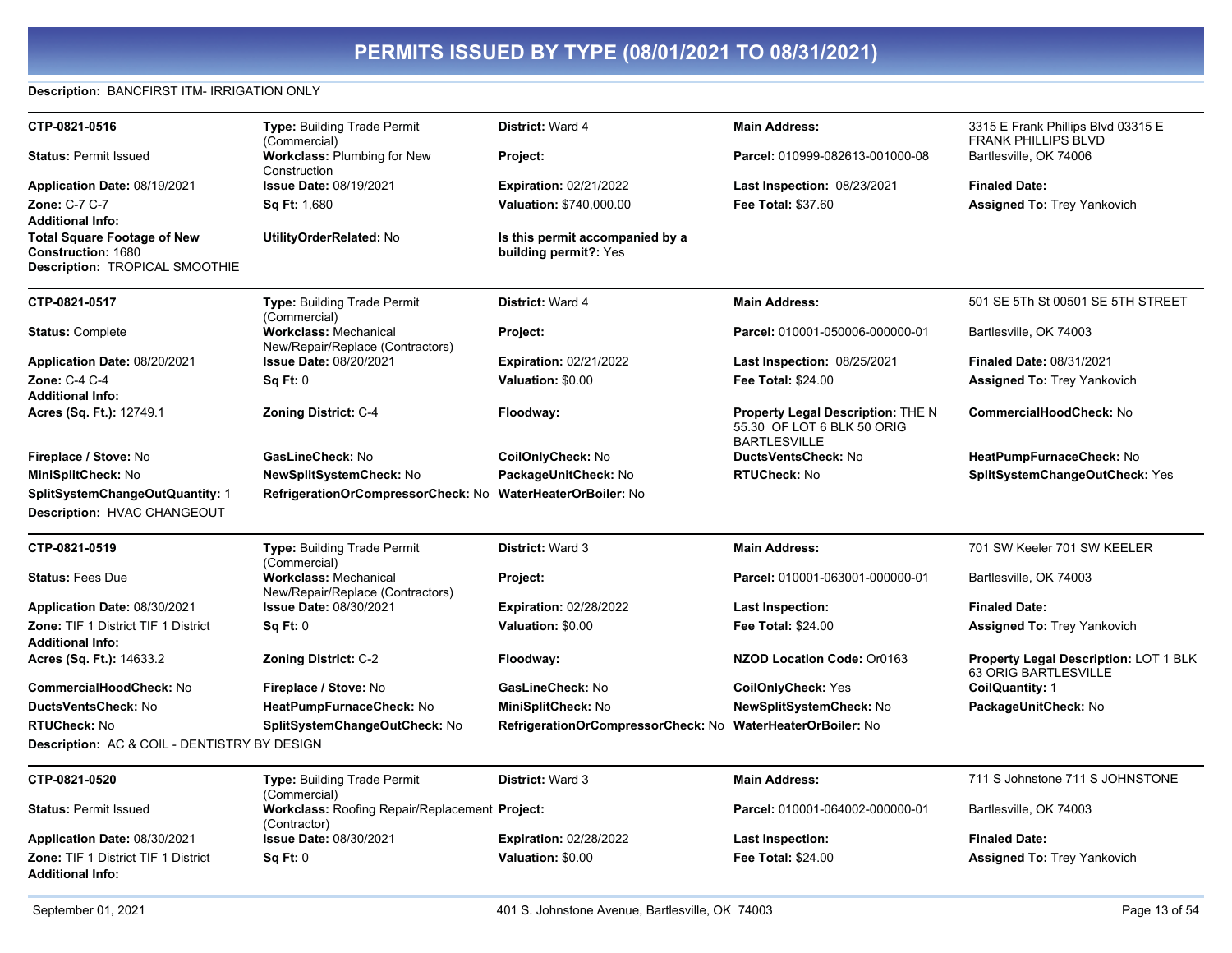| PERMITS ISSUED BY TYPE (08/01/2021 TO 08/31/2021) |                                                    |                               |                                                  |                                                                           |
|---------------------------------------------------|----------------------------------------------------|-------------------------------|--------------------------------------------------|---------------------------------------------------------------------------|
| Acres (sq. Ft.): 7186.95                          | Floodway:                                          | <b>Zoning District: C-2</b>   | NZOD Location Code: Or0164                       | <b>Property Legal Description: N 50 LOT 2</b><br>BLK 64 ORIG BARTLESVILLE |
| <b>CompositeCheck: Yes</b>                        | MetalCheck: No                                     | <b>OtherCheck: No</b>         | Number of SEPARATE structures to be<br>Roofed: 1 |                                                                           |
| <b>Description: ROOF</b>                          |                                                    |                               |                                                  |                                                                           |
| CTP-0821-0521                                     | <b>Type: Building Trade Permit</b><br>(Commercial) | <b>District: Ward 3</b>       | <b>Main Address:</b>                             | 1900 Price Rd 1900 PRICE RD                                               |
| <b>Status: Fees Due</b>                           | <b>Workclass: Plumbing for New</b><br>Construction | Project:                      | Parcel: 010999-302613-001000-01                  | Bartlesville, OK 74006                                                    |
| Application Date: 08/31/2021                      | <b>Issue Date: 08/31/2021</b>                      | <b>Expiration: 02/28/2022</b> | Last Inspection:                                 | <b>Finaled Date:</b>                                                      |
| <b>Zone: RS-12 RS-12</b>                          | <b>Sq Ft: 1,740</b>                                | Valuation: \$0.00             | <b>Fee Total: \$38.80</b>                        | <b>Assigned To: Trey Yankovich</b>                                        |
| <b>Additional Info:</b>                           |                                                    |                               |                                                  |                                                                           |
| UtilityOrderRelated: No                           | Is this permit accompanied by a                    |                               |                                                  |                                                                           |
| <b>Description: NEW HITTING FACILITY</b>          | building permit?: Yes                              |                               |                                                  |                                                                           |

#### PERMITS ISSUED FOR BUILDING TRADE PERMIT (COMMERCIAL):

| <b>BUILDING TRADE PERMIT (RESIDENTIAL)</b>                               |                                                                  |                               |                                                                                                                                                                          |                                                     |  |  |
|--------------------------------------------------------------------------|------------------------------------------------------------------|-------------------------------|--------------------------------------------------------------------------------------------------------------------------------------------------------------------------|-----------------------------------------------------|--|--|
| RTP-0821-2123                                                            | Type: Building Trade Permit (Residential) District: Ward 3       |                               | <b>Main Address:</b>                                                                                                                                                     | 1941 SE Southview Ave 1941 SE<br>SOUTHVIEW AVE      |  |  |
| <b>Status: Permit Issued</b>                                             | <b>Workclass: Electrical</b><br>New/Repair/Replace (Contractors) | Project:                      | Parcel: 010469-001006-000000-07                                                                                                                                          | Bartlesville, OK 74003                              |  |  |
| Application Date: 08/02/2021                                             | <b>Issue Date: 08/02/2021</b>                                    | <b>Expiration: 01/31/2022</b> | <b>Last Inspection: 08/04/2021</b>                                                                                                                                       | <b>Finaled Date:</b>                                |  |  |
| <b>Zone:</b> X No Flood Restrictions (Zone X)<br><b>Additional Info:</b> | Sq Ft: 0                                                         | Valuation: \$0.00             | <b>Fee Total: \$44.00</b>                                                                                                                                                | <b>Assigned To: Trey Yankovich</b>                  |  |  |
| Acres (Sq. Ft.): 19393.2                                                 | <b>Zoning District: RS-5</b>                                     | Floodway:                     | <b>Property Legal Description: PART LOT NewMeterCheck: No</b><br>6 BEG 30 W 185N OF SE COR LOT 6<br>GO N 87.5 W 180 S 132.5 E 60 N 45E<br>120 TO BEG BLK 1 SUBURBAN ADDN |                                                     |  |  |
| ServiceRiserReplace: No                                                  | ReplacementMeterCheck: No                                        | <b>New BreakerQuantity: 1</b> | <b>NewBreakerCheck: Yes</b>                                                                                                                                              | ReplacementBreakerCheck: No                         |  |  |
| <b>ReplBreakerQuantity: 0</b>                                            | TransferSwitchInstallation: No                                   | <b>NewExtensionCheck: Yes</b> | GeneratorCheck: No                                                                                                                                                       | PoolCheck: No                                       |  |  |
| SolarPanelCheckBox: No                                                   | TemporaryServiceCheck: No                                        |                               |                                                                                                                                                                          |                                                     |  |  |
| Description: CHANGEOUT PANEL/WIRE SHOP                                   |                                                                  |                               |                                                                                                                                                                          |                                                     |  |  |
| RTP-0821-2124                                                            | Type: Building Trade Permit (Residential) District: Ward 2       |                               | <b>Main Address:</b>                                                                                                                                                     | 1700 SE Jefferson Rd 1700 SE<br><b>JEFFERSON RD</b> |  |  |
| <b>Status: Complete</b>                                                  | Workclass: Roofing Repair/Replacement Project:<br>(Contractor)   |                               | Parcel: 010173-001002-000000-01                                                                                                                                          | Bartlesville, OK 74003                              |  |  |
| Application Date: 08/02/2021                                             | <b>Issue Date: 08/02/2021</b>                                    | <b>Expiration: 01/31/2022</b> | Last Inspection: 08/04/2021                                                                                                                                              | <b>Finaled Date: 08/05/2021</b>                     |  |  |
| Zone: X No Flood Restrictions (Zone X)<br><b>Additional Info:</b>        | <b>Sq Ft: 2,300</b>                                              | Valuation: \$0.00             | <b>Fee Total: \$24.00</b>                                                                                                                                                | <b>Assigned To: Trey Yankovich</b>                  |  |  |
| Acres (sq. Ft.): 19554.5                                                 | Floodway:                                                        | <b>Zoning District: RS-10</b> | <b>Property Legal Description: LOT 2 BLK Digital Signature: jkh</b><br><b>1 HOLLIMANS REPLAT</b>                                                                         |                                                     |  |  |
| <b>CompositeCheck: Yes</b>                                               | <b>MetalCheck: No</b>                                            | OtherCheck: No                | <b>Material Type:</b>                                                                                                                                                    | Number of SEPARATE structures to be<br>Roofed: 1    |  |  |

 $\overline{9}$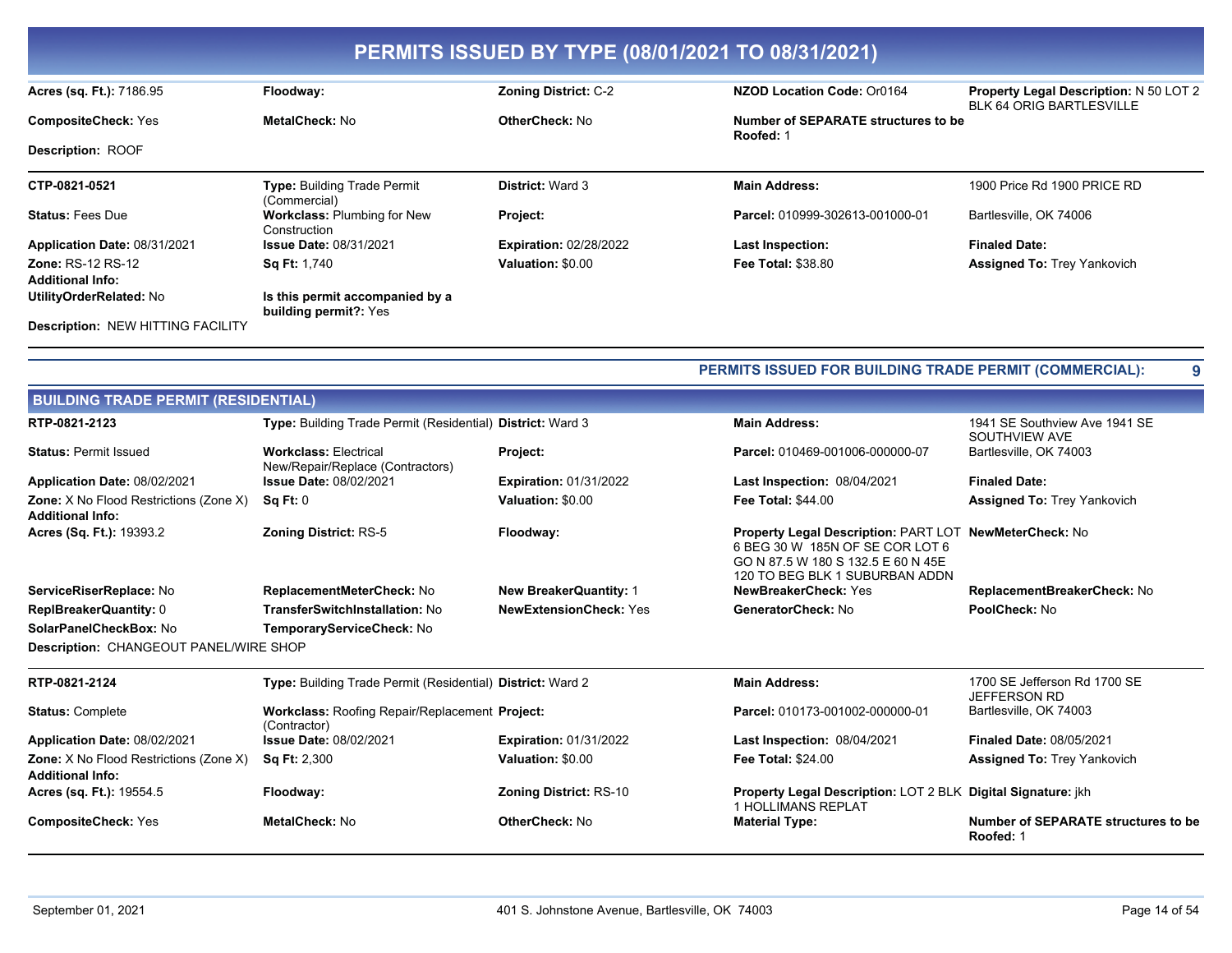| PERMITS ISSUED BY TYPE (08/01/2021 TO 08/31/2021)                        |                                                                  |                                |                                                                                                |                                                     |  |
|--------------------------------------------------------------------------|------------------------------------------------------------------|--------------------------------|------------------------------------------------------------------------------------------------|-----------------------------------------------------|--|
| RTP-0821-2125                                                            | Type: Building Trade Permit (Residential) District: Ward 1       |                                | <b>Main Address:</b>                                                                           | 392 SE Elmhurst Ave 392 SE<br><b>ELMHURST AVE</b>   |  |
| <b>Status: Fees Due</b>                                                  | <b>Workclass: Electrical for New</b><br>Construction             | Project:                       | Parcel: 010334-007002-000000-01                                                                | Bartlesville, OK 74003                              |  |
| Application Date: 08/02/2021                                             | Issue Date: 08/02/2021                                           | <b>Expiration: 01/31/2022</b>  | Last Inspection: 08/02/2021                                                                    | <b>Finaled Date:</b>                                |  |
| <b>Zone:</b> X No Flood Restrictions (Zone X)                            | <b>Sq Ft: 840</b>                                                | Valuation: \$50,000.00         | <b>Fee Total: \$24.00</b>                                                                      | <b>Assigned To: Trey Yankovich</b>                  |  |
| <b>Additional Info:</b>                                                  |                                                                  |                                |                                                                                                |                                                     |  |
| <b>Total Square Footage of New</b><br><b>Construction: 840</b>           |                                                                  |                                |                                                                                                |                                                     |  |
| RTP-0821-2126                                                            | Type: Building Trade Permit (Residential) District: Ward 2       |                                | <b>Main Address:</b>                                                                           | 2717 Claremont Dr 2717 CLAREMONT<br>DR              |  |
| <b>Status: Fees Due</b>                                                  | <b>Workclass: Mechanical</b><br>New/Repair/Replace (Contractors) | Project:                       | Parcel: 010570-002006-000000-01                                                                | Bartlesville, OK 74003                              |  |
| Application Date: 08/02/2021                                             | <b>Issue Date: 08/02/2021</b>                                    | <b>Expiration: 01/31/2022</b>  | <b>Last Inspection:</b>                                                                        | <b>Finaled Date:</b>                                |  |
| <b>Zone:</b> X No Flood Restrictions (Zone X)<br><b>Additional Info:</b> | Sq Ft: 0                                                         | Valuation: \$0.00              | <b>Fee Total: \$44.00</b>                                                                      | <b>Assigned To: Trey Yankovich</b>                  |  |
| Acres (Sq. Ft.): 15651                                                   | <b>Zoning District: RS-10/PUD</b>                                | Floodway:                      | Property Legal Description: LOT 6 BLK Digital Signature: Jason Crane<br>2 COLONIAL EST 11 SC 1 |                                                     |  |
| Type1HoodQty: 0                                                          | <b>CommercialHoodCheck: No</b>                                   | Fireplace / Stove: No          | GasLineCheck: No                                                                               | CoilOnlyCheck: No                                   |  |
| CoilQuantity: 0                                                          | <b>DuctsVentsCheck: No</b>                                       | DuctsVentsQuantity: 0          | HeatPumpFurnaceCheck: No                                                                       | HeatPumpFurnaceQuantity: 0                          |  |
| MiniSplitCheck: No                                                       | MiniSplitQuantity: 0                                             | NewSplitSystemCheck: Yes       | <b>NewSplitSystemQuantity: 2</b>                                                               | PackageUnitCheck: No                                |  |
| PackageUnitQuantity: 0                                                   | <b>RTUCheck: No</b>                                              | <b>RTUQuantity: 0</b>          | SplitSystemChangeOutCheck: No                                                                  | RefrigerationOrCompressorCheck: No                  |  |
| RefrigerationOrCompressorQuantity: 0 WaterHeaterOrBoiler: No             |                                                                  | WaterHeaterOrBoilerCheck: 0    |                                                                                                |                                                     |  |
| RTP-0821-2128                                                            | Type: Building Trade Permit (Residential) District: Ward 2       |                                | <b>Main Address:</b>                                                                           | 2110 Turtle Creek Rd 2110 TURTLE<br><b>CREEK RD</b> |  |
| <b>Status: Fees Due</b>                                                  | <b>Workclass: Plumbing for New</b><br>Construction               | Project:                       | Parcel: 010650-000010-000000-00                                                                | Bartlesville, OK 74006                              |  |
| Application Date: 08/02/2021                                             | <b>Issue Date: 08/02/2021</b>                                    | <b>Expiration: 01/31/2022</b>  | Last Inspection: 08/02/2021                                                                    | <b>Finaled Date:</b>                                |  |
| <b>Zone: RS-12 RS-12</b>                                                 | <b>Sq Ft: 4,447</b>                                              | Valuation: \$499,020.00        | <b>Fee Total: \$92.94</b>                                                                      | Assigned To: Trey Yankovich                         |  |
| <b>Additional Info:</b>                                                  |                                                                  |                                |                                                                                                |                                                     |  |
| <b>UtilityOrderRelated: Yes</b>                                          | Is this permit accompanied by a<br>building permit?: Yes         |                                |                                                                                                |                                                     |  |
| Description: New residential                                             |                                                                  |                                |                                                                                                |                                                     |  |
| RTP-0821-2129                                                            | Type: Building Trade Permit (Residential) District: Ward 3       |                                | <b>Main Address:</b>                                                                           | 1638 SW Oak Ave 1638 SW OAK AVE                     |  |
| <b>Status: Fees Due</b>                                                  | <b>Workclass: Electrical</b><br>New/Repair/Replace (Contractors) | Project:                       | Parcel: 010030-007021-000000-01                                                                | Bartlesville, OK 74003                              |  |
| Application Date: 08/03/2021                                             | <b>Issue Date: 08/03/2021</b>                                    | <b>Expiration: 01/31/2022</b>  | Last Inspection: 08/03/2021                                                                    | <b>Finaled Date:</b>                                |  |
| Zone: X No Flood Restrictions (Zone X)                                   | Sq Ft: 0                                                         | Valuation: \$0.00              | Fee Total: \$24.00                                                                             | Assigned To: Trey Yankovich                         |  |
| <b>Additional Info:</b>                                                  | <b>Zoning District: RS-5</b>                                     |                                | NZOD Location Code: B2107                                                                      | <b>Property Legal Description: LOT 21</b>           |  |
| Acres (Sq. Ft.): 5913.23                                                 |                                                                  | Floodway:                      |                                                                                                | <b>BLK 7 BELLE MEADE</b>                            |  |
| Digital Signature: jw                                                    | <b>NewMeterCheck: Yes</b>                                        | ServiceRiserReplace: No        | ReplacementMeterCheck: No                                                                      | <b>New BreakerQuantity: 0</b>                       |  |
| NewBreakerCheck: No                                                      | ReplacementBreakerCheck: No                                      | TransferSwitchInstallation: No | <b>NewExtensionCheck: No</b>                                                                   | GeneratorCheck: No                                  |  |
| Generator Quantity: 0<br>Description: Replace meter loop                 | PoolCheck: No                                                    | SolarPanelCheckBox: No         | TemporaryServiceCheck: No                                                                      |                                                     |  |
|                                                                          |                                                                  |                                |                                                                                                |                                                     |  |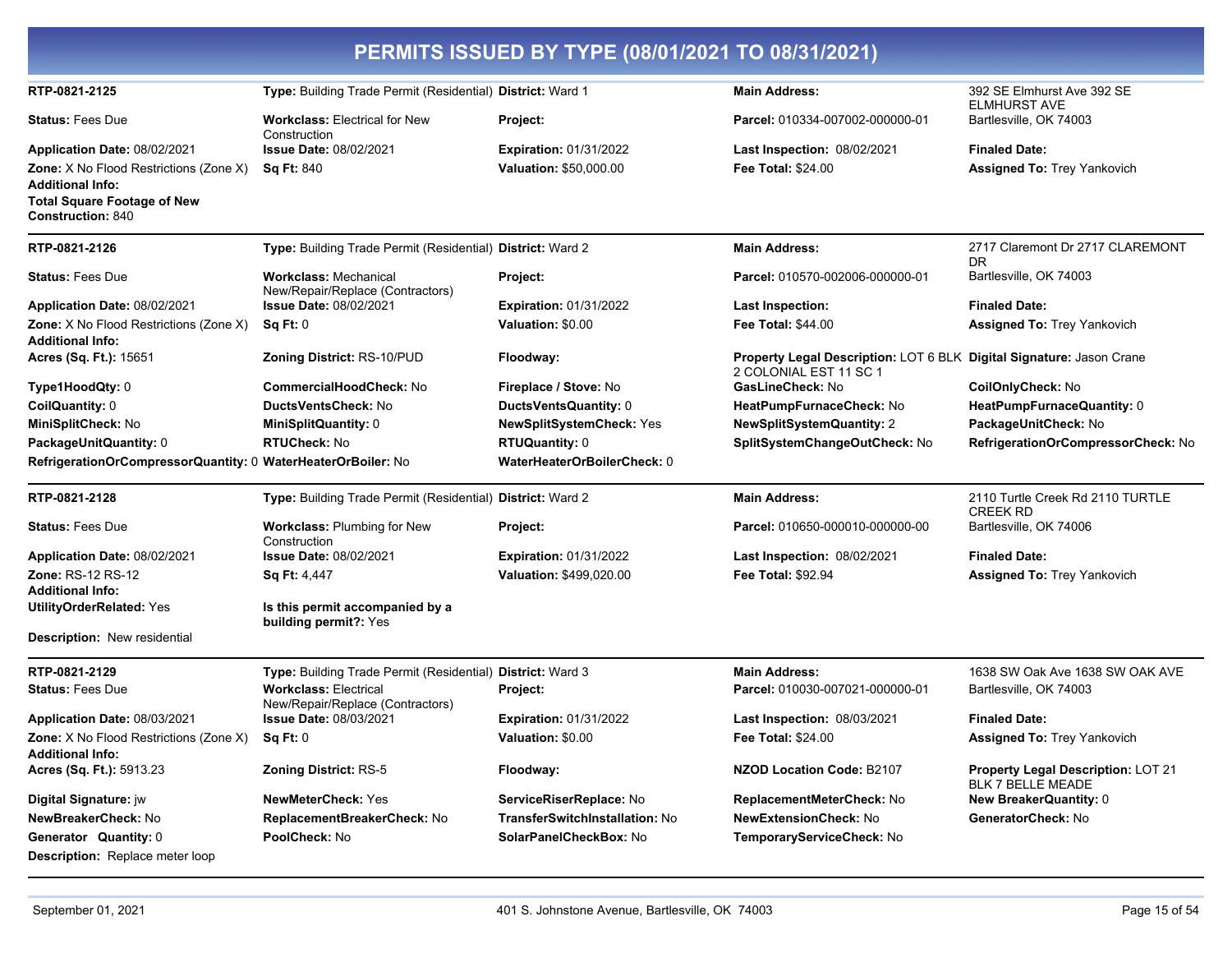| RTP-0821-2130                                                            | Type: Building Trade Permit (Residential) District: Ward 2       |                               | <b>Main Address:</b>                                                       | 2601 SE Regency Rd 2601 SE<br><b>REGENCY RD</b>                       |
|--------------------------------------------------------------------------|------------------------------------------------------------------|-------------------------------|----------------------------------------------------------------------------|-----------------------------------------------------------------------|
| <b>Status: Fees Paid</b>                                                 | <b>Workclass: Electrical</b><br>New/Repair/Replace (Contractors) | Project:                      | Parcel: 010079-000014-000000-01                                            | Bartlesville, OK 74003                                                |
| Application Date: 08/03/2021                                             | <b>Issue Date: 08/03/2021</b>                                    | <b>Expiration: 01/31/2022</b> | <b>Last Inspection: 08/04/2021</b>                                         | <b>Finaled Date:</b>                                                  |
| <b>Zone:</b> X No Flood Restrictions (Zone X)<br><b>Additional Info:</b> | Sq Ft: 0                                                         | Valuation: \$0.00             | <b>Fee Total: \$24.00</b>                                                  | <b>Assigned To: Trey Yankovich</b>                                    |
| Acres (Sq. Ft.): 15105                                                   | <b>Zoning District: RS-12</b>                                    | Floodway:                     | Property Legal Description: LOT 14<br><b>COLONIAL EST 2ND</b>              | Digital Signature: Clc                                                |
| NewMeterCheck: No                                                        | ServiceRiserReplace: No                                          | ReplacementMeterCheck: No     | New BreakerQuantity: 0                                                     | NewBreakerCheck: No                                                   |
| ReplacementBreakerCheck: No                                              | TransferSwitchInstallation: No                                   | <b>NewExtensionCheck: No</b>  | GeneratorCheck: No                                                         | Generator Quantity: 0                                                 |
| PoolCheck: Yes                                                           | SolarPanelCheckBox: No                                           | TemporaryServiceCheck: No     |                                                                            |                                                                       |
| <b>Description:</b> Install pool PNL and grounding pool                  |                                                                  |                               |                                                                            |                                                                       |
| RTP-0821-2132                                                            | Type: Building Trade Permit (Residential) District: Ward 3       |                               | <b>Main Address:</b>                                                       | 1644 SW Maple Ave 1644 SW MAPLE<br>AVE                                |
| <b>Status: Complete</b>                                                  | <b>Workclass: Electrical</b><br>New/Repair/Replace (Contractors) | Project:                      | Parcel: 010030-006012-000000-01                                            | Bartlesville, OK 74003                                                |
| Application Date: 08/03/2021                                             | <b>Issue Date: 08/03/2021</b>                                    | <b>Expiration: 01/31/2022</b> | Last Inspection: 08/03/2021                                                | <b>Finaled Date: 08/04/2021</b>                                       |
| <b>Zone:</b> X No Flood Restrictions (Zone X)<br><b>Additional Info:</b> | Sq Ft: 0                                                         | Valuation: \$0.00             | <b>Fee Total: \$24.00</b>                                                  | <b>Assigned To: Trey Yankovich</b>                                    |
| Acres (Sq. Ft.): 6200.32                                                 | <b>Zoning District: RS-5</b>                                     | Floodway:                     | <b>NZOD Location Code: B1106</b>                                           | <b>Property Legal Description: LOT 12</b><br><b>BLK 6 BELLE MEADE</b> |
| <b>NewMeterCheck: Yes</b>                                                | <b>ServiceRiserReplace:</b> No                                   | ReplacementMeterCheck: No     | NewBreakerCheck: No                                                        | ReplacementBreakerCheck: No                                           |
| TransferSwitchInstallation: No                                           | <b>NewExtensionCheck: No</b>                                     | GeneratorCheck: No            | PoolCheck: No                                                              | SolarPanelCheckBox: No                                                |
| TemporaryServiceCheck: No                                                |                                                                  |                               |                                                                            |                                                                       |
| Description: SERVICE (REPAIR AFTER LIMB FELL)                            |                                                                  |                               |                                                                            |                                                                       |
| RTP-0821-2133                                                            | Type: Building Trade Permit (Residential) District: Ward 1       |                               | <b>Main Address:</b>                                                       | 309 SE Elmhurst 309 SE ELMHURST                                       |
| <b>Status: Complete</b>                                                  | <b>Workclass: Electrical</b><br>New/Repair/Replace (Contractors) | Project:                      | Parcel: 010334-006022-000000-01                                            | Bartlesville, OK 74003                                                |
| Application Date: 08/03/2021                                             | <b>Issue Date: 08/03/2021</b>                                    | <b>Expiration: 01/31/2022</b> | Last Inspection: 08/03/2021                                                | Finaled Date: 08/03/2021                                              |
| Zone: X No Flood Restrictions (Zone X)                                   | Sq Ft: 0                                                         | Valuation: \$0.00             | <b>Fee Total: \$24.00</b>                                                  | <b>Assigned To: Trey Yankovich</b>                                    |
| <b>Additional Info:</b><br>Acres (Sq. Ft.): 5949.42                      | <b>Zoning District: RS-7</b>                                     | Floodway:                     | <b>Property Legal Description: LOT 22</b><br><b>BLK 6 PENNINGTON HILLS</b> | <b>NewMeterCheck: No</b>                                              |
| ServiceRiserReplace: No                                                  | ReplacementMeterCheck: Yes                                       | NewBreakerCheck: No           | ReplacementBreakerCheck: No                                                | TransferSwitchInstallation: No                                        |
| <b>NewExtensionCheck: No</b>                                             | GeneratorCheck: No                                               | PoolCheck: No                 | SolarPanelCheckBox: No                                                     | TemporaryServiceCheck: No                                             |
| Description: REPAIR ON SERVICE                                           |                                                                  |                               |                                                                            |                                                                       |
| RTP-0821-2134                                                            | Type: Building Trade Permit (Residential) District: Ward 3       |                               | <b>Main Address:</b>                                                       | 2209 SE Sunshine Ct 2209 SE<br><b>SUNSHINE CT</b>                     |
| <b>Status: Fees Due</b>                                                  | <b>Workclass: Mechanical</b><br>New/Repair/Replace (Contractors) | Project:                      | Parcel: 010164-000013-000000-01                                            | Bartlesville, OK 74003                                                |
| Application Date: 08/03/2021                                             | Issue Date: 08/03/2021                                           | <b>Expiration: 01/31/2022</b> | <b>Last Inspection:</b>                                                    | <b>Finaled Date:</b>                                                  |
| <b>Zone:</b> X No Flood Restrictions (Zone X)<br><b>Additional Info:</b> | Sq Ft: 0                                                         | Valuation: \$0.00             | <b>Fee Total: \$24.00</b>                                                  | <b>Assigned To: Trey Yankovich</b>                                    |
| Acres (Sq. Ft.): 14431.9                                                 | <b>Zoning District: RS-12</b>                                    | Floodway: 100yr flood         | <b>Property Legal Description: LOT 13</b><br><b>HILLCREST HEIGHTS</b>      | Digital Signature: Jason Crane                                        |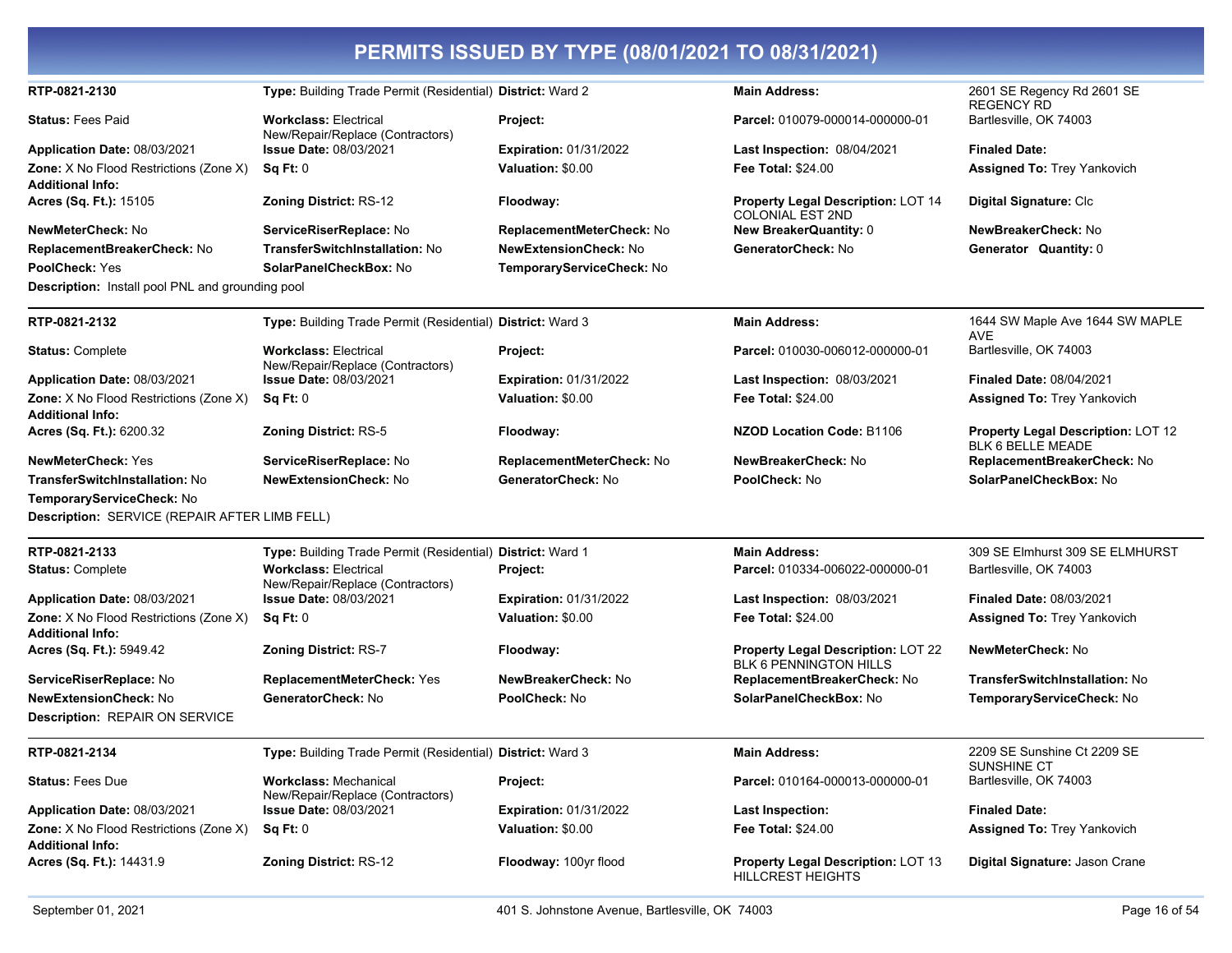| Type1HoodQty: 0                                                                               | <b>CommercialHoodCheck: No</b>                                   | Fireplace / Stove: No              | GasLineCheck: No                                                                                           | CoilOnlyCheck: No                        |
|-----------------------------------------------------------------------------------------------|------------------------------------------------------------------|------------------------------------|------------------------------------------------------------------------------------------------------------|------------------------------------------|
| CoilQuantity: 0                                                                               | DuctsVentsCheck: No                                              | DuctsVentsQuantity: 0              | HeatPumpFurnaceCheck: No                                                                                   | HeatPumpFurnaceQuantity: 0               |
| MiniSplitCheck: No                                                                            | <b>MiniSplitQuantity: 0</b>                                      | NewSplitSystemCheck: Yes           | <b>NewSplitSystemQuantity: 1</b>                                                                           | PackageUnitCheck: No                     |
| PackageUnitQuantity: 0                                                                        | <b>RTUCheck: No</b>                                              | <b>RTUQuantity: 0</b>              | SplitSystemChangeOutCheck: No                                                                              | RefrigerationOrCompressorCheck: No       |
| RefrigerationOrCompressorQuantity: 0 WaterHeaterOrBoiler: No                                  |                                                                  | WaterHeaterOrBoilerCheck: 0        |                                                                                                            |                                          |
| RTP-0821-2140                                                                                 | Type: Building Trade Permit (Residential) District: Ward 3       |                                    | <b>Main Address:</b>                                                                                       | 1800 SE Skyline PI 1800 SE SKYLINE PL    |
| <b>Status: Fees Due</b>                                                                       | <b>Workclass: Mechanical</b><br>New/Repair/Replace (Contractors) | Project:                           | Parcel: 010166-000122-000000-01                                                                            | Bartlesville, OK 74003                   |
| Application Date: 08/03/2021                                                                  | <b>Issue Date: 08/03/2021</b>                                    | <b>Expiration: 01/31/2022</b>      | <b>Last Inspection:</b>                                                                                    | <b>Finaled Date:</b>                     |
| Zone: AE 100-Year Flood Hazard Area -<br><b>Restrictions Apply</b><br><b>Additional Info:</b> | Sq Ft: 0                                                         | Valuation: \$0.00                  | Fee Total: \$24.00                                                                                         | Assigned To: Trey Yankovich              |
| <b>CommercialHoodCheck: No</b>                                                                | Fireplace / Stove: No                                            | GasLineCheck: No                   | CoilOnlyCheck: No                                                                                          | DuctsVentsCheck: No                      |
| HeatPumpFurnaceCheck: No                                                                      | MiniSplitCheck: No                                               | NewSplitSystemCheck: No            | PackageUnitCheck: No                                                                                       | <b>RTUCheck: No</b>                      |
| SplitSystemChangeOutCheck: Yes                                                                | SplitSystemChangeOutQuantity: 1                                  | RefrigerationOrCompressorCheck: No | WaterHeaterOrBoiler: No                                                                                    |                                          |
| Description: HVAC SYSTEM CHANGEOUT                                                            |                                                                  |                                    |                                                                                                            |                                          |
| RTP-0821-2142                                                                                 | Type: Building Trade Permit (Residential) District: Ward 3       |                                    | <b>Main Address:</b>                                                                                       | 2427 SE Circle Dr 2427 SE CIRCLE DR      |
| <b>Status: Fees Due</b>                                                                       | <b>Workclass: Electrical</b><br>New/Repair/Replace (Contractors) | <b>Project:</b>                    | Parcel: 010089-004001-000000-01                                                                            | Bartlesville, OK 74003                   |
| Application Date: 08/04/2021                                                                  | <b>Issue Date: 08/04/2021</b>                                    | <b>Expiration: 02/09/2022</b>      | <b>Last Inspection: 08/13/2021</b>                                                                         | <b>Finaled Date:</b>                     |
| <b>Zone: RS-12 RS-12</b><br><b>Additional Info:</b>                                           | Sq Ft: 0                                                         | Valuation: \$0.00                  | <b>Fee Total: \$24.00</b>                                                                                  | Assigned To: Trey Yankovich              |
| Acres (Sq. Ft.): 19427.6                                                                      | <b>Zoning District: RS-12</b>                                    | Floodway:                          | Property Legal Description: LOT 1 BLK NewMeterCheck: No<br>4 CNTRY CLB TERR S/D                            |                                          |
| ServiceRiserReplace: No                                                                       | ReplacementMeterCheck: No                                        | NewBreakerCheck: No                | ReplacementBreakerCheck: No                                                                                | <b>TransferSwitchInstallation: No</b>    |
| <b>NewExtensionCheck: Yes</b>                                                                 | GeneratorCheck: No                                               | PoolCheck: No                      | SolarPanelCheckBox: No                                                                                     | TemporaryServiceCheck: No                |
| <b>Description:</b> Add a circuit                                                             |                                                                  |                                    |                                                                                                            |                                          |
| RTP-0821-2145                                                                                 | Type: Building Trade Permit (Residential) District: Ward 2       |                                    | <b>Main Address:</b>                                                                                       | 1740 SE Orchard Ln 1740 SE ORCHARD<br>LN |
| <b>Status: Fees Paid</b>                                                                      | <b>Workclass: Mechanical</b><br>New/Repair/Replace (Contractors) | Project:                           | Parcel: 010026-001007-000000-01                                                                            | Bartlesville, OK 74006                   |
| Application Date: 08/04/2021                                                                  | <b>Issue Date: 08/04/2021</b>                                    | <b>Expiration: 01/31/2022</b>      | <b>Last Inspection:</b>                                                                                    | <b>Finaled Date:</b>                     |
| <b>Zone: RS-12 RS-12</b>                                                                      | Sq Ft: 0                                                         | Valuation: \$0.00                  | <b>Fee Total: \$24.00</b>                                                                                  | <b>Assigned To: Trey Yankovich</b>       |
| <b>Additional Info:</b>                                                                       |                                                                  |                                    |                                                                                                            |                                          |
| Acres (Sq. Ft.): 12790.9                                                                      | Zoning District: RS-7                                            | Floodway:                          | Property Legal Description: S 20 LOT 7 CommercialHoodCheck: No<br>N 65 LOT 8 BLK 1 BEALL VALLEY<br>SUB-DIV |                                          |
| Fireplace / Stove: No                                                                         | GasLineCheck: No                                                 | <b>CoilOnlyCheck: Yes</b>          | CoilQuantity: 1                                                                                            | <b>DuctsVentsCheck: No</b>               |
| HeatPumpFurnaceCheck: No                                                                      | MiniSplitCheck: No                                               | NewSplitSystemCheck: No            | PackageUnitCheck: No                                                                                       | <b>RTUCheck: No</b>                      |
| SplitSystemChangeOutCheck: No                                                                 | RefrigerationOrCompressorCheck: No WaterHeaterOrBoiler: No       |                                    |                                                                                                            |                                          |
| <b>Description: AC &amp; COIL</b>                                                             |                                                                  |                                    |                                                                                                            |                                          |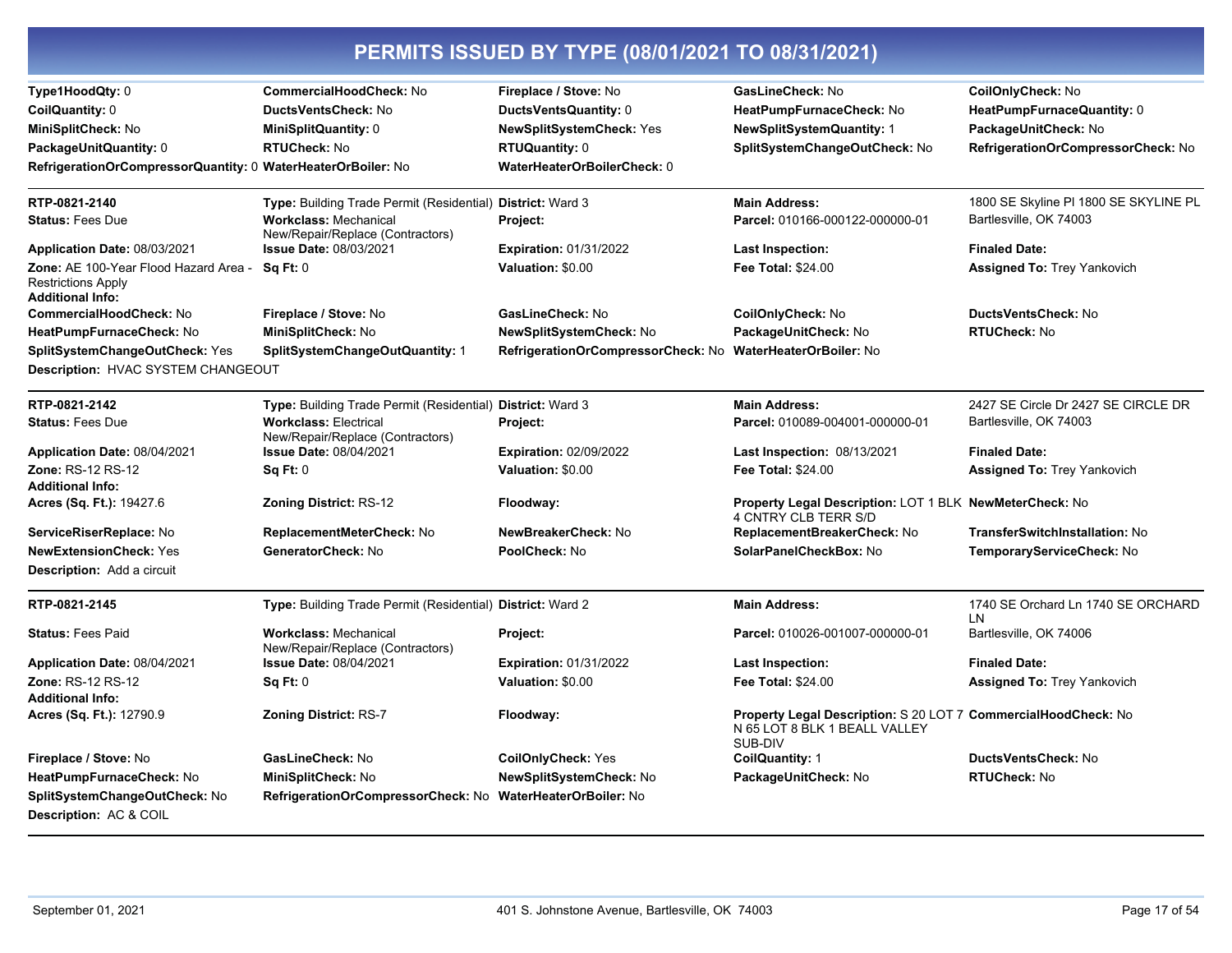| PERMITS ISSUED BY TYPE (08/01/2021 TO 08/31/2021)   |                                                                                                  |                                                  |                                                                                                                      |                                                                            |  |
|-----------------------------------------------------|--------------------------------------------------------------------------------------------------|--------------------------------------------------|----------------------------------------------------------------------------------------------------------------------|----------------------------------------------------------------------------|--|
| RTP-0821-2146                                       | Type: Building Trade Permit (Residential) District: Ward 2                                       |                                                  | <b>Main Address:</b>                                                                                                 | 3811 SE Toledo Rd 3-B, G 3811 SE<br><b>TOLEDO RD G</b>                     |  |
| <b>Status: Complete</b>                             | <b>Workclass: Mechanical</b><br>New/Repair/Replace (Contractors)                                 | Project:                                         | Parcel: 010003-00B003-000000-01                                                                                      | Bartlesville, OK 74003                                                     |  |
| <b>Application Date: 08/04/2021</b>                 | <b>Issue Date: 08/04/2021</b>                                                                    | <b>Expiration: 01/31/2022</b>                    | Last Inspection: 08/04/2021                                                                                          | <b>Finaled Date: 08/11/2021</b>                                            |  |
| Zone: X No Flood Restrictions (Zone X)              | Sq Ft: 0                                                                                         | Valuation: \$0.00                                | <b>Fee Total: \$24.00</b>                                                                                            | <b>Assigned To: Trey Yankovich</b>                                         |  |
| <b>Additional Info:</b>                             |                                                                                                  |                                                  |                                                                                                                      |                                                                            |  |
| Acres (Sq. Ft.): 4305.34                            | Zoning District: RS-10                                                                           | Floodway:                                        | <b>Property Legal Description: APPLE</b><br>VILLA II UNIT 3-B PHASE 1 OF LOT 2<br>BLK 5 SIVALLS HGTS. APPLE VILLA II | <b>CommercialHoodCheck: No</b>                                             |  |
| Fireplace / Stove: No                               | GasLineCheck: No                                                                                 | CoilOnlyCheck: No                                | DuctsVentsCheck: No                                                                                                  | HeatPumpFurnaceCheck: No                                                   |  |
| MiniSplitCheck: No                                  | NewSplitSystemCheck: No                                                                          | PackageUnitCheck: No                             | <b>RTUCheck: No</b>                                                                                                  | SplitSystemChangeOutCheck: No                                              |  |
|                                                     | RefrigerationOrCompressorCheck: Yes RefrigerationOrCompressorQuantity: 1 WaterHeaterOrBoiler: No |                                                  |                                                                                                                      |                                                                            |  |
| RTP-0821-2147                                       | Type: Building Trade Permit (Residential) District: Ward 5                                       |                                                  | <b>Main Address:</b>                                                                                                 | 1212 SE Willow Creek Dr 1212 SE<br><b>WILLOW CREEK DR</b>                  |  |
| <b>Status: Complete</b>                             | Workclass: Roofing Repair/Replacement Project:<br>(Contractor)                                   |                                                  | Parcel: 010109-005012-000000-01                                                                                      | Bartlesville, OK 74006                                                     |  |
| Application Date: 08/04/2021                        | <b>Issue Date: 08/04/2021</b>                                                                    | <b>Expiration: 02/07/2022</b>                    | <b>Last Inspection: 08/10/2021</b>                                                                                   | <b>Finaled Date: 08/11/2021</b>                                            |  |
| Zone: RS-7 RS-7<br><b>Additional Info:</b>          | Sq Ft: 0                                                                                         | Valuation: \$0.00                                | <b>Fee Total: \$24.00</b>                                                                                            | <b>Assigned To: Trey Yankovich</b>                                         |  |
| Acres (sq. Ft.): 8646.52                            | Floodway:                                                                                        | Zoning District: RS-7                            | <b>Property Legal Description: LOT 12</b><br><b>BLK 5 EAST PARK ADDN</b>                                             | <b>CompositeCheck: Yes</b>                                                 |  |
| MetalCheck: No                                      | OtherCheck: No                                                                                   | Number of SEPARATE structures to be<br>Roofed: 1 |                                                                                                                      |                                                                            |  |
| RTP-0821-2148                                       | Type: Building Trade Permit (Residential) District: Ward 3                                       |                                                  | <b>Main Address:</b>                                                                                                 | 1532 SW Santa Fe 1532 SW SANTA FE                                          |  |
| <b>Status: Fees Paid</b>                            | <b>Workclass: Electrical</b><br>New/Repair/Replace (Contractors)                                 | Project:                                         | Parcel: 010125-002002-000000-04                                                                                      | Bartlesville, OK 74003                                                     |  |
| Application Date: 08/04/2021                        | <b>Issue Date: 08/04/2021</b>                                                                    | <b>Expiration: 01/31/2022</b>                    | <b>Last Inspection:</b>                                                                                              | <b>Finaled Date:</b>                                                       |  |
| Zone: $RS-5RS-5$                                    | <b>Sq Ft: 896</b>                                                                                | Valuation: \$0.00                                | <b>Fee Total: \$24.00</b>                                                                                            | <b>Assigned To: Trey Yankovich</b>                                         |  |
| <b>Additional Info:</b><br>Acres (Sq. Ft.): 24047.2 | <b>Zoning District: RS-5</b>                                                                     | Floodway:                                        | NZOD Location Code: Gn01A02                                                                                          | Property Legal Description: S 58.1 OF<br>N 110 OF W 160 LOT 2 BLK 2 GARDEN |  |
| Digital Signature: Jerica Morehead                  | NewMeterCheck: No                                                                                | ServiceRiserReplace: Yes                         | ReplacementMeterCheck: No                                                                                            | <b>New BreakerQuantity: 0</b>                                              |  |
| NewBreakerCheck: No                                 | ReplacementBreakerCheck: No                                                                      | <b>TransferSwitchInstallation: No</b>            | <b>NewExtensionCheck: No</b>                                                                                         | GeneratorCheck: No                                                         |  |
| Generator Quantity: 0                               | PoolCheck: No                                                                                    | SolarPanelCheckBox: No                           | TemporaryServiceCheck: No                                                                                            |                                                                            |  |
| Description: Replace meter riser                    |                                                                                                  |                                                  |                                                                                                                      |                                                                            |  |
| RTP-0821-2150                                       | Type: Building Trade Permit (Residential) District: Ward 3                                       |                                                  | <b>Main Address:</b>                                                                                                 | 1591 SW Elm Ave 1591 SW ELM AVE                                            |  |
| <b>Status: Complete</b>                             | <b>Workclass: Plumbing</b><br>New/Repair/Replace (Contractors)                                   | Project:                                         | Parcel: 010473-006009-000000-01                                                                                      | Bartlesville, OK 74003                                                     |  |
| Application Date: 08/04/2021                        | <b>Issue Date: 08/04/2021</b>                                                                    | <b>Expiration: 02/01/2022</b>                    | Last Inspection: 08/05/2021                                                                                          | <b>Finaled Date: 08/06/2021</b>                                            |  |
| <b>Zone: RS-5 RS-5</b><br><b>Additional Info:</b>   | Sq Ft: 0                                                                                         | Valuation: \$0.00                                | Fee Total: \$24.00                                                                                                   | <b>Assigned To: Trey Yankovich</b>                                         |  |
| Acres (Sq. Ft.): 12788.2                            | Floodway:                                                                                        | Zoning District: RS-5                            | <b>NZOD Location Code: S0906</b>                                                                                     | Property Legal Description: LOT 9 BLK<br>6 SUNSET ADDN                     |  |
| BackflowCheck: No                                   | GasLineCheck: No                                                                                 | GreaseCheck: No                                  | ReconfigureCheck: No                                                                                                 | SewerCheck: No                                                             |  |
| SewerRepairCheck: No                                | <b>BoilerCheck: No</b>                                                                           | <b>WaterLineCheck: Yes</b>                       |                                                                                                                      |                                                                            |  |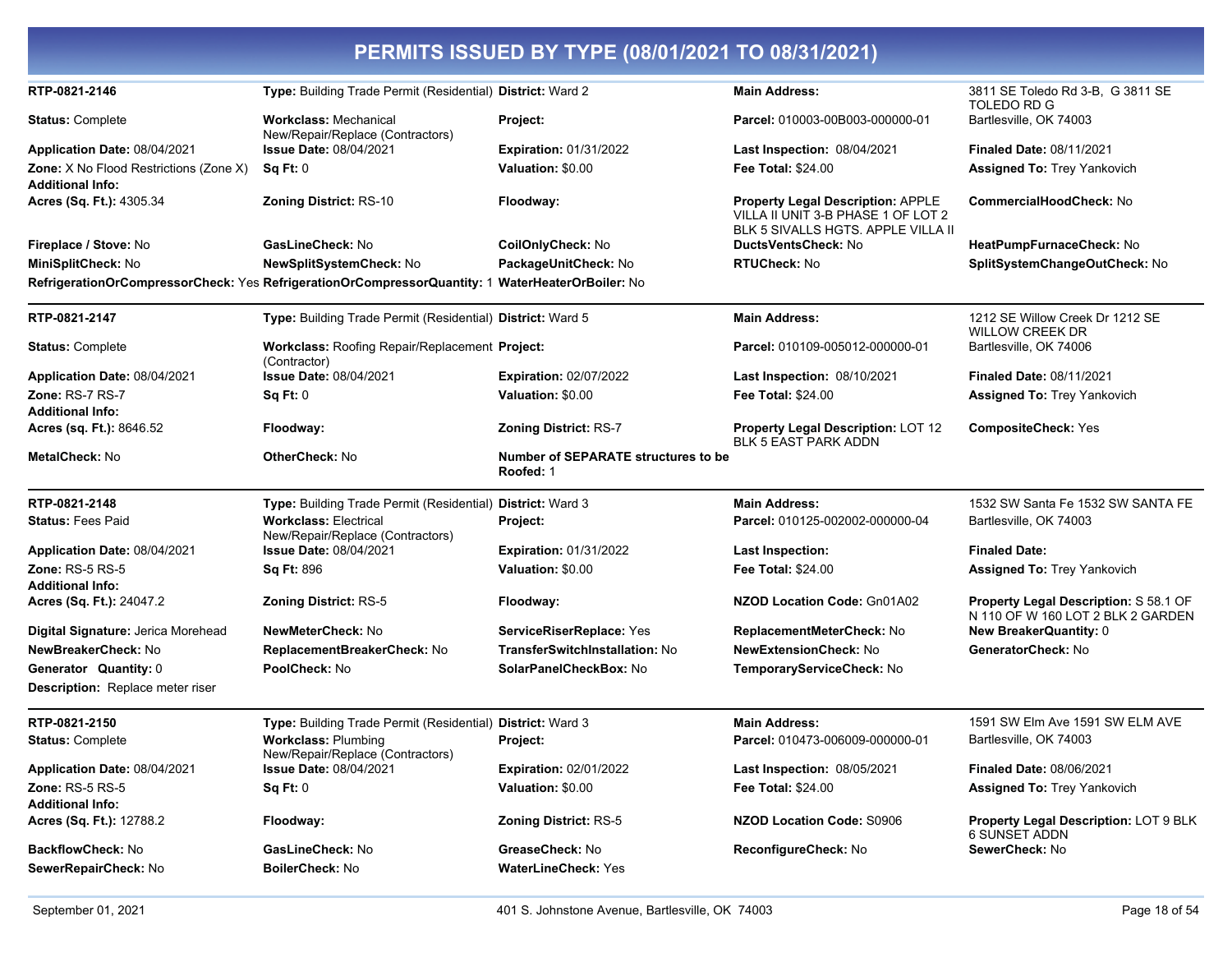#### Description: WATER LINE REPLACE FROM METER TO HOUSE

| RTP-0821-2154                                 | Type: Building Trade Permit (Residential) District: Ward 2       |                               | <b>Main Address:</b>                                                                                                                                       | 3011 SE Sheridan Rd 3011 SE<br>SHERIDAN RD        |
|-----------------------------------------------|------------------------------------------------------------------|-------------------------------|------------------------------------------------------------------------------------------------------------------------------------------------------------|---------------------------------------------------|
| <b>Status: Fees Paid</b>                      | <b>Workclass: Mechanical</b><br>New/Repair/Replace (Contractors) | Project:                      | Parcel: 010308-004020-000000-01                                                                                                                            | Bartlesville, OK 74003                            |
| Application Date: 08/04/2021                  | Issue Date: 08/04/2021                                           | <b>Expiration: 01/31/2022</b> | <b>Last Inspection:</b>                                                                                                                                    | <b>Finaled Date:</b>                              |
| Zone: RS-10 RS-10                             | Sq Ft: 0                                                         | Valuation: \$0.00             | Fee Total: \$24.00                                                                                                                                         | <b>Assigned To: Trey Yankovich</b>                |
| <b>Additional Info:</b>                       |                                                                  |                               |                                                                                                                                                            |                                                   |
| Acres (Sq. Ft.): 30946.1                      | Zoning District: RS-10                                           | Floodway:                     | Property Legal Description: LOTS 20<br>TO 23 INC BLK 4 OAK RIDGE HEIGHTS                                                                                   | <b>CommercialHoodCheck: No</b>                    |
| Fireplace / Stove: No                         | GasLineCheck: No                                                 | CoilOnlyCheck: No             | DuctsVentsCheck: No                                                                                                                                        | HeatPumpFurnaceCheck: No                          |
| MiniSplitCheck: No                            | NewSplitSystemCheck: No                                          | PackageUnitCheck: No          | <b>RTUCheck: No</b>                                                                                                                                        | SplitSystemChangeOutCheck: Yes                    |
| SplitSystemChangeOutQuantity: 1               | RefrigerationOrCompressorCheck: No                               | WaterHeaterOrBoiler: No       |                                                                                                                                                            |                                                   |
| Description: HVAC CHANGE OUT                  |                                                                  |                               |                                                                                                                                                            |                                                   |
| RTP-0821-2159                                 | Type: Building Trade Permit (Residential) District: Ward 4       |                               | <b>Main Address:</b>                                                                                                                                       | 534 SE 13Th St 534 SE 13TH ST                     |
| <b>Status: Fees Paid</b>                      | <b>Workclass: Plumbing</b><br>New/Repair/Replace (Contractors)   | Project:                      | Parcel: 010330-006022-000000-01                                                                                                                            | Bartlesville, OK 74003                            |
| Application Date: 08/04/2021                  | <b>Issue Date: 08/04/2021</b>                                    | <b>Expiration: 01/31/2022</b> | Last Inspection:                                                                                                                                           | <b>Finaled Date:</b>                              |
| Zone: RS-5 RS-5<br><b>Additional Info:</b>    | Sq Ft: 0                                                         | Valuation: \$0.00             | <b>Fee Total: \$24.00</b>                                                                                                                                  | <b>Assigned To: Trey Yankovich</b>                |
| Acres (Sq. Ft.): 6932.05                      | Floodway:                                                        | <b>Zoning District: RS-5</b>  | <b>Property Legal Description: LOT 22</b><br>BLK 6 PEMBERTON HEIGHTS                                                                                       | <b>BackflowCheck: No</b>                          |
| GasLineCheck: No                              | GreaseCheck: No                                                  | ReconfigureCheck: No          | SewerCheck: No                                                                                                                                             | SewerRepairCheck: No                              |
| <b>BoilerQuantity: 1</b>                      | <b>BoilerCheck: Yes</b>                                          | <b>WaterLineCheck: No</b>     |                                                                                                                                                            |                                                   |
| <b>Description: WATER HEATER</b>              |                                                                  |                               |                                                                                                                                                            |                                                   |
| RTP-0821-2161                                 | Type: Building Trade Permit (Residential) District: Ward 2       |                               | <b>Main Address:</b>                                                                                                                                       | 2409 SE Gary Ave 2409 SE GARY AVE                 |
| <b>Status: Fees Due</b>                       | <b>Workclass: Electrical</b><br>New/Repair/Replace (Contractors) | Project:                      | Parcel: 010999-202613-002000-30                                                                                                                            | Bartlesville, OK 74006                            |
| Application Date: 08/04/2021                  | Issue Date: 08/04/2021                                           | <b>Expiration: 01/31/2022</b> | Last Inspection: 08/04/2021                                                                                                                                | <b>Finaled Date:</b>                              |
| <b>Zone:</b> X No Flood Restrictions (Zone X) | Sq Ft: 0                                                         | Valuation: \$0.00             | Fee Total: \$24.00                                                                                                                                         | <b>Assigned To: Trey Yankovich</b>                |
| <b>Additional Info:</b>                       |                                                                  |                               |                                                                                                                                                            |                                                   |
| Acres (Sq. Ft.): 25926.3                      | <b>Zoning District: RS-10/PUD</b>                                | Floodway:                     | <b>Property Legal Description: PART</b><br>SECT 20-26-13 N 130.5 OF W 105 OF E<br>200 OF SE SW SE: N 130.5 OF E 95 OF<br>SE SW SE: .60 AC BVILLE PART SECT | NewMeterCheck: No                                 |
| ServiceRiserReplace: No                       | ReplacementMeterCheck: No                                        | NewBreakerCheck: No           | ReplacementBreakerCheck: No                                                                                                                                | <b>TransferSwitchInstallation: No</b>             |
| <b>NewExtensionCheck: Yes</b>                 | GeneratorCheck: No                                               | PoolCheck: No                 | SolarPanelCheckBox: No                                                                                                                                     | TemporaryServiceCheck: No                         |
| Description: MOVING LIGHTS, ADDING WIRING     |                                                                  |                               |                                                                                                                                                            |                                                   |
| RTP-0821-2162                                 | Type: Building Trade Permit (Residential) District: Ward 1       |                               | <b>Main Address:</b>                                                                                                                                       | 919 SE Greystone PI 919 SE<br><b>GREYSTONE PL</b> |
| <b>Status: Fees Due</b>                       | <b>Workclass: Mechanical</b><br>New/Repair/Replace (Contractors) | Project:                      | Parcel: 010409-001012-000000-01                                                                                                                            | Bartlesville, OK 74003                            |
| Application Date: 08/04/2021                  | Issue Date: 08/04/2021                                           | <b>Expiration: 02/14/2022</b> | Last Inspection: 08/16/2021                                                                                                                                | <b>Finaled Date:</b>                              |
| Zone: RS-10 RS-10                             | <b>Sq Ft: 2,532</b>                                              | Valuation: \$0.00             | Fee Total: \$24.00                                                                                                                                         | <b>Assigned To: Trey Yankovich</b>                |
| <b>Additional Info:</b>                       |                                                                  |                               |                                                                                                                                                            |                                                   |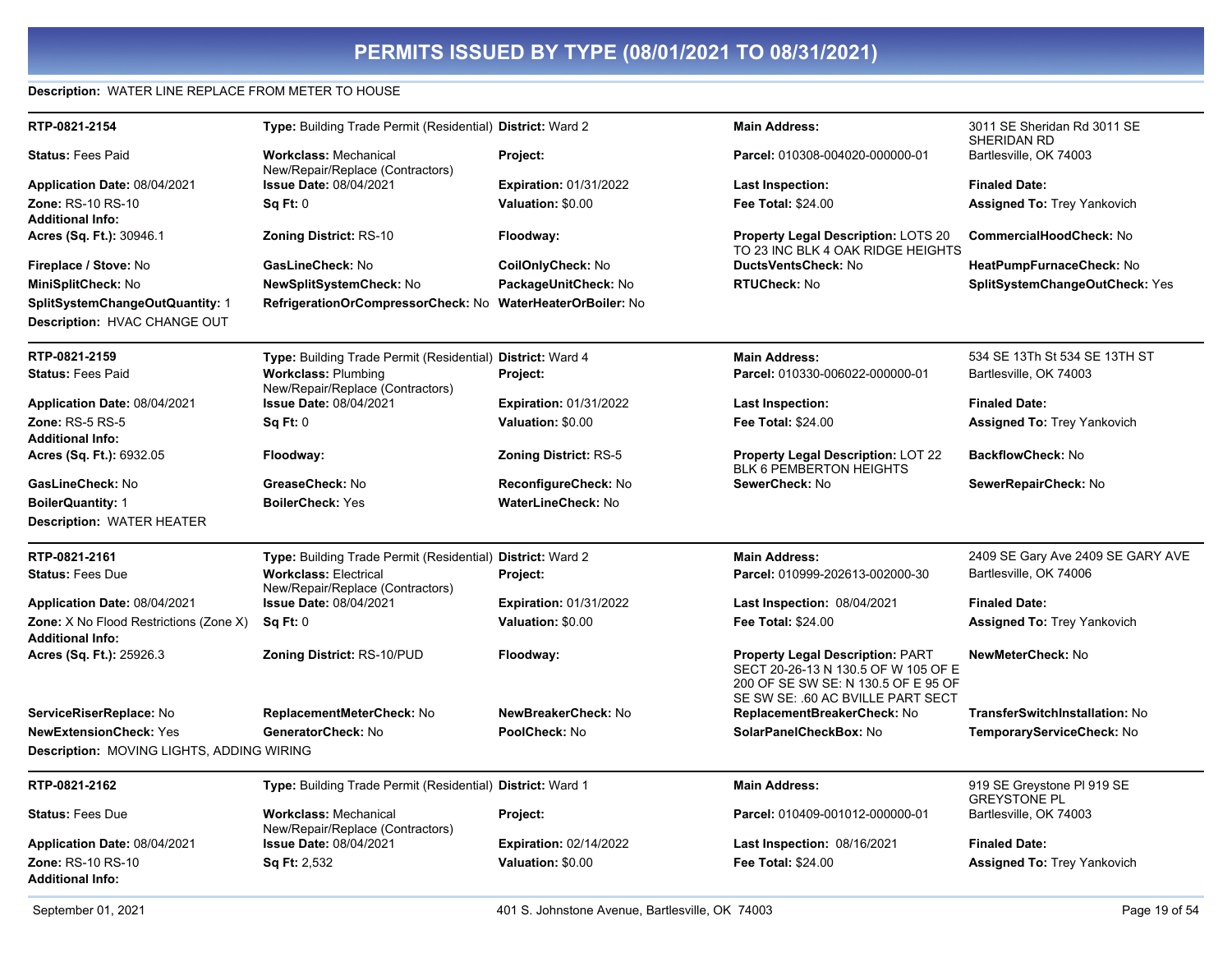| PERMITS ISSUED BY TYPE (08/01/2021 TO 08/31/2021)                 |                                                                                                 |                                 |                                                                                              |                                                           |
|-------------------------------------------------------------------|-------------------------------------------------------------------------------------------------|---------------------------------|----------------------------------------------------------------------------------------------|-----------------------------------------------------------|
| Acres (Sq. Ft.): 8439.38                                          | Zoning District: RS-10                                                                          | Floodway:                       | <b>Property Legal Description: SLY 85</b><br>LOT 12 BLK 1 ROLLING MEADOWS<br>3RD             | Digital Signature: Wayne A Thrash                         |
| Type1HoodQty: 0                                                   | <b>CommercialHoodCheck: No</b>                                                                  | Fireplace / Stove: No           | GasLineCheck: No                                                                             | CoilOnlyCheck: No                                         |
| CoilQuantity: 0                                                   | DuctsVentsCheck: No                                                                             | DuctsVentsQuantity: 0           | HeatPumpFurnaceCheck: No                                                                     | HeatPumpFurnaceQuantity: 0                                |
| MiniSplitCheck: No                                                | MiniSplitQuantity: 0                                                                            | NewSplitSystemCheck: No         | NewSplitSystemQuantity: 0                                                                    | PackageUnitCheck: No                                      |
| PackageUnitQuantity: 0                                            | <b>RTUCheck: No</b>                                                                             | <b>RTUQuantity: 0</b>           | SplitSystemChangeOutCheck: Yes                                                               | SplitSystemChangeOutQuantity: 1                           |
|                                                                   | RefrigerationOrCompressorCheck: No RefrigerationOrCompressorQuantity: 0 WaterHeaterOrBoiler: No |                                 | WaterHeaterOrBoilerCheck: 0                                                                  |                                                           |
| Description: Replace furnace, coil and condenser                  |                                                                                                 |                                 |                                                                                              |                                                           |
| RTP-0821-2163                                                     | Type: Building Trade Permit (Residential) District: Ward 4                                      |                                 | <b>Main Address:</b>                                                                         | 330 NE Morningside Ave 00330 NE<br><b>MORNINGSIDE AVE</b> |
| <b>Status: Fees Due</b>                                           | <b>Workclass: Plumbing</b><br>New/Repair/Replace (Contractors)                                  | Project:                        | Parcel: 010354-002001-000000-02                                                              | Bartlesville, OK 74006                                    |
| Application Date: 08/04/2021                                      | <b>Issue Date: 08/04/2021</b>                                                                   | <b>Expiration: 01/31/2022</b>   | Last Inspection: 08/04/2021                                                                  | <b>Finaled Date:</b>                                      |
| Zone: RS-7 RS-7                                                   | <b>Sq Ft: 1</b>                                                                                 | Valuation: \$0.00               | <b>Fee Total: \$24.00</b>                                                                    | <b>Assigned To: Trey Yankovich</b>                        |
| <b>Additional Info:</b><br>Acres (Sq. Ft.): 10144.5               | Floodway:                                                                                       | <b>Zoning District: M-2/PUD</b> | Property Legal Description: W 1/2 OF<br>N 1/2 LOT 1 BLK 2 PLEASANT VIEW                      | Digital Signature: jdm                                    |
| <b>BackflowCheck: No</b>                                          | GasLineCheck: Yes                                                                               | GreaseQuanity: 0                | GreaseCheck: No                                                                              | ReconfigureCheck: No                                      |
| SewerCheck: No                                                    | SewerRepairCheck: No                                                                            | <b>BoilerQuantity: 0</b>        | <b>BoilerCheck: No</b>                                                                       | WaterLineCheck: No                                        |
| Description: GAS TEST                                             |                                                                                                 |                                 |                                                                                              |                                                           |
| RTP-0821-2165                                                     | Type: Building Trade Permit (Residential) District: Ward 3                                      |                                 | <b>Main Address:</b>                                                                         | 2509 SE Glynnwood Ln 2509 SE<br><b>GLYNNWOOD LN</b>       |
| <b>Status: Fees Due</b>                                           | <b>Workclass: Mechanical</b><br>New/Repair/Replace (Contractors)                                | Project:                        | Parcel: 010131-000059-000000-01                                                              | Bartlesville, OK 74006                                    |
| Application Date: 08/04/2021                                      | <b>Issue Date: 08/04/2021</b>                                                                   | <b>Expiration: 01/31/2022</b>   | <b>Last Inspection:</b>                                                                      | <b>Finaled Date:</b>                                      |
| Zone: RS-12/PUD RS-12/PUD<br><b>Additional Info:</b>              | Sq Ft: 0                                                                                        | Valuation: \$0.00               | Fee Total: \$44.00                                                                           | <b>Assigned To: Trey Yankovich</b>                        |
| Acres (Sq. Ft.): 9432.02                                          | Zoning District: RS-12/PUD                                                                      | Floodway:                       | <b>Property Legal Description: S 65 LOT</b><br>59 N 5 OF LOT 60 GLYNNWOOD ADDN               | CommercialHoodCheck: No                                   |
| Fireplace / Stove: No                                             | GasLineCheck: No                                                                                | <b>CoilOnlyCheck: Yes</b>       | <b>CoilQuantity: 2</b>                                                                       | <b>DuctsVentsCheck: No</b>                                |
| HeatPumpFurnaceCheck: No                                          | MiniSplitCheck: No                                                                              | NewSplitSystemCheck: No         | PackageUnitCheck: No                                                                         | <b>RTUCheck: No</b>                                       |
| SplitSystemChangeOutCheck: No<br><b>Description: 2 evap coils</b> | RefrigerationOrCompressorCheck: No WaterHeaterOrBoiler: No                                      |                                 |                                                                                              |                                                           |
| RTP-0821-2166                                                     | Type: Building Trade Permit (Residential) District: Ward 2                                      |                                 | <b>Main Address:</b>                                                                         | 2937 SE Versailles PI 2937 SE<br><b>VERSAILLES PL</b>     |
| <b>Status: Fees Due</b>                                           | <b>Workclass: Mechanical</b><br>New/Repair/Replace (Contractors)                                | Project:                        | Parcel: 010607-001015-000000-01                                                              | Bartlesville, OK 74003                                    |
| Application Date: 08/04/2021                                      | <b>Issue Date: 08/04/2021</b>                                                                   | <b>Expiration: 01/31/2022</b>   | <b>Last Inspection:</b>                                                                      | <b>Finaled Date:</b>                                      |
| Zone: X No Flood Restrictions (Zone X)<br><b>Additional Info:</b> | Sq Ft: 0                                                                                        | Valuation: \$0.00               | Fee Total: \$24.00                                                                           | Assigned To: Trey Yankovich                               |
| Acres (Sq. Ft.): 8291.71                                          | Zoning District: RS-10/PUD                                                                      | Floodway:                       | <b>Property Legal Description: S 21 LOT</b><br>14: N 47 LOT 15 BLK 1 COLONIAL EST<br>15 PH 1 | Digital Signature: Jason Crane                            |
| Type1HoodQty: 0                                                   | CommercialHoodCheck: No                                                                         | Fireplace / Stove: No           | GasLineCheck: No                                                                             | CoilOnlyCheck: No                                         |
| CoilQuantity: 0                                                   | DuctsVentsCheck: No                                                                             | DuctsVentsQuantity: 0           | HeatPumpFurnaceCheck: No                                                                     | HeatPumpFurnaceQuantity: 0                                |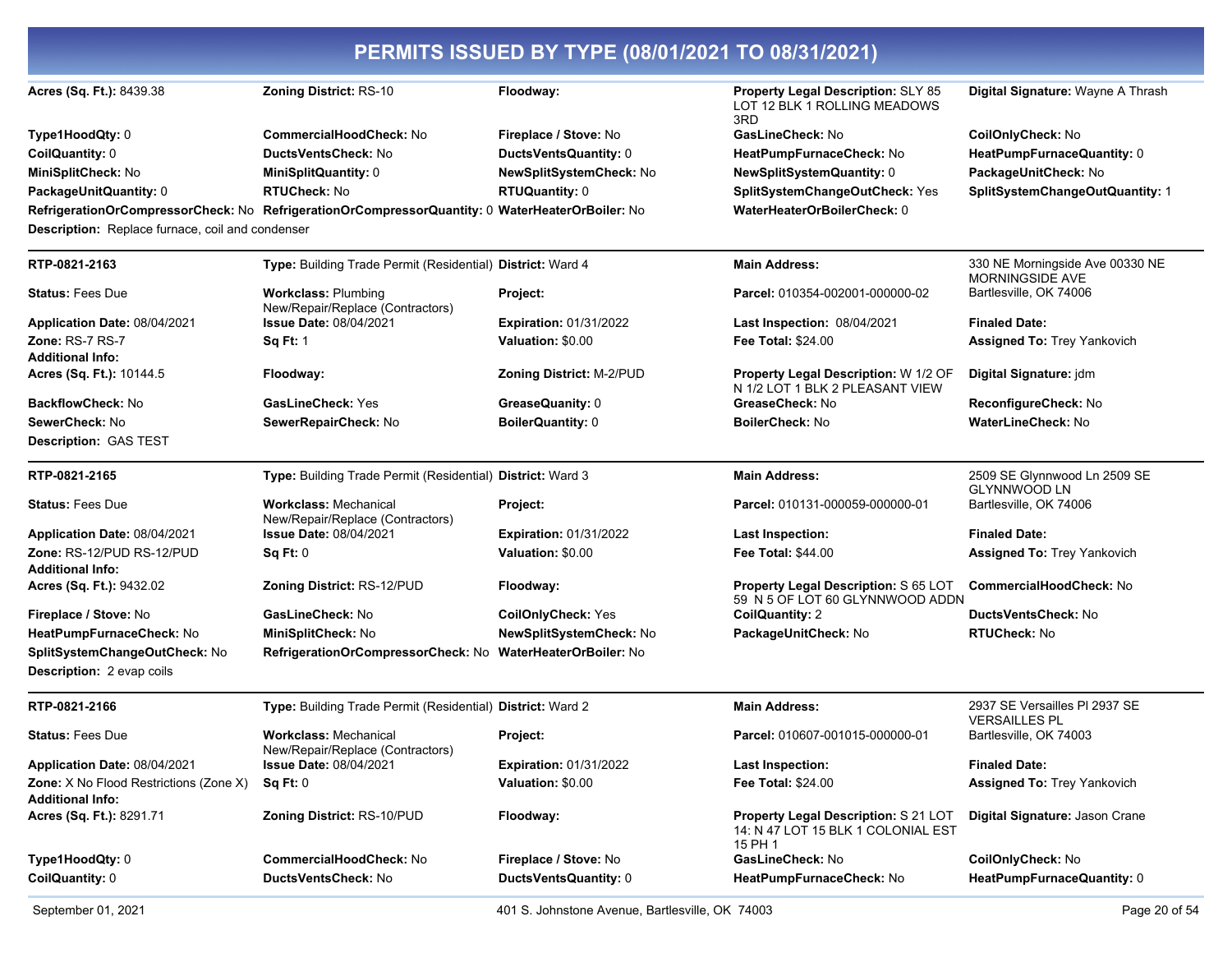|  | PERMITS ISSUED BY TYPE (08/01/2021 TO 08/31/2021) |
|--|---------------------------------------------------|
|  |                                                   |

| MiniSplitCheck: No<br>PackageUnitQuantity: 0<br>RefrigerationOrCompressorQuantity: 0 WaterHeaterOrBoiler: No                               | MiniSplitQuantity: 0<br><b>RTUCheck: No</b>                      | <b>NewSplitSystemCheck: Yes</b><br><b>RTUQuantity: 0</b><br>WaterHeaterOrBoilerCheck: 0 | <b>NewSplitSystemQuantity: 1</b><br>SplitSystemChangeOutCheck: No                              | PackageUnitCheck: No<br>RefrigerationOrCompressorCheck: No |
|--------------------------------------------------------------------------------------------------------------------------------------------|------------------------------------------------------------------|-----------------------------------------------------------------------------------------|------------------------------------------------------------------------------------------------|------------------------------------------------------------|
| RTP-0821-2167                                                                                                                              | Type: Building Trade Permit (Residential) District: Ward 5       |                                                                                         | <b>Main Address:</b>                                                                           | 324 NE Park Hill Loop 324 NE PARK<br><b>HILL LOOP</b>      |
| <b>Status: Fees Due</b>                                                                                                                    | <b>Workclass: Mechanical</b><br>New/Repair/Replace (Contractors) | Project:                                                                                | Parcel: 010610-001007-000000-01                                                                | Bartlesville, OK 74003                                     |
| Application Date: 08/05/2021                                                                                                               | <b>Issue Date: 08/05/2021</b>                                    | <b>Expiration: 02/08/2022</b>                                                           | Last Inspection: 08/12/2021                                                                    | <b>Finaled Date:</b>                                       |
| Zone: RS-7/PUD RS-7/PUD                                                                                                                    | Sq Ft: 0                                                         | Valuation: \$0.00                                                                       | <b>Fee Total: \$24.00</b>                                                                      | Assigned To: Trey Yankovich                                |
| <b>Additional Info:</b><br>Acres (Sq. Ft.): 15157.9                                                                                        | <b>Zoning District: RS-7/PUD</b>                                 | Floodway:                                                                               | <b>Property Legal Description: LOT 7 BLK CommercialHoodCheck: No</b><br>1 PARK HILL 3 FINAL PL |                                                            |
| Fireplace / Stove: No                                                                                                                      | <b>GasLineCheck: No</b>                                          | <b>CoilOnlyCheck: Yes</b>                                                               | <b>CoilQuantity: 1</b>                                                                         | <b>DuctsVentsCheck: No</b>                                 |
| HeatPumpFurnaceCheck: No                                                                                                                   | MiniSplitCheck: No                                               | <b>NewSplitSystemCheck: No</b>                                                          | PackageUnitCheck: No                                                                           | <b>RTUCheck: No</b>                                        |
| SplitSystemChangeOutCheck: No<br><b>Description:</b> Furnace, coil and AC                                                                  | RefrigerationOrCompressorCheck: No WaterHeaterOrBoiler: No       |                                                                                         |                                                                                                |                                                            |
| RTP-0821-2168                                                                                                                              | Type: Building Trade Permit (Residential) District: Ward 1       |                                                                                         | <b>Main Address:</b>                                                                           | 392 SE Elmhurst Ave 392 SE<br><b>ELMHURST AVE</b>          |
| <b>Status: Fees Due</b>                                                                                                                    | <b>Workclass: Mechanical for New</b><br>Construction             | <b>Project:</b>                                                                         | Parcel: 010334-007002-000000-01                                                                | Bartlesville, OK 74003                                     |
| Application Date: 08/05/2021                                                                                                               | <b>Issue Date: 08/05/2021</b>                                    | <b>Expiration: 02/07/2022</b>                                                           | <b>Last Inspection: 08/11/2021</b>                                                             | <b>Finaled Date:</b>                                       |
| <b>Zone:</b> X No Flood Restrictions (Zone X)<br><b>Additional Info:</b><br><b>Total Square Footage of New</b><br><b>Construction: 840</b> | <b>Sq Ft: 840</b>                                                | <b>Valuation: \$50,000.00</b>                                                           | <b>Fee Total: \$24.00</b>                                                                      | <b>Assigned To: Trey Yankovich</b>                         |
| RTP-0821-2170                                                                                                                              | Type: Building Trade Permit (Residential) District: Ward 2       |                                                                                         | <b>Main Address:</b>                                                                           | 2503 SE Rice Creek Way 2503 RICE<br><b>CREEK WAY</b>       |
| <b>Status: Fees Paid</b>                                                                                                                   | <b>Workclass: Mechanical</b><br>New/Repair/Replace (Contractors) | Project:                                                                                | Parcel: 010391-000000-000000-01                                                                | Bartlesville, OK 74006                                     |
| Application Date: 08/05/2021                                                                                                               | <b>Issue Date: 08/05/2021</b>                                    | <b>Expiration: 02/01/2022</b>                                                           | <b>Last Inspection:</b>                                                                        | <b>Finaled Date:</b>                                       |
| Zone: C-3 C-3<br><b>Additional Info:</b>                                                                                                   | Sq Ft: 0                                                         | Valuation: \$0.00                                                                       | <b>Fee Total: \$24.00</b>                                                                      | <b>Assigned To: Trey Yankovich</b>                         |
| Acres (Sq. Ft.): 87285.5                                                                                                                   | <b>Zoning District: RS-12</b>                                    | Floodway: 500yr flood                                                                   | <b>Property Legal Description: COMMON</b><br>AREA 1.59 AC RICE CREEK RIDGE<br><b>ADN</b>       | CommercialHoodCheck: No                                    |
| Fireplace / Stove: No                                                                                                                      | GasLineCheck: No                                                 | CoilOnlyCheck: No                                                                       | DuctsVentsCheck: No                                                                            | HeatPumpFurnaceCheck: No                                   |
| MiniSplitCheck: No                                                                                                                         | <b>NewSplitSystemCheck: No</b>                                   | PackageUnitCheck: No                                                                    | <b>RTUCheck: No</b>                                                                            | SplitSystemChangeOutCheck: Yes                             |
| SplitSystemChangeOutQuantity: 1                                                                                                            | RefrigerationOrCompressorCheck: No                               | WaterHeaterOrBoiler: No                                                                 |                                                                                                |                                                            |
| RTP-0821-2171                                                                                                                              | Type: Building Trade Permit (Residential) District: Ward 1       |                                                                                         | <b>Main Address:</b>                                                                           | 545 SE Greystone Ave 545 SE<br><b>GREYSTONE AVE</b>        |
| <b>Status: Permit Issued</b>                                                                                                               | <b>Workclass: Electrical for New</b><br>Construction             | Project:                                                                                | Parcel: 010336-018019-000000-01                                                                | Bartlesville, OK 74006                                     |
| Application Date: 08/05/2021                                                                                                               | <b>Issue Date: 08/05/2021</b>                                    | <b>Expiration: 02/02/2022</b>                                                           | <b>Last Inspection: 08/06/2021</b>                                                             | <b>Finaled Date:</b>                                       |
| <b>Zone: RS-7 RS-7</b><br><b>Additional Info:</b>                                                                                          | <b>Sq Ft: 120</b>                                                | Valuation: \$0.00                                                                       | Fee Total: \$24.00                                                                             | <b>Assigned To: Trey Yankovich</b>                         |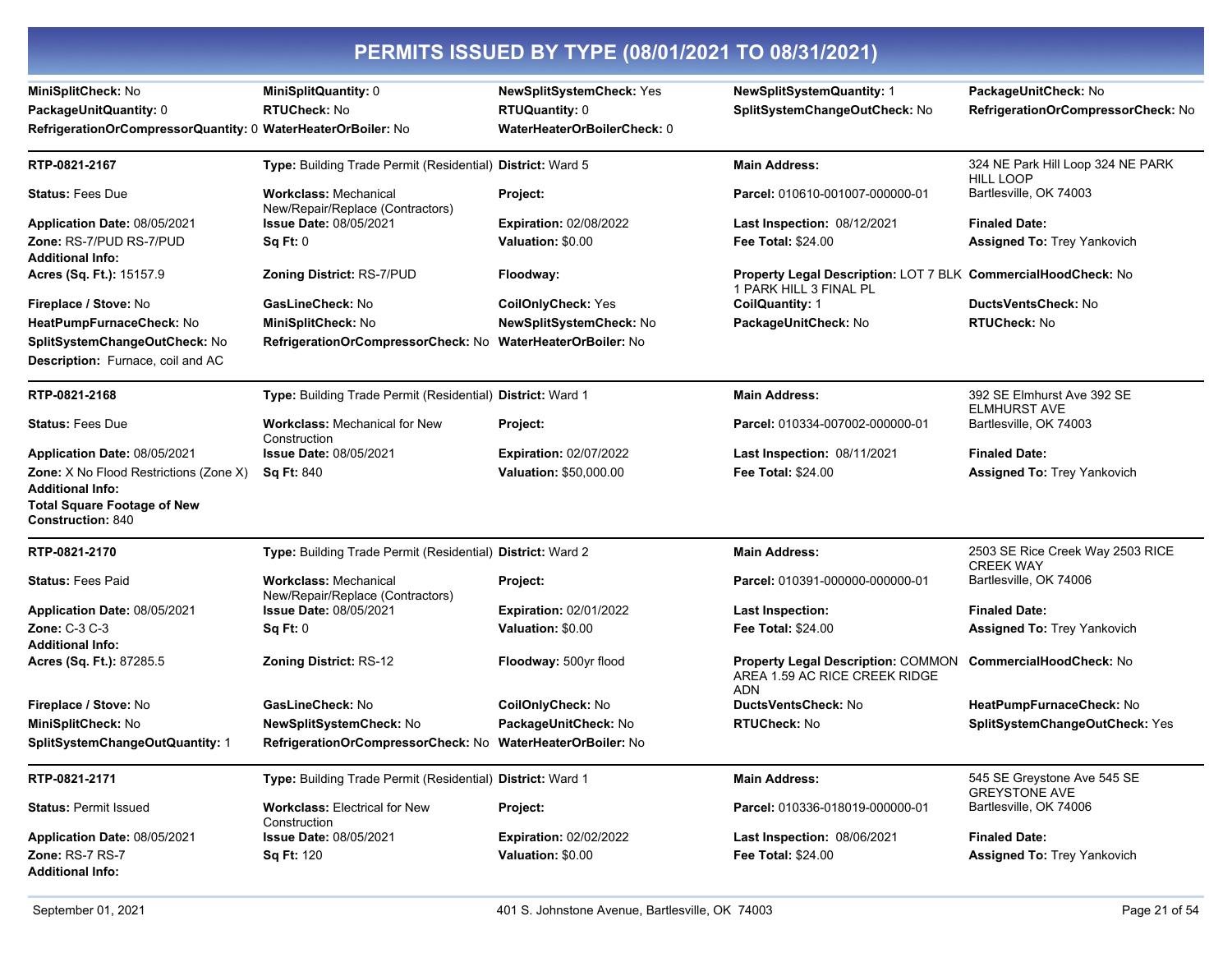#### **Total Square Footage of New** Construction: 120 Description: 120 SF KITCHEN REMODEL

| RTP-0821-2172                                                     | Type: Building Trade Permit (Residential) District: Ward 2            |                               | <b>Main Address:</b>                                                                            | 2601 SE Williamsburg St 2601 SE<br><b>WILLIAMSBURG ST</b> |
|-------------------------------------------------------------------|-----------------------------------------------------------------------|-------------------------------|-------------------------------------------------------------------------------------------------|-----------------------------------------------------------|
| <b>Status: Fees Due</b>                                           | <b>Workclass: Plumbing</b><br>New/Repair/Replace (Contractors)        | Project:                      | Parcel: 010080-000008-000000-01                                                                 | Bartlesville, OK 74003                                    |
| Application Date: 08/05/2021                                      | <b>Issue Date: 08/05/2021</b>                                         | <b>Expiration: 02/01/2022</b> | Last Inspection:                                                                                | <b>Finaled Date:</b>                                      |
| Zone: X No Flood Restrictions (Zone X)<br><b>Additional Info:</b> | <b>Sq Ft: 1</b>                                                       | Valuation: \$0.00             | Fee Total: \$24.00                                                                              | <b>Assigned To: Trey Yankovich</b>                        |
| Acres (Sq. Ft.): 14718.8                                          | Floodway:                                                             | <b>Zoning District: RS-10</b> | <b>Property Legal Description: LOT 8</b><br><b>COLONIAL EST 3RD</b>                             | Digital Signature: jdm                                    |
| <b>BackflowCheck: No</b>                                          | GasLineCheck: No                                                      | GreaseQuanity: 0              | GreaseCheck: No                                                                                 | ReconfigureCheck: No                                      |
| <b>SewerCheck: Yes</b>                                            | SewerRepairCheck: No                                                  | <b>BoilerQuantity: 0</b>      | <b>BoilerCheck: No</b>                                                                          | WaterLineCheck: No                                        |
| <b>Description: sewer</b>                                         |                                                                       |                               |                                                                                                 |                                                           |
| RTP-0821-2173                                                     | Type: Building Trade Permit (Residential) District: Ward 1            |                               | <b>Main Address:</b>                                                                            | 4708 Baylor Dr 4708 BAYLOR DR                             |
| <b>Status: Complete</b>                                           | <b>Workclass: Electrical</b><br>New/Repair/Replace (Contractors)      | Project:                      | Parcel: 010337-027003-000000-01                                                                 | Bartlesville, OK 74003                                    |
| Application Date: 08/09/2021                                      | <b>Issue Date: 08/09/2021</b>                                         | <b>Expiration: 02/07/2022</b> | <b>Last Inspection: 08/10/2021</b>                                                              | <b>Finaled Date: 08/27/2021</b>                           |
| Zone: X No Flood Restrictions (Zone X)<br><b>Additional Info:</b> | Sq Ft: 0                                                              | Valuation: \$0.00             | Fee Total: \$24.00                                                                              | <b>Assigned To: Trey Yankovich</b>                        |
| Acres (Sq. Ft.): 9650.7                                           | <b>Zoning District: RS-7</b>                                          | Floodway:                     | <b>Property Legal Description: ELY 57</b><br>LOT 3: WLY 21 LOT 4 BLK 27<br>PENNINGTON HILLS 4TH | Digital Signature: clc                                    |
| NewMeterCheck: No                                                 | ServiceRiserReplace: No                                               | ReplacementMeterCheck: No     | <b>New BreakerQuantity: 0</b>                                                                   | NewBreakerCheck: No                                       |
| ReplacementBreakerCheck: No                                       | TransferSwitchInstallation: No                                        | <b>NewExtensionCheck: No</b>  | GeneratorCheck: No                                                                              | Generator Quantity: 0                                     |
| PoolCheck: Yes                                                    | SolarPanelCheckBox: No                                                | TemporaryServiceCheck: No     |                                                                                                 |                                                           |
| Description: Pool pnl install and grounding                       |                                                                       |                               |                                                                                                 |                                                           |
| RTP-0821-2174                                                     | Type: Building Trade Permit (Residential) District: Ward 3            |                               | <b>Main Address:</b>                                                                            | 1809 SE Skyline Dr 1809 SE SKYLINE<br>DR                  |
| <b>Status: Fees Due</b>                                           | <b>Workclass: Roofing Repair/Replacement Project:</b><br>(Contractor) |                               | Parcel: 010165-000101-000000-01                                                                 | Bartlesville, OK 74003                                    |
| Application Date: 08/09/2021                                      | <b>Issue Date: 08/09/2021</b>                                         | <b>Expiration: 02/07/2022</b> | Last Inspection: 08/10/2021                                                                     | <b>Finaled Date:</b>                                      |
| Zone: X No Flood Restrictions (Zone X)<br><b>Additional Info:</b> | <b>Sq Ft: 4,000</b>                                                   | Valuation: \$0.00             | <b>Fee Total: \$24.00</b>                                                                       | <b>Assigned To: Trey Yankovich</b>                        |
| Acres (sq. Ft.): 20661.1                                          | Floodway:                                                             | <b>Zoning District: RS-12</b> | <b>Property Legal Description: LOT 101</b><br>HILLCREST HGTS 2ND                                | Digital Signature: jkh                                    |
| <b>CompositeCheck: Yes</b>                                        | MetalCheck: No                                                        | OtherCheck: No                | <b>Material Type:</b>                                                                           | <b>Number of SEPARATE structures to be</b><br>Roofed: 1   |
| RTP-0821-2175                                                     | Type: Building Trade Permit (Residential) District: Ward 5            |                               | <b>Main Address:</b>                                                                            | 224 NE Pepper Grass Ct 224 NE<br>PEPPER GRASS CT          |
| <b>Status: Complete</b>                                           | <b>Workclass: Mechanical</b><br>New/Repair/Replace (Contractors)      | Project:                      | Parcel: 010361-003009-000000-01                                                                 | Bartlesville, OK 74006                                    |
| <b>Application Date: 08/09/2021</b>                               | Issue Date: 08/09/2021                                                | <b>Expiration: 02/07/2022</b> | <b>Last Inspection: 08/10/2021</b>                                                              | Finaled Date: 08/11/2021                                  |
| Zone: RS-7 RS-7<br><b>Additional Info:</b>                        | Sq Ft: 0                                                              | Valuation: \$0.00             | <b>Fee Total: \$24.00</b>                                                                       | <b>Assigned To: Trey Yankovich</b>                        |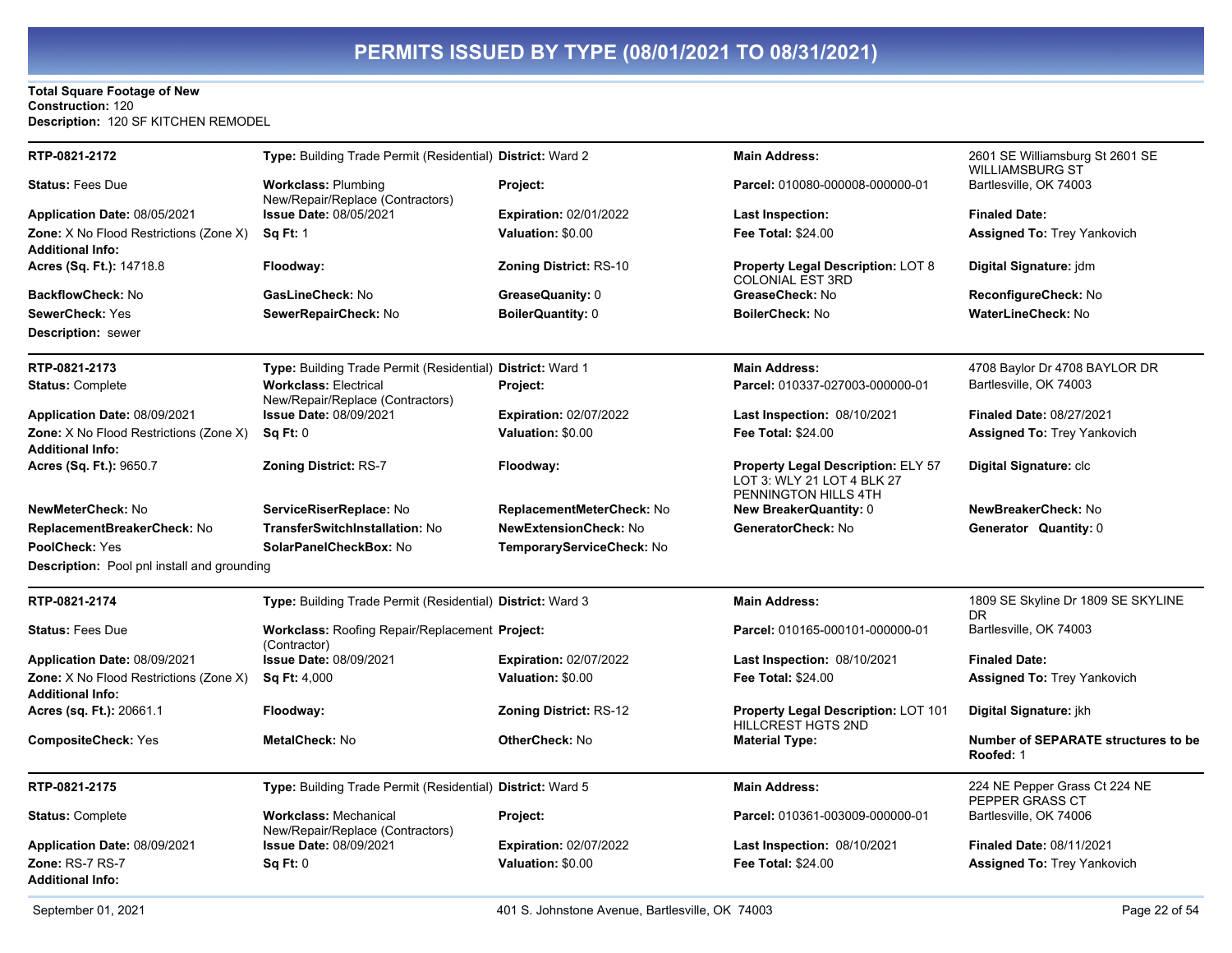|                                                                                       |                                                                  | PERMITS ISSUED BY TYPE (08/01/2021 TO 08/31/2021)          |                                                                                                  |                                                     |
|---------------------------------------------------------------------------------------|------------------------------------------------------------------|------------------------------------------------------------|--------------------------------------------------------------------------------------------------|-----------------------------------------------------|
| Acres (Sq. Ft.): 16984.2                                                              | <b>Zoning District: RS-7</b>                                     | Floodway:                                                  | Property Legal Description: LOT 9 BLK CommercialHoodCheck: No<br>3 LESS E 4 OF S 4 PRAIRIE RIDGE |                                                     |
| <b>Fireplace / Stove: No</b>                                                          | GasLineCheck: No                                                 | <b>CoilOnlyCheck: Yes</b>                                  | CoilQuantity: 1                                                                                  | <b>DuctsVentsCheck: No</b>                          |
| HeatPumpFurnaceCheck: No<br>SplitSystemChangeOutCheck: No<br>Description: AC & COIL   | MiniSplitCheck: No<br>RefrigerationOrCompressorCheck: No         | NewSplitSystemCheck: No<br><b>WaterHeaterOrBoiler: No</b>  | PackageUnitCheck: No                                                                             | <b>RTUCheck: No</b>                                 |
| RTP-0821-2177                                                                         | Type: Building Trade Permit (Residential) District: Ward 2       |                                                            | <b>Main Address:</b>                                                                             | 3011 SE Sheridan Rd 3011 SE<br>SHERIDAN RD          |
| <b>Status: Complete</b>                                                               | <b>Workclass: Electrical</b><br>New/Repair/Replace (Contractors) | Project:                                                   | Parcel: 010308-004020-000000-01                                                                  | Bartlesville, OK 74006                              |
| Application Date: 08/09/2021                                                          | <b>Issue Date: 08/09/2021</b>                                    | <b>Expiration: 02/14/2022</b>                              | Last Inspection: 08/18/2021                                                                      | <b>Finaled Date: 08/24/2021</b>                     |
| <b>Zone: RS-10 RS-10</b><br><b>Additional Info:</b>                                   | SqFt:0                                                           | Valuation: \$0.00                                          | <b>Fee Total: \$24.00</b>                                                                        | Assigned To: Trey Yankovich                         |
| Acres (Sq. Ft.): 30946.1                                                              | <b>Zoning District: RS-10</b>                                    | Floodway:                                                  | <b>Property Legal Description: LOTS 20</b><br>TO 23 INC BLK 4 OAK RIDGE HEIGHTS                  | NewMeterCheck: No                                   |
| ServiceRiserReplace: No                                                               | ReplacementMeterCheck: No                                        | NewBreakerCheck: No                                        | ReplacementBreakerCheck: No                                                                      | <b>TransferSwitchInstallation: No</b>               |
| <b>NewExtensionCheck: No</b><br>Description: SOLAR PANEL INSTALL                      | GeneratorCheck: No                                               | PoolCheck: No                                              | SolarPanelCheckBox: Yes                                                                          | TemporaryServiceCheck: No                           |
| RTP-0821-2178                                                                         | Type: Building Trade Permit (Residential) District: Ward 5       |                                                            | <b>Main Address:</b>                                                                             | 3829 NE Maryland 3829 NE MARYLAND                   |
| <b>Status: Fees Due</b>                                                               | <b>Workclass: Electrical</b><br>New/Repair/Replace (Contractors) | Project:                                                   | Parcel: 010028-001008-000000-01                                                                  | Bartlesville, OK 74003                              |
| Application Date: 08/10/2021                                                          | <b>Issue Date: 08/10/2021</b>                                    | <b>Expiration: 02/07/2022</b>                              | Last Inspection: 08/10/2021                                                                      | <b>Finaled Date:</b>                                |
| Zone: RS-7 RS-7<br><b>Additional Info:</b>                                            | Sq Ft: 0                                                         | Valuation: \$0.00                                          | Fee Total: \$24.00                                                                               | <b>Assigned To: Trey Yankovich</b>                  |
| Acres (Sq. Ft.): 10919.9                                                              | Zoning District: RS-7                                            | Floodway:                                                  | Property Legal Description: LOT 8 BLK Digital Signature: jw<br>1 BEL-AIRE                        |                                                     |
| NewMeterCheck: No                                                                     | ServiceRiserReplace: No                                          | ReplacementMeterCheck: No                                  | <b>New BreakerQuantity: 0</b>                                                                    | NewBreakerCheck: No                                 |
| ReplacementBreakerCheck: No                                                           | TransferSwitchInstallation: No                                   | <b>NewExtensionCheck: Yes</b>                              | GeneratorCheck: No                                                                               | Generator Quantity: 0                               |
| PoolCheck: No<br><b>Description:</b> Add a dryer circuit                              | SolarPanelCheckBox: No                                           | TemporaryServiceCheck: No                                  |                                                                                                  |                                                     |
| RTP-0821-2180                                                                         | Type: Building Trade Permit (Residential) District: Ward 2       |                                                            | <b>Main Address:</b>                                                                             | 3001 SE Claremont Dr 3001 SE<br><b>CLAREMONT DR</b> |
| <b>Status: Fees Paid</b>                                                              | <b>Workclass: Mechanical</b><br>New/Repair/Replace (Contractors) | Project:                                                   | Parcel: 010086-005001-000000-01                                                                  | Bartlesville, OK 74006                              |
| Application Date: 08/10/2021                                                          | <b>Issue Date: 08/10/2021</b>                                    | <b>Expiration: 02/07/2022</b>                              | <b>Last Inspection:</b>                                                                          | <b>Finaled Date:</b>                                |
| Zone: RS-10/PUD RS-10/PUD<br><b>Additional Info:</b>                                  | SqFt:0                                                           | Valuation: \$0.00                                          | Fee Total: \$24.00                                                                               | <b>Assigned To: Trey Yankovich</b>                  |
| Acres (Sq. Ft.): 13735.5                                                              | Zoning District: RS-10/PUD                                       | Floodway:                                                  | Property Legal Description: LOT 1<br>BLOCK 5 COLONIAL EST 9TH                                    | CommercialHoodCheck: No                             |
| Fireplace / Stove: No                                                                 | GasLineCheck: No                                                 | CoilOnlyCheck: No                                          | DuctsVentsCheck: No                                                                              | HeatPumpFurnaceCheck: No                            |
| MiniSplitCheck: No                                                                    | <b>MiniSplitQuantity: 0</b>                                      | <b>NewSplitSystemCheck: No</b>                             | PackageUnitCheck: No                                                                             | <b>RTUCheck: No</b>                                 |
| SplitSystemChangeOutCheck: Yes<br><b>Description: COMPLETE HVAC SYSTEM CHANGE OUT</b> | SplitSystemChangeOutQuantity: 1                                  | RefrigerationOrCompressorCheck: No WaterHeaterOrBoiler: No |                                                                                                  |                                                     |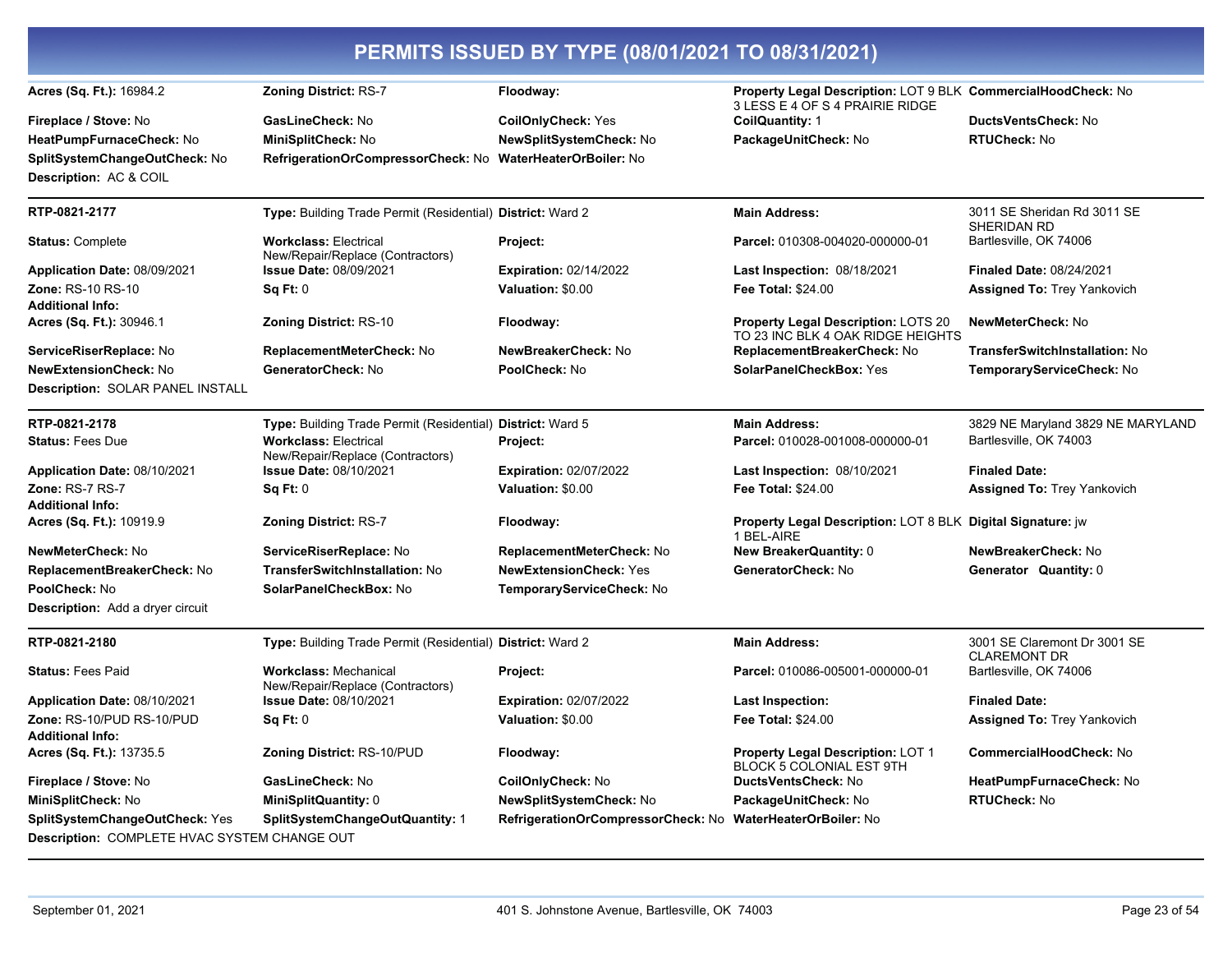|                                                                                     |                                                                  | PERMITS ISSUED BY TYPE (08/01/2021 TO 08/31/2021)       |                                                                                                                                                               |                                                                       |
|-------------------------------------------------------------------------------------|------------------------------------------------------------------|---------------------------------------------------------|---------------------------------------------------------------------------------------------------------------------------------------------------------------|-----------------------------------------------------------------------|
| RTP-0821-2181                                                                       | Type: Building Trade Permit (Residential) District: Ward 1       |                                                         | <b>Main Address:</b>                                                                                                                                          | 1617 SE Harned Dr 1617 SE HARNED<br>DR                                |
| <b>Status: Complete</b>                                                             | Workclass: Roofing Repair/Replacement Project:                   |                                                         | Parcel: 010380-014011-000000-01                                                                                                                               | Bartlesville, OK 74003                                                |
| Application Date: 08/10/2021<br><b>Zone: RS-10 RS-10</b><br><b>Additional Info:</b> | (Contractor)<br><b>Issue Date: 08/10/2021</b><br>Sq Ft: 0        | <b>Expiration: 02/07/2022</b><br>Valuation: \$0.00      | <b>Last Inspection: 08/10/2021</b><br><b>Fee Total: \$24.00</b>                                                                                               | <b>Finaled Date: 08/10/2021</b><br><b>Assigned To: Trey Yankovich</b> |
| Acres (sq. Ft.): 13667.1                                                            | Floodway:                                                        | <b>Zoning District: RS-10</b>                           | <b>Property Legal Description: LOT 11</b><br><b>BLK 14 RANCH ACRES 4TH</b>                                                                                    | <b>CompositeCheck: Yes</b>                                            |
| MetalCheck: No                                                                      | <b>OtherCheck: No</b>                                            | <b>Number of SEPARATE structures to be</b><br>Roofed: 1 |                                                                                                                                                               |                                                                       |
| RTP-0821-2183                                                                       | Type: Building Trade Permit (Residential) District: Ward 2       |                                                         | <b>Main Address:</b>                                                                                                                                          | 3400 SE Wildwood Ct 3400 SE<br><b>WILDWOOD CT</b>                     |
| <b>Status: Fees Paid</b>                                                            | <b>Workclass: Mechanical</b><br>New/Repair/Replace (Contractors) | Project:                                                | Parcel: 010534-012011-000000-01                                                                                                                               | Bartlesville, OK 74006                                                |
| Application Date: 08/11/2021                                                        | <b>Issue Date: 08/11/2021</b>                                    | <b>Expiration: 02/07/2022</b>                           | <b>Last Inspection:</b>                                                                                                                                       | <b>Finaled Date:</b>                                                  |
| Zone: X No Flood Restrictions (Zone X)<br><b>Additional Info:</b>                   | Sq Ft: 0                                                         | Valuation: \$0.00                                       | <b>Fee Total: \$24.00</b>                                                                                                                                     | <b>Assigned To: Trey Yankovich</b>                                    |
| Acres (Sq. Ft.): 41723                                                              | <b>Zoning District: RS-10</b>                                    | Floodway:                                               | <b>Property Legal Description: LOT 11</b><br>BLK 12 WOODLAND PARK 5TH                                                                                         | <b>CommercialHoodCheck: No</b>                                        |
| Fireplace / Stove: No                                                               | GasLineCheck: No                                                 | CoilOnlyCheck: No                                       | DuctsVentsCheck: No                                                                                                                                           | HeatPumpFurnaceCheck: Yes                                             |
| HeatPumpFurnaceQuantity: 1                                                          | MiniSplitCheck: No                                               | NewSplitSystemCheck: No                                 | PackageUnitCheck: No                                                                                                                                          | <b>RTUCheck: No</b>                                                   |
| SplitSystemChangeOutCheck: No                                                       | RefrigerationOrCompressorCheck: No WaterHeaterOrBoiler: No       |                                                         |                                                                                                                                                               |                                                                       |
| Description: Heat pump                                                              |                                                                  |                                                         |                                                                                                                                                               |                                                                       |
| RTP-0821-2185                                                                       | Type: Building Trade Permit (Residential) District: Ward 2       |                                                         | <b>Main Address:</b>                                                                                                                                          | 3650 Camelot Dr 3650 CAMELOT DR                                       |
| <b>Status: Fees Paid</b>                                                            | <b>Workclass: Mechanical</b><br>New/Repair/Replace (Contractors) | Project:                                                | Parcel: 010611-000002-000000-01                                                                                                                               | Bartlesville, OK 74006                                                |
| Application Date: 08/11/2021                                                        | <b>Issue Date: 08/11/2021</b>                                    | <b>Expiration: 02/07/2022</b>                           | <b>Last Inspection:</b>                                                                                                                                       | <b>Finaled Date:</b>                                                  |
| Zone: C-3/PUD C-3/PUD                                                               | Sq Ft: 0                                                         | Valuation: \$0.00                                       | <b>Fee Total: \$24.00</b>                                                                                                                                     | <b>Assigned To: Trey Yankovich</b>                                    |
| <b>Additional Info:</b>                                                             |                                                                  |                                                         |                                                                                                                                                               |                                                                       |
| Acres (Sq. Ft.): 68647.5                                                            | <b>Zoning District: C-3/PUD</b>                                  | Floodway:                                               | Property Legal Description: LOT 2<br>LESS BEG AT NE COR OF LOT 2 SWLY<br>ALONG NON-TAN- GENT CURVE TO<br>LEFT-R-330 CHORD S 45 DEG 16 MIN<br>47 SEC W 29.99 A | <b>CommercialHoodCheck: No</b>                                        |
| Fireplace / Stove: No                                                               | GasLineCheck: No                                                 | <b>CoilOnlyCheck: Yes</b>                               | <b>CoilQuantity: 1</b>                                                                                                                                        | <b>DuctsVentsCheck: No</b>                                            |
| HeatPumpFurnaceCheck: No                                                            | MiniSplitCheck: No                                               | NewSplitSystemCheck: No                                 | PackageUnitCheck: No                                                                                                                                          | <b>RTUCheck: No</b>                                                   |
| SplitSystemChangeOutCheck: No                                                       | RefrigerationOrCompressorCheck: No WaterHeaterOrBoiler: No       |                                                         |                                                                                                                                                               |                                                                       |
| Description: AC & COIL                                                              |                                                                  |                                                         |                                                                                                                                                               |                                                                       |
| RTP-0821-2186                                                                       | Type: Building Trade Permit (Residential) District: Ward 1       |                                                         | <b>Main Address:</b>                                                                                                                                          | 944 SE Yale Dr 944 SE YALE DR                                         |
| <b>Status: Complete</b>                                                             | Workclass: Roofing Repair/Replacement Project:<br>(Contractor)   |                                                         | Parcel: 010337-024016-000000-01                                                                                                                               | Bartlesville, OK 74003                                                |
| Application Date: 08/11/2021                                                        | <b>Issue Date: 08/12/2021</b>                                    | Expiration: 02/08/2022                                  | Last Inspection: 08/12/2021                                                                                                                                   | <b>Finaled Date: 08/12/2021</b>                                       |
| Zone: X No Flood Restrictions (Zone X)<br><b>Additional Info:</b>                   | <b>Sq Ft: 2,100</b>                                              | Valuation: \$0.00                                       | Fee Total: \$24.00                                                                                                                                            | <b>Assigned To: Trey Yankovich</b>                                    |
| <b>Acres (sq. Ft.): 14818</b>                                                       | Floodway:                                                        | Zoning District: RS-7                                   | Property Legal Description: LOT 16<br>BLK 24 PENNINGTON HILLS 4TH                                                                                             | Digital Signature: Aaron Gittinger                                    |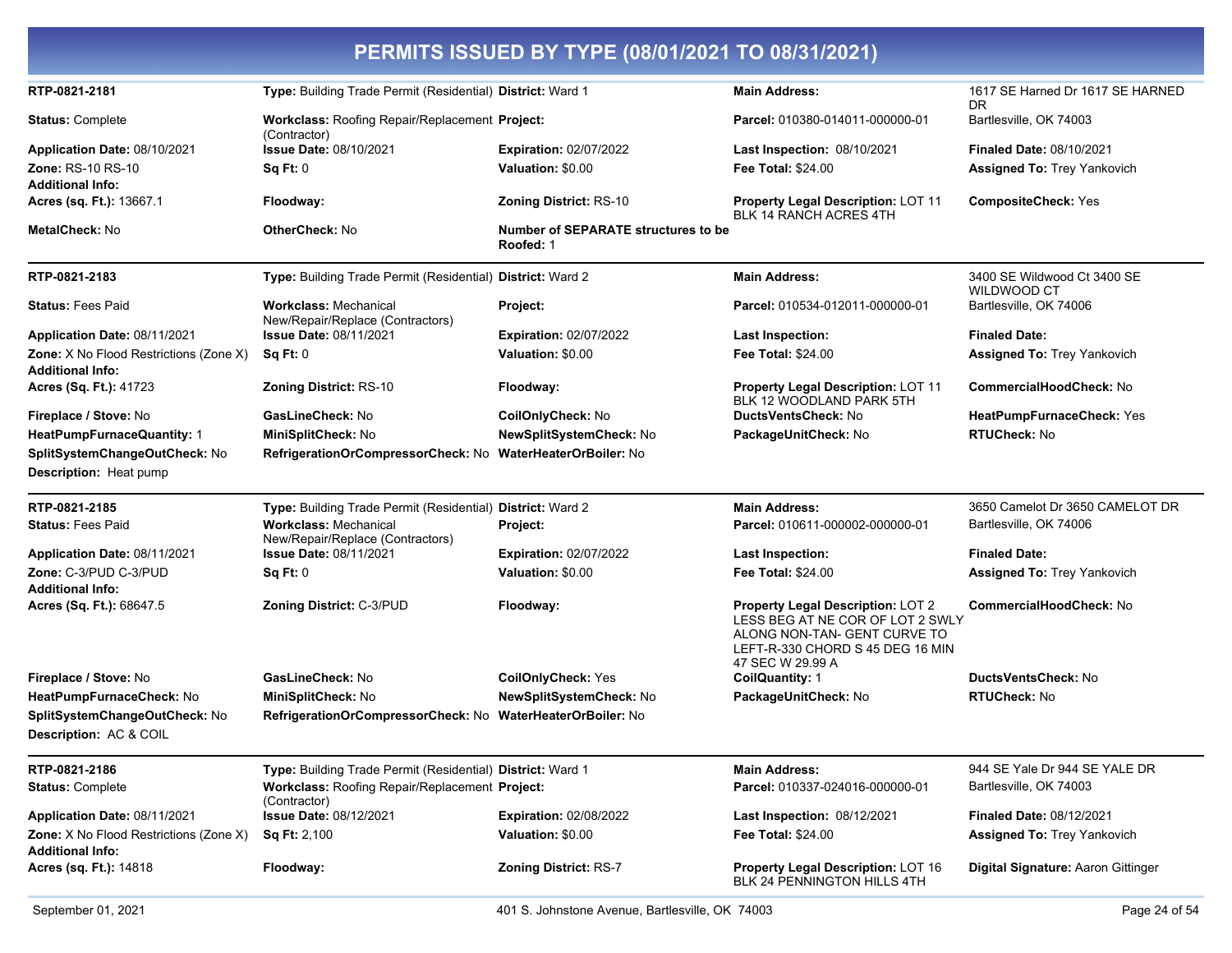| PERMITS ISSUED BY TYPE (08/01/2021 TO 08/31/2021)                     |                                                                |                                |                                                                    |                                                            |
|-----------------------------------------------------------------------|----------------------------------------------------------------|--------------------------------|--------------------------------------------------------------------|------------------------------------------------------------|
| <b>CompositeCheck: Yes</b>                                            | MetalCheck: No                                                 | <b>OtherCheck: No</b>          | <b>Material Type:</b>                                              | <b>Number of SEPARATE structures to be</b><br>Roofed: 1    |
| Description: Install 30yr roof                                        |                                                                |                                |                                                                    |                                                            |
| RTP-0821-2187                                                         | Type: Building Trade Permit (Residential) District: Ward 4     |                                | <b>Main Address:</b>                                               | 129 NW Park Ave 00129 NW PARK AVE                          |
| <b>Status: Permit Issued</b>                                          | <b>Workclass: Electrical</b><br>New/Repair/Replace (Homeowner) | Project:                       | Parcel: 010324-002001-000000-01                                    | Bartlesville, OK 74003                                     |
| Application Date: 08/11/2021                                          | Issue Date: 08/12/2021                                         | Expiration: 02/28/2022         | <b>Last Inspection: 08/30/2021</b>                                 | <b>Finaled Date:</b>                                       |
| <b>Zone: TIF 1 District TIF 1 District</b><br><b>Additional Info:</b> | <b>Sq Ft: 720</b>                                              | Valuation: \$0.00              | <b>Fee Total: \$44.00</b>                                          | <b>Assigned To: Trey Yankovich</b>                         |
| Acres (Sq. Ft.): 6718.91                                              | <b>Zoning District: M-2</b>                                    | Floodway: 100yr flood          | <b>NZOD Location Code: Pa0102</b>                                  | <b>Property Legal Description: LOT 1 BLK</b><br>2 PARKVIEW |
| Digital Signature: Charles dennison                                   | <b>NewMeterCheck: Yes</b>                                      | ServiceRiserReplace: No        | ReplacementMeterCheck: No                                          | <b>New BreakerQuantity: 1</b>                              |
| NewBreakerCheck: No                                                   | ReplacementBreakerCheck: No                                    | TransferSwitchInstallation: No | <b>NewExtensionCheck: Yes</b>                                      | GeneratorCheck: No                                         |
| Generator Quantity: 0                                                 | PoolCheck: No                                                  | SolarPanelCheckBox: No         | TemporaryServiceCheck: No                                          |                                                            |
| <b>Description: Remodel worksbp</b>                                   |                                                                |                                |                                                                    |                                                            |
| RTP-0821-2188                                                         | Type: Building Trade Permit (Residential) District: Ward 3     |                                | <b>Main Address:</b>                                               | 2085 SE Osage Ave 2085 SE OSAGE                            |
| <b>Status: Fees Due</b>                                               | <b>Workclass: Plumbing</b><br>New/Repair/Replace (Contractors) | Project:                       | Parcel: 010455-002022-000000-01                                    | <b>AVE</b><br>Bartlesville, OK 74003                       |
| Application Date: 08/11/2021                                          | <b>Issue Date: 08/11/2021</b>                                  | <b>Expiration: 02/07/2022</b>  | <b>Last Inspection: 08/11/2021</b>                                 | <b>Finaled Date: 08/11/2021</b>                            |
| Zone: RS-5 RS-5                                                       | <b>Sq Ft: 1</b>                                                | Valuation: \$0.00              | Fee Total: \$24.00                                                 | <b>Assigned To: Trey Yankovich</b>                         |
| <b>Additional Info:</b>                                               |                                                                |                                |                                                                    |                                                            |
| Acres (Sq. Ft.): 7685.88                                              | Floodway:                                                      | Zoning District: RS-5          | Property Legal Description: LOT 22<br><b>BLK 2 SOUTH VIEW ADDN</b> | Digital Signature: jdm                                     |
| <b>BackflowCheck: No</b>                                              | GasLineCheck: No                                               | GreaseQuanity: 0               | GreaseCheck: No                                                    | ReconfigureCheck: No                                       |
| SewerCheck: No                                                        | SewerRepairCheck: Yes                                          | <b>BoilerQuantity: 0</b>       | <b>BoilerCheck: No</b>                                             | <b>WaterLineCheck: No</b>                                  |
| <b>Description: Water heater</b>                                      |                                                                |                                |                                                                    |                                                            |
| RTP-0821-2191                                                         | Type: Building Trade Permit (Residential) District: Ward 3     |                                | <b>Main Address:</b>                                               | 2085 SE Osage Ave 2085 SE OSAGE<br><b>AVE</b>              |
| <b>Status: Complete</b>                                               | <b>Workclass: Plumbing</b><br>New/Repair/Replace (Contractors) | Project:                       | Parcel: 010455-002022-000000-01                                    | Bartlesville, OK 74003                                     |
| Application Date: 08/12/2021                                          | Issue Date: 08/12/2021                                         | <b>Expiration: 02/08/2022</b>  | <b>Last Inspection: 08/12/2021</b>                                 | <b>Finaled Date: 08/13/2021</b>                            |
| <b>Zone: RS-5 RS-5</b>                                                | Sq Ft: 0                                                       | Valuation: \$0.00              | <b>Fee Total: \$24.00</b>                                          | <b>Assigned To: Trey Yankovich</b>                         |
| <b>Additional Info:</b>                                               |                                                                |                                |                                                                    |                                                            |
| Acres (Sq. Ft.): 7685.88                                              | Floodway:                                                      | <b>Zoning District: RS-5</b>   | Property Legal Description: LOT 22<br>BLK 2 SOUTH VIEW ADDN        | <b>BackflowCheck: No</b>                                   |
| GasLineCheck: No                                                      | GreaseCheck: No                                                | ReconfigureCheck: No           | SewerCheck: No                                                     | SewerRepairCheck: Yes                                      |
| <b>BoilerCheck: No</b>                                                | WaterLineCheck: No                                             |                                |                                                                    |                                                            |
| <b>Description:</b> sewer line                                        |                                                                |                                |                                                                    |                                                            |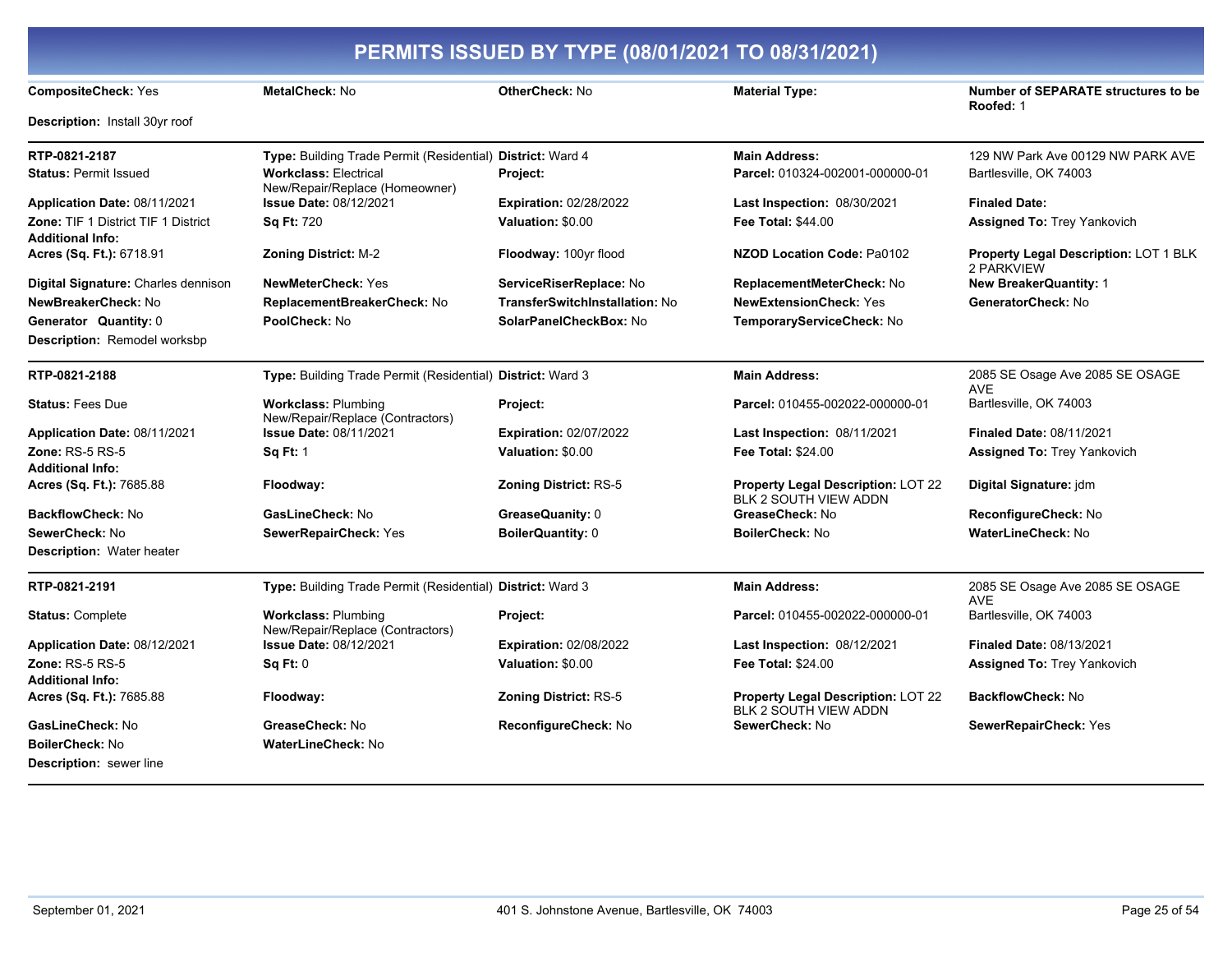| PERMITS ISSUED BY TYPE (08/01/2021 TO 08/31/2021)                            |                                                                  |                                                          |                                                                                                        |                                                       |  |
|------------------------------------------------------------------------------|------------------------------------------------------------------|----------------------------------------------------------|--------------------------------------------------------------------------------------------------------|-------------------------------------------------------|--|
| RTP-0821-2192                                                                | Type: Building Trade Permit (Residential) District: Ward 1       |                                                          | <b>Main Address:</b>                                                                                   | 392 SE Elmhurst Ave 392 SE<br><b>ELMHURST AVE</b>     |  |
| <b>Status: Fees Due</b>                                                      | <b>Workclass: Plumbing for New</b><br>Construction               | Project:                                                 | Parcel: 010334-007002-000000-01                                                                        | Bartlesville, OK 74003                                |  |
| Application Date: 08/12/2021                                                 | <b>Issue Date: 08/12/2021</b>                                    | <b>Expiration: 02/09/2022</b>                            | Last Inspection: 08/13/2021                                                                            | <b>Finaled Date:</b>                                  |  |
| Zone: X No Flood Restrictions (Zone X)<br><b>Additional Info:</b>            | <b>Sq Ft: 840</b>                                                | <b>Valuation: \$50,000.00</b>                            | <b>Fee Total: \$24.00</b>                                                                              | <b>Assigned To: Trey Yankovich</b>                    |  |
| <b>Total Square Footage of New</b><br><b>Construction: 840</b>               | UtilityOrderRelated: No                                          | Is this permit accompanied by a<br>building permit?: Yes |                                                                                                        |                                                       |  |
| RTP-0821-2194                                                                | Type: Building Trade Permit (Residential) District: Ward 5       |                                                          | <b>Main Address:</b>                                                                                   | 4908 NE Minnesota St 4908 NE<br><b>MINNESOTA ST</b>   |  |
| <b>Status: Fees Paid</b>                                                     | <b>Workclass: Electrical</b><br>New/Repair/Replace (Contractors) | Project:                                                 | Parcel: 010997-332713-002000-02                                                                        | Bartlesville, OK 74006                                |  |
| Application Date: 08/13/2021                                                 | <b>Issue Date: 08/13/2021</b>                                    | <b>Expiration: 02/09/2022</b>                            | <b>Last Inspection:</b>                                                                                | <b>Finaled Date:</b>                                  |  |
| Zone: RA RA<br><b>Additional Info:</b>                                       | Sq Ft: 0                                                         | Valuation: \$0.00                                        | Fee Total: \$24.00                                                                                     | <b>Assigned To: Trey Yankovich</b>                    |  |
| Acres (Sq. Ft.): 210532                                                      | Zoning District: RA                                              | Floodway:                                                | <b>Property Legal Description: PART</b><br>SECT 33-27-13 W 1/2 SW SE SE: 5 AC<br>(INSIDE PART SEC C-7) | NewMeterCheck: No                                     |  |
| ServiceRiserReplace: No                                                      | ReplacementMeterCheck: No                                        | NewBreakerCheck: No                                      | ReplacementBreakerCheck: No                                                                            | TransferSwitchInstallation: No                        |  |
| <b>NewExtensionCheck: No</b><br><b>Description: SOLAR PANEL INSTALLATION</b> | GeneratorCheck: No                                               | PoolCheck: No                                            | <b>SolarPanelCheckBox: Yes</b>                                                                         | TemporaryServiceCheck: No                             |  |
| RTP-0821-2197                                                                | Type: Building Trade Permit (Residential) District: Ward 2       |                                                          | <b>Main Address:</b>                                                                                   | 2404 SE Fox Hollow Ct 2404 SE FOX<br><b>HOLLOW CT</b> |  |
| <b>Status: Fees Due</b>                                                      | <b>Workclass: Electrical</b><br>New/Repair/Replace (Contractors) | Project:                                                 | Parcel: 010376-000021-000000-01                                                                        | Bartlesville, OK 74006                                |  |
| Application Date: 08/16/2021                                                 | <b>Issue Date: 08/16/2021</b>                                    | <b>Expiration: 02/14/2022</b>                            | Last Inspection: 08/16/2021                                                                            | <b>Finaled Date:</b>                                  |  |
| Zone: X No Flood Restrictions (Zone X)<br><b>Additional Info:</b>            | Sq Ft: 0                                                         | Valuation: \$0.00                                        | Fee Total: \$24.00                                                                                     | <b>Assigned To: Trey Yankovich</b>                    |  |
| Acres (Sq. Ft.): 24857.2                                                     | Zoning District: RS-10/PUD                                       | Floodway:                                                | <b>Property Legal Description: LOT 21</b><br>FOX HOLLOW                                                | NewMeterCheck: No                                     |  |
| ServiceRiserReplace: No                                                      | ReplacementMeterCheck: No                                        | NewBreakerCheck: No                                      | ReplacementBreakerCheck: No                                                                            | <b>TransferSwitchInstallation: No</b>                 |  |
| <b>NewExtensionCheck: Yes</b><br>Description: 240 volt receptacle            | GeneratorCheck: No                                               | PoolCheck: No                                            | SolarPanelCheckBox: No                                                                                 | TemporaryServiceCheck: No                             |  |
| RTP-0821-2200                                                                | Type: Building Trade Permit (Residential) District: Ward 1       |                                                          | <b>Main Address:</b>                                                                                   | 4738 Amherst Dr 4738 AMHERST DR                       |  |
| <b>Status: Complete</b>                                                      | <b>Workclass: Electrical</b><br>New/Repair/Replace (Contractors) | Project:                                                 | Parcel: 010337-028015-000000-01                                                                        | Bartlesville, OK 74003                                |  |
| Application Date: 08/16/2021                                                 | <b>Issue Date: 08/16/2021</b>                                    | <b>Expiration: 02/14/2022</b>                            | Last Inspection: 08/17/2021                                                                            | Finaled Date: 08/19/2021                              |  |
| Zone: RS-7 RS-7<br><b>Additional Info:</b>                                   | Sq Ft: 0                                                         | Valuation: \$0.00                                        | <b>Fee Total: \$24.00</b>                                                                              | <b>Assigned To: Trey Yankovich</b>                    |  |
| Acres (Sq. Ft.): 7489.54                                                     | Zoning District: RS-7                                            | Floodway:                                                | Property Legal Description: LOT 15<br>BLK 28 PENNINGTON HILLS 4TH                                      | NewMeterCheck: Yes                                    |  |
| ServiceRiserReplace: No                                                      | ReplacementMeterCheck: No                                        | NewBreakerCheck: No                                      | ReplacementBreakerCheck: No                                                                            | TransferSwitchInstallation: No                        |  |
| <b>NewExtensionCheck: No</b>                                                 | GeneratorCheck: No                                               | PoolCheck: No                                            | SolarPanelCheckBox: No                                                                                 | TemporaryServiceCheck: No                             |  |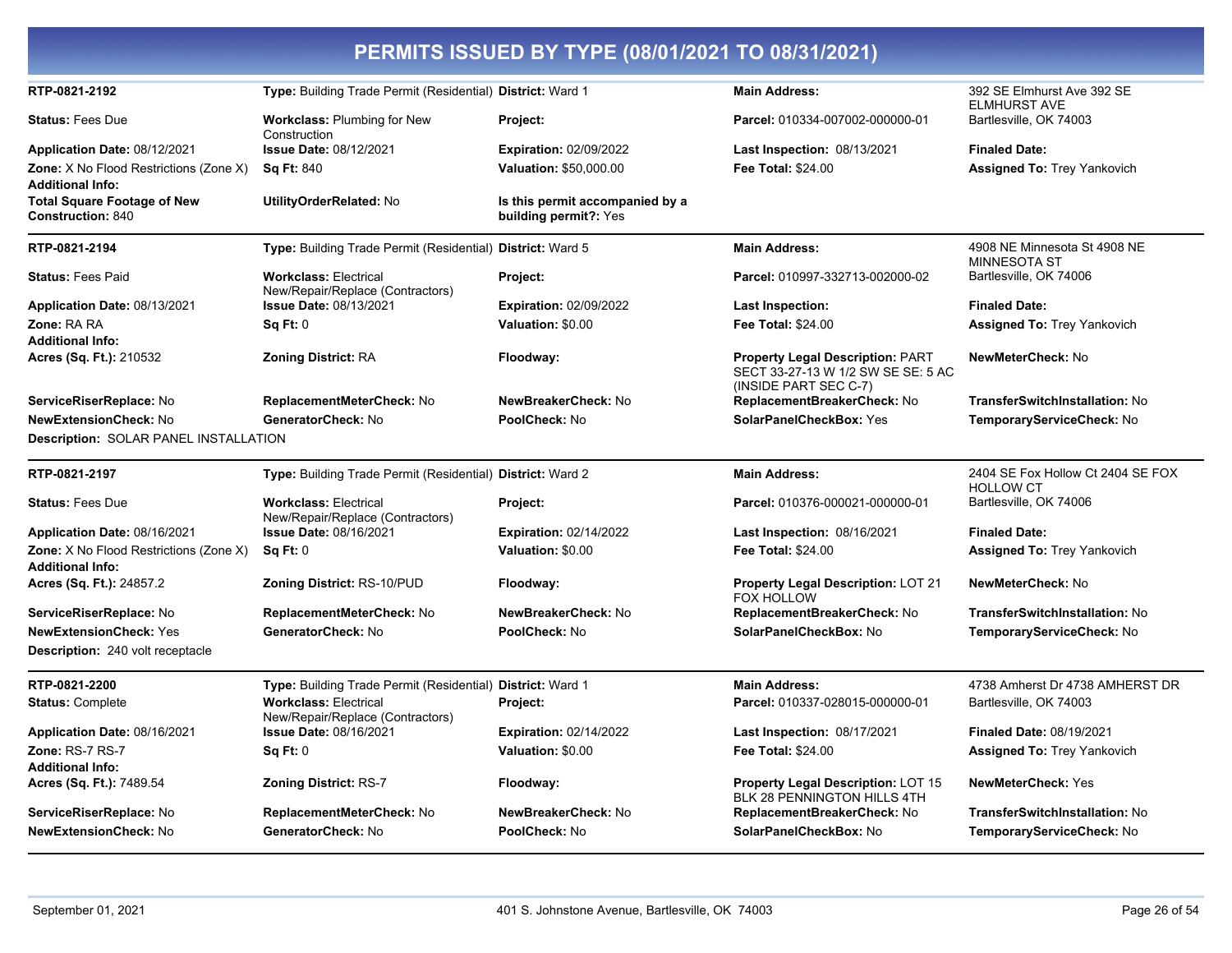| RTP-0821-2201                                                     | Type: Building Trade Permit (Residential) District: Ward 2                       |                                                                           | <b>Main Address:</b>                                                                                                                                                                  | 5317 Barnett 5317 BARNETT AVE                           |
|-------------------------------------------------------------------|----------------------------------------------------------------------------------|---------------------------------------------------------------------------|---------------------------------------------------------------------------------------------------------------------------------------------------------------------------------------|---------------------------------------------------------|
| <b>Status: Fees Due</b>                                           | Workclass: Roofing for New Construction Project:                                 |                                                                           | Parcel: 010451-000004-000000-01                                                                                                                                                       | Bartlesville, OK 74003                                  |
| Application Date: 08/16/2021                                      | <b>Issue Date: 08/23/2021</b>                                                    | <b>Expiration: 02/21/2022</b>                                             | <b>Last Inspection:</b>                                                                                                                                                               | <b>Finaled Date:</b>                                    |
| Zone: X No Flood Restrictions (Zone X)<br><b>Additional Info:</b> | Sq Ft: 3,700                                                                     | Valuation: \$0.00                                                         | <b>Fee Total: \$24.00</b>                                                                                                                                                             | <b>Assigned To: Trey Yankovich</b>                      |
| Acres (sq. Ft.): 11279.1                                          | Floodway:                                                                        | Zoning District: RS-10/PUD                                                | <b>Property Legal Description: LOT 4</b><br>SOUTHERN HILLS ADDN                                                                                                                       | Digital Signature: jkh                                  |
| <b>CompositeCheck: Yes</b>                                        | MetalCheck: No                                                                   | <b>OtherCheck: No</b>                                                     | <b>Material Type:</b>                                                                                                                                                                 | <b>Number of SEPARATE structures to be</b><br>Roofed: 1 |
| RTP-0821-2202                                                     | Type: Building Trade Permit (Residential) District: Ward 3                       |                                                                           | <b>Main Address:</b>                                                                                                                                                                  | 1261 SE Hampden Sq 1261 SE<br><b>HAMPDEN SO</b>         |
| <b>Status: Fees Due</b>                                           | Workclass: Roofing Repair/Replacement Project:<br>(Contractor)                   |                                                                           | Parcel: 010209-002009-000000-01                                                                                                                                                       | Bartlesville, OK 74003                                  |
| Application Date: 08/16/2021                                      | <b>Issue Date: 08/23/2021</b>                                                    | <b>Expiration: 02/21/2022</b>                                             | Last Inspection: 08/17/2021                                                                                                                                                           | <b>Finaled Date:</b>                                    |
| <b>Zone: RS-12 RS-12</b><br><b>Additional Info:</b>               | <b>Sq Ft: 4,200</b>                                                              | Valuation: \$0.00                                                         | <b>Fee Total: \$24.00</b>                                                                                                                                                             | <b>Assigned To: Trey Yankovich</b>                      |
| <b>OtherCheck: No</b>                                             | <b>Material Type:</b>                                                            | Number of SEPARATE structures to be Acres (sq. Ft.): 20822.7<br>Roofed: 1 |                                                                                                                                                                                       | Floodway: 100yr flood                                   |
| <b>Zoning District: RS-12</b>                                     | Property Legal Description: LOT 9 BLK Digital Signature: jkh<br>2 KENILWORTH 2ND |                                                                           | <b>CompositeCheck: Yes</b>                                                                                                                                                            | <b>MetalCheck: No</b>                                   |
| RTP-0821-2203                                                     | Type: Building Trade Permit (Residential) District: Ward 2                       |                                                                           | <b>Main Address:</b>                                                                                                                                                                  | 2709 SE Roanoke Ridge Rd 2709 SE<br>ROANOKE RIDGE RD    |
| <b>Status: Fees Paid</b>                                          | <b>Workclass: Electrical</b><br>New/Repair/Replace (Contractors)                 | Project:                                                                  | Parcel: 010605-001008-000000-01                                                                                                                                                       | Bartlesville, OK 74003                                  |
| Application Date: 08/16/2021                                      | <b>Issue Date: 08/16/2021</b>                                                    | <b>Expiration: 02/14/2022</b>                                             | <b>Last Inspection:</b>                                                                                                                                                               | <b>Finaled Date:</b>                                    |
| Zone: RS-10/PUD RS-10/PUD                                         | Sq Ft: 0                                                                         | Valuation: \$0.00                                                         | <b>Fee Total: \$24.00</b>                                                                                                                                                             | Assigned To: Trey Yankovich                             |
| <b>Additional Info:</b>                                           |                                                                                  |                                                                           |                                                                                                                                                                                       |                                                         |
| Acres (Sq. Ft.): 15789.3                                          | Zoning District: RS-10/PUD                                                       | Floodway:                                                                 | Property Legal Description: LOT 8 BLK Digital Signature: Clc<br>1 COL EST 14TH INC A STRIP OF<br>LAND KNOWN AS CITY OF BVILLE<br>PARKWAY DES AS: BEG AT NE COR<br>LOT 2 BLK 4 COL EST |                                                         |
| NewMeterCheck: No                                                 | ServiceRiserReplace: No                                                          | ReplacementMeterCheck: No                                                 | <b>New BreakerQuantity: 0</b>                                                                                                                                                         | NewBreakerCheck: No                                     |
| ReplacementBreakerCheck: No                                       | <b>TransferSwitchInstallation: No</b>                                            | <b>NewExtensionCheck: No</b>                                              | GeneratorCheck: No                                                                                                                                                                    | Generator Quantity: 0                                   |
| PoolCheck: Yes                                                    | SolarPanelCheckBox: No                                                           | TemporaryServiceCheck: No                                                 |                                                                                                                                                                                       |                                                         |
| Description: Pool grounding and PNL service                       |                                                                                  |                                                                           |                                                                                                                                                                                       |                                                         |
| RTP-0821-2204                                                     | Type: Building Trade Permit (Residential) District: Ward 2                       |                                                                           | <b>Main Address:</b>                                                                                                                                                                  | 1869 SE Putnam Dr 1869 SE PUTNAM<br>DR.                 |
| <b>Status: Fees Due</b>                                           | <b>Workclass: Plumbing</b><br>New/Repair/Replace (Contractors)                   | Project:                                                                  | Parcel: 010399-005010-000000-01                                                                                                                                                       | Bartlesville, OK 74003                                  |
| Application Date: 08/16/2021                                      | Issue Date: 08/16/2021                                                           | Expiration: 02/21/2022                                                    | Last Inspection: 08/24/2021                                                                                                                                                           | <b>Finaled Date:</b>                                    |
| Zone: RS-10 RS-10<br><b>Additional Info:</b>                      | <b>Sq Ft: 1</b>                                                                  | Valuation: \$0.00                                                         | <b>Fee Total: \$24.00</b>                                                                                                                                                             | <b>Assigned To: Trey Yankovich</b>                      |
| Acres (Sq. Ft.): 11522.5                                          | Floodway:                                                                        | <b>Zoning District: RS-10</b>                                             | Property Legal Description: LOT 10<br>BLK 5 ROLLING HILLS 3RD                                                                                                                         | Digital Signature: jdm                                  |
| <b>BackflowCheck: No</b>                                          | GasLineCheck: No                                                                 | GreaseQuanity: 0                                                          | GreaseCheck: No                                                                                                                                                                       | ReconfigureCheck: No                                    |
| SewerCheck: No                                                    | SewerRepairCheck: No                                                             | <b>BoilerQuantity: 1</b>                                                  | <b>BoilerCheck: Yes</b>                                                                                                                                                               | WaterLineCheck: No                                      |
|                                                                   |                                                                                  |                                                                           |                                                                                                                                                                                       |                                                         |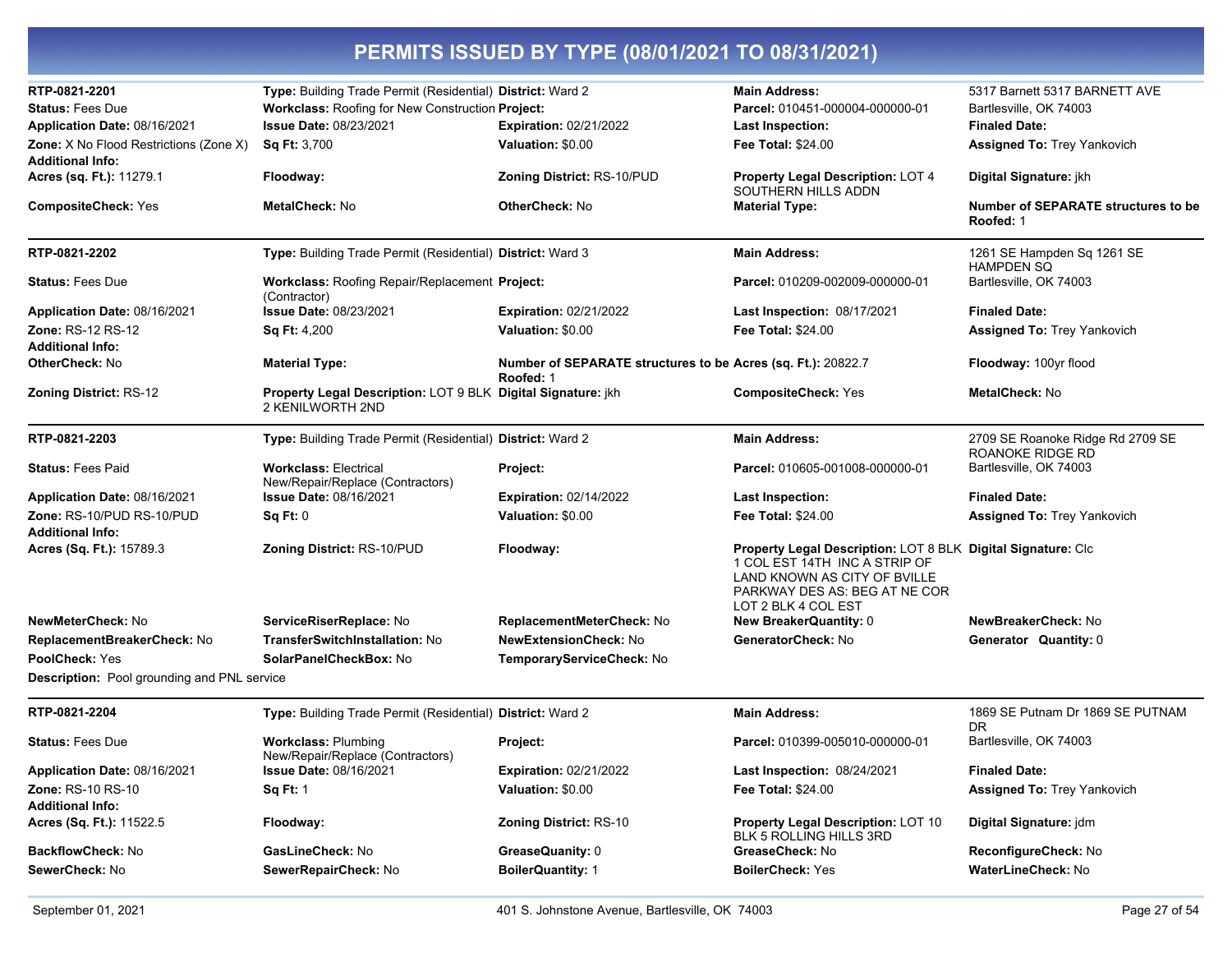#### Description: water heater

| RTP-0821-2205                                                                                 | Type: Building Trade Permit (Residential) District: Ward 2       |                               | <b>Main Address:</b>                                                                  | 1441 SE Cherokee Hills Dr Dr 1441 SE<br><b>CHEROKEE HILLS DR</b> |
|-----------------------------------------------------------------------------------------------|------------------------------------------------------------------|-------------------------------|---------------------------------------------------------------------------------------|------------------------------------------------------------------|
| <b>Status: Fees Due</b>                                                                       | <b>Workclass: Plumbing</b><br>New/Repair/Replace (Contractors)   | Project:                      | Parcel: 010552-051002-000000-01                                                       | Bartlesville, OK 74003                                           |
| Application Date: 08/16/2021                                                                  | Issue Date: 08/16/2021                                           | <b>Expiration: 02/21/2022</b> | Last Inspection: 08/24/2021                                                           | <b>Finaled Date:</b>                                             |
| Zone: AE 100-Year Flood Hazard Area -<br><b>Restrictions Apply</b><br><b>Additional Info:</b> | <b>Sq Ft: 1</b>                                                  | Valuation: \$0.00             | Fee Total: \$24.00                                                                    | <b>Assigned To: Trey Yankovich</b>                               |
| Acres (Sq. Ft.): 16591.9                                                                      | Floodway: 100yr flood                                            | <b>Zoning District: C-2</b>   | Property Legal Description: LOT 2 BLK Digital Signature: jdm<br>51 WOODLAND PARK 22ND |                                                                  |
| <b>BackflowCheck: No</b>                                                                      | GasLineCheck: No                                                 | GreaseQuanity: 0              | GreaseCheck: No                                                                       | ReconfigureCheck: No                                             |
| SewerCheck: No                                                                                | SewerRepairCheck: No                                             | <b>BoilerQuantity: 1</b>      | <b>BoilerCheck: Yes</b>                                                               | <b>WaterLineCheck: No</b>                                        |
| <b>Description:</b> water heater                                                              |                                                                  |                               |                                                                                       |                                                                  |
| RTP-0821-2206                                                                                 | Type: Building Trade Permit (Residential) District: Ward 1       |                               | <b>Main Address:</b>                                                                  | 1208 SE Melmart Dr 1208 SE MELMART<br><b>DR</b>                  |
| <b>Status: Fees Due</b>                                                                       | <b>Workclass: Electrical</b><br>New/Repair/Replace (Contractors) | Project:                      | Parcel: 010416-004006-000000-01                                                       | Bartlesville, OK 74003                                           |
| Application Date: 08/17/2021                                                                  | <b>Issue Date: 08/17/2021</b>                                    | <b>Expiration: 02/14/2022</b> | <b>Last Inspection:</b>                                                               | <b>Finaled Date:</b>                                             |
| Zone: RS-10 RS-10<br><b>Additional Info:</b>                                                  | Sq Ft: 0                                                         | Valuation: \$0.00             | Fee Total: \$24.00                                                                    | <b>Assigned To: Trey Yankovich</b>                               |
| Acres (Sq. Ft.): 10220.5                                                                      | <b>Zoning District: RS-10</b>                                    | Floodway:                     | Property Legal Description: LOT 6 BLK NewMeterCheck: No<br>4 ROLLING MEADOWS 10TH     |                                                                  |
| ServiceRiserReplace: No                                                                       | ReplacementMeterCheck: No                                        | NewBreakerCheck: No           | ReplacementBreakerCheck: No                                                           | TransferSwitchInstallation: No                                   |
| <b>NewExtensionCheck: Yes</b>                                                                 | GeneratorCheck: No                                               | PoolCheck: No                 | SolarPanelCheckBox: No                                                                | TemporaryServiceCheck: No                                        |
| Description: 240 VOLT RECEP                                                                   |                                                                  |                               |                                                                                       |                                                                  |
| RTP-0821-2207                                                                                 | Type: Building Trade Permit (Residential) District: Ward 3       |                               | <b>Main Address:</b>                                                                  | 2230 SE Venus Ct 2230 SE VENUS CT                                |
| <b>Status: Fees Due</b>                                                                       | <b>Workclass: Plumbing</b><br>New/Repair/Replace (Contractors)   | Project:                      | Parcel: 010164-000038-000000-01                                                       | Bartlesville, OK 74003                                           |
| Application Date: 08/17/2021                                                                  | Issue Date: 08/17/2021                                           | <b>Expiration: 02/21/2022</b> | Last Inspection: 08/24/2021                                                           | <b>Finaled Date:</b>                                             |
| Zone: X No Flood Restrictions (Zone X)<br><b>Additional Info:</b>                             | <b>Sq Ft: 1</b>                                                  | Valuation: \$0.00             | Fee Total: \$24.00                                                                    | <b>Assigned To: Trey Yankovich</b>                               |
| <b>Property Legal Description: LOT 38</b><br><b>HILLCREST HEIGHTS</b>                         | Digital Signature: jdm                                           | <b>BackflowCheck: No</b>      | GasLineCheck: No                                                                      | GreaseQuanity: 0                                                 |
| GreaseCheck: No                                                                               | ReconfigureCheck: No                                             | SewerCheck: No                | SewerRepairCheck: No                                                                  | <b>BoilerQuantity: 1</b>                                         |
| <b>BoilerCheck: Yes</b>                                                                       | <b>WaterLineCheck: No</b>                                        | Acres (Sq. Ft.): 26172.3      | Floodway:                                                                             | <b>Zoning District: RS-12</b>                                    |
| <b>Description:</b> water heater                                                              |                                                                  |                               |                                                                                       |                                                                  |
| RTP-0821-2209                                                                                 | Type: Building Trade Permit (Residential) District: Ward 5       |                               | <b>Main Address:</b>                                                                  | 407 SE Lee Dr 407 SE LEE DR                                      |
| <b>Status: Complete</b>                                                                       | <b>Workclass: Mechanical</b><br>New/Repair/Replace (Contractors) | Project:                      | Parcel: 010073-003008-000000-01                                                       | Bartlesville, OK 74006                                           |
| Application Date: 08/18/2021                                                                  | Issue Date: 08/18/2021                                           | <b>Expiration: 02/15/2022</b> | <b>Last Inspection: 08/19/2021</b>                                                    | <b>Finaled Date: 08/30/2021</b>                                  |
| Zone: RS-7 RS-7<br><b>Additional Info:</b>                                                    | Sq Ft: 0                                                         | Valuation: \$0.00             | <b>Fee Total: \$44.00</b>                                                             | <b>Assigned To: Trey Yankovich</b>                               |
| Acres (Sq. Ft.): 11860.8                                                                      | <b>Zoning District: C-6</b>                                      | Floodway:                     | Property Legal Description: LOT 8 BLK CommercialHoodCheck: No<br>3 CLEAR CREEK ADDN   |                                                                  |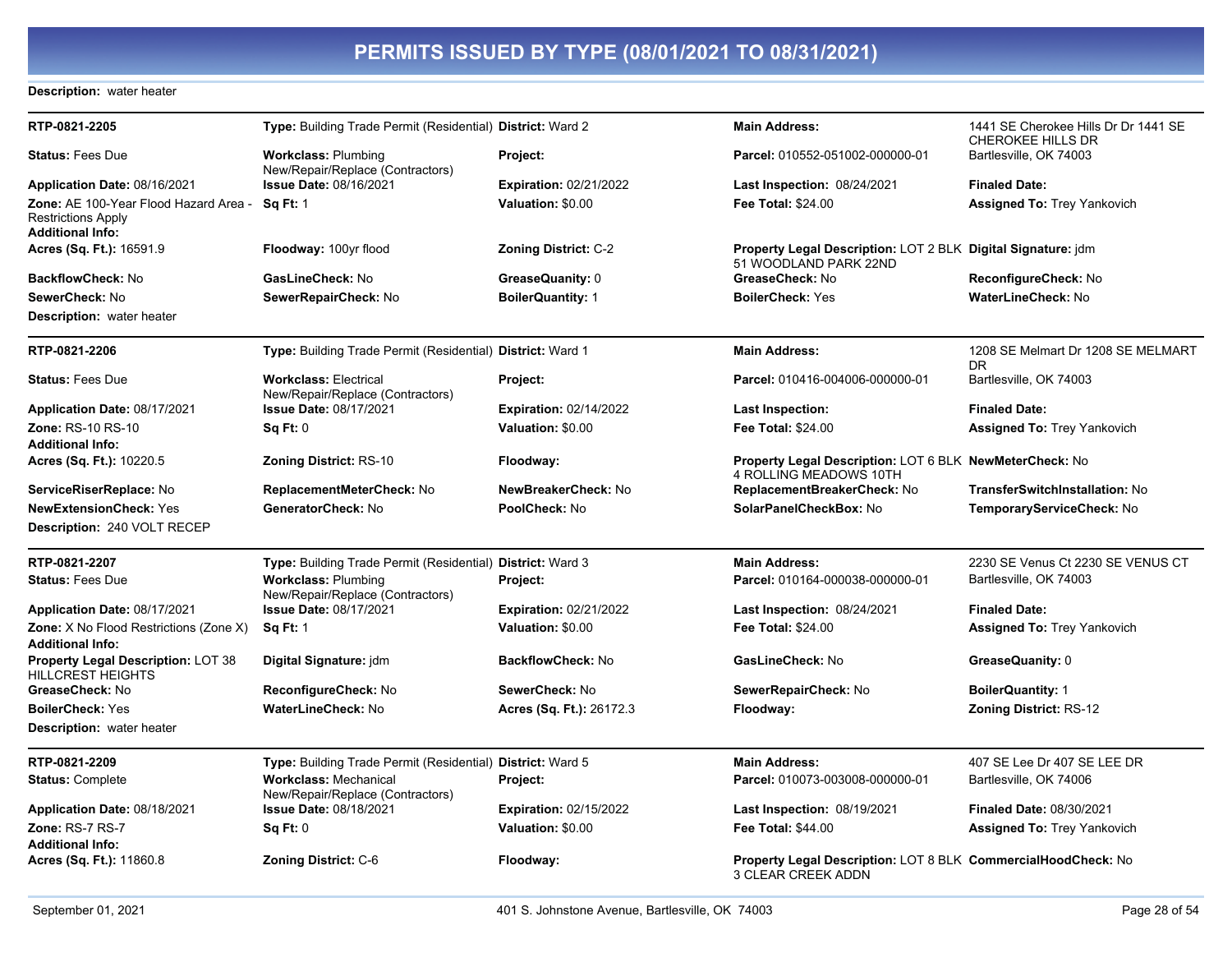Fireplace / Stove: No MiniSplitCheck: No **SplitSystemChangeOutQuantity: 2** 

GasLineCheck: No NewSplitSystemCheck: No

CoilOnlyCheck: No PackageUnitCheck: No RefrigerationOrCompressorCheck: No WaterHeaterOrBoiler: No

DuctsVentsCheck: No **RTUCheck: No** 

HeatPumpFurnaceCheck: No SplitSystemChangeOutCheck: Yes

Description: replacing 2 units upstairs and downstairs

| RTP-0821-2210                                                                | Type: Building Trade Permit (Residential) District: Ward 4       |                                    | <b>Main Address:</b>                                                    | 137 NW Bucy Ave 137 NW BUCY AVE                                 |
|------------------------------------------------------------------------------|------------------------------------------------------------------|------------------------------------|-------------------------------------------------------------------------|-----------------------------------------------------------------|
| <b>Status: Permit Issued</b>                                                 | Workclass: Roofing Repair/Replacement Project:<br>(Homeowner)    |                                    | Parcel: 010204-011004-000000-01                                         | Bartlesville, OK 74003                                          |
| Application Date: 08/18/2021                                                 | <b>Issue Date: 08/20/2021</b>                                    | Expiration: 02/23/2022             | Last Inspection: 08/27/2021                                             | <b>Finaled Date:</b>                                            |
| Zone: $RS-5RS-5$                                                             | Sq Ft: 0                                                         | Valuation: \$0.00                  | <b>Fee Total: \$24.00</b>                                               | <b>Assigned To: Trey Yankovich</b>                              |
| <b>Additional Info:</b>                                                      |                                                                  |                                    |                                                                         |                                                                 |
| Acres (sq. Ft.): 6773.06                                                     | Floodway: 500yr flood                                            | <b>Zoning District: RS-5</b>       | NZOD Location Code: Ke0311                                              | Property Legal Description: LOT 4 BLK<br><b>11 KEELERS ADDN</b> |
| CompositeCheck: No                                                           | <b>MetalCheck: Yes</b>                                           | OtherCheck: No                     | Number of SEPARATE structures to be<br>Roofed: 1                        |                                                                 |
| RTP-0821-2211                                                                | Type: Building Trade Permit (Residential) District: Ward 3       |                                    | <b>Main Address:</b>                                                    | 1446 SW Hickory 1446 SW HICKORY                                 |
| <b>Status: Complete</b>                                                      | <b>Workclass: Electrical</b><br>New/Repair/Replace (Contractors) | Project:                           | Parcel: 010473-001010-000000-01                                         | Bartlesville, OK 74003                                          |
| Application Date: 08/19/2021                                                 | Issue Date: 08/19/2021                                           | <b>Expiration: 02/15/2022</b>      | Last Inspection: 08/19/2021                                             | <b>Finaled Date: 08/20/2021</b>                                 |
| <b>Zone:</b> X No Flood Restrictions (Zone X)<br><b>Additional Info:</b>     | Sq Ft: 0                                                         | Valuation: \$0.00                  | <b>Fee Total: \$24.00</b>                                               | <b>Assigned To: Nancy Warring</b>                               |
| Acres (Sq. Ft.): 13851.7                                                     | <b>Zoning District: RS-5</b>                                     | Floodway:                          | <b>NZOD Location Code: S0901</b>                                        | Property Legal Description: LOT 10<br><b>BLK 1 SUNSET ADDN</b>  |
| <b>NewMeterCheck: Yes</b>                                                    | ServiceRiserReplace: No                                          | ReplacementMeterCheck: No          | NewBreakerCheck: No                                                     | ReplacementBreakerCheck: No                                     |
| <b>TransferSwitchInstallation: No</b>                                        | <b>NewExtensionCheck: No</b>                                     | GeneratorCheck: No                 | PoolCheck: No                                                           | SolarPanelCheckBox: No                                          |
| TemporaryServiceCheck: No                                                    |                                                                  |                                    |                                                                         |                                                                 |
| Description: METER LOOP                                                      |                                                                  |                                    |                                                                         |                                                                 |
| RTP-0821-2213                                                                | Type: Building Trade Permit (Residential) District: Ward 5       |                                    | <b>Main Address:</b>                                                    | 6624 Baylor Dr 6624 BAYLOR DR                                   |
| <b>Status: Fees Due</b>                                                      | <b>Workclass: Mechanical</b><br>New/Repair/Replace (Contractors) | Project:                           | Parcel: 010254-000002-000000-01                                         | Bartlesville, OK 74003                                          |
| Application Date: 08/19/2021                                                 | <b>Issue Date: 08/19/2021</b>                                    | <b>Expiration: 02/21/2022</b>      | Last Inspection: 08/24/2021                                             | <b>Finaled Date:</b>                                            |
| Zone: RS-7 RS-7<br><b>Additional Info:</b>                                   | Sq Ft: 0                                                         | Valuation: \$0.00                  | Fee Total: \$24.00                                                      | <b>Assigned To: Trey Yankovich</b>                              |
| Acres (Sq. Ft.): 8911.57                                                     | <b>Zoning District: RS-7</b>                                     | Floodway:                          | <b>Property Legal Description: LOT 2</b><br><b>MADISON HEIGHTS 10TH</b> | CommercialHoodCheck: No                                         |
| Fireplace / Stove: No                                                        | GasLineCheck: No                                                 | CoilOnlyCheck: No                  | <b>DuctsVentsCheck: No</b>                                              | HeatPumpFurnaceCheck: No                                        |
| MiniSplitCheck: No                                                           | NewSplitSystemCheck: No                                          | PackageUnitCheck: No               | <b>RTUCheck: No</b>                                                     | SplitSystemChangeOutCheck: No                                   |
| RefrigerationOrCompressorCheck: No WaterHeaterOrBoiler: Yes                  |                                                                  | <b>WaterHeaterOrBoilerCheck: 1</b> |                                                                         |                                                                 |
| RTP-0821-2214                                                                | Type: Building Trade Permit (Residential) District: Ward 3       |                                    | <b>Main Address:</b>                                                    | 1515 SW Oak 1515 SW OAK                                         |
| <b>Status: Permit Issued</b>                                                 | Workclass: Plumbing for New<br>Construction                      | Project: HABITAT FOR HUMANITY      | Parcel: 010030-003004-000000-01                                         | Bartlesville, OK 74003                                          |
| Application Date: 08/19/2021                                                 | Issue Date: 08/19/2021                                           | <b>Expiration: 02/15/2022</b>      | <b>Last Inspection: 08/19/2021</b>                                      | <b>Finaled Date:</b>                                            |
| <b>Zone: RS-5 RS-5</b><br><b>Additional Info:</b><br>UtilityOrderRelated: No | Sq Ft: 1,288                                                     | Valuation: \$90,000.00             | <b>Fee Total: \$0.00</b>                                                | <b>Assigned To: Trey Yankovich</b>                              |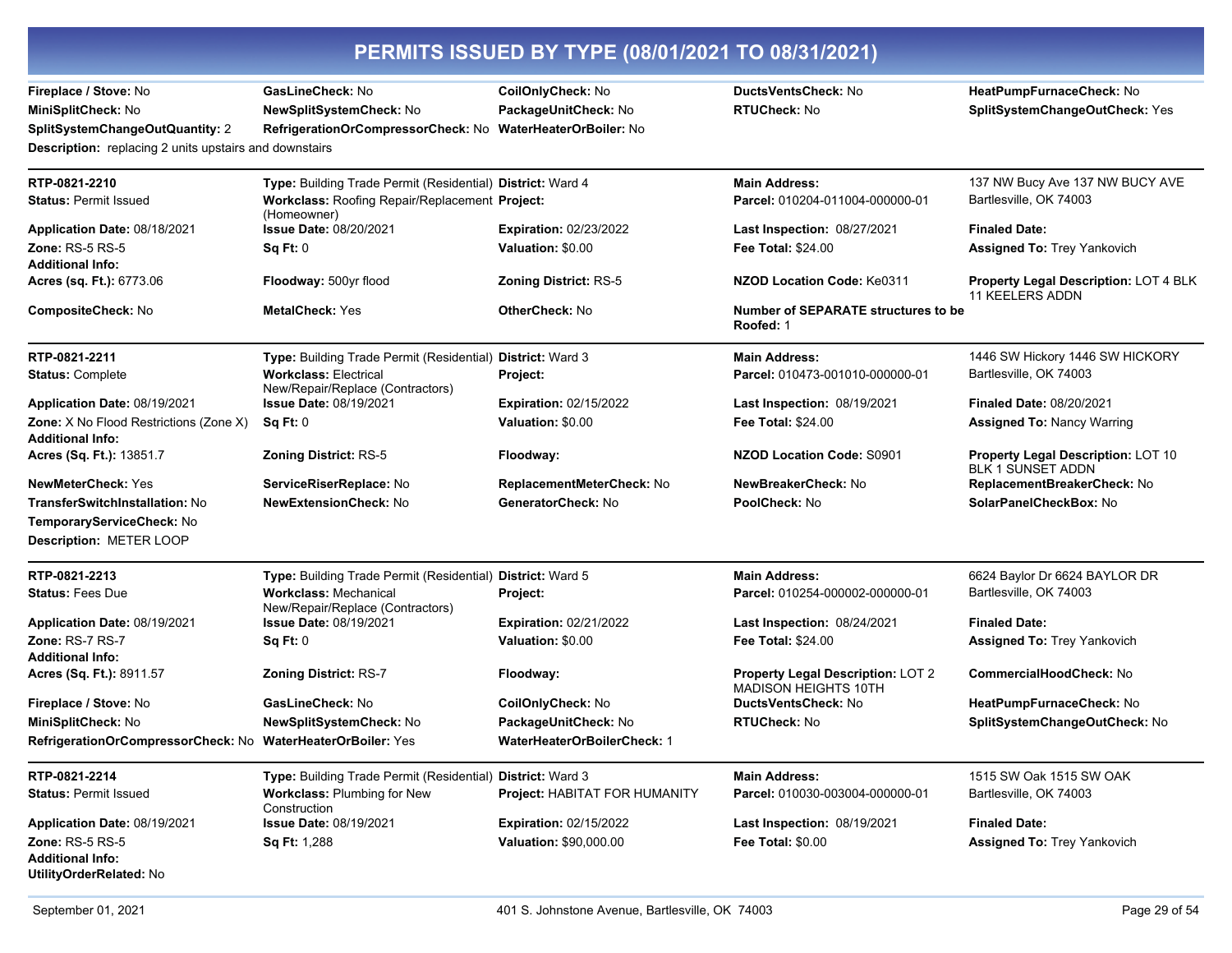# Is this permit accompanied by a<br>building permit?: Yes

| RTP-0821-2215                                                                     | Type: Building Trade Permit (Residential) District: Ward 2     |                               | <b>Main Address:</b>                                                   | 3005 SE Talimena Ct 3005 SE<br><b>TALIMENA CT</b>       |
|-----------------------------------------------------------------------------------|----------------------------------------------------------------|-------------------------------|------------------------------------------------------------------------|---------------------------------------------------------|
| <b>Status: Complete</b>                                                           | Workclass: Roofing Repair/Replacement Project:<br>(Contractor) |                               | Parcel: 010325-001019-000000-01                                        | Bartlesville, OK 74003                                  |
| Application Date: 08/20/2021                                                      | Issue Date: 08/20/2021                                         | <b>Expiration: 02/16/2022</b> | Last Inspection: 08/20/2021                                            | <b>Finaled Date: 08/21/2021</b>                         |
| Zone: RS-12 RS-12                                                                 | <b>Sq Ft: 1,854</b>                                            | Valuation: \$0.00             | <b>Fee Total: \$24.00</b>                                              | <b>Assigned To: Trey Yankovich</b>                      |
| <b>Additional Info:</b>                                                           |                                                                |                               |                                                                        |                                                         |
| <b>Acres (sq. Ft.): 10506.8</b>                                                   | Floodway:                                                      | <b>Zoning District: RS-12</b> | Property Legal Description: LOT 19<br><b>BLK 1 PARK PLACE ADDITION</b> | Digital Signature: Addam L Orsburn                      |
| <b>CompositeCheck: Yes</b>                                                        | <b>MetalCheck: No</b>                                          | <b>OtherCheck: No</b>         | <b>Material Type:</b>                                                  | <b>Number of SEPARATE structures to be</b><br>Roofed: 1 |
| <b>Description:</b> Tear off and replace badly hail damaged roof                  |                                                                |                               |                                                                        |                                                         |
| RTP-0821-2216                                                                     | Type: Building Trade Permit (Residential) District: Ward 4     |                               | <b>Main Address:</b>                                                   | 305 NW Seminole 305 NW SEMINOLE                         |
| <b>Status: Fees Due</b>                                                           | <b>Workclass: Electrical for New</b><br>Construction           | Project:                      | Parcel: 010290-012019-000000-01                                        | Bartlesville, OK 74003                                  |
| Application Date: 08/20/2021                                                      | <b>Issue Date: 08/20/2021</b>                                  | <b>Expiration: 02/16/2022</b> | <b>Last Inspection:</b>                                                | <b>Finaled Date:</b>                                    |
| <b>Zone: RS-5 RS-5</b>                                                            | <b>Sq Ft: 500</b>                                              | Valuation: \$20,000.00        | Fee Total: \$24.00                                                     | <b>Assigned To: Trey Yankovich</b>                      |
| <b>Additional Info:</b>                                                           |                                                                |                               |                                                                        |                                                         |
| <b>Total Square Footage of New</b>                                                |                                                                |                               |                                                                        |                                                         |
| <b>Construction: 1280</b><br><b>Description: NEW SERVICE ONLY FOR MOBILE HOME</b> |                                                                |                               |                                                                        |                                                         |
|                                                                                   |                                                                |                               |                                                                        |                                                         |
| RTP-0821-2217                                                                     | Type: Building Trade Permit (Residential) District: Ward 2     |                               | <b>Main Address:</b>                                                   | 3700 SE Velma Dr 3700 SE VELMA DR                       |
| <b>Status: Permit Issued</b>                                                      | <b>Workclass: Plumbing</b><br>New/Repair/Replace (Homeowner)   | Project:                      | Parcel: 010356-001007-000000-01                                        | Bartlesville, OK 74003                                  |
| Application Date: 08/20/2021                                                      | <b>Issue Date: 08/20/2021</b>                                  | <b>Expiration: 02/16/2022</b> | <b>Last Inspection:</b>                                                | <b>Finaled Date:</b>                                    |
| Zone: RS-10 RS-10                                                                 | Sq Ft: 0                                                       | Valuation: \$0.00             | <b>Fee Total: \$24.00</b>                                              | Assigned To: Trey Yankovich                             |
| <b>Additional Info:</b>                                                           |                                                                |                               |                                                                        |                                                         |
| Acres (Sq. Ft.): 11913.6                                                          | Floodway:                                                      | Zoning District: RS-10        | Property Legal Description: LOT 7 BLK BackflowCheck: No<br>1 POTTER    |                                                         |
| GasLineCheck: No                                                                  | GreaseCheck: No                                                | ReconfigureCheck: No          | SewerCheck: No                                                         | SewerRepairCheck: No                                    |
| <b>BoilerQuantity: 1</b>                                                          | <b>BoilerCheck: Yes</b>                                        | <b>WaterLineCheck: No</b>     |                                                                        |                                                         |
| <b>Description: WATER HEATER</b>                                                  |                                                                |                               |                                                                        |                                                         |
| RTP-0821-2219                                                                     | Type: Building Trade Permit (Residential) District: Ward 5     |                               | <b>Main Address:</b>                                                   | 4923 SE Princeton Dr 4923 SE<br><b>PRINCETON DR</b>     |
| <b>Status: Fees Due</b>                                                           | <b>Workclass: Plumbing</b><br>New/Repair/Replace (Contractors) | Project:                      | Parcel:                                                                | Bartlesville, OK 74003                                  |
| Application Date: 08/20/2021                                                      | Issue Date: 08/20/2021                                         | <b>Expiration: 02/16/2022</b> | <b>Last Inspection: 08/20/2021</b>                                     | <b>Finaled Date:</b>                                    |
| Zone:                                                                             | Sq Ft: 0                                                       | Valuation: \$0.00             | Fee Total: \$24.00                                                     | <b>Assigned To: Trey Yankovich</b>                      |
| <b>Additional Info:</b>                                                           |                                                                |                               |                                                                        |                                                         |
| <b>BackflowCheck: No</b>                                                          | GasLineCheck: No                                               | GreaseCheck: No               | ReconfigureCheck: No                                                   | SewerCheck: No                                          |
| SewerRepairCheck: Yes                                                             | <b>BoilerCheck: No</b>                                         | WaterLineCheck: No            |                                                                        |                                                         |
|                                                                                   |                                                                |                               |                                                                        |                                                         |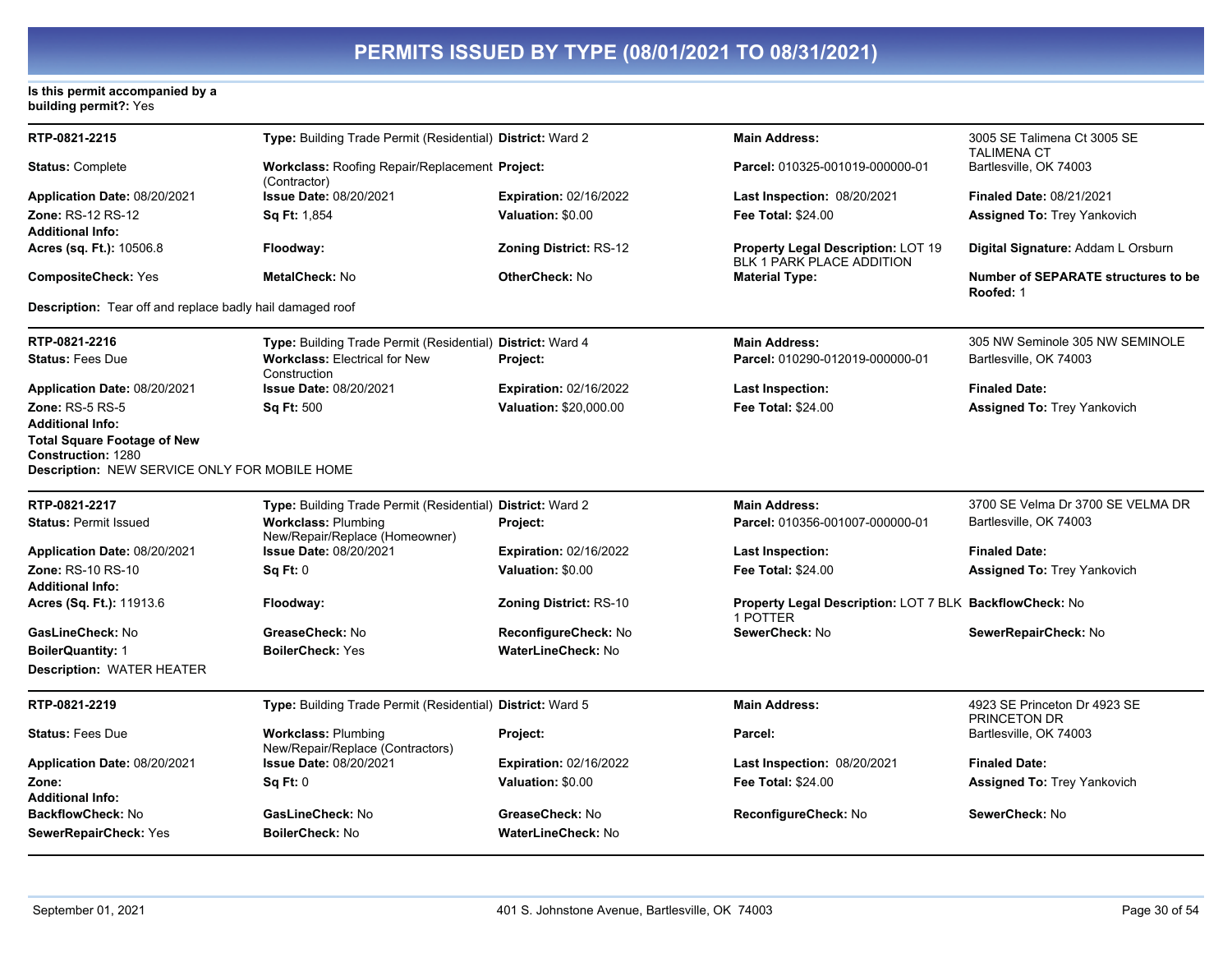| PERMITS ISSUED BY TYPE (08/01/2021 TO 08/31/2021)                        |                                                                  |                                                            |                                                                                 |                                                                                                     |
|--------------------------------------------------------------------------|------------------------------------------------------------------|------------------------------------------------------------|---------------------------------------------------------------------------------|-----------------------------------------------------------------------------------------------------|
| RTP-0821-2220                                                            | Type: Building Trade Permit (Residential) District: Ward 2       |                                                            | <b>Main Address:</b>                                                            | 3317 SE Woodland Rd 3317 SE<br><b>WOODLAND RD</b>                                                   |
| <b>Status: Complete</b>                                                  | Workclass: Roofing Repair/Replacement Project:<br>(Contractor)   |                                                            | Parcel:                                                                         | Bartlesville, OK 74003                                                                              |
| Application Date: 08/20/2021                                             | <b>Issue Date: 08/20/2021</b>                                    | <b>Expiration: 02/16/2022</b>                              | <b>Last Inspection: 08/20/2021</b>                                              | <b>Finaled Date: 08/20/2021</b>                                                                     |
| Zone:<br><b>Additional Info:</b>                                         | Sq Ft: 0                                                         | Valuation: \$0.00                                          | <b>Fee Total: \$24.00</b>                                                       | <b>Assigned To: Trey Yankovich</b>                                                                  |
| <b>CompositeCheck: Yes</b>                                               | <b>MetalCheck: No</b>                                            | <b>OtherCheck: No</b>                                      | <b>Number of SEPARATE structures to be</b><br>Roofed: 1                         |                                                                                                     |
| Description: ROOF                                                        |                                                                  |                                                            |                                                                                 |                                                                                                     |
| RTP-0821-2222                                                            | Type: Building Trade Permit (Residential) District: Ward 2       |                                                            | <b>Main Address:</b>                                                            | 3011 SE Sheridan Rd 3011 SE<br>SHERIDAN RD                                                          |
| <b>Status: Fees Due</b>                                                  | <b>Workclass: Mechanical</b><br>New/Repair/Replace (Contractors) | Project:                                                   | Parcel: 010308-004020-000000-01                                                 | Bartlesville, OK 74003                                                                              |
| Application Date: 08/24/2021                                             | <b>Issue Date: 08/24/2021</b>                                    | <b>Expiration: 02/21/2022</b>                              | <b>Last Inspection:</b>                                                         | <b>Finaled Date:</b>                                                                                |
| Zone: RS-10 RS-10                                                        | Sq Ft: 0                                                         | Valuation: \$0.00                                          | Fee Total: \$44.00                                                              | Assigned To: Trey Yankovich                                                                         |
| <b>Additional Info:</b><br>Acres (Sq. Ft.): 30946.1                      | <b>Zoning District: RS-10</b>                                    | Floodway:                                                  | <b>Property Legal Description: LOTS 20</b><br>TO 23 INC BLK 4 OAK RIDGE HEIGHTS | <b>CommercialHoodCheck: No</b>                                                                      |
| Fireplace / Stove: No                                                    | GasLineCheck: No                                                 | CoilOnlyCheck: No                                          | DuctsVentsCheck: No                                                             | HeatPumpFurnaceCheck: No                                                                            |
| <b>MiniSplitCheck: Yes</b>                                               | <b>MiniSplitQuantity: 2</b>                                      | NewSplitSystemCheck: No                                    | PackageUnitCheck: No                                                            | <b>RTUCheck: No</b>                                                                                 |
| SplitSystemChangeOutCheck: No                                            | RefrigerationOrCompressorCheck: No WaterHeaterOrBoiler: No       |                                                            |                                                                                 |                                                                                                     |
| RTP-0821-2224                                                            | Type: Building Trade Permit (Residential) District: Ward 4       |                                                            | <b>Main Address:</b>                                                            | 122 S Cherokee Ave 00122 S<br>CHEROKEE AVE                                                          |
| <b>Status: Complete</b>                                                  | <b>Workclass: Mechanical</b><br>New/Repair/Replace (Contractors) | Project:                                                   | Parcel: 050520-004013-000000-01                                                 | Bartlesville, OK 74003                                                                              |
| Application Date: 08/24/2021                                             | <b>Issue Date: 08/24/2021</b>                                    | <b>Expiration: 02/21/2022</b>                              | Last Inspection: 08/25/2021                                                     | <b>Finaled Date: 08/26/2021</b>                                                                     |
| <b>Zone:</b> X No Flood Restrictions (Zone X)<br><b>Additional Info:</b> | Sq Ft: 0                                                         | Valuation: \$0.00                                          | <b>Fee Total: \$24.00</b>                                                       | <b>Assigned To: Trey Yankovich</b>                                                                  |
| Acres (Sq. Ft.): 8349.3                                                  | Floodway:                                                        | Property Legal Description: LOT 13<br><b>BLK 4 LIBERTY</b> | CommercialHoodCheck: No                                                         | Fireplace / Stove: No                                                                               |
| GasLineCheck: Yes                                                        | CoilOnlyCheck: No                                                | DuctsVentsCheck: No                                        | HeatPumpFurnaceCheck: No                                                        | MiniSplitCheck: No                                                                                  |
| NewSplitSystemCheck: No                                                  | PackageUnitCheck: No                                             | <b>RTUCheck: No</b>                                        | SplitSystemChangeOutCheck: No                                                   | RefrigerationOrCompressorCheck: No                                                                  |
| WaterHeaterOrBoiler: No                                                  |                                                                  |                                                            |                                                                                 |                                                                                                     |
| Description: GAS LINE/11' ARM OVER                                       |                                                                  |                                                            |                                                                                 |                                                                                                     |
| RTP-0821-2225                                                            | Type: Building Trade Permit (Residential) District: Ward 4       |                                                            | <b>Main Address:</b>                                                            | 405 SE 9Th St 405 SE 9TH ST                                                                         |
| <b>Status: Fees Paid</b>                                                 | <b>Workclass: Mechanical</b><br>New/Repair/Replace (Contractors) | <b>Project:</b>                                            | Parcel: 010197-008016-000000-05                                                 | Bartlesville, OK 74003                                                                              |
| Application Date: 08/25/2021                                             | <b>Issue Date: 08/25/2021</b>                                    | <b>Expiration: 02/21/2022</b>                              | <b>Last Inspection:</b>                                                         | <b>Finaled Date:</b>                                                                                |
| <b>Zone: TIF 2 District TIF 2 District</b><br><b>Additional Info:</b>    | Sq Ft: 0                                                         | Valuation: \$0.00                                          | <b>Fee Total: \$24.00</b>                                                       | Assigned To: Trey Yankovich                                                                         |
| Acres (Sq. Ft.): 1992.54                                                 | <b>Zoning District: RS-5</b>                                     | Floodway:                                                  | NZOD Location Code: Jh1708                                                      | Property Legal Description: W 20 OF E<br>41 LOT 16 W 20 OF E 41 LOT 17 BLK 8<br>JOHNSTONE HGTS ADDN |
| <b>CommercialHoodCheck: No</b>                                           | Fireplace / Stove: No                                            | GasLineCheck: No                                           | CoilOnlyCheck: No                                                               | DuctsVentsCheck: No                                                                                 |
| HeatPumpFurnaceCheck: No                                                 | MiniSplitCheck: No                                               | NewSplitSystemCheck: No                                    | PackageUnitCheck: No                                                            | <b>RTUCheck: No</b>                                                                                 |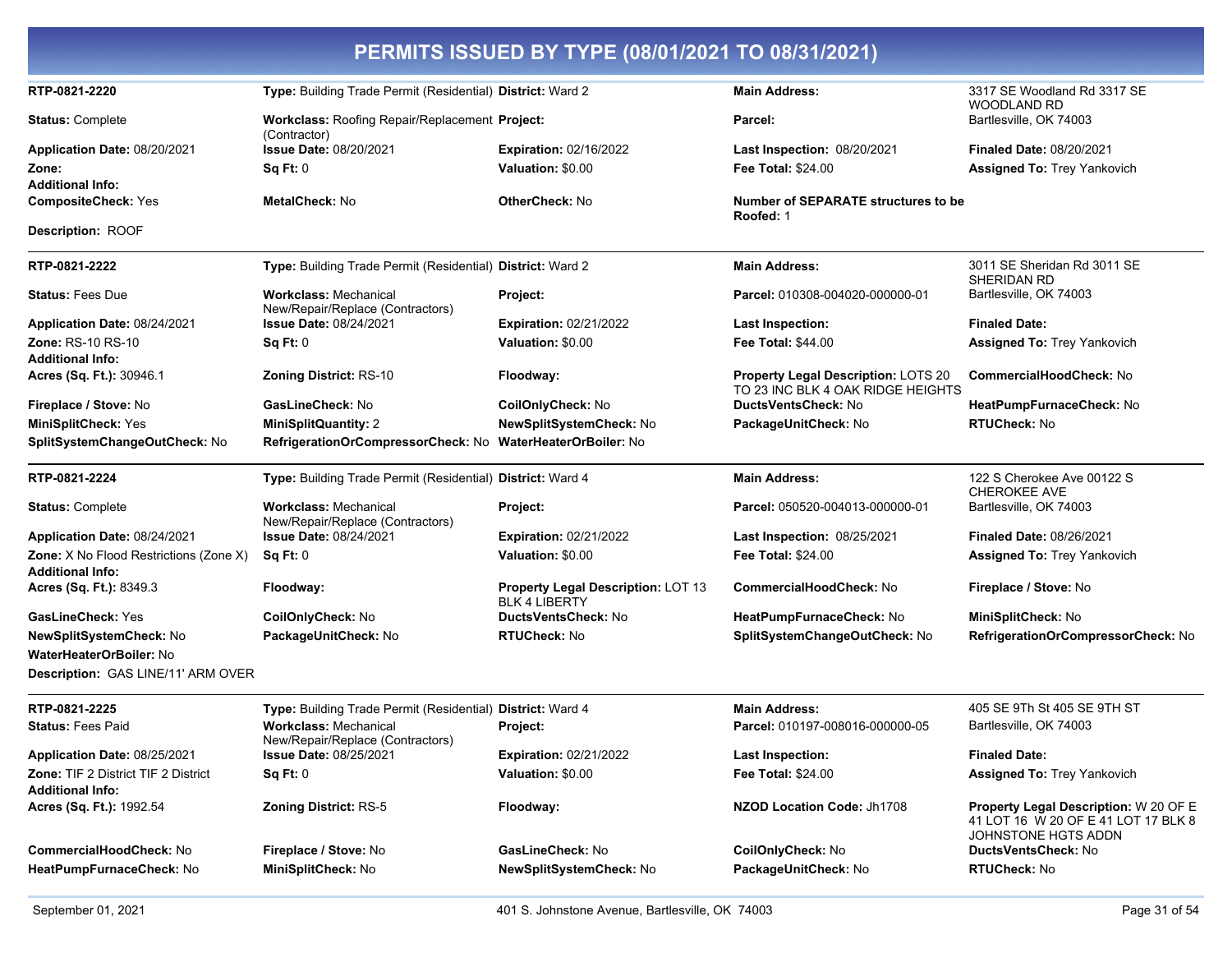| SplitSystemChangeOutCheck: Yes<br>Description: HVAC CHANGEOUT                                                          | <b>SplitSystemChangeOutQuantity: 1</b>                           | RefrigerationOrCompressorCheck: No WaterHeaterOrBoiler: No |                                                                  |                                                                 |
|------------------------------------------------------------------------------------------------------------------------|------------------------------------------------------------------|------------------------------------------------------------|------------------------------------------------------------------|-----------------------------------------------------------------|
| RTP-0821-2226                                                                                                          | Type: Building Trade Permit (Residential) District: Ward 3       |                                                            | <b>Main Address:</b>                                             | 1800 SE Skyline PI 1800 SE SKYLINE PL                           |
| <b>Status: Fees Due</b>                                                                                                | <b>Workclass: Mechanical</b><br>New/Repair/Replace (Contractors) | Project:                                                   | Parcel: 010166-000122-000000-01                                  | Bartlesville, OK 74003                                          |
| Application Date: 08/25/2021                                                                                           | <b>Issue Date: 08/25/2021</b>                                    | <b>Expiration: 02/21/2022</b>                              | <b>Last Inspection:</b>                                          | <b>Finaled Date:</b>                                            |
| Zone: 0.2 PCT ANNUAL CHANCE<br>FLOOD HAZARD 500-Year Flood Hazard<br>Area - No Restrictions<br><b>Additional Info:</b> | Sq Ft: 0                                                         | Valuation: \$0.00                                          | Fee Total: \$24.00                                               | <b>Assigned To: Trey Yankovich</b>                              |
| Acres (Sq. Ft.): 18941.9                                                                                               | <b>Zoning District: RS-12</b>                                    | Floodway: 100yr flood                                      | Property Legal Description: LOT 122<br><b>HILLCREST HGTS 3RD</b> | <b>CommercialHoodCheck: No</b>                                  |
| Fireplace / Stove: No                                                                                                  | GasLineCheck: No                                                 | CoilOnlyCheck: No                                          | DuctsVentsCheck: No                                              | HeatPumpFurnaceCheck: No                                        |
| MiniSplitCheck: No                                                                                                     | <b>NewSplitSystemCheck: No</b>                                   | PackageUnitCheck: No                                       | <b>RTUCheck: No</b>                                              | SplitSystemChangeOutCheck: Yes                                  |
| SplitSystemChangeOutQuantity: 1<br>Description: HVAC CHANGEOUT                                                         | RefrigerationOrCompressorCheck: No WaterHeaterOrBoiler: No       |                                                            |                                                                  |                                                                 |
| RTP-0821-2227                                                                                                          | Type: Building Trade Permit (Residential) District: Ward 3       |                                                            | <b>Main Address:</b>                                             | 1413 S Johnstone 1413 S JOHNSTONE                               |
| <b>Status: Fees Due</b>                                                                                                | <b>Workclass: Plumbing</b><br>New/Repair/Replace (Homeowner)     | Project:                                                   | Parcel: 010133-009004-000000-01                                  | Bartlesville, OK 74003                                          |
| Application Date: 08/25/2021                                                                                           | <b>Issue Date: 08/25/2021</b>                                    | <b>Expiration: 02/21/2022</b>                              | <b>Last Inspection: 08/25/2021</b>                               | <b>Finaled Date:</b>                                            |
| <b>Zone:</b> X No Flood Restrictions (Zone X)<br><b>Additional Info:</b>                                               | Sq Ft: 0                                                         | Valuation: \$0.00                                          | Fee Total: \$24.00                                               | <b>Assigned To: Trey Yankovich</b>                              |
| Acres (Sq. Ft.): 7687.65                                                                                               | Floodway:                                                        | <b>Zoning District: RS-5</b>                               | NZOD Location Code: Gv0409                                       | Property Legal Description: LOT 4 BLK<br>9 GRANDVIEW ADDN       |
| Digital Signature: RH                                                                                                  | BackflowCheck: No                                                | GasLineCheck: Yes                                          | GreaseQuanity: 0                                                 | GreaseCheck: No                                                 |
| ReconfigureCheck: No<br><b>WaterLineCheck: No</b>                                                                      | SewerCheck: No                                                   | SewerRepairCheck: No                                       | <b>BoilerQuantity: 0</b>                                         | BoilerCheck: No                                                 |
| RTP-0821-2228                                                                                                          | Type: Building Trade Permit (Residential) District: Ward 3       |                                                            | <b>Main Address:</b>                                             | 1200 SW Armstrong 1200 SW<br><b>ARMSTRONG</b>                   |
| <b>Status: Fees Due</b>                                                                                                | <b>Workclass: Plumbing</b><br>New/Repair/Replace (Contractors)   | Project:                                                   | Parcel: 010239-007012-000000-01                                  | Bartlesville, OK 74003                                          |
| Application Date: 08/25/2021                                                                                           | <b>Issue Date: 08/25/2021</b>                                    | <b>Expiration: 02/23/2022</b>                              | Last Inspection: 08/27/2021                                      | <b>Finaled Date:</b>                                            |
| <b>Zone: RM-3 RM-3</b><br><b>Additional Info:</b>                                                                      | Sq Ft: 0                                                         | Valuation: \$0.00                                          | <b>Fee Total: \$24.00</b>                                        | <b>Assigned To: Trey Yankovich</b>                              |
| Acres (Sq. Ft.): 7842.46                                                                                               | Floodway:                                                        | <b>Zoning District: RM-3</b>                               | <b>NZOD Location Code: RaMc07</b>                                | Property Legal Description: LOT 12<br>BLK 7 MC DANIELS 1ST ADDN |
| Digital Signature: CJS                                                                                                 | <b>BackflowCheck: No</b>                                         | GasLineCheck: No                                           | GreaseQuanity: 0                                                 | GreaseCheck: No                                                 |
| ReconfigureCheck: No                                                                                                   | SewerCheck: No                                                   | SewerRepairCheck: No                                       | <b>BoilerQuantity: 0</b>                                         | <b>BoilerCheck: No</b>                                          |
| <b>WaterLineCheck: Yes</b>                                                                                             |                                                                  |                                                            |                                                                  |                                                                 |
| <b>Description:</b> Replacement of main water line service                                                             |                                                                  |                                                            |                                                                  |                                                                 |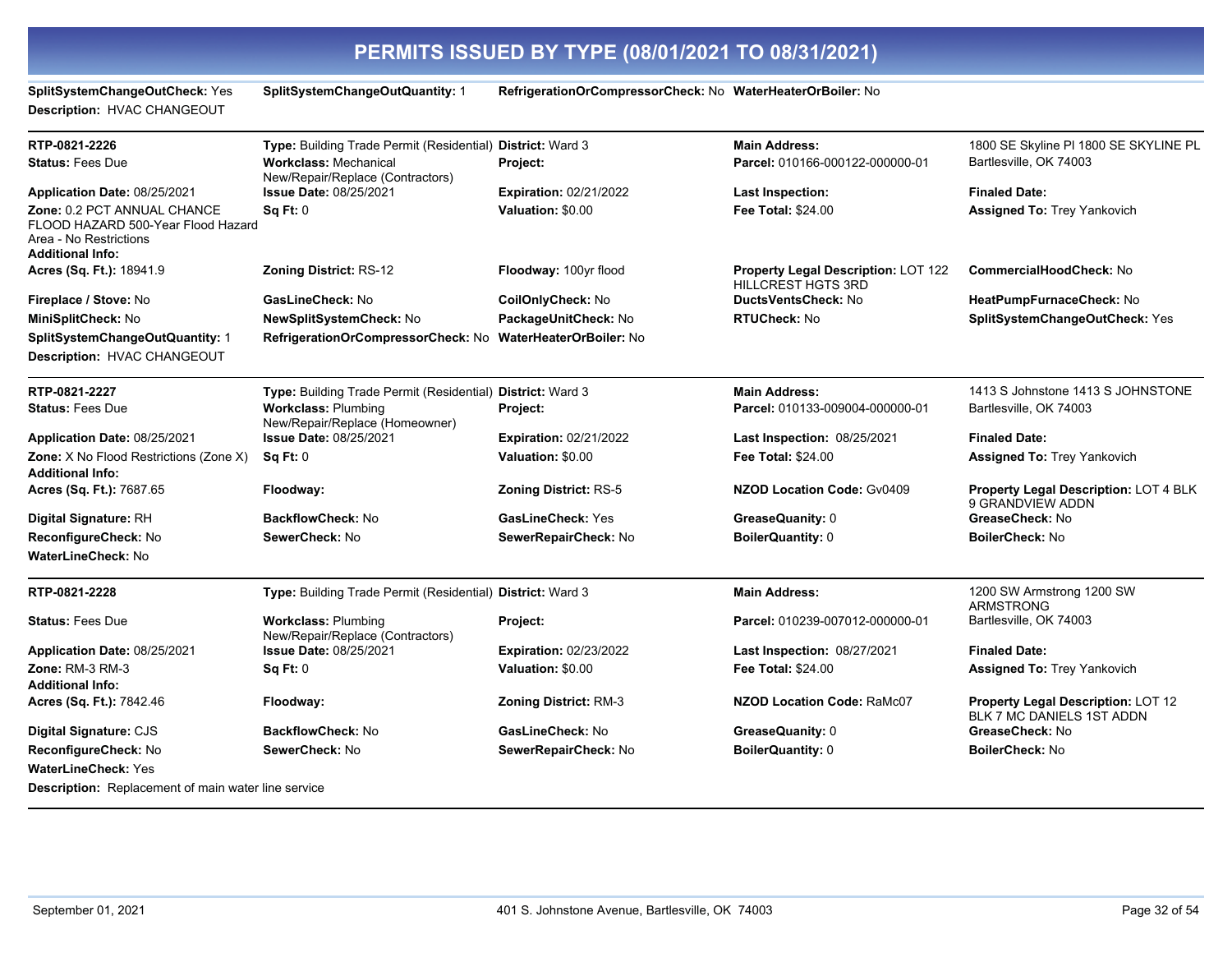|                                                                                      |                                                                       | PERMITS ISSUED BY TYPE (08/01/2021 TO 08/31/2021)        |                                                                                                                    |                                                                  |
|--------------------------------------------------------------------------------------|-----------------------------------------------------------------------|----------------------------------------------------------|--------------------------------------------------------------------------------------------------------------------|------------------------------------------------------------------|
| RTP-0821-2230                                                                        | Type: Building Trade Permit (Residential) District: Ward 5            |                                                          | <b>Main Address:</b>                                                                                               | 6905 SE Adams Blvd 6905 SE ADAMS<br><b>BLVD</b>                  |
| <b>Status: Complete</b>                                                              | <b>Workclass: Plumbing</b><br>New/Repair/Replace (Contractors)        | Project:                                                 | Parcel: 010999-152613-001000-08                                                                                    | Bartlesville, OK 74003                                           |
| Application Date: 08/25/2021                                                         | Issue Date: 08/25/2021                                                | Expiration: 02/21/2022                                   | <b>Last Inspection: 08/25/2021</b>                                                                                 | <b>Finaled Date: 08/25/2021</b>                                  |
| Zone: RS-7 RS-7                                                                      | $\text{Sa Et: } 0$                                                    | Valuation: \$0.00                                        | <b>Fee Total: \$24.00</b>                                                                                          | <b>Assigned To: Trey Yankovich</b>                               |
| <b>Additional Info:</b>                                                              |                                                                       |                                                          |                                                                                                                    |                                                                  |
| Acres (Sq. Ft.): 327550                                                              | Floodway:                                                             | <b>Zoning District: RS-7</b>                             | <b>Property Legal Description: PART</b><br>SECT 15-26-13 NE NE NE LESS W 300<br>OF N 220: 8.48 AC BVILLE PART SECT | <b>BackflowCheck: No</b>                                         |
| <b>GasLineCheck: Yes</b>                                                             | GreaseCheck: No                                                       | ReconfigureCheck: No                                     | SewerCheck: No                                                                                                     | SewerRepairCheck: No                                             |
| <b>BoilerCheck: No</b>                                                               | <b>WaterLineCheck: No</b>                                             |                                                          |                                                                                                                    |                                                                  |
| <b>Description: GAS LINE</b>                                                         |                                                                       |                                                          |                                                                                                                    |                                                                  |
| RTP-0821-2231                                                                        | Type: Building Trade Permit (Residential) District: Ward 1            |                                                          | <b>Main Address:</b>                                                                                               | 4308 E Frank Phillips Blvd 04308 E<br><b>FRANK PHILLIPS BLVD</b> |
| <b>Status: Permit Issued</b>                                                         | <b>Workclass: Roofing Repair/Replacement Project:</b><br>(Contractor) |                                                          | Parcel: 010334-005003-000000-01                                                                                    | Bartlesville, OK 74003                                           |
| Application Date: 08/26/2021                                                         | Issue Date: 08/26/2021                                                | <b>Expiration: 02/22/2022</b>                            | <b>Last Inspection:</b>                                                                                            | <b>Finaled Date:</b>                                             |
| Zone: RS-7 RS-7                                                                      | <b>Sq Ft: 2,000</b>                                                   | Valuation: \$0.00                                        | <b>Fee Total: \$24.00</b>                                                                                          | <b>Assigned To: Trey Yankovich</b>                               |
| <b>Additional Info:</b>                                                              |                                                                       |                                                          |                                                                                                                    |                                                                  |
| Acres (sq. Ft.): 7419.6                                                              | Floodway:                                                             | <b>Zoning District: RS-7</b>                             | <b>Property Legal Description: LOT 3 BLK Digital Signature: jkh</b><br><b>5 PENNINGTON HILLS</b>                   |                                                                  |
| <b>CompositeCheck: Yes</b>                                                           | MetalCheck: No                                                        | OtherCheck: No                                           | <b>Material Type:</b>                                                                                              | <b>Number of SEPARATE structures to be</b><br>Roofed: 1          |
| RTP-0821-2232                                                                        | Type: Building Trade Permit (Residential) District: Ward 1            |                                                          | <b>Main Address:</b>                                                                                               | 1508 SE Lariat Dr 1508 SE LARIAT DR                              |
| <b>Status: Fees Due</b>                                                              | Workclass: Roofing Repair/Replacement Project:<br>(Contractor)        |                                                          | Parcel: 010384-009003-000000-01                                                                                    | Bartlesville, OK 74003                                           |
| Application Date: 08/26/2021                                                         | Issue Date: 08/26/2021                                                | <b>Expiration: 02/22/2022</b>                            | <b>Last Inspection:</b>                                                                                            | <b>Finaled Date:</b>                                             |
| Zone: RS-10 RS-10                                                                    | Sq Ft: 0                                                              | Valuation: \$0.00                                        | <b>Fee Total: \$24.00</b>                                                                                          | <b>Assigned To: Trey Yankovich</b>                               |
| <b>Additional Info:</b><br>Property Legal Description: LOT 3 BLK CompositeCheck: Yes |                                                                       | MetalCheck: No                                           | <b>OtherCheck: No</b>                                                                                              | Number of SEPARATE structures to be                              |
| 9 WEST RANCH ACRES                                                                   |                                                                       |                                                          |                                                                                                                    | Roofed: 1                                                        |
| Acres (sq. Ft.): 14307.6                                                             | Floodway:                                                             | <b>Zoning District: RS-10</b>                            |                                                                                                                    |                                                                  |
| RTP-0821-2234                                                                        | Type: Building Trade Permit (Residential) District: Ward 2            |                                                          | <b>Main Address:</b>                                                                                               | 3310 SE Stonewall Dr 3310 SE<br><b>STONEWALL DR</b>              |
| <b>Status: Permit Issued</b>                                                         | <b>Workclass: Plumbing for New</b><br>Construction                    | Project:                                                 | Parcel: 010325-005010-000000-01                                                                                    | Bartlesville, OK 74006                                           |
| Application Date: 08/26/2021                                                         | Issue Date: 08/26/2021                                                | Expiration: 02/28/2022                                   | Last Inspection: 08/30/2021                                                                                        | <b>Finaled Date:</b>                                             |
| Zone: X No Flood Restrictions (Zone X)<br><b>Additional Info:</b>                    | <b>Sq Ft: 2,240</b>                                                   | Valuation: \$100,000.00                                  | <b>Fee Total: \$48.80</b>                                                                                          | Assigned To: Trey Yankovich                                      |
| <b>Total Square Footage of New</b><br><b>Construction: 2240</b>                      | <b>UtilityOrderRelated: Yes</b>                                       | Is this permit accompanied by a<br>building permit?: Yes |                                                                                                                    |                                                                  |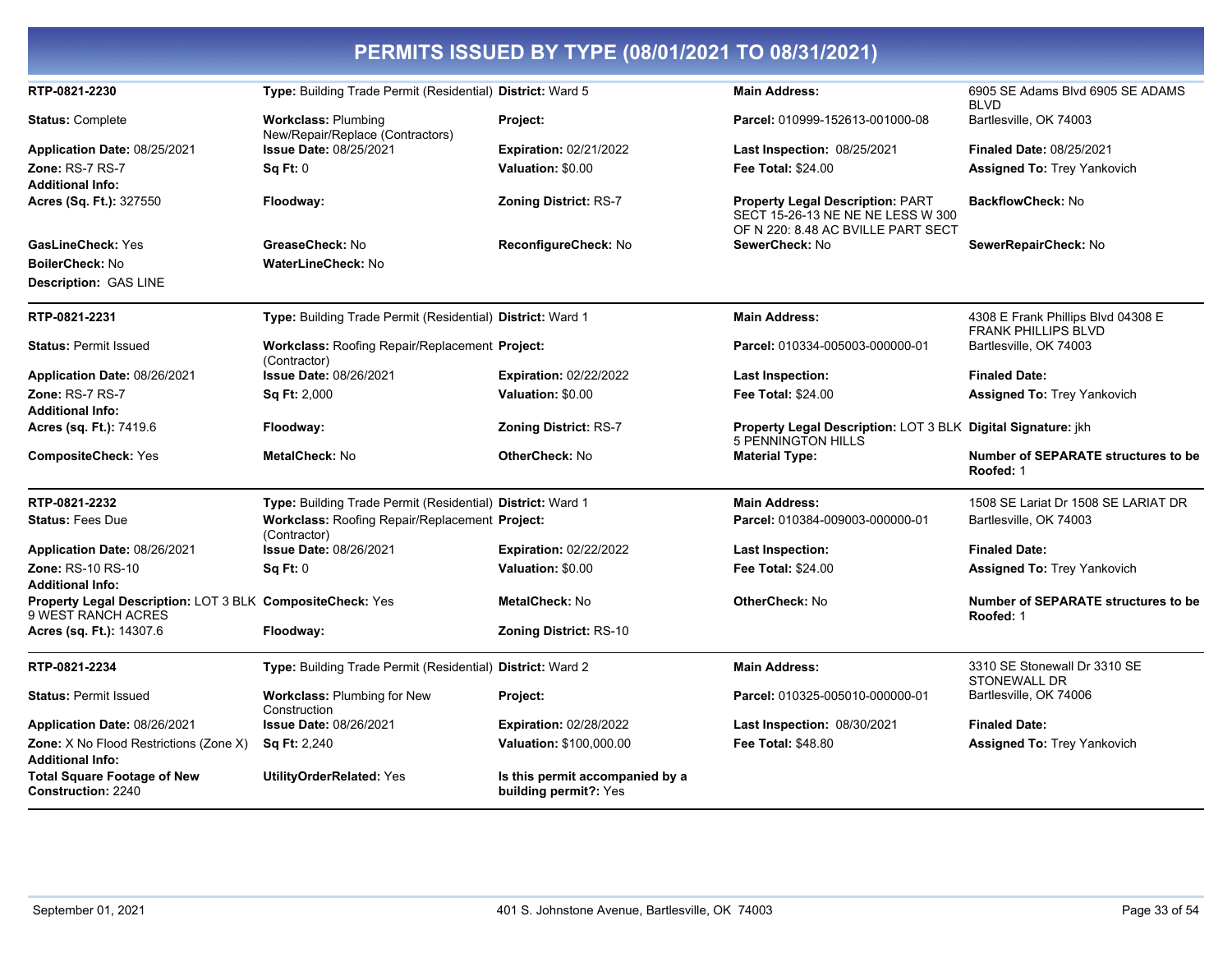| RTP-0821-2235<br>Type: Building Trade Permit (Residential) District: Ward 2<br>2004 SE Harriman Cir 2004 HARRIMAN<br><b>Main Address:</b><br><b>CIR</b><br>Bartlesville, OK 74006<br><b>Status: Permit Issued</b><br><b>Workclass: Plumbing for New</b><br>Project:<br>Parcel: 010325-003023-000000-01<br>Construction<br>Issue Date: 08/26/2021<br><b>Finaled Date:</b><br>Application Date: 08/26/2021<br><b>Expiration: 02/28/2022</b><br><b>Last Inspection: 08/30/2021</b><br>Zone: X No Flood Restrictions (Zone X)<br>Valuation: \$100,000.00<br>Fee Total: \$51.76<br><b>Assigned To: Trey Yankovich</b><br><b>Sq Ft: 2,388</b><br><b>Additional Info:</b><br><b>Total Square Footage of New</b><br><b>UtilityOrderRelated: Yes</b><br>Is this permit accompanied by a |  |
|--------------------------------------------------------------------------------------------------------------------------------------------------------------------------------------------------------------------------------------------------------------------------------------------------------------------------------------------------------------------------------------------------------------------------------------------------------------------------------------------------------------------------------------------------------------------------------------------------------------------------------------------------------------------------------------------------------------------------------------------------------------------------------|--|
|                                                                                                                                                                                                                                                                                                                                                                                                                                                                                                                                                                                                                                                                                                                                                                                |  |
|                                                                                                                                                                                                                                                                                                                                                                                                                                                                                                                                                                                                                                                                                                                                                                                |  |
|                                                                                                                                                                                                                                                                                                                                                                                                                                                                                                                                                                                                                                                                                                                                                                                |  |
|                                                                                                                                                                                                                                                                                                                                                                                                                                                                                                                                                                                                                                                                                                                                                                                |  |
| Construction: 2388<br>building permit?: Yes                                                                                                                                                                                                                                                                                                                                                                                                                                                                                                                                                                                                                                                                                                                                    |  |
| RTP-0821-2236<br>305 NW Seminole 305 NW SEMINOLE<br>Type: Building Trade Permit (Residential)<br><b>District: Ward 4</b><br><b>Main Address:</b>                                                                                                                                                                                                                                                                                                                                                                                                                                                                                                                                                                                                                               |  |
| <b>Workclass: Mechanical for New</b><br>Parcel: 010290-012019-000000-01<br>Bartlesville, OK 74003<br><b>Status: Permit Issued</b><br>Project:<br>Construction                                                                                                                                                                                                                                                                                                                                                                                                                                                                                                                                                                                                                  |  |
| Application Date: 08/26/2021<br><b>Issue Date: 08/26/2021</b><br><b>Expiration: 02/22/2022</b><br><b>Finaled Date:</b><br>Last Inspection:                                                                                                                                                                                                                                                                                                                                                                                                                                                                                                                                                                                                                                     |  |
| <b>Zone: RS-5 RS-5</b><br>Valuation: \$20,000.00<br><b>Sq Ft: 1,280</b><br><b>Fee Total: \$29.60</b><br><b>Assigned To: Trey Yankovich</b><br><b>Additional Info:</b>                                                                                                                                                                                                                                                                                                                                                                                                                                                                                                                                                                                                          |  |
| Description: NO FINAL OR COFO UNTIL FINAL ELEVATION CERTIFICATE HAS BEEN SUBMITTED AND PASSES FEMA/ENGINEERING REQUIREMENTS AND ALL SITE DEVELOPEMNT, SPECIAL<br>ZONING PERMIT CONDITIONS AND INSPECTIONS ARE SATISFIED.                                                                                                                                                                                                                                                                                                                                                                                                                                                                                                                                                       |  |
| RTP-0821-2237<br>1720 SE Crescent Dr 1720 SE<br>Type: Building Trade Permit (Residential) District: Ward 2<br><b>Main Address:</b><br><b>CRESCENT DR</b>                                                                                                                                                                                                                                                                                                                                                                                                                                                                                                                                                                                                                       |  |
| <b>Status: Fees Due</b><br><b>Workclass: Electrical for New</b><br>Parcel: 010012-001005-000000-01<br>Bartlesville, OK 74003<br>Project:<br>Construction                                                                                                                                                                                                                                                                                                                                                                                                                                                                                                                                                                                                                       |  |
| Application Date: 08/26/2021<br>Issue Date: 08/26/2021<br><b>Expiration: 02/23/2022</b><br><b>Finaled Date:</b><br><b>Last Inspection: 08/27/2021</b>                                                                                                                                                                                                                                                                                                                                                                                                                                                                                                                                                                                                                          |  |
| Zone: RS-12 RS-12<br><b>Sq Ft: 750</b><br>Valuation: \$35,850.00<br><b>Fee Total: \$24.00</b><br><b>Assigned To: Trey Yankovich</b><br><b>Additional Info:</b>                                                                                                                                                                                                                                                                                                                                                                                                                                                                                                                                                                                                                 |  |
| Description: ACCESSORY BUILDING                                                                                                                                                                                                                                                                                                                                                                                                                                                                                                                                                                                                                                                                                                                                                |  |
| 3310 SE Stonewall Dr 3310 SE<br>RTP-0821-2239<br>Type: Building Trade Permit (Residential) District: Ward 2<br><b>Main Address:</b><br><b>STONEWALL DR</b>                                                                                                                                                                                                                                                                                                                                                                                                                                                                                                                                                                                                                     |  |
| <b>Workclass: Electrical for New</b><br>Bartlesville, OK 74006<br><b>Status: Fees Paid</b><br>Project:<br>Parcel: 010325-005010-000000-01<br>Construction                                                                                                                                                                                                                                                                                                                                                                                                                                                                                                                                                                                                                      |  |
| Application Date: 08/26/2021<br><b>Issue Date: 08/26/2021</b><br><b>Expiration: 02/23/2022</b><br><b>Last Inspection: 08/27/2021</b><br><b>Finaled Date:</b>                                                                                                                                                                                                                                                                                                                                                                                                                                                                                                                                                                                                                   |  |
| Zone: X No Flood Restrictions (Zone X)<br><b>Sq Ft: 2,240</b><br>Valuation: \$292,499.20<br><b>Fee Total: \$48.80</b><br><b>Assigned To: Trey Yankovich</b><br><b>Additional Info:</b>                                                                                                                                                                                                                                                                                                                                                                                                                                                                                                                                                                                         |  |
| 2004 SE Harriman Cir 2004 HARRIMAN<br>RTP-0821-2240<br>Type: Building Trade Permit (Residential) District: Ward 2<br><b>Main Address:</b><br><b>CIR</b>                                                                                                                                                                                                                                                                                                                                                                                                                                                                                                                                                                                                                        |  |
| Bartlesville, OK 74006<br><b>Status: Fees Paid</b><br><b>Workclass: Electrical for New</b><br>Parcel: 010325-003023-000000-01<br>Project:<br>Construction                                                                                                                                                                                                                                                                                                                                                                                                                                                                                                                                                                                                                      |  |
| <b>Issue Date: 08/26/2021</b><br>Expiration: 02/23/2022<br><b>Finaled Date:</b><br>Application Date: 08/26/2021<br><b>Last Inspection: 08/27/2021</b>                                                                                                                                                                                                                                                                                                                                                                                                                                                                                                                                                                                                                          |  |
| Zone: X No Flood Restrictions (Zone X)<br>Valuation: \$100,000.00<br>Fee Total: \$51.76<br><b>Assigned To: Trey Yankovich</b><br><b>Sq Ft: 2,388</b><br><b>Additional Info:</b>                                                                                                                                                                                                                                                                                                                                                                                                                                                                                                                                                                                                |  |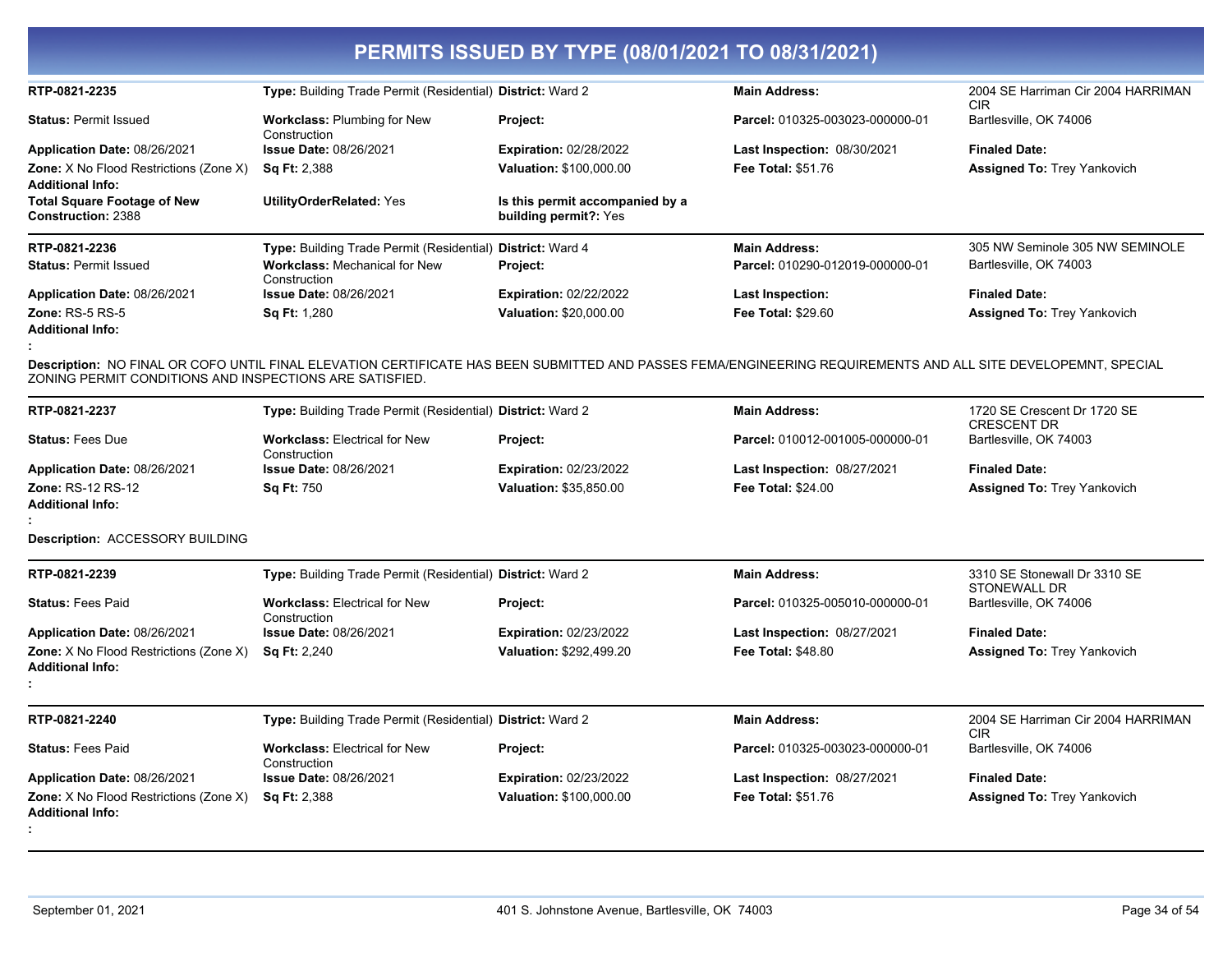|                                                                           |                                                                  | PERMITS ISSUED BY TYPE (08/01/2021 TO 08/31/2021) |                                                         |                                                   |
|---------------------------------------------------------------------------|------------------------------------------------------------------|---------------------------------------------------|---------------------------------------------------------|---------------------------------------------------|
| RTP-0821-2241                                                             | Type: Building Trade Permit (Residential) District: Ward 2       |                                                   | <b>Main Address:</b>                                    | 3102 SE Talimena Ct 3102 SE<br><b>TALIMENA CT</b> |
| <b>Status: Fees Paid</b>                                                  | <b>Workclass: Electrical for New</b><br>Construction             | Project:                                          | Parcel: 010325-001014-000000-01                         | Bartlesville, OK 74006                            |
| Application Date: 08/26/2021                                              | <b>Issue Date: 08/26/2021</b>                                    | <b>Expiration: 02/23/2022</b>                     | Last Inspection: 08/27/2021                             | <b>Finaled Date:</b>                              |
| <b>Zone: RS-7 RS-7</b><br><b>Additional Info:</b>                         | Sq Ft: 2,501                                                     | <b>Valuation: \$100,000.00</b>                    | <b>Fee Total: \$54.02</b>                               | <b>Assigned To: Trey Yankovich</b>                |
| RTP-0821-2244                                                             | Type: Building Trade Permit (Residential) District: Ward 2       |                                                   | <b>Main Address:</b>                                    | 3102 SE Talimena Ct 3102 SE                       |
| <b>Status: Fees Paid</b>                                                  | <b>Workclass: Plumbing for New</b><br>Construction               | Project:                                          | Parcel: 010325-001014-000000-01                         | <b>TALIMENA CT</b><br>Bartlesville, OK 74006      |
| Application Date: 08/26/2021                                              | <b>Issue Date: 08/26/2021</b>                                    | <b>Expiration: 02/28/2022</b>                     | Last Inspection: 08/30/2021                             | <b>Finaled Date:</b>                              |
| <b>Zone: RS-7 RS-7</b>                                                    | Sq Ft: 2,501                                                     | <b>Valuation: \$100,000.00</b>                    | <b>Fee Total: \$54.02</b>                               | <b>Assigned To: Trey Yankovich</b>                |
| <b>Additional Info:</b><br><b>UtilityOrderRelated: Yes</b>                | Is this permit accompanied by a<br>building permit?: Yes         |                                                   |                                                         |                                                   |
| RTP-0821-2245                                                             | Type: Building Trade Permit (Residential) District: Ward 2       |                                                   | <b>Main Address:</b>                                    | 3106 SE Talimena Ct 3106 SE<br><b>TALIMENA CT</b> |
| <b>Status: Permit Issued</b>                                              | Workclass: Plumbing for New<br>Construction                      | Project:                                          | Parcel: 010325-001013-000000-01                         | Bartlesville, OK 74006                            |
| Application Date: 08/26/2021                                              | <b>Issue Date: 08/26/2021</b>                                    | <b>Expiration: 02/28/2022</b>                     | Last Inspection: 08/30/2021                             | <b>Finaled Date:</b>                              |
| Zone: RS-7 RS-7<br><b>Additional Info:</b>                                | <b>Sq Ft: 2,165</b>                                              | Valuation: \$282,705.70                           | <b>Fee Total: \$47.30</b>                               | <b>Assigned To: Trey Yankovich</b>                |
| <b>UtilityOrderRelated: Yes</b>                                           | Is this permit accompanied by a<br>building permit?: Yes         |                                                   |                                                         |                                                   |
| RTP-0821-2247                                                             | Type: Building Trade Permit (Residential) District: Ward 4       |                                                   | <b>Main Address:</b>                                    | 200 NE Rockwood Ave 00200 NE<br>ROCKWOOD AVE      |
| <b>Status: Fees Due</b>                                                   | <b>Workclass: Mechanical</b><br>New/Repair/Replace (Contractors) | Project:                                          | Parcel:                                                 | Bartlesville, OK 74003                            |
| Application Date: 08/27/2021                                              | <b>Issue Date: 08/27/2021</b>                                    | <b>Expiration: 02/23/2022</b>                     | <b>Last Inspection:</b>                                 | <b>Finaled Date:</b>                              |
| Zone:<br><b>Additional Info:</b>                                          | Sq Ft: 0                                                         | Valuation: \$0.00                                 | <b>Fee Total: \$24.00</b>                               | <b>Assigned To: Trey Yankovich</b>                |
| CommercialHoodCheck: No                                                   | Fireplace / Stove: No                                            | GasLineCheck: No                                  | CoilOnlyCheck: No                                       | <b>DuctsVentsCheck: No</b>                        |
| HeatPumpFurnaceCheck: No                                                  | MiniSplitCheck: No                                               | NewSplitSystemCheck: No                           | PackageUnitCheck: No                                    | <b>RTUCheck: No</b>                               |
| SplitSystemChangeOutCheck: Yes<br>Description: CHANGEOUT - CONDENSOR ONLY | SplitSystemChangeOutQuantity: 1                                  | RefrigerationOrCompressorCheck: No                | <b>WaterHeaterOrBoiler: No</b>                          |                                                   |
| RTP-0821-2248                                                             | Type: Building Trade Permit (Residential) District: Ward 2       |                                                   | <b>Main Address:</b>                                    | 2423 SE Chapel Hill Ct 2423 SE CHAPEL             |
| <b>Status: Permit Issued</b>                                              | Workclass: Roofing Repair/Replacement Project:<br>(Contractor)   |                                                   | Parcel:                                                 | <b>HILL CT</b><br>Bartlesville, OK 74003          |
| Application Date: 08/27/2021                                              | <b>Issue Date: 08/27/2021</b>                                    | <b>Expiration: 02/23/2022</b>                     | <b>Last Inspection:</b>                                 | <b>Finaled Date:</b>                              |
| Zone:<br><b>Additional Info:</b>                                          | Sq Ft: 0                                                         | Valuation: \$0.00                                 | Fee Total: \$24.00                                      | Assigned To: Trey Yankovich                       |
| <b>CompositeCheck: Yes</b>                                                | <b>MetalCheck: No</b>                                            | <b>OtherCheck: No</b>                             | <b>Number of SEPARATE structures to be</b><br>Roofed: 1 |                                                   |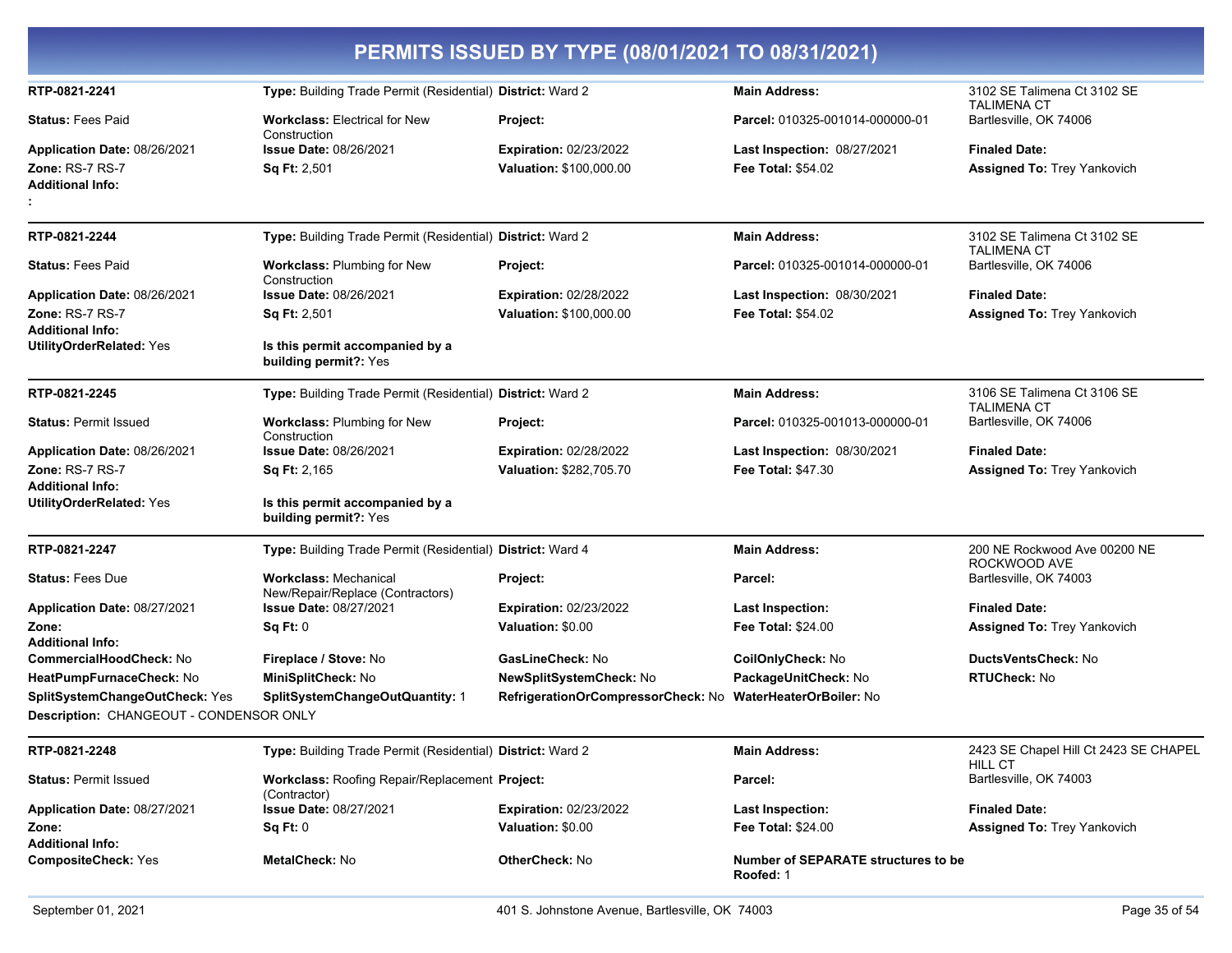#### **Description: ROOF**

|                                                          |                                                                                                                                                   | <b>Main Address:</b>                                                                                                                                                                                                                                                                                                                                                                                                             | 3010 SE Talimena Ct 3010 SE<br><b>TALIMENA CT</b> |
|----------------------------------------------------------|---------------------------------------------------------------------------------------------------------------------------------------------------|----------------------------------------------------------------------------------------------------------------------------------------------------------------------------------------------------------------------------------------------------------------------------------------------------------------------------------------------------------------------------------------------------------------------------------|---------------------------------------------------|
| <b>Workclass: Plumbing for New</b>                       | Project:                                                                                                                                          | Parcel: 010325-001016-000000-01                                                                                                                                                                                                                                                                                                                                                                                                  | Bartlesville, OK 74006                            |
| <b>Issue Date: 08/27/2021</b>                            | <b>Expiration: 02/28/2022</b>                                                                                                                     | <b>Last Inspection: 08/31/2021</b>                                                                                                                                                                                                                                                                                                                                                                                               | <b>Finaled Date:</b>                              |
| <b>Sq Ft: 1,957</b>                                      | Valuation: \$255,545.06                                                                                                                           | <b>Fee Total: \$43.14</b>                                                                                                                                                                                                                                                                                                                                                                                                        | <b>Assigned To: Trey Yankovich</b>                |
|                                                          |                                                                                                                                                   |                                                                                                                                                                                                                                                                                                                                                                                                                                  |                                                   |
| <b>UtilityOrderRelated: Yes</b>                          | Is this permit accompanied by a<br>building permit?: Yes                                                                                          |                                                                                                                                                                                                                                                                                                                                                                                                                                  |                                                   |
|                                                          |                                                                                                                                                   | <b>Main Address:</b>                                                                                                                                                                                                                                                                                                                                                                                                             | 1525 SE East Dr 1525 SE EAST DR                   |
|                                                          |                                                                                                                                                   | Parcel:                                                                                                                                                                                                                                                                                                                                                                                                                          | Bartlesville, OK 74003                            |
| Issue Date: 08/27/2021                                   | <b>Expiration: 02/23/2022</b>                                                                                                                     | <b>Last Inspection:</b>                                                                                                                                                                                                                                                                                                                                                                                                          | <b>Finaled Date:</b>                              |
| Sq Ft: 0                                                 | Valuation: \$0.00                                                                                                                                 | <b>Fee Total: \$24.00</b>                                                                                                                                                                                                                                                                                                                                                                                                        | <b>Assigned To: Trey Yankovich</b>                |
|                                                          |                                                                                                                                                   |                                                                                                                                                                                                                                                                                                                                                                                                                                  |                                                   |
|                                                          |                                                                                                                                                   | Roofed: 1                                                                                                                                                                                                                                                                                                                                                                                                                        |                                                   |
|                                                          |                                                                                                                                                   |                                                                                                                                                                                                                                                                                                                                                                                                                                  |                                                   |
|                                                          |                                                                                                                                                   | <b>Main Address:</b>                                                                                                                                                                                                                                                                                                                                                                                                             | 3014 SE Talimena Ct 3014 SE<br><b>TALIMENA CT</b> |
| Workclass: Plumbing for New                              | Project:                                                                                                                                          | Parcel: 010325-001015-000000-01                                                                                                                                                                                                                                                                                                                                                                                                  | Bartlesville, OK 74006                            |
| <b>Issue Date: 08/27/2021</b>                            | <b>Expiration: 02/28/2022</b>                                                                                                                     | <b>Last Inspection: 08/31/2021</b>                                                                                                                                                                                                                                                                                                                                                                                               | <b>Finaled Date:</b>                              |
| <b>Sq Ft: 2,397</b>                                      | Valuation: \$313,000.26                                                                                                                           | Fee Total: \$51.94                                                                                                                                                                                                                                                                                                                                                                                                               | <b>Assigned To: Trey Yankovich</b>                |
|                                                          |                                                                                                                                                   |                                                                                                                                                                                                                                                                                                                                                                                                                                  |                                                   |
|                                                          | building permit?: Yes                                                                                                                             |                                                                                                                                                                                                                                                                                                                                                                                                                                  |                                                   |
|                                                          |                                                                                                                                                   | <b>Main Address:</b>                                                                                                                                                                                                                                                                                                                                                                                                             | 3009 SE Talimena Ct 3009 SE<br><b>TALIMENA CT</b> |
| <b>Workclass: Plumbing for New</b><br>Construction       | Project:                                                                                                                                          | Parcel: 010325-001020-000000-01                                                                                                                                                                                                                                                                                                                                                                                                  | Bartlesville, OK 74006                            |
| <b>Issue Date: 08/27/2021</b>                            | <b>Expiration: 02/23/2022</b>                                                                                                                     | <b>Last Inspection:</b>                                                                                                                                                                                                                                                                                                                                                                                                          | <b>Finaled Date:</b>                              |
| <b>Sq Ft: 1,989</b>                                      | Valuation: \$259,723.62                                                                                                                           | <b>Fee Total: \$43.78</b>                                                                                                                                                                                                                                                                                                                                                                                                        | <b>Assigned To: Trey Yankovich</b>                |
| Is this permit accompanied by a<br>building permit?: Yes |                                                                                                                                                   |                                                                                                                                                                                                                                                                                                                                                                                                                                  |                                                   |
|                                                          |                                                                                                                                                   | <b>Main Address:</b>                                                                                                                                                                                                                                                                                                                                                                                                             | 3017 SE Talimena Ct 3017 SE<br><b>TALIMENA CT</b> |
| <b>Workclass: Plumbing for New</b>                       | Project:                                                                                                                                          | Parcel: 010325-001022-000000-01                                                                                                                                                                                                                                                                                                                                                                                                  | Bartlesville, OK 74006                            |
| <b>Issue Date: 08/27/2021</b>                            | <b>Expiration: 02/23/2022</b>                                                                                                                     | Last Inspection:                                                                                                                                                                                                                                                                                                                                                                                                                 | <b>Finaled Date:</b>                              |
| <b>Sq Ft: 2,723</b>                                      | Valuation: \$100,000.00                                                                                                                           | <b>Fee Total: \$58.46</b>                                                                                                                                                                                                                                                                                                                                                                                                        | <b>Assigned To: Trey Yankovich</b>                |
| Is this permit accompanied by a                          |                                                                                                                                                   |                                                                                                                                                                                                                                                                                                                                                                                                                                  |                                                   |
|                                                          | Construction<br>(Contractor)<br><b>MetalCheck: No</b><br>Construction<br><b>UtilityOrderRelated: Yes</b><br>Construction<br>building permit?: Yes | Type: Building Trade Permit (Residential) District: Ward 2<br>Type: Building Trade Permit (Residential) District: Ward 5<br>Workclass: Roofing Repair/Replacement Project:<br><b>OtherCheck: No</b><br>Type: Building Trade Permit (Residential) District: Ward 2<br>Is this permit accompanied by a<br>Type: Building Trade Permit (Residential) District: Ward 2<br>Type: Building Trade Permit (Residential) District: Ward 2 | Number of SEPARATE structures to be               |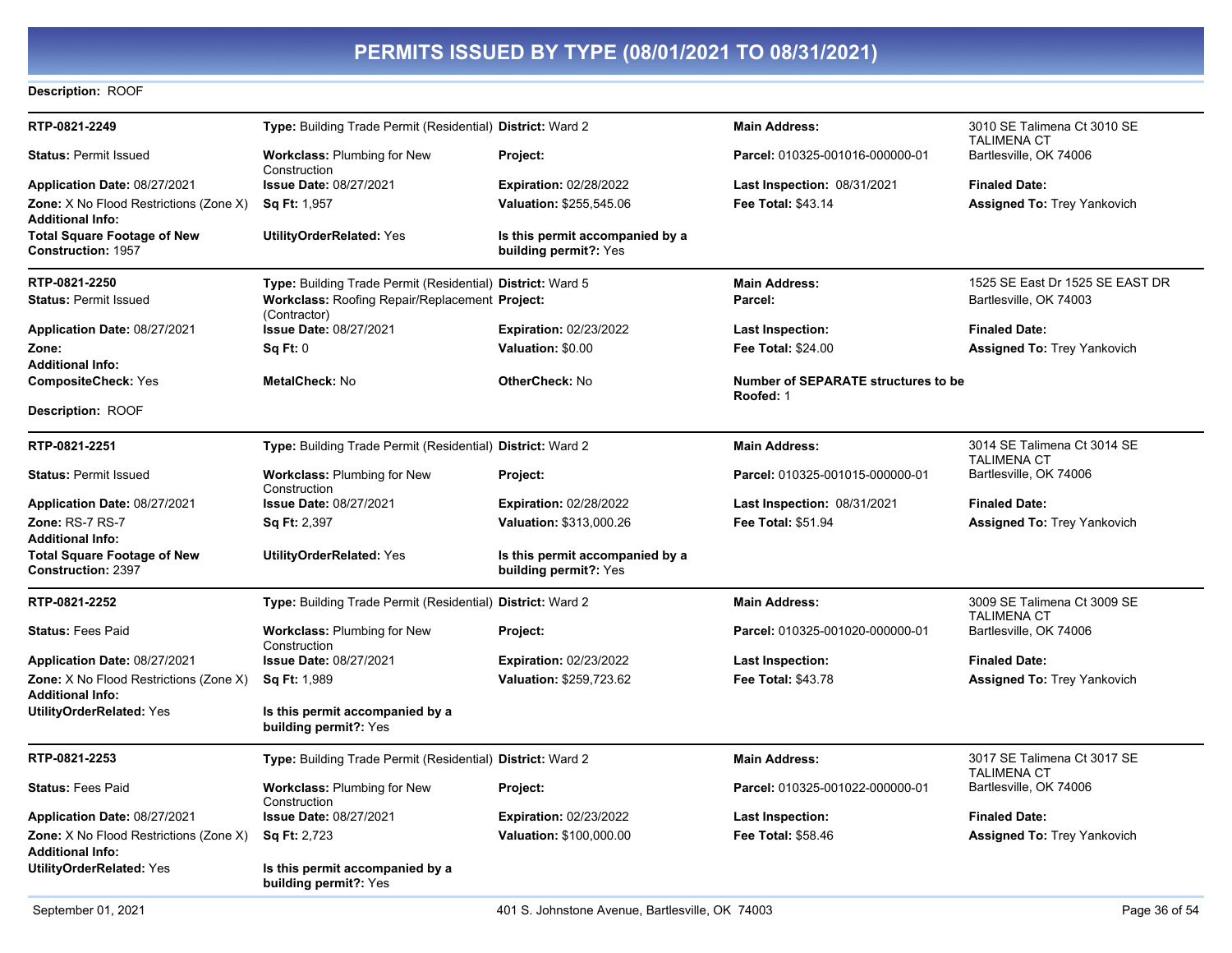| RTP-0821-2254                                       | Type: Building Trade Permit (Residential) District: Ward 2       |                               | <b>Main Address:</b>                                                 | 3105 SE Talimena Ct 3105 SE<br><b>TALIMENA CT</b> |
|-----------------------------------------------------|------------------------------------------------------------------|-------------------------------|----------------------------------------------------------------------|---------------------------------------------------|
| <b>Status: Fees Paid</b>                            | Workclass: Plumbing for New<br>Construction                      | Project:                      | Parcel: 010325-001023-000000-01                                      | Bartlesville, OK 74006                            |
| Application Date: 08/27/2021                        | <b>Issue Date: 08/27/2021</b>                                    | <b>Expiration: 02/23/2022</b> | Last Inspection:                                                     | <b>Finaled Date:</b>                              |
| Zone: X No Flood Restrictions (Zone X)              | <b>Sq Ft: 2,240</b>                                              | Valuation: \$100,000.00       | <b>Fee Total: \$48.80</b>                                            | <b>Assigned To: Trey Yankovich</b>                |
| <b>Additional Info:</b>                             |                                                                  |                               |                                                                      |                                                   |
| <b>UtilityOrderRelated: Yes</b>                     | Is this permit accompanied by a<br>building permit?: Yes         |                               |                                                                      |                                                   |
| RTP-0821-2255                                       | Type: Building Trade Permit (Residential) District: Ward 2       |                               | <b>Main Address:</b>                                                 | 3013 SE Talimena Ct 3013 SE<br><b>TALIMENA CT</b> |
| <b>Status: Fees Paid</b>                            | <b>Workclass: Plumbing for New</b><br>Construction               | Project:                      | Parcel: 010325-001021-000000-01                                      | Bartlesville, OK 74006                            |
| Application Date: 08/27/2021                        | Issue Date: 08/27/2021                                           | <b>Expiration: 02/23/2022</b> | <b>Last Inspection:</b>                                              | <b>Finaled Date:</b>                              |
| <b>Zone: RS-7 RS-7</b>                              | <b>Sq Ft: 1,813</b>                                              | Valuation: \$236,741.54       | Fee Total: \$40.26                                                   | <b>Assigned To: Trey Yankovich</b>                |
| <b>Additional Info:</b>                             |                                                                  |                               |                                                                      |                                                   |
| <b>UtilityOrderRelated: Yes</b>                     | Is this permit accompanied by a<br>building permit?: Yes         |                               |                                                                      |                                                   |
| RTP-0821-2256                                       | Type: Building Trade Permit (Residential) District: Ward 2       |                               | <b>Main Address:</b>                                                 | 2549 SE Regency Rd 2549 SE<br><b>REGENCY RD</b>   |
| <b>Status: Fees Due</b>                             | <b>Workclass: Electrical</b><br>New/Repair/Replace (Contractors) | Project:                      | Parcel: 010079-000015-000000-01                                      | Bartlesville, OK 74003                            |
| Application Date: 08/30/2021                        | Issue Date: 08/30/2021                                           | <b>Expiration: 02/28/2022</b> | Last Inspection:                                                     | <b>Finaled Date:</b>                              |
| Zone: RS-12 RS-12                                   | <b>Sq Ft: 442</b>                                                | Valuation: \$0.00             | <b>Fee Total: \$44.00</b>                                            | <b>Assigned To: Trey Yankovich</b>                |
| <b>Additional Info:</b>                             |                                                                  |                               |                                                                      |                                                   |
| Acres (Sq. Ft.): 15162.7                            | <b>Zoning District: RS-12</b>                                    | Floodway:                     | <b>Property Legal Description: LOT 15</b><br><b>COLONIAL EST 2ND</b> | NewMeterCheck: No                                 |
| ServiceRiserReplace: No                             | ReplacementMeterCheck: No                                        | NewBreakerCheck: No           | ReplacementBreakerCheck: Yes                                         | <b>ReplBreakerQuantity: 1</b>                     |
| <b>TransferSwitchInstallation: No</b>               | <b>NewExtensionCheck: No</b>                                     | GeneratorCheck: No            | Generator Quantity: 1                                                | PoolCheck: No                                     |
| <b>SolarPanelCheckBox: Yes</b>                      | TemporaryServiceCheck: No                                        |                               |                                                                      |                                                   |
| Description: PANEL CHANGEOUT - SOLAR SYSTEM INSTALL |                                                                  |                               |                                                                      |                                                   |
| RTP-0821-2257                                       | Type: Building Trade Permit (Residential) District: Ward 2       |                               | <b>Main Address:</b>                                                 | 3106 SE Talimena Ct 3106 SE<br><b>TALIMENA CT</b> |
| <b>Status: Fees Due</b>                             | <b>Workclass: Electrical for New</b><br>Construction             | Project:                      | Parcel: 010325-001013-000000-01                                      | Bartlesville, OK 74003                            |
| Application Date: 08/30/2021                        | <b>Issue Date: 08/30/2021</b>                                    | <b>Expiration: 02/28/2022</b> | Last Inspection: 08/30/2021                                          | <b>Finaled Date:</b>                              |
| <b>Zone:</b> X No Flood Restrictions (Zone X)       | Sq Ft: 2,165                                                     | Valuation: \$0.00             | Fee Total: \$47.30                                                   | <b>Assigned To: Trey Yankovich</b>                |
| <b>Additional Info:</b>                             |                                                                  |                               |                                                                      |                                                   |

**Total Square Footage of New** 

Construction: 2165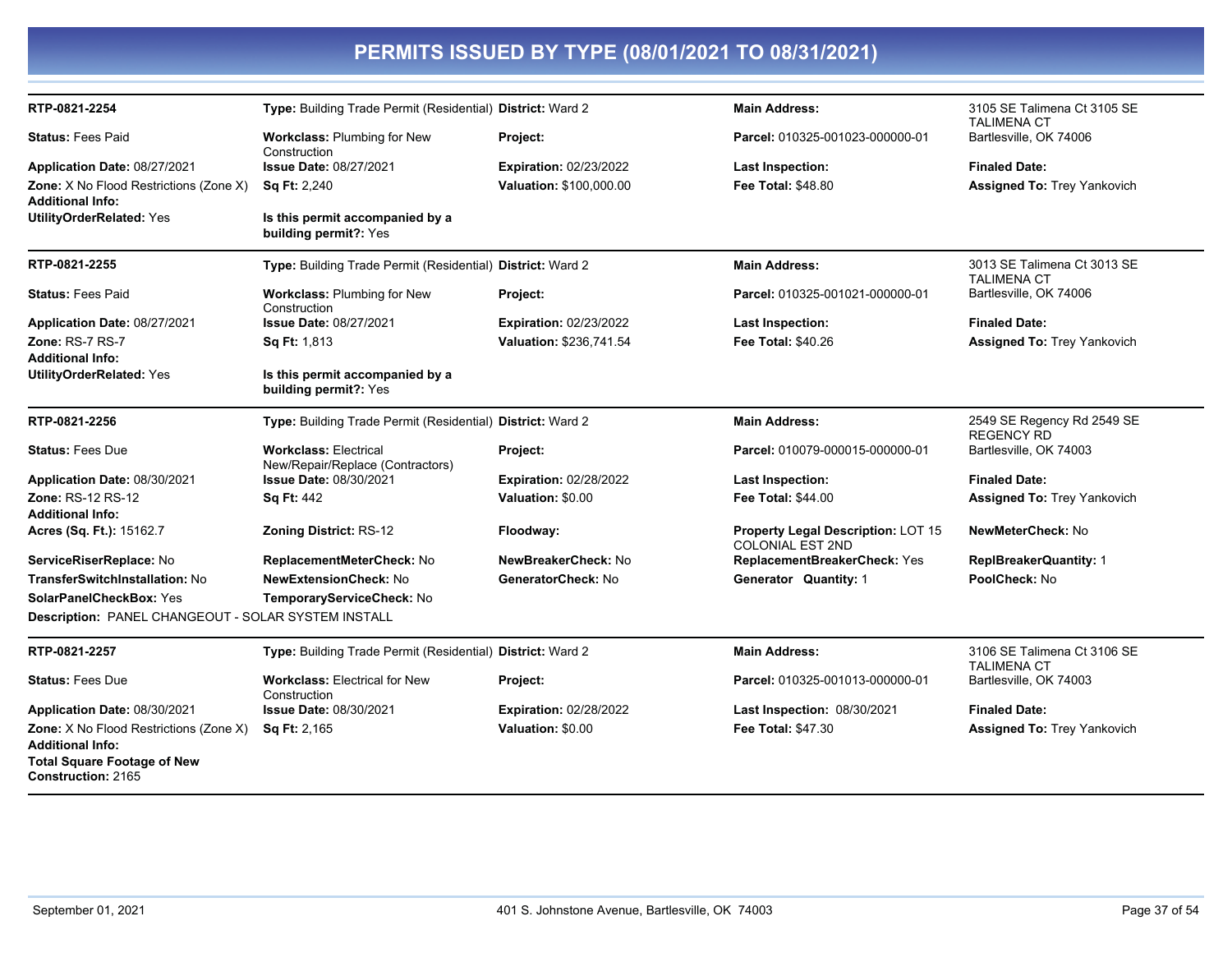| PERMITS ISSUED BY TYPE (08/01/2021 TO 08/31/2021)                                                                                              |                                                                  |                               |                                                             |                                                   |  |
|------------------------------------------------------------------------------------------------------------------------------------------------|------------------------------------------------------------------|-------------------------------|-------------------------------------------------------------|---------------------------------------------------|--|
| RTP-0821-2258                                                                                                                                  | Type: Building Trade Permit (Residential) District: Ward 2       |                               | <b>Main Address:</b>                                        | 3010 SE Talimena Ct 3010 SE<br><b>TALIMENA CT</b> |  |
| <b>Status: Fees Due</b>                                                                                                                        | <b>Workclass: Electrical for New</b><br>Construction             | Project:                      | Parcel: 010325-001016-000000-01                             | Bartlesville, OK 74003                            |  |
| <b>Application Date: 08/30/2021</b>                                                                                                            | <b>Issue Date: 08/30/2021</b>                                    | <b>Expiration: 02/28/2022</b> | <b>Last Inspection: 08/30/2021</b>                          | <b>Finaled Date:</b>                              |  |
| Zone: RS-7 RS-7<br><b>Additional Info:</b><br><b>Total Square Footage of New</b><br><b>Construction: 1957</b>                                  | Sq Ft: 1,957                                                     | Valuation: \$0.00             | <b>Fee Total: \$43.14</b>                                   | <b>Assigned To: Trey Yankovich</b>                |  |
| RTP-0821-2259                                                                                                                                  | Type: Building Trade Permit (Residential) District: Ward 2       |                               | <b>Main Address:</b>                                        | 3009 SE Talimena Ct 3009 SE<br><b>TALIMENA CT</b> |  |
| <b>Status: Fees Due</b>                                                                                                                        | <b>Workclass: Electrical for New</b><br>Construction             | Project:                      | Parcel: 010325-001020-000000-01                             | Bartlesville, OK 74003                            |  |
| Application Date: 08/30/2021                                                                                                                   | <b>Issue Date: 08/30/2021</b>                                    | <b>Expiration: 02/28/2022</b> | <b>Last Inspection:</b>                                     | <b>Finaled Date:</b>                              |  |
| Zone: RS-7 RS-7<br><b>Additional Info:</b><br><b>Total Square Footage of New</b><br><b>Construction: 1989</b>                                  | <b>Sq Ft: 1,989</b>                                              | Valuation: \$0.00             | Fee Total: \$43.78                                          | <b>Assigned To: Trey Yankovich</b>                |  |
| RTP-0821-2260                                                                                                                                  | Type: Building Trade Permit (Residential) District: Ward 2       |                               | <b>Main Address:</b>                                        | 3017 SE Talimena Ct 3017 SE<br><b>TALIMENA CT</b> |  |
| <b>Status: Fees Due</b>                                                                                                                        | <b>Workclass: Electrical for New</b><br>Construction             | Project:                      | Parcel: 010325-001022-000000-01                             | Bartlesville, OK 74003                            |  |
| Application Date: 08/30/2021                                                                                                                   | Issue Date: 08/30/2021                                           | <b>Expiration: 02/28/2022</b> | <b>Last Inspection: 08/30/2021</b>                          | <b>Finaled Date:</b>                              |  |
| <b>Zone: RS-7 RS-7</b><br><b>Additional Info:</b><br><b>Total Square Footage of New</b><br><b>Construction: 2723</b><br>Description: TEMP POLE | <b>Sq Ft: 2,723</b>                                              | Valuation: \$0.00             | <b>Fee Total: \$58.46</b>                                   | <b>Assigned To: Trey Yankovich</b>                |  |
| RTP-0821-2261                                                                                                                                  | Type: Building Trade Permit (Residential) District: Ward 3       |                               | <b>Main Address:</b>                                        | 1615 SE Dewey 1615 SE DEWEY                       |  |
| <b>Status: Fees Due</b>                                                                                                                        | <b>Workclass: Electrical</b><br>New/Repair/Replace (Contractors) | Project:                      | Parcel: 010418-001014-000000-01                             | Bartlesville, OK 74003                            |  |
| Application Date: 08/30/2021                                                                                                                   | Issue Date: 08/30/2021                                           | <b>Expiration: 02/28/2022</b> | Last Inspection:                                            | <b>Finaled Date:</b>                              |  |
| <b>Zone: RS-5 RS-5</b><br><b>Additional Info:</b>                                                                                              | <b>Sq Ft: 1,490</b>                                              | Valuation: \$0.00             | <b>Fee Total: \$24.00</b>                                   | <b>Assigned To: Trey Yankovich</b>                |  |
| Acres (Sq. Ft.): 7004.07                                                                                                                       | <b>Zoning District: RS-5</b>                                     | Floodway:                     | Property Legal Description: LOT 14<br><b>BLK 1 ROSEDALE</b> | Digital Signature: Jerica Morehead                |  |
| NewMeterCheck: No                                                                                                                              | ServiceRiserReplace: No                                          | ReplacementMeterCheck: No     | <b>New BreakerQuantity: 1</b>                               | NewBreakerCheck: Yes                              |  |
| ReplacementBreakerCheck: No                                                                                                                    | <b>TransferSwitchInstallation: No</b>                            | <b>NewExtensionCheck: No</b>  | GeneratorCheck: No                                          | Generator Quantity: 0                             |  |
| PoolCheck: No<br><b>Description: Replace panel</b>                                                                                             | SolarPanelCheckBox: No                                           | TemporaryServiceCheck: No     |                                                             |                                                   |  |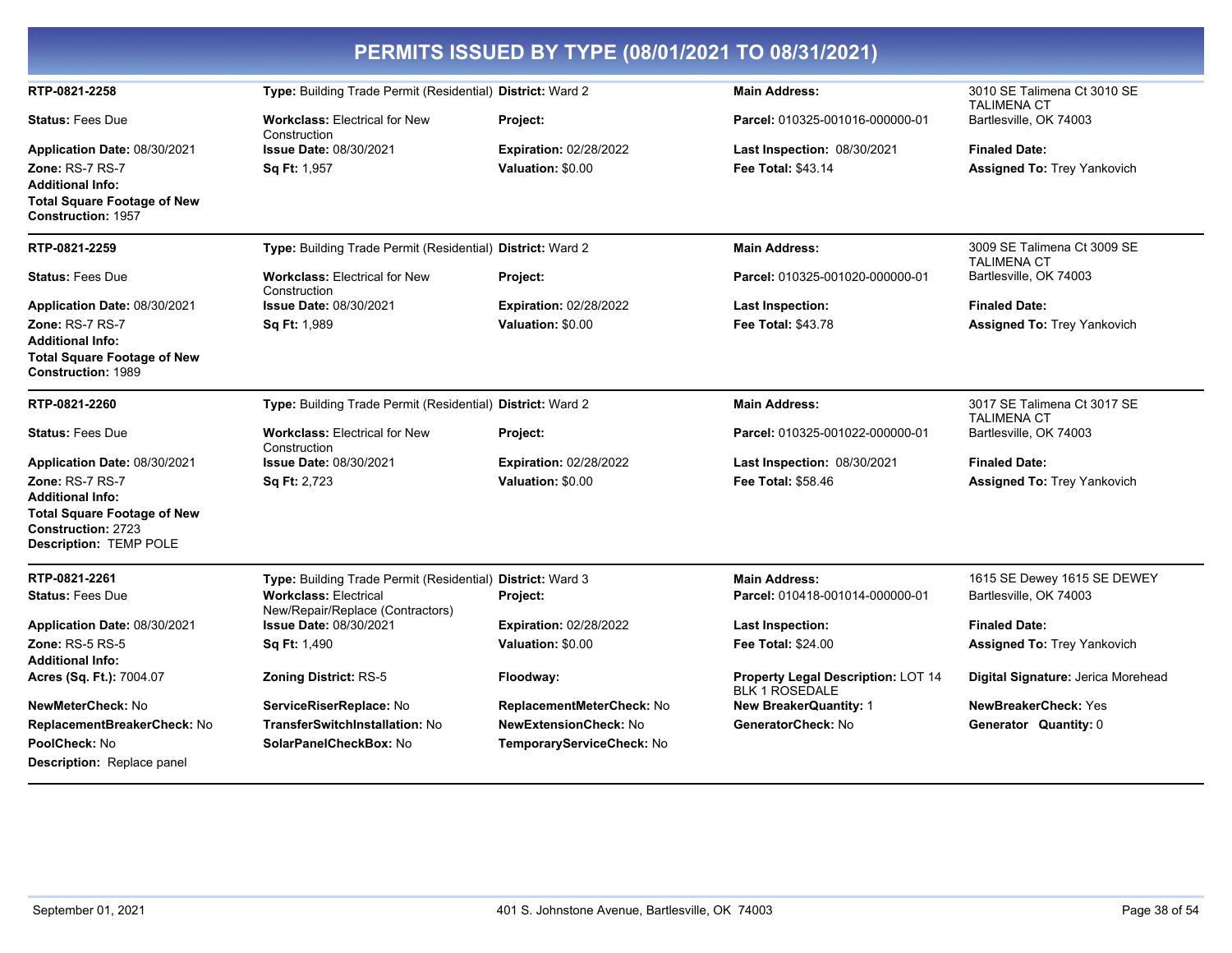| PERMITS ISSUED BY TYPE (08/01/2021 TO 08/31/2021)                      |                                                                  |                                   |                                                                                                                                                          |                                                         |  |  |
|------------------------------------------------------------------------|------------------------------------------------------------------|-----------------------------------|----------------------------------------------------------------------------------------------------------------------------------------------------------|---------------------------------------------------------|--|--|
| RTP-0821-2262                                                          | Type: Building Trade Permit (Residential) District: Ward 5       |                                   | <b>Main Address:</b>                                                                                                                                     | 4503 NE Nebraska St 4503 NE<br><b>NEBRASKA ST</b>       |  |  |
| <b>Status: Fees Due</b>                                                | <b>Workclass: Plumbing</b><br>New/Repair/Replace (Contractors)   | Project:                          | Parcel: 010999-042613-003000-104                                                                                                                         | Bartlesville, OK 74003                                  |  |  |
| Application Date: 08/30/2021                                           | <b>Issue Date: 08/30/2021</b>                                    | <b>Expiration: 02/28/2022</b>     | Last Inspection:                                                                                                                                         | <b>Finaled Date:</b>                                    |  |  |
| Zone: RS-7 RS-7<br><b>Additional Info:</b>                             | <b>Sq Ft: 20</b>                                                 | Valuation: \$0.00                 | <b>Fee Total: \$24.00</b>                                                                                                                                | <b>Assigned To: Trey Yankovich</b>                      |  |  |
| Acres (Sq. Ft.): 106195                                                | Floodway:                                                        | Zoning District: RS-7             | <b>Property Legal Description: PART</b><br>SECT 4-26-13 TR 60 W 1/2 E 1/2 NE NE<br>SW LESS .03 AC TO THE CITY: 2.47 AC<br>A/K/A SKYLINE MOBILE HOME PARK | Digital Signature: Chis Miller                          |  |  |
| <b>BackflowCheck: No</b>                                               | GasLineCheck: No                                                 | GreaseQuanity: 0                  | GreaseCheck: No                                                                                                                                          | ReconfigureCheck: No                                    |  |  |
| SewerCheck: No                                                         | SewerRepairCheck: No                                             | BoilerQuantity: 0                 | <b>BoilerCheck: No</b>                                                                                                                                   | <b>WaterLineCheck: Yes</b>                              |  |  |
| Description: Replace Water line.                                       |                                                                  |                                   |                                                                                                                                                          |                                                         |  |  |
| RTP-0821-2263                                                          | Type: Building Trade Permit (Residential) District: Ward 4       |                                   | <b>Main Address:</b>                                                                                                                                     | 402 NW Oak Park Rd 402 NW OAK<br><b>PARK RD</b>         |  |  |
| <b>Status: Fees Due</b>                                                | <b>Workclass: Electrical</b><br>New/Repair/Replace (Contractors) | Project:                          | Parcel: 010300-007014-000000-01                                                                                                                          | Bartlesville, OK 74003                                  |  |  |
| Application Date: 08/30/2021                                           | <b>Issue Date: 08/30/2021</b>                                    | <b>Expiration: 02/28/2022</b>     | Last Inspection: 08/30/2021                                                                                                                              | <b>Finaled Date: 08/30/2021</b>                         |  |  |
| Zone: RS-7 RS-7                                                        | Sq Ft: 0                                                         | Valuation: \$0.00                 | <b>Fee Total: \$24.00</b>                                                                                                                                | <b>Assigned To: Trey Yankovich</b>                      |  |  |
| <b>Additional Info:</b>                                                |                                                                  |                                   |                                                                                                                                                          |                                                         |  |  |
| Acres (Sq. Ft.): 7822.78                                               | <b>Zoning District: RS-7</b>                                     | Floodway:                         | <b>Property Legal Description: LOT 14</b><br><b>BLK 7 OAK PARK VILLAGE SC1</b>                                                                           | Digital Signature: Todd Holtz                           |  |  |
| NewMeterCheck: No                                                      | ServiceRiserReplace: No                                          | <b>ReplacementMeterCheck: Yes</b> | New BreakerQuantity: 0                                                                                                                                   | NewBreakerCheck: No                                     |  |  |
| ReplacementBreakerCheck: No                                            | <b>TransferSwitchInstallation: No</b>                            | <b>NewExtensionCheck: No</b>      | GeneratorCheck: No                                                                                                                                       | Generator Quantity: 0                                   |  |  |
| PoolCheck: No                                                          | SolarPanelCheckBox: No                                           | TemporaryServiceCheck: No         |                                                                                                                                                          |                                                         |  |  |
| Description: Rebuild Service                                           |                                                                  |                                   |                                                                                                                                                          |                                                         |  |  |
| RTP-0821-2264                                                          | Type: Building Trade Permit (Residential) District: Ward 5       |                                   | <b>Main Address:</b>                                                                                                                                     | 200 SE Turkey Creek Rd 200 SE<br><b>TURKEY CREEK RD</b> |  |  |
| <b>Status: Fees Due</b>                                                | <b>Workclass: Mechanical</b><br>New/Repair/Replace (Contractors) | Project:                          | Parcel: 010369-000142-000000-01                                                                                                                          | Bartlesville, OK 74003                                  |  |  |
| Application Date: 08/31/2021                                           | <b>Issue Date: 08/31/2021</b>                                    | <b>Expiration: 02/28/2022</b>     | Last Inspection:                                                                                                                                         | <b>Finaled Date:</b>                                    |  |  |
| <b>Zone: RS-7 RS-7</b>                                                 | Sq Ft: 0                                                         | Valuation: \$0.00                 | <b>Fee Total: \$24.00</b>                                                                                                                                | Assigned To: Trey Yankovich                             |  |  |
| <b>Additional Info:</b>                                                |                                                                  |                                   |                                                                                                                                                          |                                                         |  |  |
| Acres (Sq. Ft.): 10101.2                                               | <b>Zoning District: RS-7</b>                                     | Floodway:                         | <b>Property Legal Description: LOT 142</b><br><b>QUAIL RIDGE 4TH</b>                                                                                     | <b>CommercialHoodCheck: No</b>                          |  |  |
| Fireplace / Stove: No                                                  | GasLineCheck: No                                                 | CoilOnlyCheck: No                 | DuctsVentsCheck: No                                                                                                                                      | HeatPumpFurnaceCheck: No                                |  |  |
| MiniSplitCheck: No                                                     | NewSplitSystemCheck: No                                          | PackageUnitCheck: No              | <b>RTUCheck: No</b>                                                                                                                                      | SplitSystemChangeOutCheck: Yes                          |  |  |
| SplitSystemChangeOutQuantity: 1<br><b>Description: Complete System</b> | RefrigerationOrCompressorCheck: No                               | WaterHeaterOrBoiler: No           |                                                                                                                                                          |                                                         |  |  |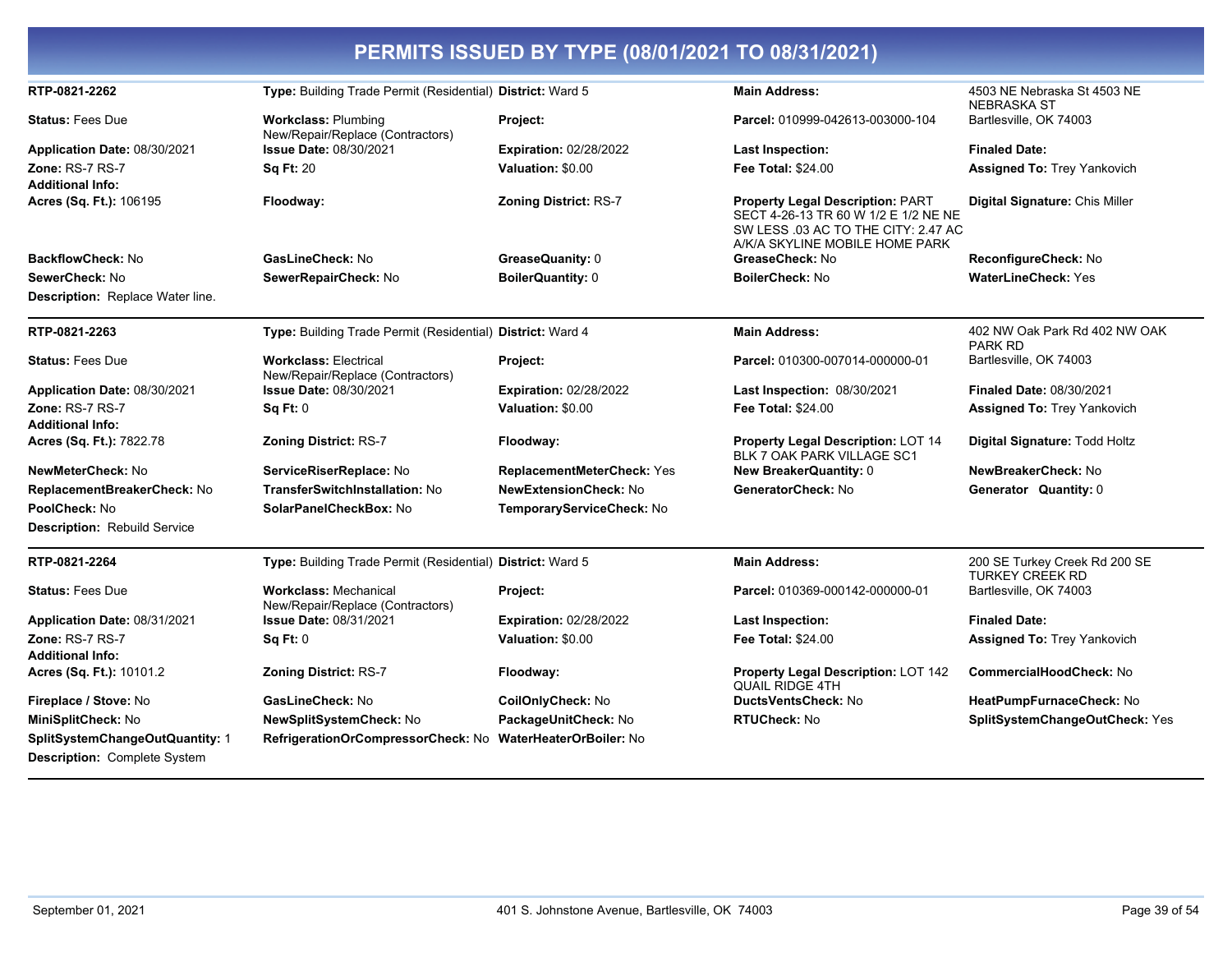#### RTP-0821-2268

**Status: Fees Due** 

Application Date: 08/31/2021 Zone: RS-10 RS-10 **Additional Info: Total Square Footage of New Construction: 2479** 

Description: REMODEL - PLUMBING

**Workclass: Plumbing for New** Construction **Issue Date: 08/31/2021** Sa Ft: 2.479

Type: Building Trade Permit (Residential) District: Ward 2

UtilityOrderRelated: No

Project: **Expiration: 02/28/2022** 

Valuation: \$80,000.00

Is this permit accompanied by a building permit?: Yes

**Main Address:** 

Parcel: 010308-007037-000000-01

**Last Inspection:** Fee Total: \$53.58 1624 SE Mission Rd 1624 SE MISSION **RD** Bartlesville, OK 74003

**Finaled Date:** Assigned To: Trey Yankovich

#### PERMITS ISSUED FOR BUILDING TRADE PERMIT (RESIDENTIAL): 100

| <b>CERTIFICATE OF COMPLIANCE</b>                                                                    |                                                                                            |                               |                                                                                                                      |                                                                       |
|-----------------------------------------------------------------------------------------------------|--------------------------------------------------------------------------------------------|-------------------------------|----------------------------------------------------------------------------------------------------------------------|-----------------------------------------------------------------------|
| COC-0721-0053                                                                                       | Type: Certificate of Compliance                                                            | District: Ward 4              | <b>Main Address:</b>                                                                                                 | 403 NE Washington Blvd 00403 NE<br><b>WASHINGTON BLVD</b>             |
| <b>Status: Complete</b>                                                                             | Workclass: Dispensary/Grower<br>Certificate of Compliance<br><b>Issue Date: 08/06/2021</b> | Project:                      | Parcel: 010107-009021-000000-01                                                                                      | Bartlesville, OK 74006                                                |
| Application Date: 07/22/2021                                                                        |                                                                                            | <b>Expiration: 08/08/2022</b> | Last Inspection: 07/23/2021                                                                                          | <b>Finaled Date: 08/06/2021</b>                                       |
| <b>Zone: C-5 C-5</b>                                                                                | Sq Ft: 0                                                                                   | Valuation: \$0.00             | <b>Fee Total: \$20.00</b>                                                                                            | <b>Assigned To: Trey Yankovich</b>                                    |
| <b>Additional Info:</b>                                                                             |                                                                                            |                               |                                                                                                                      |                                                                       |
| <b>Zoning District: C-5</b>                                                                         | Acres (Sq. Ft.): 9103.44                                                                   | Floodway:                     | Property Legal Description: LOTS 21,<br>22. 23 24 LESS THE HIGHWAY<br>RIGHT-OF-WAY BLK 9 EAST<br><b>BARTLESVILLE</b> | Check if certificate is for Dispensary:<br>Yes                        |
| <b>Check if Certificate is for Grower: No</b>                                                       |                                                                                            |                               |                                                                                                                      |                                                                       |
| COC-0721-0054                                                                                       | <b>Type: Certificate of Compliance</b>                                                     | <b>District: Ward 4</b>       | <b>Main Address:</b>                                                                                                 | 403 NE Washington Blvd 00403 NE<br><b>WASHINGTON BLVD</b>             |
| <b>Status: Complete</b>                                                                             | Workclass: Dispensary/Grower<br>Certificate of Compliance                                  | Project:                      | Parcel: 010107-009021-000000-01                                                                                      | Bartlesville, OK 74006                                                |
| Application Date: 07/22/2021                                                                        | <b>Issue Date: 08/06/2021</b>                                                              | <b>Expiration: 08/08/2022</b> | Last Inspection: 08/04/2021                                                                                          | <b>Finaled Date: 08/06/2021</b>                                       |
| Zone: C-5 C-5                                                                                       | Sq Ft: 0                                                                                   | Valuation: \$0.00             | <b>Fee Total: \$20.00</b>                                                                                            | <b>Assigned To: Trey Yankovich</b>                                    |
| <b>Additional Info:</b>                                                                             |                                                                                            |                               |                                                                                                                      |                                                                       |
| <b>Zoning District: C-5</b>                                                                         | Acres (Sq. Ft.): 9103.44                                                                   | Floodway:                     | Property Legal Description: LOTS 21,<br>22. 23 24 LESS THE HIGHWAY<br>RIGHT-OF-WAY BLK 9 EAST<br><b>BARTLESVILLE</b> | Check if certificate is for Dispensary:<br>No                         |
| <b>Check if Certificate is for Grower: Yes</b>                                                      |                                                                                            |                               |                                                                                                                      |                                                                       |
| COC-0821-0058                                                                                       | Type: Certificate of Compliance                                                            | District: Ward 4              | <b>Main Address:</b>                                                                                                 | 117 1/2 SE Frank Phillips Blvd 00119 SE<br><b>FRANK PHILLIPS BLVD</b> |
| <b>Status: Permit Issued</b>                                                                        | <b>Workclass: Alcohol Certificate of</b><br>Compliance                                     | Project:                      | Parcel: 010001-029001-000000-03                                                                                      | Bartlesville, OK 74003                                                |
| Application Date: 08/11/2021                                                                        | <b>Issue Date: 08/11/2021</b>                                                              | <b>Expiration: 08/11/2022</b> | <b>Last Inspection:</b>                                                                                              | <b>Finaled Date:</b>                                                  |
| <b>Zone: Downtown Downtown</b><br>Redevelopment District - Design Review<br><b>Additional Info:</b> | Sq Ft: 0                                                                                   | Valuation: \$0.00             | <b>Fee Total: \$20.00</b>                                                                                            | <b>Assigned To: Trey Yankovich</b>                                    |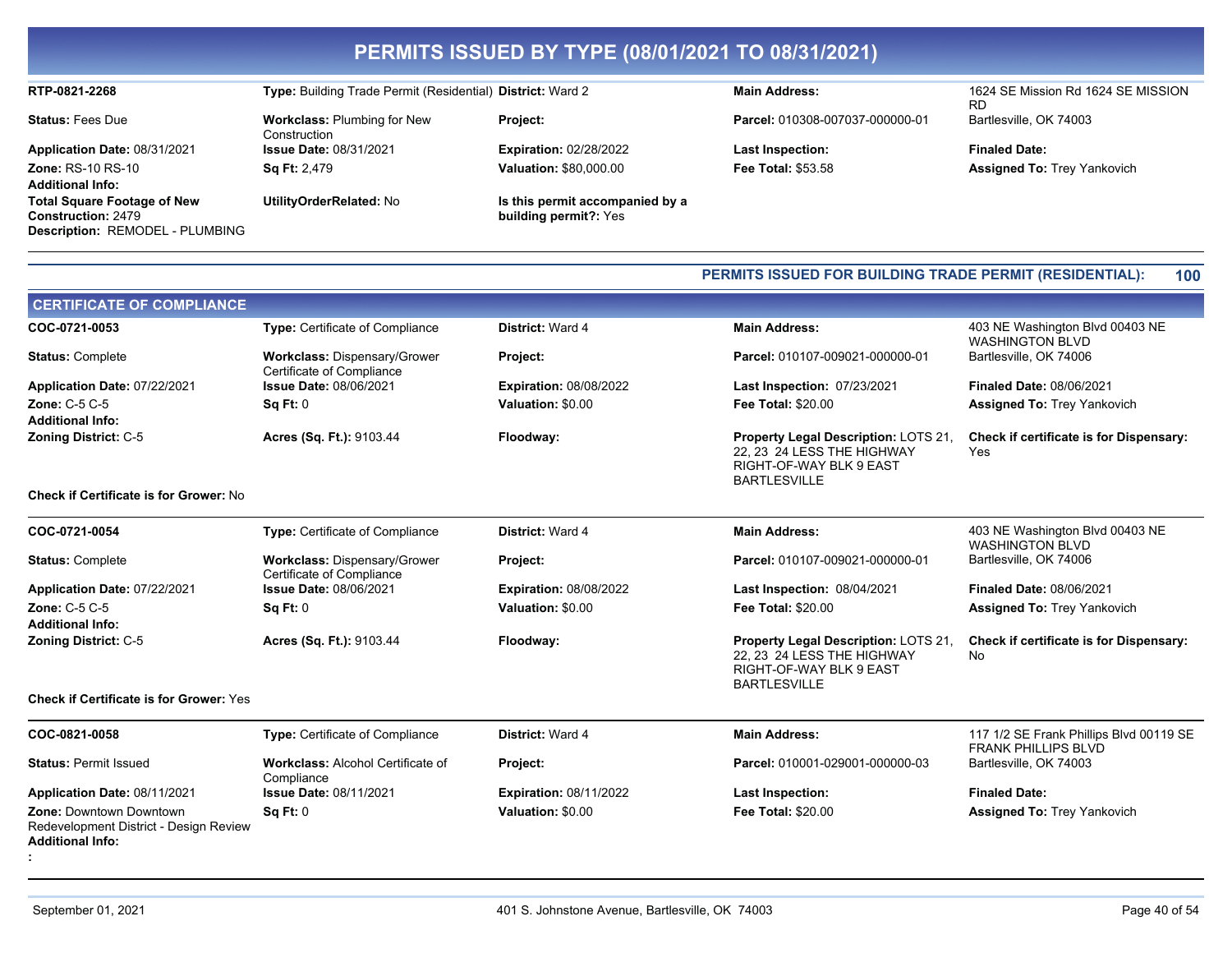| PERMITS ISSUED BY TYPE (08/01/2021 TO 08/31/2021)                 |                                                                  |                               |                                                                                                                 |                                                                   |  |
|-------------------------------------------------------------------|------------------------------------------------------------------|-------------------------------|-----------------------------------------------------------------------------------------------------------------|-------------------------------------------------------------------|--|
| COC-0821-0059                                                     | Type: Certificate of Compliance                                  | District: Ward 4              | <b>Main Address:</b>                                                                                            | 214 SE Frank Phillips Blvd 00214 SE<br><b>FRANK PHILLIPS BLVD</b> |  |
| <b>Status: Complete</b>                                           | Workclass: Dispensary/Grower<br>Certificate of Compliance        | Project:                      | Parcel: 010001-018016-000000-01                                                                                 | Bartlesville, OK 74003                                            |  |
| Application Date: 08/12/2021                                      | <b>Issue Date: 08/24/2021</b>                                    | <b>Expiration: 08/24/2022</b> | Last Inspection: 08/19/2021                                                                                     | <b>Finaled Date: 08/27/2021</b>                                   |  |
| <b>Zone: C-4 C-4</b><br><b>Additional Info:</b>                   | Sq Ft: 0                                                         | Valuation: \$0.00             | <b>Fee Total: \$20.00</b>                                                                                       | <b>Assigned To: Trey Yankovich</b>                                |  |
| <b>Zoning District: C-4</b>                                       | Acres (Sq. Ft.): 2753.95                                         | Floodway:                     | Property Legal Description: LOT 16<br><b>BLK 18 ORIG BARTLESVILLE</b>                                           | Check if certificate is for Dispensary:<br>Yes                    |  |
| Check if Certificate is for Grower: No                            |                                                                  |                               |                                                                                                                 |                                                                   |  |
| COC-0821-0060                                                     | <b>Type: Certificate of Compliance</b>                           | District: Ward 5              | <b>Main Address:</b>                                                                                            | 1000 NE Washington Blvd 1000 NE<br><b>WASHINGTON BLVD</b>         |  |
| <b>Status: Complete</b>                                           | Workclass: Dispensary/Grower<br>Certificate of Compliance        | Project:                      | Parcel: 010997-332713-003000-07                                                                                 | Bartlesville, OK 74006                                            |  |
| Application Date: 08/23/2021                                      | <b>Issue Date: 08/27/2021</b>                                    | <b>Expiration: 08/29/2022</b> | Last Inspection: 08/25/2021                                                                                     | <b>Finaled Date: 08/28/2021</b>                                   |  |
| Zone: X No Flood Restrictions (Zone X)<br><b>Additional Info:</b> | Sq Ft: 0                                                         | Valuation: \$0.00             | <b>Fee Total: \$20.00</b>                                                                                       | Assigned To: Trey Yankovich                                       |  |
| <b>Zoning District: M-1</b>                                       | Acres (Sq. Ft.): 82074.9                                         | Floodway:                     | <b>Property Legal Description: PART</b><br>SECT 33-27-13 S 253 OF SW NW SW<br>SW: 1.92 AC (INSIDE PART SEC C-7) | Check if certificate is for Dispensary:<br><b>No</b>              |  |
| <b>Check if Certificate is for Grower: Yes</b>                    |                                                                  |                               |                                                                                                                 |                                                                   |  |
| COC-0821-0061                                                     | <b>Type:</b> Certificate of Compliance                           | <b>District: Ward 5</b>       | <b>Main Address:</b>                                                                                            | 1000 NE Washington Blvd 1000 NE<br><b>WASHINGTON BLVD</b>         |  |
| <b>Status: Complete</b>                                           | <b>Workclass: Dispensary/Grower</b><br>Certificate of Compliance | Project:                      | Parcel: 010997-332713-003000-07                                                                                 | Bartlesville, OK 74006                                            |  |
| Application Date: 08/23/2021                                      | <b>Issue Date: 08/27/2021</b>                                    | <b>Expiration: 08/29/2022</b> | <b>Last Inspection: 08/25/2021</b>                                                                              | Finaled Date: 08/28/2021                                          |  |
| <b>Zone: M-1 M-1</b><br><b>Additional Info:</b>                   | Sq Ft: 0                                                         | Valuation: \$0.00             | <b>Fee Total: \$20.00</b>                                                                                       | <b>Assigned To: Trey Yankovich</b>                                |  |

| <b>PERMITS ISSUED FOR CERTIFICATE OF COMPLIANCE:</b> |
|------------------------------------------------------|
|                                                      |

| <b>FIRE</b>                                                                            |                                                                    |                               |                                          |                                                          |
|----------------------------------------------------------------------------------------|--------------------------------------------------------------------|-------------------------------|------------------------------------------|----------------------------------------------------------|
| FIRE-0821-0033                                                                         | <b>Type: Fire</b>                                                  | <b>District: Ward 1</b>       | <b>Main Address:</b>                     | 501 SE Washington Blvd, C 501<br>WASHINGTON BLVD SUITE C |
| <b>Status: Permit Issued</b>                                                           | <b>Workclass: Commercial Fire Alarm</b>                            | <b>Project:</b>               | Parcel: 010071-000T01-000000-01          | Bartlesville, OK 74003                                   |
| Application Date: 08/18/2021                                                           | <b>Issue Date: 08/19/2021</b>                                      | <b>Expiration: 02/15/2022</b> | <b>Last Inspection:</b>                  | <b>Finaled Date:</b>                                     |
| Zone:                                                                                  | Sa Ft: 0                                                           | Valuation: \$0.00             | <b>Fee Total: \$29.00</b>                | <b>Assigned To: David Topping</b>                        |
| <b>Additional Info:</b>                                                                |                                                                    |                               |                                          |                                                          |
| If other, please identify system type:                                                 | <b>Work Classification2: Modification</b>                          | Number of Heads: 0            | <b>System Type2: Automatic</b>           | <b>Reporting System: Local</b>                           |
| <b>Annunciator Panel: Unmanned</b>                                                     | <b>Audible Visual Units: 4</b>                                     | <b>Visual Units Only: 3</b>   | <b>Work Classification: Modification</b> | <b>System Type: Other</b>                                |
| <b>Zoning District: Ward 4</b>                                                         | <b>Property Legal Description: Shops at</b><br><b>Turkey Creek</b> | Signature:                    | Acres: 0                                 | Floodway:                                                |
| <b>Description:</b> Adding 4 Horn strobes and 3 strobe only to suite C Tuesday Morning |                                                                    |                               |                                          |                                                          |

Yes

Check if certificate is for Dispensary: Check if Certificate is for Grower: No

 $6\phantom{a}$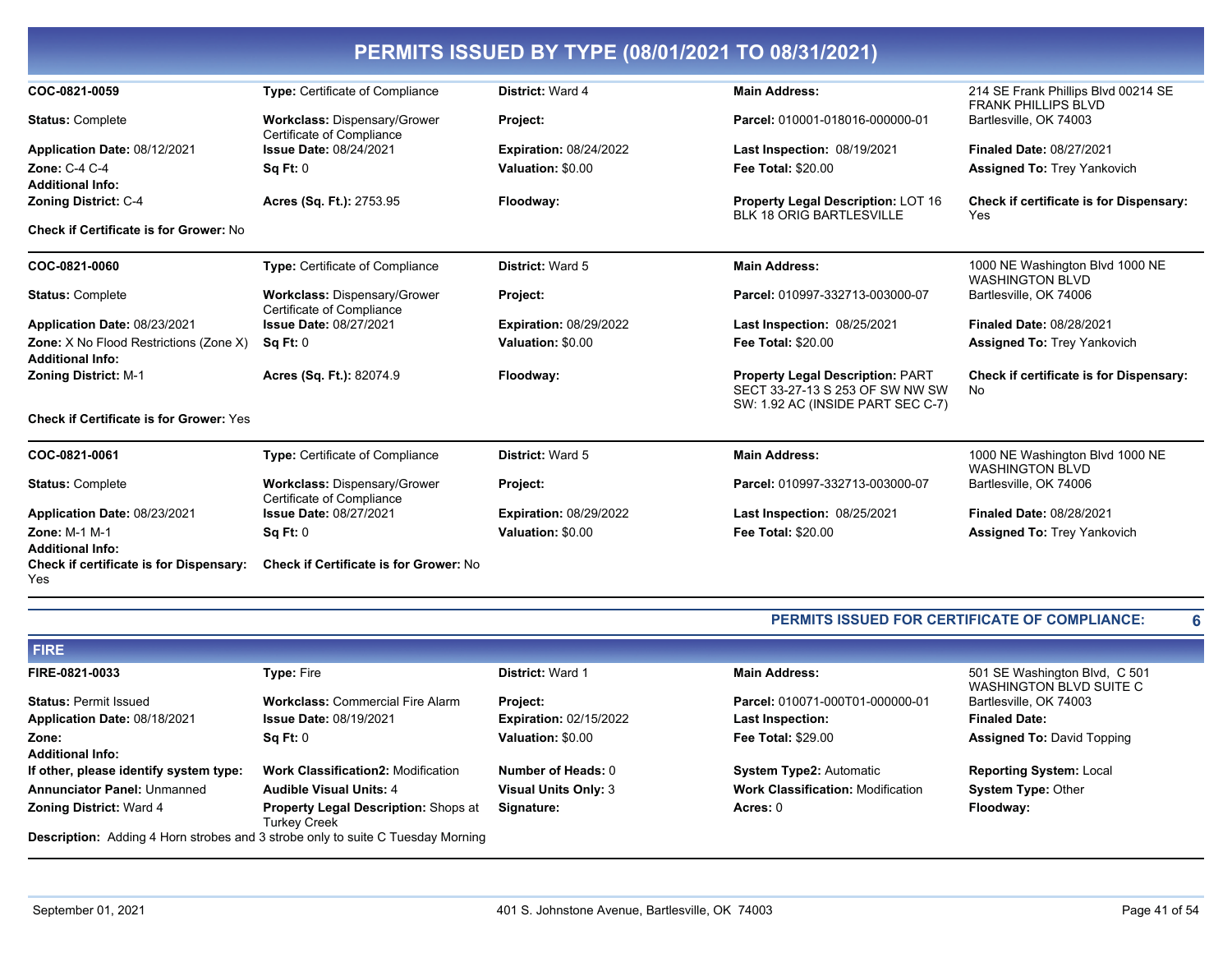#### FIRE-0821-0034 Type: Fire **District: Ward 4 Main Address: Status: Fees Due Workclass: Commercial Fire** Project: Suppression Application Date: 08/31/2021 **Issue Date: 08/31/2021 Expiration: 02/28/2022 Last Inspection:** Zone:  $Sq Ft: 0$ Valuation: \$0.00 Fee Total: \$129.00 **Additional Info: Work Classification2: New** Number of Heads: 161 System Type2: Automatic

**System Type: Water Mist** 

Acres: 0

Parcel: 010001-025007-000000-02

**Reporting System: Combination** 

#### 515 SW Frank Phillips Blvd 00515 SW **FRANK PHILLIPS BLVD** Bartlesville, OK 74003

**Finaled Date: Assigned To: David Topping** 

Annunciator Panel: Unmanned

#### **PERMITS ISSUED FOR FIRE:**

 $\overline{2}$ 

 $\blacktriangleleft$ 

| <b>GARAGE SALE REGISTRATION</b>                         |                                    |                                                       |                                 |                                  |
|---------------------------------------------------------|------------------------------------|-------------------------------------------------------|---------------------------------|----------------------------------|
| GS-0821-0001                                            | Type: Garage Sale Registration     | <b>District: Ward 5</b>                               | <b>Main Address:</b>            | 4401 SE State 4401 SE STATE      |
| <b>Status: Expired</b>                                  | <b>Workclass: Garage Sale</b>      | <b>Project:</b>                                       | Parcel: 010334-006027-000000-01 | Bartlesville, OK 74003           |
| Application Date: 08/24/2021                            | <b>Issue Date: 08/24/2021</b>      | <b>Expiration: 08/30/2021</b>                         | <b>Last Inspection:</b>         | <b>Finaled Date:</b>             |
| Zone:                                                   | $\textsf{Sa} \, \textsf{Ft}$ : 0   | Valuation: \$0.00                                     | <b>Fee Total: \$0.00</b>        | <b>Assigned To: Holly Mayhew</b> |
| <b>Additional Info:</b>                                 |                                    |                                                       |                                 |                                  |
| Number of Days of Sale: 2                               | Dates of Sale: 8/27/2021-8/28/2021 | <b>Other Garage Sales This Calendar</b><br>Year: NONE | Acres: 0                        |                                  |
| Description: Garage sale for dates: 8/27/2021-8/28/2021 |                                    |                                                       |                                 |                                  |

#### PERMITS ISSUED FOR GARAGE SALE REGISTRATION:

| <b>NZOD DEVELOPMENT</b>                                                                                                       |                                                                     |                                                                              |                                                                 |                                        |  |  |
|-------------------------------------------------------------------------------------------------------------------------------|---------------------------------------------------------------------|------------------------------------------------------------------------------|-----------------------------------------------------------------|----------------------------------------|--|--|
| NZOD-0821-0073                                                                                                                | Type: NZOD Development                                              | District: Ward 4                                                             | <b>Main Address:</b>                                            | 1311 NW Cudahy St 1311 NW CUDAHY<br>ST |  |  |
| <b>Status: Permit Issued</b>                                                                                                  | <b>Workclass: NZOD Development</b>                                  | Project:                                                                     | Parcel: 010204-009012-000000-01                                 | Bartlesville, OK 74003                 |  |  |
| Application Date: 08/09/2021                                                                                                  | <b>Issue Date: 08/09/2021</b>                                       | <b>Expiration:</b>                                                           | <b>Last Inspection:</b>                                         | <b>Finaled Date:</b>                   |  |  |
| Zone: 0.2 PCT ANNUAL CHANCE<br>FLOOD HAZARD 500-Year Flood Hazard<br>Area - No Restrictions<br><b>Additional Info:</b>        | Sq Ft: 0                                                            | Valuation: \$0.00                                                            | <b>Fee Total: \$0.00</b>                                        | <b>Assigned To: Trey Yankovich</b>     |  |  |
| NZOD Location Code: RaKe09                                                                                                    | <b>Proposed Land Use(s): Single-Family</b><br>Residential           | 1. Have the soils on the site been<br>sampled?: Yes                          | Check here if no further action is<br>required2: No             | 2. Has the yard been remediated?: Yes  |  |  |
| <b>Total Removal (No further action</b><br>required): No                                                                      | Cap: Yes                                                            | If cap, what was the depth of the cap in Yes: No<br>inches $?:6$             |                                                                 | No: Yes                                |  |  |
| Backfill and recap (must show on site<br>plan): No<br><b>Property Legal Description: LOTS 10.</b><br>11 12 BLK 9 KEELERS ADDN | Dispose of at Osage County Landfill:<br>No<br><b>Acres: 21620.4</b> | Check here if no further action is<br>required: Yes<br>Floodway: 500yr flood | <b>Check here if Soil Remediation is</b><br><b>Required: No</b> | <b>Zoning District: RS-5</b>           |  |  |
| NZOD-0821-0074                                                                                                                | Type: NZOD Development                                              | <b>District: Ward 4</b>                                                      | <b>Main Address:</b>                                            | 305 NW Seminole 305 NW SEMINOLE        |  |  |
| <b>Status: Permit Issued</b>                                                                                                  | <b>Workclass: NZOD Development</b>                                  | Project:                                                                     | Parcel: 231351-000000-000000-01                                 | Bartlesville, OK 74003                 |  |  |
| Application Date: 08/24/2021                                                                                                  | <b>Issue Date: 08/24/2021</b>                                       | <b>Expiration:</b>                                                           | Last Inspection:                                                | <b>Finaled Date:</b>                   |  |  |
| Zone: RS-7 RS-7<br><b>Additional Info:</b>                                                                                    | Sq Ft: 0                                                            | Valuation: \$0.00                                                            | <b>Fee Total: \$20.00</b>                                       | <b>Assigned To: Trey Yankovich</b>     |  |  |

**Work Classification: New**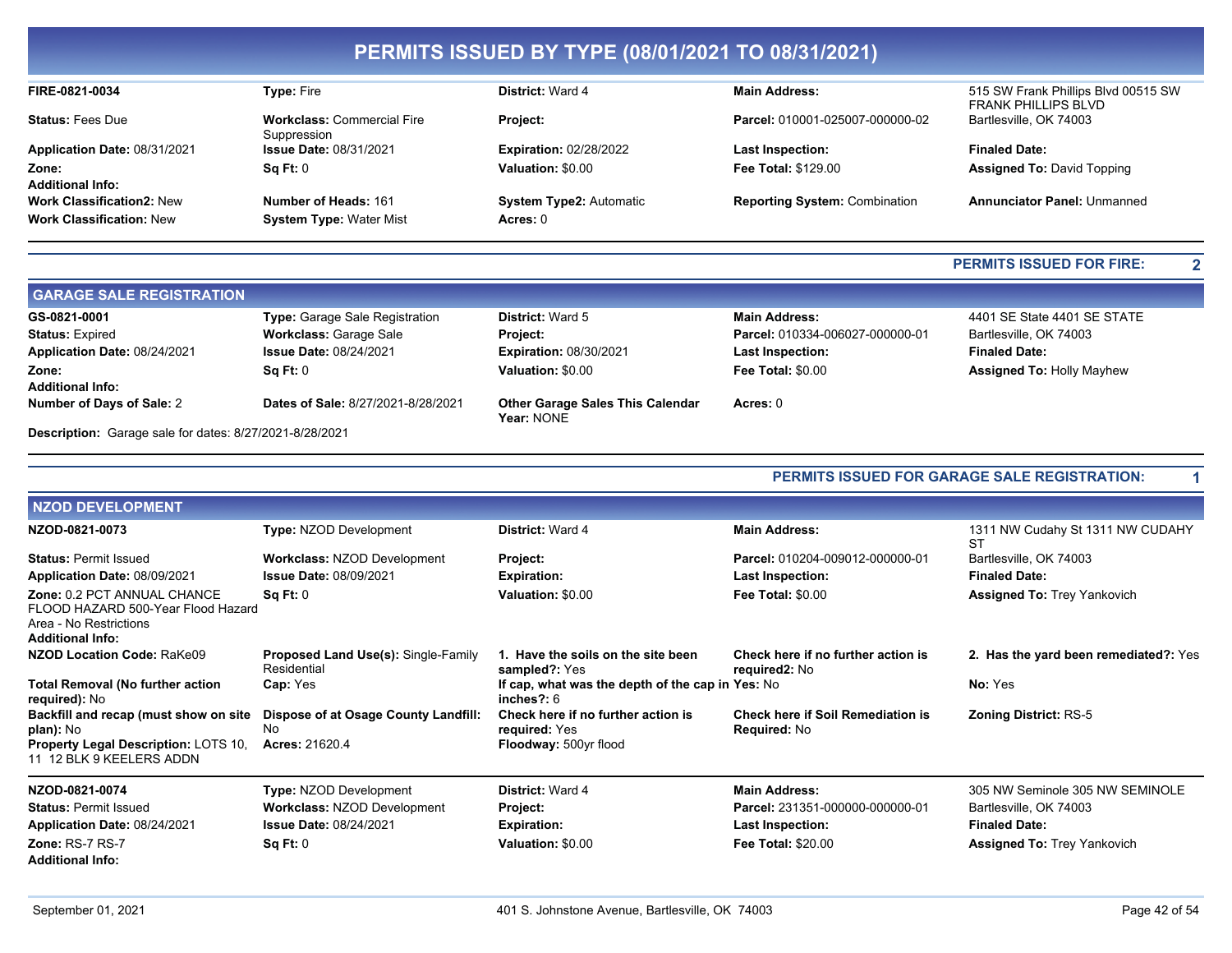| PERMITS ISSUED BY TYPE (08/01/2021 TO 08/31/2021)                     |                                                                 |                                                      |                                                                                                                                                                              |                                                                   |  |
|-----------------------------------------------------------------------|-----------------------------------------------------------------|------------------------------------------------------|------------------------------------------------------------------------------------------------------------------------------------------------------------------------------|-------------------------------------------------------------------|--|
| Proposed Land Use(s): Single-Family<br>Residential                    | 1. Have the soils on the site been<br>sampled?: Yes             | Check here if no further action is<br>required2: Yes | 2. Has the yard been remediated?: No                                                                                                                                         | <b>Total Removal (No further action</b><br>required): No          |  |
| Cap: No                                                               | Yes: No                                                         | No: No                                               | Backfill and recap (must show on site<br>plan): No                                                                                                                           | Dispose of at Osage County Landfill:<br>No                        |  |
| Check here if no further action is<br>required: Yes                   | <b>Check here if Soil Remediation is</b><br>Required: No        | <b>Zoning District: RS-7</b>                         | <b>Property Legal Description: BEG AT</b><br>NW COR OF LOT 1 FOR POB: S TO A<br>POINT 463.1 N OF SW COR OF LOT 2:<br>N 88 DEG 30 MIN E 526.7: N 1 DEG 58<br><b>MIN W 775</b> | Acres: 2.079e+006                                                 |  |
| Floodway:                                                             |                                                                 |                                                      |                                                                                                                                                                              |                                                                   |  |
| NZOD-0821-0075                                                        | <b>Type: NZOD Development</b>                                   | <b>District: Ward 4</b>                              | <b>Main Address:</b>                                                                                                                                                         | 515 SW Frank Phillips Blvd 00515 SW<br><b>FRANK PHILLIPS BLVD</b> |  |
| <b>Status: Permit Issued</b>                                          | <b>Workclass: NZOD Development</b>                              | Project:                                             | Parcel: 010001-025007-000000-02                                                                                                                                              | Bartlesville, OK 74003                                            |  |
| Application Date: 08/24/2021                                          | <b>Issue Date: 08/24/2021</b>                                   | <b>Expiration:</b>                                   | Last Inspection:                                                                                                                                                             | <b>Finaled Date:</b>                                              |  |
| <b>Zone: TIF 1 District TIF 1 District</b><br><b>Additional Info:</b> | Sq Ft: 0                                                        | Valuation: \$0.00                                    | <b>Fee Total: \$20.00</b>                                                                                                                                                    | <b>Assigned To: Trey Yankovich</b>                                |  |
| NZOD Location Code: Or0825                                            | <b>Proposed Land Use(s): Institutional,</b><br>Office           | 1. Have the soils on the site been<br>sampled?: Yes  | Check here if no further action is<br>required2: Yes                                                                                                                         | <b>Total Removal (No further action</b><br>required): No          |  |
| Cap: No                                                               | Yes: No                                                         | No: No                                               | Backfill and recap (must show on site<br>plan): No                                                                                                                           | Dispose of at Osage County Landfill:<br>No                        |  |
| Check here if no further action is<br>required: Yes                   | <b>Check here if Soil Remediation is</b><br><b>Required: No</b> | <b>Zoning District: M-2</b>                          | <b>Property Legal Description: LOTS 7 8</b><br>BLK 25 INC 10 VACATED ALLEY ADJ<br>ON EAST ORIG BARTLESVILLE                                                                  | Acres: 30825.7                                                    |  |
| Floodway:                                                             |                                                                 |                                                      |                                                                                                                                                                              |                                                                   |  |

#### PERMITS ISSUED FOR NZOD DEVELOPMENT:

| <b>RIGHT-OF-WAY</b>                                                      |                                            |                                                                                        |                                           |                                                     |
|--------------------------------------------------------------------------|--------------------------------------------|----------------------------------------------------------------------------------------|-------------------------------------------|-----------------------------------------------------|
| ROW-0821-0032                                                            | <b>Type: Right-of-Way</b>                  | <b>District: Ward 3</b>                                                                | <b>Main Address:</b>                      | 2427 SE Circle Dr 2427 SE CIRCLE DR                 |
| <b>Status: Permit Issued</b>                                             | <b>Workclass: Right-of-Way Residential</b> | <b>Project:</b>                                                                        | Parcel: 010089-004001-000000-01           | Bartlesville, OK 74003                              |
| Application Date: 08/04/2021                                             | <b>Issue Date: 08/04/2021</b>              | <b>Expiration: 01/31/2022</b>                                                          | <b>Last Inspection:</b>                   | <b>Finaled Date:</b>                                |
| <b>Zone:</b> X No Flood Restrictions (Zone X)<br><b>Additional Info:</b> | Sq Ft: 0                                   | Valuation: \$0.00                                                                      | <b>Fee Total: \$25.00</b>                 | <b>Assigned To: Micah Siemers</b>                   |
| <b>Excavation Linear Length: 0</b>                                       | <b>Excavation Width: 0</b>                 | <b>Excavation Depth: 0</b>                                                             | <b>Utility Type: Other</b>                | New or Repair Utility?: Repair                      |
| <b>Obstruction Size (In Linear Ft): 0</b>                                | <b>Zoning District: RS-12</b>              | Property Legal Description: LOT 1 BLK Acres (Sq. Ft.): 19427.6<br>4 CNTRY CLB TERR S/D |                                           | Floodway:                                           |
|                                                                          |                                            |                                                                                        |                                           |                                                     |
| ROW-0821-0033                                                            | <b>Type: Right-of-Way</b>                  | <b>District: Ward 2</b>                                                                | <b>Main Address:</b>                      | 2601 SE Evergreen Dr 2601 SE<br><b>EVERGREEN DR</b> |
| <b>Status: Permit Issued</b>                                             | Workclass: Right-of-Way Residential        | Project:                                                                               | Parcel: 010546-042017-000000-01           | Bartlesville, OK 74003                              |
| Application Date: 08/09/2021                                             | <b>Issue Date: 08/09/2021</b>              | <b>Expiration: 02/07/2022</b>                                                          | Last Inspection:                          | <b>Finaled Date:</b>                                |
| <b>Zone:</b> X No Flood Restrictions (Zone X)<br><b>Additional Info:</b> | Sq Ft: 0                                   | Valuation: \$0.00                                                                      | <b>Fee Total: \$25.00</b>                 | <b>Assigned To: Micah Siemers</b>                   |
| <b>Excavation Linear Length: 0</b>                                       | <b>Excavation Width: 0</b>                 | <b>Excavation Depth: 0</b>                                                             | <b>Obstruction Size (In Linear Ft): 0</b> | <b>Zoning District: RS-10</b>                       |

 $\overline{\mathbf{3}}$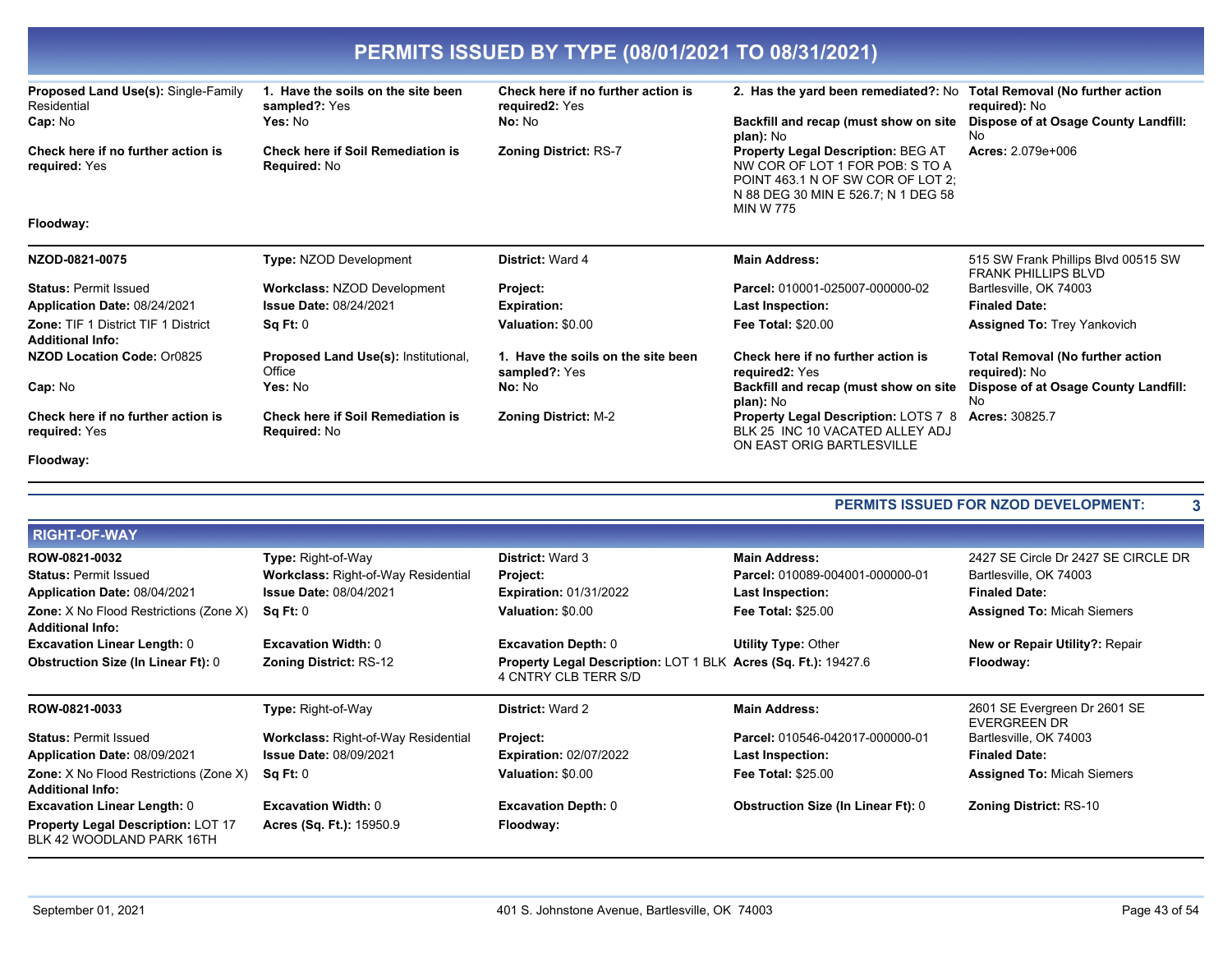| PERMITS 1550ED BT TTPE (06/01/2021 TO 06/31/2021)                            |                                                           |                                     |                                           |                                                     |  |
|------------------------------------------------------------------------------|-----------------------------------------------------------|-------------------------------------|-------------------------------------------|-----------------------------------------------------|--|
| ROW-0821-0034                                                                | Type: Right-of-Way                                        | District: Ward 3                    | <b>Main Address:</b>                      | 2160 SE Jefferson Rd 2160 SE<br><b>JEFFERSON RD</b> |  |
| <b>Status: Permit Issued</b>                                                 | <b>Workclass: Right-of-Way Residential</b>                | Project:                            | Parcel: 010131-000016-000000-01           | Bartlesville, OK 74003                              |  |
| Application Date: 08/10/2021                                                 | <b>Issue Date: 08/10/2021</b>                             | <b>Expiration: 02/07/2022</b>       | Last Inspection:                          | <b>Finaled Date:</b>                                |  |
| Zone: RS-12/PUD RS-12/PUD<br><b>Additional Info:</b>                         | Sq Ft: 0                                                  | Valuation: \$0.00                   | Fee Total: \$25.00                        | <b>Assigned To: Micah Siemers</b>                   |  |
| <b>Excavation Linear Length: 0</b>                                           | <b>Excavation Width: 0</b>                                | <b>Excavation Depth: 0</b>          | <b>Obstruction Size (In Linear Ft): 0</b> | <b>Zoning District: RS-12/PUD</b>                   |  |
| <b>Property Legal Description: W 50 LOT</b><br>16 E 25 LOT 17 GLYNNWOOD ADDN | <b>Acres (Sq. Ft.): 9783.79</b>                           | Floodway:                           |                                           |                                                     |  |
| Description: UPDATED ADDRESS- 2160 SE JEFFERSON                              |                                                           |                                     |                                           |                                                     |  |
| ROW-0821-0035                                                                | Type: Right-of-Way                                        | <b>District: Ward 1</b>             | <b>Main Address:</b>                      | 4916 SE Princeton Dr 4916 SE<br><b>PRINCETON DR</b> |  |
| <b>Status: Permit Issued</b>                                                 | <b>Workclass: Right-of-Way Residential</b>                | Project:                            | Parcel: 010338-040021-000000-01           | Bartlesville, OK 74003                              |  |
| Application Date: 08/27/2021                                                 | <b>Issue Date: 08/27/2021</b>                             | <b>Expiration: 02/23/2022</b>       | <b>Last Inspection:</b>                   | <b>Finaled Date:</b>                                |  |
| Zone: RS-7 RS-7                                                              | Sq Ft: 0                                                  | Valuation: \$0.00                   | <b>Fee Total: \$25.00</b>                 | <b>Assigned To: Micah Siemers</b>                   |  |
| <b>Additional Info:</b>                                                      |                                                           |                                     |                                           |                                                     |  |
| Start Date: Aug 27 2021 12:00AM                                              | End Date: Aug 31 2021 12:00AM                             | <b>Excavation Linear Length: 16</b> | <b>Excavation Width: 11</b>               | <b>Excavation Depth: 6</b>                          |  |
| Surface(s) being disturbed: Concrete                                         | If other, please explain:: REPLACING<br>DRIVEWAY APPROACH | <b>Work Description: Driveway</b>   | <b>Obstruction Size (In Linear Ft): 0</b> | <b>Zoning District: RS-7</b>                        |  |
| <b>Property Legal Description: LOT 21</b><br>BLK 40 PENNINGTON HILLS 5TH     | Acres (Sq. Ft.): 8997.34                                  | Floodway:                           |                                           |                                                     |  |
|                                                                              |                                                           |                                     |                                           | <b>PERMITS ISSUED FOR RIGHT-OF-WAY:</b>             |  |
| <b>SIGN</b>                                                                  |                                                           |                                     |                                           |                                                     |  |
| SIGN-0821-0111                                                               | Type: Sign                                                | <b>District: Ward 1</b>             | <b>Main Address:</b>                      | 6006 SE Adams Blvd                                  |  |
| <b>Status: Permit Issued</b>                                                 | Workclass: Sign - Permanent<br>Freestanding               | <b>Project:</b>                     | Parcel: 010999-102613-003000-02           | Bartlesville, OK 74003                              |  |

**DEDMITE ISSUED BY TVDE (ASIALISAS TO ASISAISAS)** 

**Finaled Date:** Application Date: 08/04/2021 **Issue Date: 08/06/2021 Expiration: 02/02/2022 Last Inspection:** Zone: Sq Ft: 31 Valuation: \$6,000.00 **Fee Total: \$50.00 Assigned To: Holly Mayhew Additional Info:** Sign Illuminated?3: No Sign Illuminated?: No Pole Sign 1 Height: 5.25 Sign Width: 1 Sign Length2: 7.66 Sign Illuminated?2: Yes Acres (Sq. Ft.): 0 **Description: IGNITE MEDICAL RESORTS MONUMENT SIGN** SIGN-0821-0113 District: Ward 2 1409 & 1407 SE Washington Blvd 01415 Type: Sign **Main Address:** SE WASHINGTON BLVD **Status: Permit Issued** Workclass: Sign - Permanent Project: Parcel: 010999-172613-002000-06 Bartlesville, OK 74006 Freestanding **Expiration: 02/21/2022** Application Date: 08/16/2021 **Issue Date: 08/16/2021** Last Inspection: 08/23/2021 **Finaled Date:** Zone: X No Flood Restrictions (Zone X) Valuation: \$13.00 Fee Total: \$50.00 Sq Ft: 142 **Assigned To: Holly Mayhew Additional Info:** Sign Illuminated?3: Yes Sign Width2: 0 Sign Length: 11 Sign Illuminated?: No **Quantity of Freestanding Signs: 1** Pole Sign 1 Height: 13 Sign Width: 0 Sign Length2: 0 Sign Illuminated?2: No **Zoning District: RS-10**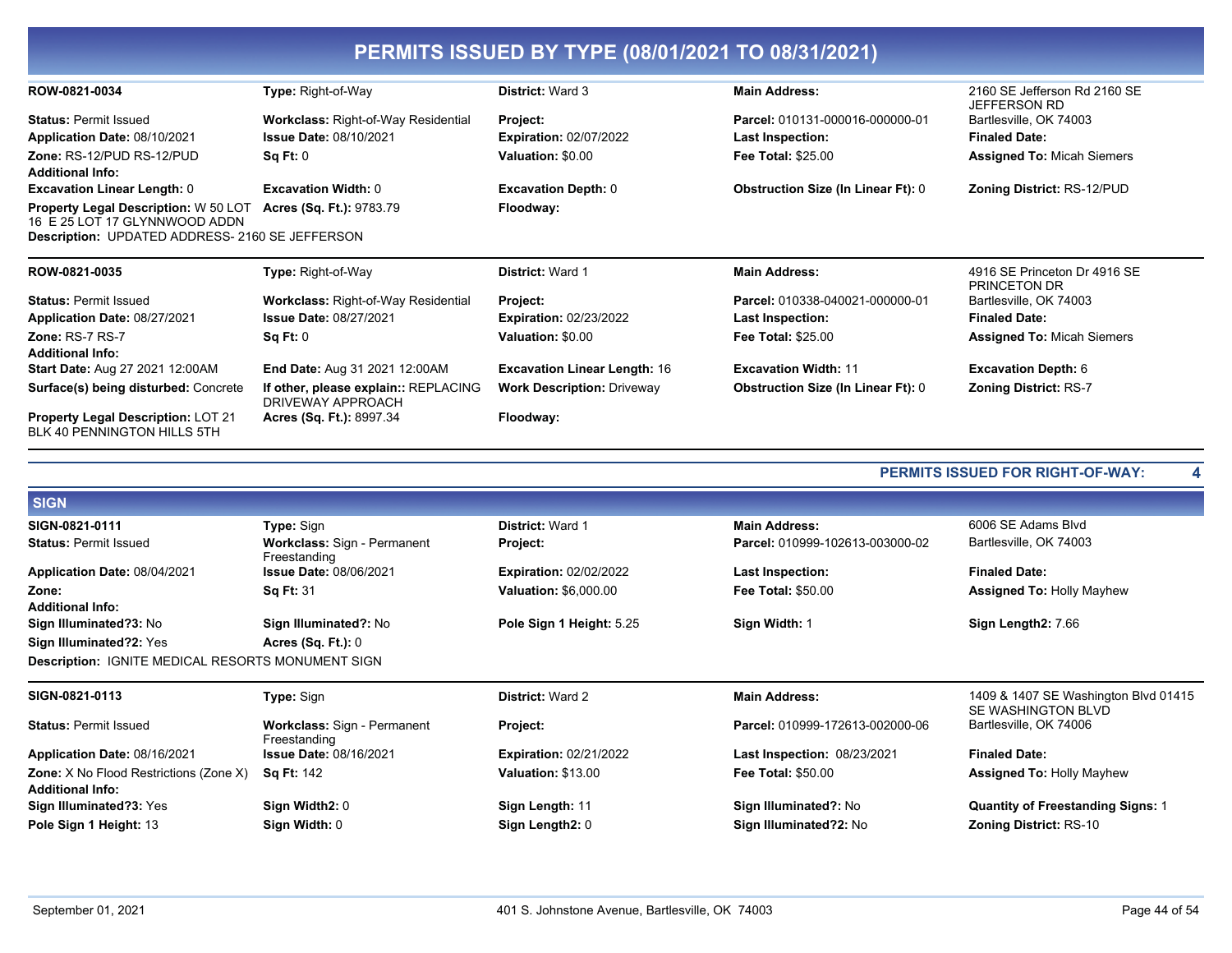| Property Legal Description: PART<br>SECT 17-26-13 TR A-1 BEG AT SE COR<br>OF E 1/2 SE NE SE GO N 89 DEG 12<br>MIN 58 SEC W 329.88 N 0 DEG 48 MIN<br>43 SEC E 25<br>Description: LUIGI'S FREESTANDING SIGN | Acres (Sq. Ft.): 109363                                                                        | Floodway:                                                                                 |                                                                                                                 |                                                                                                                                |
|-----------------------------------------------------------------------------------------------------------------------------------------------------------------------------------------------------------|------------------------------------------------------------------------------------------------|-------------------------------------------------------------------------------------------|-----------------------------------------------------------------------------------------------------------------|--------------------------------------------------------------------------------------------------------------------------------|
| SIGN-0821-0114<br><b>Status: Complete</b><br>Application Date: 08/24/2021<br><b>Zone: C-5 C-5</b><br><b>Additional Info:</b>                                                                              | Type: Sign<br>Workclass: Sign - Temporary<br><b>Issue Date: 08/24/2021</b><br><b>Sq Ft: 15</b> | <b>District: Ward 3</b><br>Project:<br><b>Expiration: 09/24/2021</b><br>Valuation: \$0.00 | <b>Main Address:</b><br>Parcel: 010237-007010-000000-01<br><b>Last Inspection:</b><br><b>Fee Total: \$20.00</b> | 802 W 14Th St 00802 W 14TH ST<br>Bartlesville, OK 74003<br><b>Finaled Date: 08/25/2021</b><br><b>Assigned To: Holly Mayhew</b> |
| Sign Illuminated?3: No<br>Sign Illuminated?2: No                                                                                                                                                          | Sign Illuminated?: No<br><b>Zoning District: C-5</b>                                           | Pole Sign 1 Height: 0<br><b>NZOD Location Code: RaM07</b>                                 | Sign Width: 0<br>Property Legal Description: LOT 10 11 Acres (Sq. Ft.): 12961.6<br><b>BLK 7 MC CALEBS</b>       | Sign Length2: 0                                                                                                                |
| Floodway:<br>Description: ONE 15 S.F. BANNER                                                                                                                                                              |                                                                                                |                                                                                           |                                                                                                                 |                                                                                                                                |
| SIGN-0821-0115                                                                                                                                                                                            | Type: Sign                                                                                     | <b>District: Ward 2</b>                                                                   | <b>Main Address:</b>                                                                                            | 1820 SE Washington Blvd 01820 SE<br><b>WASHINGTON BLVD</b>                                                                     |
| <b>Status: Permit Issued</b>                                                                                                                                                                              | Workclass: Sign - Permanent<br>Freestanding                                                    | Project:                                                                                  | Parcel: 010433-005003-000000-01                                                                                 | Bartlesville, OK 74003                                                                                                         |
| Application Date: 08/24/2021                                                                                                                                                                              | <b>Issue Date: 08/24/2021</b>                                                                  | <b>Expiration: 02/21/2022</b>                                                             | <b>Last Inspection:</b>                                                                                         | <b>Finaled Date:</b>                                                                                                           |
| Zone: C-2/PUD C-2/PUD<br><b>Additional Info:</b>                                                                                                                                                          | Sq Ft: 0                                                                                       | Valuation: \$0.00                                                                         | <b>Fee Total: \$150.00</b>                                                                                      | <b>Assigned To: Holly Mayhew</b>                                                                                               |
| Sign Illuminated?3: Yes                                                                                                                                                                                   | Sign Width2: 8                                                                                 | <b>Quantity of Attached Signs: 2</b>                                                      | <b>Quantity of Directional Signs: 0</b>                                                                         | Sign Illuminated?: No                                                                                                          |
| <b>Quantity of Freestanding Signs: 1</b>                                                                                                                                                                  | Pole Sign 1 Height: 11                                                                         | Sign Width: 2                                                                             | Sign Length2: 10                                                                                                | Sign Illuminated?2: Yes                                                                                                        |
| Zoning District: RS-10                                                                                                                                                                                    | Property Legal Description: E 160.72<br>OF LOTS 3 4 BLK 5 SIVALL HEIGHTS<br><b>ADDN</b>        | Acres (Sq. Ft.): 49560.4                                                                  | Floodway:                                                                                                       |                                                                                                                                |
| Description: APPROVED, HOLLY MAYHEW, 8/24/2021. REF: PC-17-03                                                                                                                                             |                                                                                                |                                                                                           |                                                                                                                 |                                                                                                                                |
| SIGN-0821-0116                                                                                                                                                                                            | Type: Sign                                                                                     | <b>District: Ward 2</b>                                                                   | <b>Main Address:</b>                                                                                            | 3210 SE Washington Blvd 03210 SE<br><b>WASHINGTON BLVD</b>                                                                     |
| <b>Status: Permit Issued</b>                                                                                                                                                                              | Workclass: Sign - Permanent Attached                                                           | Project:                                                                                  | Parcel: 010315-001002-000000-01                                                                                 | Bartlesville, OK 74006                                                                                                         |
| Application Date: 08/24/2021                                                                                                                                                                              | <b>Issue Date: 08/24/2021</b>                                                                  | <b>Expiration: 02/21/2022</b>                                                             | <b>Last Inspection:</b>                                                                                         | <b>Finaled Date:</b>                                                                                                           |
| Zone: C-5/PUD C-5/PUD<br><b>Additional Info:</b>                                                                                                                                                          | <b>Sq Ft: 51</b>                                                                               | Valuation: \$0.00                                                                         | <b>Fee Total: \$50.00</b>                                                                                       | <b>Assigned To: Holly Mayhew</b>                                                                                               |
| Sign Illuminated?3: No                                                                                                                                                                                    | <b>Quantity of Attached Signs: 1</b>                                                           | Sign Illuminated?: No                                                                     | <b>Quantity of Freestanding Signs: 0</b>                                                                        | Pole Sign 1 Height: 0                                                                                                          |
| Sign Width: 3                                                                                                                                                                                             | Sign Length2: 16.5                                                                             | Sign Illuminated?2: Yes                                                                   | Zoning District: C-5/PUD                                                                                        | Property Legal Description: LOT 2 BLK<br>1 SEBRING RIDGE ADDN                                                                  |
| Acres (Sq. Ft.): 243436<br>Description: 1 ATTACHED WALL SIGN- 51 SF                                                                                                                                       | Floodway:                                                                                      |                                                                                           |                                                                                                                 |                                                                                                                                |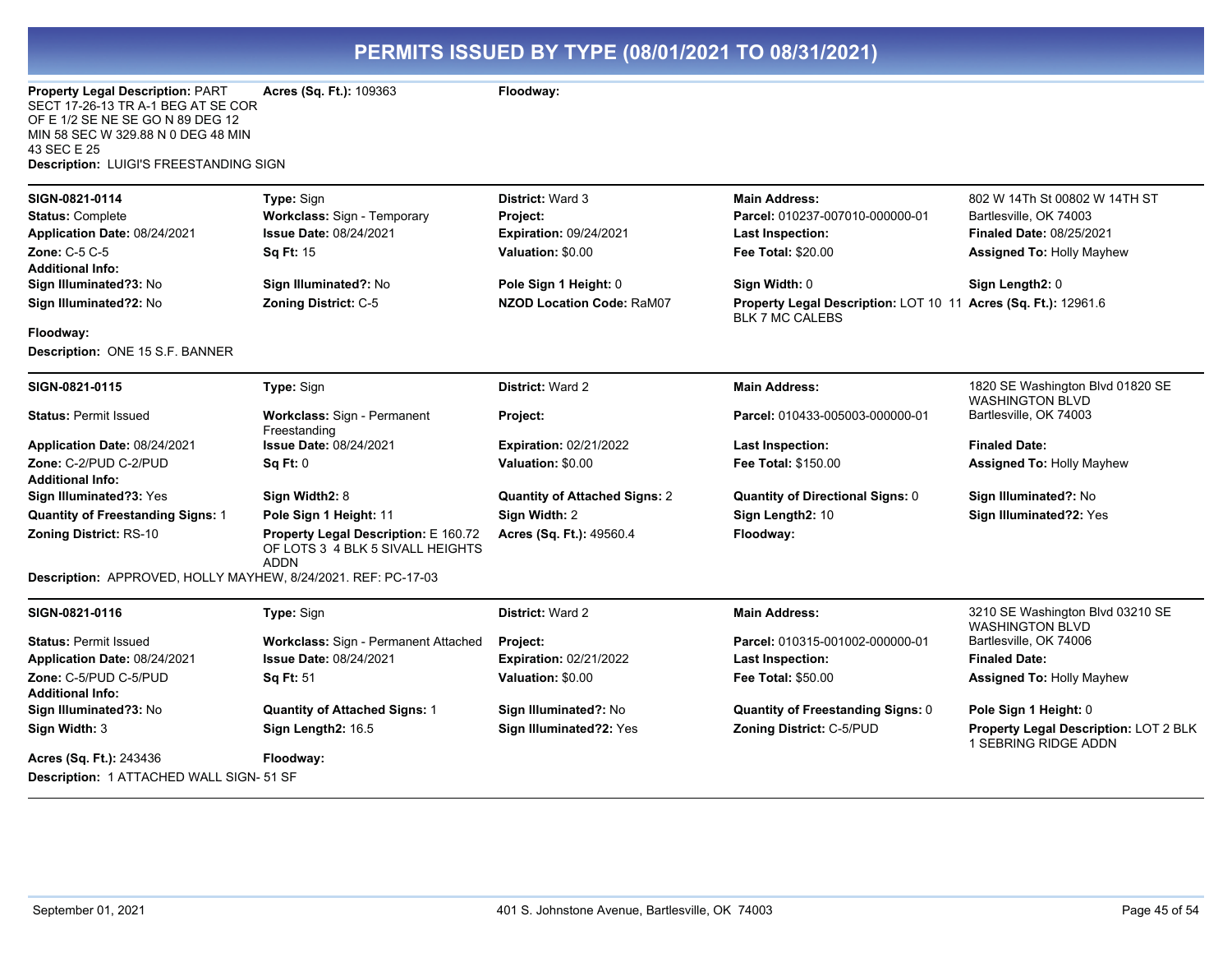| SIGN-0821-0117                                                           | <b>Type:</b> Sign                    | <b>District: Ward 4</b>                                                                                | <b>Main Address:</b>                    | 925 SW Frank Phillips Blvd 925 SW<br><b>FRANK PHILLIPS BLVD</b> |
|--------------------------------------------------------------------------|--------------------------------------|--------------------------------------------------------------------------------------------------------|-----------------------------------------|-----------------------------------------------------------------|
| <b>Status: Permit Issued</b>                                             | Workclass: Sign - Permanent Attached | <b>Project:</b>                                                                                        | Parcel: 010004-001008-000000-01         | Bartlesville, OK 74003                                          |
| Application Date: 08/25/2021                                             | <b>Issue Date: 08/25/2021</b>        | <b>Expiration: 02/21/2022</b>                                                                          | <b>Last Inspection:</b>                 | <b>Finaled Date:</b>                                            |
| <b>Zone:</b> X No Flood Restrictions (Zone X)<br><b>Additional Info:</b> | Sq Ft: 0                             | Valuation: \$0.00                                                                                      | <b>Fee Total: \$200.00</b>              | <b>Assigned To: Holly Mayhew</b>                                |
| Sign Illuminated?3: Yes                                                  | Sign Length: 10                      | <b>Quantity of Attached Signs: 3</b>                                                                   | <b>Quantity of Directional Signs: 0</b> | Sign Illuminated?: No                                           |
| <b>Quantity of Freestanding Signs: 1</b>                                 | Pole Sign 1 Height: 20               | Sign Width: 4                                                                                          | Sign Length2: 6                         | Sign Illuminated?2: Yes                                         |
| <b>Zoning District: C-5</b>                                              | NZOD Location Code: A0801            | <b>Property Legal Description: LOTS 8</b><br>THRU 11 BLK 1 INC 10 STRIP ON S<br>LOT 12 BLK 1 ARLINGTON | Acres (Sq. Ft.): 15530.2                | Floodway:                                                       |

#### **PERMITS ISSUED FOR SIGN:**

 $6\phantom{a}$ 

| <b>UTILITY</b>                                  |                                        |                                                     |                                   |                                                                                                                                                |
|-------------------------------------------------|----------------------------------------|-----------------------------------------------------|-----------------------------------|------------------------------------------------------------------------------------------------------------------------------------------------|
| UTL-082021-0057                                 | <b>Type: Utility</b>                   | District: Ward 4                                    | <b>Main Address:</b>              | 501 NE Washington Blvd 501 NE<br><b>WASHINGTON BLVD</b>                                                                                        |
| <b>Status: Fees Due</b>                         | Workclass: Water / Sewer Utility Order | Project: KMART - REDEVELOPMENT                      | Parcel: 010107-009001-000000-01   | Bartlesville, OK 74003                                                                                                                         |
| Application Date: 08/18/2021                    | <b>Issue Date: 08/18/2021</b>          | <b>Expiration:</b>                                  | <b>Last Inspection:</b>           | <b>Finaled Date:</b>                                                                                                                           |
| <b>Zone: C-5 C-5</b><br><b>Additional Info:</b> | Sq Ft: 0                               | Valuation: \$0.00                                   | Fee Total: \$15.575.00            | <b>Assigned To: Trey Yankovich</b>                                                                                                             |
| <b>Requested Use: Commercial</b>                | <b>Bathroom Quantity: 2</b>            | <b>Number of Stories: 1</b>                         | <b>Irrigation Meter: 1" Meter</b> | Service Location: Inside City Limits                                                                                                           |
| <b>Existing Account?: No</b>                    | <b>Existing Water Tap?: No</b>         | <b>Requested Building Water Meter:: 2"</b><br>Meter | <b>Number of Units: 2</b>         | Existing Sanitary Sewer Service: No                                                                                                            |
| If No. Request for Service?: Yes                | <b>Zoning District: C-5</b>            | <b>Flood Zone:</b>                                  | Acres in Square Feet: 108418      | Property Legal Description: LOTS 1 TO<br>16 INC. LESS E 9.4 OF LOTS 1 TO 15<br>INC. ALL LOTS 33 TO 48 INC. 10<br>ALLEY BLK 9 EAST BARTLESVILLE |

Description: Bricktown Brewery

| UTL-082021-0058<br><b>Status: Permit Issued</b>                                                                                                                                  | <b>Type: Utility</b><br>Workclass: Water / Sewer Utility Order | <b>District: Outside City Limits</b><br><b>Project:</b> | <b>Main Address:</b><br>Parcel:              | 2081 Cr 3007<br>Bartlesville, OK 74003 |
|----------------------------------------------------------------------------------------------------------------------------------------------------------------------------------|----------------------------------------------------------------|---------------------------------------------------------|----------------------------------------------|----------------------------------------|
| Application Date: 08/18/2021                                                                                                                                                     | <b>Issue Date: 08/18/2021</b>                                  | <b>Expiration:</b>                                      | <b>Last Inspection:</b>                      | <b>Finaled Date:</b>                   |
| Zone:                                                                                                                                                                            | Sq Ft: 0                                                       | Valuation: \$0.00                                       | Fee Total: \$1.950.00                        | <b>Assigned To: Trey Yankovich</b>     |
| <b>Additional Info:</b>                                                                                                                                                          |                                                                |                                                         |                                              |                                        |
| <b>Requested Use: Residential</b>                                                                                                                                                | <b>Bathroom Quantity: 5</b>                                    | <b>Number of Stories: 1</b>                             | <b>Service Location: Outside City Limits</b> | <b>Existing Account?: No</b>           |
| <b>Existing Water Tap?: No</b>                                                                                                                                                   | <b>Requested Building Water Meter:: 2"</b><br>Meter            | <b>Number of Units: 1</b>                               | <b>Existing Sanitary Sewer Service: No</b>   | If No. Request for Service?: No        |
| If no, please explain below.:<br>CURRENTLY HAS PRIVATE SEPTIC<br>SYSTEM, SEE ATTACHMENTS FOR<br>UTILITY ORDER AND EMAIL RELEASE<br><b>CONFIRMATION FROM STRIKE AVE</b><br>WATER. |                                                                |                                                         |                                              |                                        |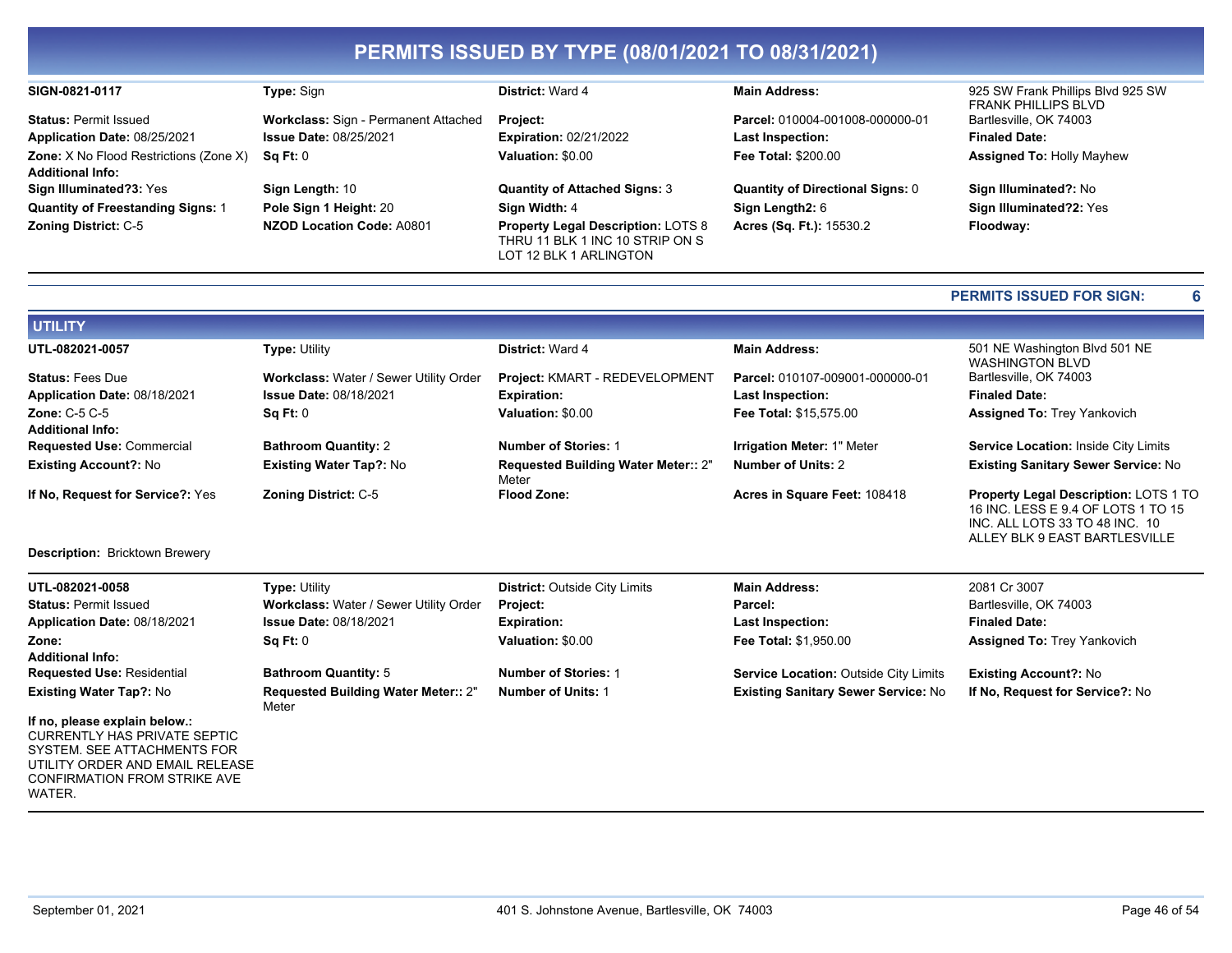| UTL-082021-0059                                                          | Type: Utility                                                                                                                               | District: Ward 1                                           | <b>Main Address:</b>                                                  | 3813 E Frank Phillips Blvd 03813 E<br><b>FRANK PHILLIPS BLVD</b> |
|--------------------------------------------------------------------------|---------------------------------------------------------------------------------------------------------------------------------------------|------------------------------------------------------------|-----------------------------------------------------------------------|------------------------------------------------------------------|
| <b>Status: Permit Issued</b>                                             | Workclass: Water / Sewer Utility Order                                                                                                      | Project:                                                   | Parcel: 010999-092613-004000-37                                       | Bartlesville, OK 74003                                           |
| Application Date: 08/19/2021                                             | <b>Issue Date: 08/19/2021</b>                                                                                                               | <b>Expiration:</b>                                         | <b>Last Inspection:</b>                                               | <b>Finaled Date:</b>                                             |
| <b>Zone:</b> X No Flood Restrictions (Zone X)<br><b>Additional Info:</b> | Sq Ft: 0                                                                                                                                    | Valuation: \$0.00                                          | Fee Total: \$1,300.00                                                 | <b>Assigned To: Trey Yankovich</b>                               |
| <b>Requested Use: Commercial</b>                                         | <b>Bathroom Quantity: 2</b>                                                                                                                 | <b>Number of Stories: 1</b>                                | Irrigation Meter: 1" Meter                                            | Service Location: Inside City Limits                             |
| <b>Existing Account?: No</b>                                             | <b>Existing Water Tap?: Yes</b>                                                                                                             | Existing Water Service Size: 1" service<br>already on site | Requested Building Water Meter:: 1.5"<br>Meter                        | <b>Number of Units: 2</b>                                        |
| <b>Existing Sanitary Sewer Service: Yes</b>                              | If No, Request for Service?: No                                                                                                             | If no, please explain below.: Existing<br>tap              | <b>Zoning District: C-3</b>                                           | <b>Flood Zone:</b>                                               |
| Acres in Square Feet: 40322.3                                            | <b>Property Legal Description: PART</b><br>SECT 9-26-13 TR 4-2 E 158.1 OF W<br>358.5 OF S 251.3 OF SW NW: .91 AC<br><b>BVILLE PART SECT</b> |                                                            |                                                                       |                                                                  |
| UTL-082021-0060                                                          | <b>Type: Utility</b>                                                                                                                        | <b>District: Ward 2</b>                                    | <b>Main Address:</b>                                                  | 1825 SE Jefferson Rd 1825 SE<br><b>JEFFERSON RD</b>              |
| <b>Status: Fees Paid</b>                                                 | Workclass: Water / Sewer Utility Order                                                                                                      | Project:                                                   | Parcel: 010325-004005-000000-01                                       | Bartlesville, OK 74003                                           |
| Application Date: 08/25/2021                                             | <b>Issue Date: 08/25/2021</b>                                                                                                               | <b>Expiration:</b>                                         | <b>Last Inspection:</b>                                               | <b>Finaled Date:</b>                                             |
| Zone: X No Flood Restrictions (Zone X)                                   | <b>Sq Ft: 2,041</b>                                                                                                                         | <b>Valuation: \$100,000.00</b>                             | <b>Fee Total: \$725.00</b>                                            | <b>Assigned To: Trey Yankovich</b>                               |
| <b>Additional Info:</b>                                                  |                                                                                                                                             |                                                            |                                                                       |                                                                  |
| <b>Requested Use: Residential</b>                                        | <b>Bathroom Quantity: 3</b>                                                                                                                 | <b>Number of Stories: 1</b>                                | <b>Service Location: Inside City Limits</b>                           | <b>Existing Account?: No</b>                                     |
| <b>Existing Water Tap?: No</b>                                           | Requested Building Water Meter:: 5/8"<br>- 3/4" Meter                                                                                       | <b>Number of Units: 1</b>                                  | Existing Sanitary Sewer Service: No                                   | If No, Request for Service?: Yes                                 |
| <b>Zoning District: RS-10</b>                                            | <b>Flood Zone:</b>                                                                                                                          | Acres in Square Feet: 10568.8                              | <b>Property Legal Description: LOT 5 BLK</b><br>4 PARK PLACE ADDITION |                                                                  |
| UTL-082021-0061                                                          | <b>Type: Utility</b>                                                                                                                        | District: Ward 2                                           | <b>Main Address:</b>                                                  | 1829 SE Jefferson Rd 1829 SE<br>JEFFERSON RD                     |
| <b>Status: Fees Paid</b>                                                 | Workclass: Water / Sewer Utility Order                                                                                                      | Project:                                                   | Parcel: 010325-004006-000000-01                                       | Bartlesville, OK 74003                                           |
| Application Date: 08/25/2021                                             | <b>Issue Date: 08/25/2021</b>                                                                                                               | <b>Expiration:</b>                                         | <b>Last Inspection:</b>                                               | <b>Finaled Date:</b>                                             |
| Zone: X No Flood Restrictions (Zone X)<br><b>Additional Info:</b>        | <b>Sq Ft: 2,190</b>                                                                                                                         | Valuation: \$100,000.00                                    | <b>Fee Total: \$725.00</b>                                            | Assigned To: Trey Yankovich                                      |
| <b>Requested Use: Residential</b>                                        | <b>Bathroom Quantity: 2</b>                                                                                                                 | <b>Number of Stories: 1</b>                                | Service Location: Inside City Limits                                  | <b>Existing Account?: No</b>                                     |
| Existing Water Tap?: No                                                  | Requested Building Water Meter:: 5/8"<br>- 3/4" Meter                                                                                       | <b>Number of Units: 1</b>                                  | Existing Sanitary Sewer Service: No                                   | If No, Request for Service?: Yes                                 |
| <b>Zoning District: RS-10</b>                                            | <b>Flood Zone:</b>                                                                                                                          | Acres in Square Feet: 8046.08                              | Property Legal Description: LOT 6 BLK<br><b>4 PARK PLACE ADDITION</b> |                                                                  |
| UTL-082021-0062                                                          | <b>Type: Utility</b>                                                                                                                        | <b>District: Ward 2</b>                                    | <b>Main Address:</b>                                                  | 1830 SE Jefferson PI 1830 SE<br>JEFFERSON PL                     |
| <b>Status: Fees Paid</b>                                                 | Workclass: Water / Sewer Utility Order                                                                                                      | <b>Project:</b>                                            | Parcel: 010325-004009-000000-01                                       | Bartlesville, OK 74003                                           |
| Application Date: 08/25/2021                                             | <b>Issue Date: 08/25/2021</b>                                                                                                               | <b>Expiration:</b>                                         | <b>Last Inspection:</b>                                               | <b>Finaled Date:</b>                                             |
| Zone: X No Flood Restrictions (Zone X)<br><b>Additional Info:</b>        | <b>Sq Ft: 2,366</b>                                                                                                                         | <b>Valuation: \$100,000.00</b>                             | Fee Total: \$725.00                                                   | <b>Assigned To: Trey Yankovich</b>                               |
| <b>Requested Use: Residential</b>                                        | <b>Bathroom Quantity: 2</b>                                                                                                                 | <b>Number of Stories: 1</b>                                | Service Location: Inside City Limits                                  | <b>Existing Account?: No</b>                                     |
| Existing Water Tap?: No                                                  | Requested Building Water Meter:: 5/8"<br>- 3/4" Meter                                                                                       | <b>Number of Units: 1</b>                                  | Existing Sanitary Sewer Service: No                                   | If No, Request for Service?: Yes                                 |
| <b>Zoning District: RS-7</b>                                             | <b>Flood Zone:</b>                                                                                                                          | Acres in Square Feet: 9431.01                              | Property Legal Description: LOT 9 BLK<br>4 PARK PLACE ADDITION        |                                                                  |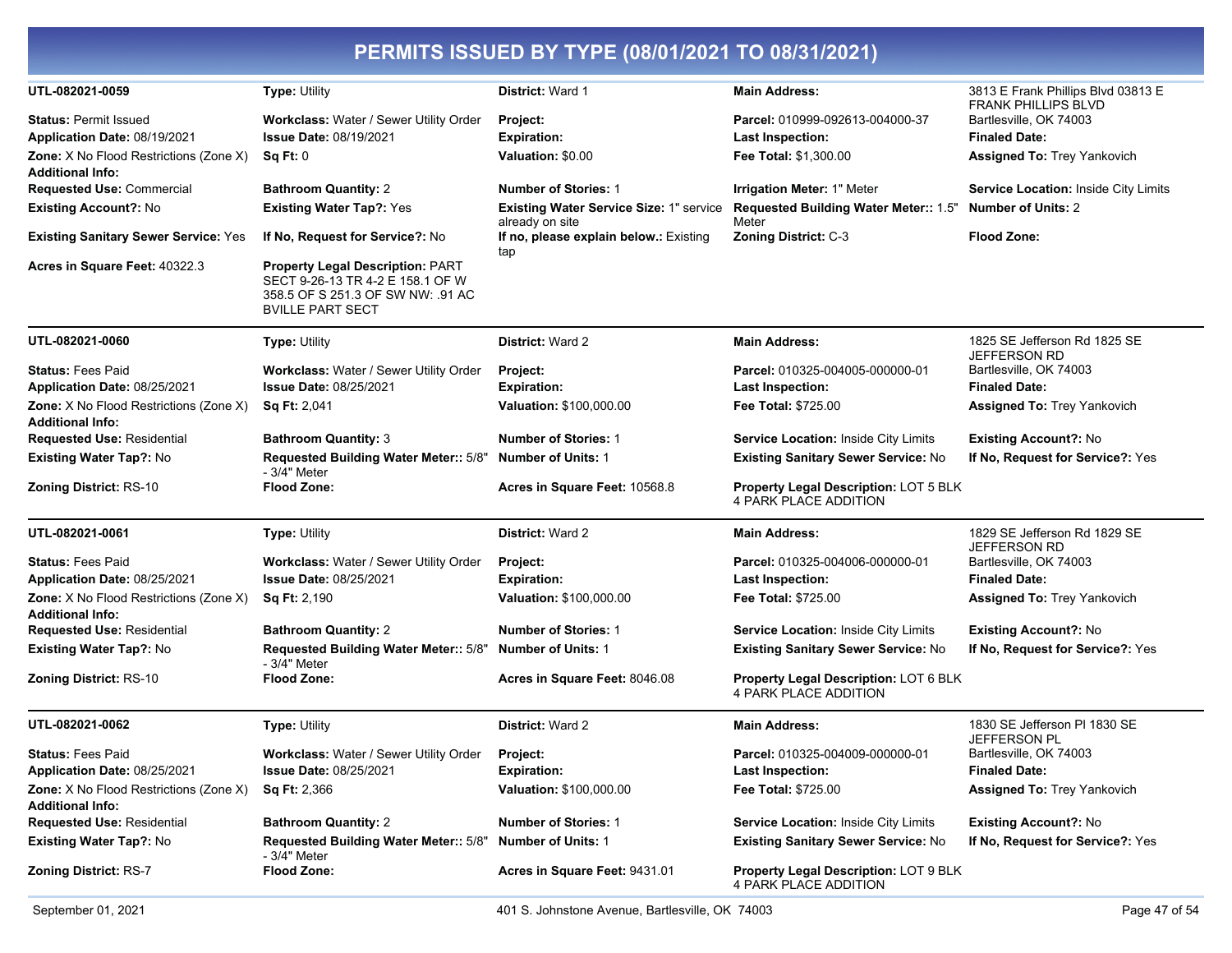| UTL-082021-0063                               | <b>Type: Utility</b>                                  | <b>District: Ward 2</b>       | <b>Main Address:</b>                                                         | 1833 SE Jefferson Rd 1833 SE<br><b>JEFFERSON RD</b> |
|-----------------------------------------------|-------------------------------------------------------|-------------------------------|------------------------------------------------------------------------------|-----------------------------------------------------|
| <b>Status: Fees Paid</b>                      | Workclass: Water / Sewer Utility Order                | <b>Project:</b>               | Parcel: 010325-004007-000000-01                                              | Bartlesville, OK 74003                              |
| Application Date: 08/25/2021                  | <b>Issue Date: 08/25/2021</b>                         | <b>Expiration:</b>            | <b>Last Inspection:</b>                                                      | <b>Finaled Date:</b>                                |
| <b>Zone:</b> X No Flood Restrictions (Zone X) | <b>Sq Ft: 2,449</b>                                   | Valuation: \$100,000.00       | <b>Fee Total: \$725.00</b>                                                   | <b>Assigned To: Trey Yankovich</b>                  |
| <b>Additional Info:</b>                       |                                                       |                               |                                                                              |                                                     |
| <b>Requested Use: Residential</b>             | <b>Bathroom Quantity: 2</b>                           | <b>Number of Stories: 1</b>   | <b>Service Location: Inside City Limits</b>                                  | <b>Existing Account?: No</b>                        |
| <b>Existing Water Tap?: No</b>                | Requested Building Water Meter:: 5/8"<br>- 3/4" Meter | <b>Number of Units: 1</b>     | <b>Existing Sanitary Sewer Service: No</b>                                   | If No, Request for Service?: Yes                    |
| <b>Zoning District: RS-7</b>                  | <b>Flood Zone:</b>                                    | Acres in Square Feet: 8993.57 | <b>Property Legal Description: LOT 7 BLK</b><br><b>4 PARK PLACE ADDITION</b> |                                                     |
| UTL-082021-0064                               | <b>Type: Utility</b>                                  | <b>District: Ward 2</b>       | <b>Main Address:</b>                                                         | 1834 SE Jefferson PI 1834 SE<br>JEFFERSON PL        |
| <b>Status: Fees Paid</b>                      | Workclass: Water / Sewer Utility Order                | Project:                      | Parcel: 010325-004010-000000-01                                              | Bartlesville, OK 74003                              |
| Application Date: 08/25/2021                  | Issue Date: 08/25/2021                                | <b>Expiration:</b>            | <b>Last Inspection:</b>                                                      | <b>Finaled Date:</b>                                |
| <b>Zone: RS-7 RS-7</b>                        | Sq Ft: 2,657                                          | Valuation: \$100,000.00       | <b>Fee Total: \$725.00</b>                                                   | <b>Assigned To: Trey Yankovich</b>                  |
| <b>Additional Info:</b>                       |                                                       |                               |                                                                              |                                                     |
| <b>Requested Use: Residential</b>             | <b>Bathroom Quantity: 2</b>                           | <b>Number of Stories: 1</b>   | <b>Service Location: Inside City Limits</b>                                  | <b>Existing Account?: No</b>                        |
| Existing Water Tap?: No                       | Requested Building Water Meter:: 5/8"<br>- 3/4" Meter | <b>Number of Units: 1</b>     | <b>Existing Sanitary Sewer Service: No</b>                                   | If No, Request for Service?: Yes                    |
| <b>Zoning District: RS-7</b>                  | <b>Flood Zone:</b>                                    | Acres in Square Feet: 10986.1 | Property Legal Description: LOT 10<br>BLK 4 PARK PLACE ADDITION              |                                                     |
| UTL-082021-0065                               | <b>Type: Utility</b>                                  | <b>District: Ward 2</b>       | <b>Main Address:</b>                                                         | 3002 SE Talimena Ct 3002 SE<br><b>TALIMENA CT</b>   |
| <b>Status: Fees Paid</b>                      | Workclass: Water / Sewer Utility Order                | Project:                      | Parcel: 010325-001018-000000-01                                              | Bartlesville, OK 74003                              |
| Application Date: 08/25/2021                  | Issue Date: 08/25/2021                                | <b>Expiration:</b>            | Last Inspection:                                                             | <b>Finaled Date:</b>                                |
| Zone: RS-7 RS-7<br><b>Additional Info:</b>    | <b>Sq Ft: 2,339</b>                                   | Valuation: \$100,000.00       | Fee Total: \$725.00                                                          | <b>Assigned To: Trey Yankovich</b>                  |
| <b>Requested Use: Residential</b>             | <b>Bathroom Quantity: 2</b>                           | <b>Number of Stories: 1</b>   | <b>Service Location: Inside City Limits</b>                                  | <b>Existing Account?: No</b>                        |
| <b>Existing Water Tap?: No</b>                | Requested Building Water Meter:: 5/8"<br>- 3/4" Meter | <b>Number of Units: 1</b>     | Existing Sanitary Sewer Service: No                                          | If No, Request for Service?: Yes                    |
| <b>Zoning District: RS-7</b>                  | <b>Flood Zone:</b>                                    | Acres in Square Feet: 9529.38 | Property Legal Description: LOT 18<br><b>BLK 1 PARK PLACE ADDITION</b>       |                                                     |
| UTL-082021-0066                               | <b>Type: Utility</b>                                  | District: Ward 2              | <b>Main Address:</b>                                                         | 3005 SE Talbot Cir 3005 SE TALBOT CIR               |
| <b>Status: Fees Paid</b>                      | Workclass: Water / Sewer Utility Order                | Project:                      | Parcel: 010325-001033-000000-01                                              | Bartlesville, OK 74003                              |
| Application Date: 08/25/2021                  | <b>Issue Date: 08/25/2021</b>                         | <b>Expiration:</b>            | Last Inspection:                                                             | <b>Finaled Date:</b>                                |
| Zone: RS-7 RS-7<br><b>Additional Info:</b>    | Sq Ft: 2,449                                          | Valuation: \$100,000.00       | Fee Total: \$725.00                                                          | <b>Assigned To: Trey Yankovich</b>                  |
| <b>Requested Use: Residential</b>             | <b>Bathroom Quantity: 2</b>                           | <b>Number of Stories: 1</b>   | Service Location: Inside City Limits                                         | <b>Existing Account?: No</b>                        |
| <b>Existing Water Tap?: No</b>                | Requested Building Water Meter:: 5/8"<br>- 3/4" Meter | <b>Number of Units: 1</b>     | Existing Sanitary Sewer Service: No                                          | If No, Request for Service?: Yes                    |
| <b>Zoning District: RS-7</b>                  | <b>Flood Zone:</b>                                    | Acres in Square Feet: 10507   | Property Legal Description: LOT 33<br><b>BLK 1 PARK PLACE ADDITION</b>       |                                                     |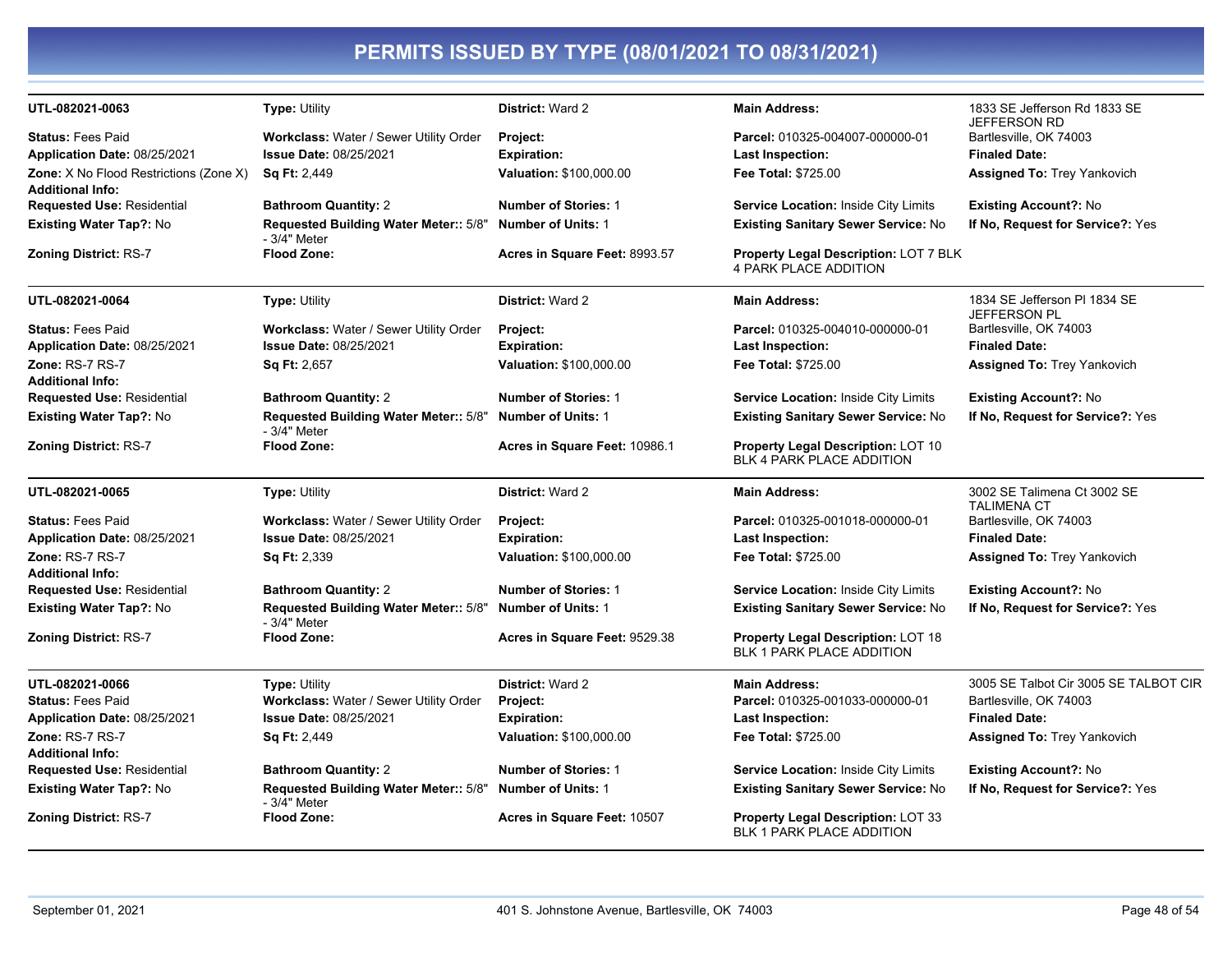| UTL-082021-0067                                                   | <b>Type: Utility</b>                                  | <b>District: Ward 2</b>       | <b>Main Address:</b>                                            | 3009 SE Talbot Cir 3009 SE TALBOT CIR |
|-------------------------------------------------------------------|-------------------------------------------------------|-------------------------------|-----------------------------------------------------------------|---------------------------------------|
| <b>Status: Fees Paid</b>                                          | Workclass: Water / Sewer Utility Order                | Project:                      | Parcel: 010325-001034-000000-01                                 | Bartlesville, OK 74003                |
| Application Date: 08/25/2021                                      | <b>Issue Date: 08/25/2021</b>                         | <b>Expiration:</b>            | <b>Last Inspection:</b>                                         | <b>Finaled Date:</b>                  |
| Zone: RS-7 RS-7                                                   | Sq Ft: 2,096                                          | Valuation: \$100,000.00       | Fee Total: \$725.00                                             | Assigned To: Trey Yankovich           |
| <b>Additional Info:</b>                                           |                                                       |                               |                                                                 |                                       |
| <b>Requested Use: Residential</b>                                 | <b>Bathroom Quantity: 2</b>                           | <b>Number of Stories: 1</b>   | <b>Service Location: Inside City Limits</b>                     | <b>Existing Account?: No</b>          |
| Existing Water Tap?: No                                           | Requested Building Water Meter:: 5/8"<br>- 3/4" Meter | <b>Number of Units: 1</b>     | Existing Sanitary Sewer Service: No                             | If No, Request for Service?: Yes      |
| <b>Zoning District: RS-7</b>                                      | <b>Flood Zone:</b>                                    | Acres in Square Feet: 9292.96 | Property Legal Description: LOT 34<br>BLK 1PARK PLACE ADDITION  |                                       |
| UTL-082021-0068                                                   | <b>Type: Utility</b>                                  | <b>District: Ward 2</b>       | <b>Main Address:</b>                                            | 3010 SE Talbot Cir 3010 SE TALBOT CIR |
| <b>Status: Fees Paid</b>                                          | Workclass: Water / Sewer Utility Order                | Project:                      | Parcel: 010325-001030-000000-01                                 | Bartlesville, OK 74003                |
| Application Date: 08/25/2021                                      | <b>Issue Date: 08/25/2021</b>                         | <b>Expiration:</b>            | <b>Last Inspection:</b>                                         | <b>Finaled Date:</b>                  |
| Zone: RS-7 RS-7<br><b>Additional Info:</b>                        | Sq Ft: 1,773                                          | Valuation: \$100,000.00       | Fee Total: \$725.00                                             | Assigned To: Trey Yankovich           |
| <b>Requested Use: Residential</b>                                 | <b>Bathroom Quantity: 2</b>                           | <b>Number of Stories: 1</b>   | <b>Service Location: Inside City Limits</b>                     | <b>Existing Account?: No</b>          |
| <b>Existing Water Tap?: No</b>                                    | Requested Building Water Meter:: 5/8"<br>- 3/4" Meter | <b>Number of Units: 1</b>     | Existing Sanitary Sewer Service: No                             | If No, Request for Service?: Yes      |
| <b>Zoning District: RS-7</b>                                      | <b>Flood Zone:</b>                                    | Acres in Square Feet: 7594.17 | Property Legal Description: LOT 30<br>BLK 1 PARK PLACE ADDITION |                                       |
| UTL-082021-0069                                                   | <b>Type: Utility</b>                                  | <b>District: Ward 2</b>       | <b>Main Address:</b>                                            | 3013 SE Talbot Cir 3013 SE TALBOT CIR |
| <b>Status: Fees Paid</b>                                          | Workclass: Water / Sewer Utility Order                | Project:                      | Parcel: 010325-001035-000000-01                                 | Bartlesville, OK 74003                |
| Application Date: 08/25/2021                                      | <b>Issue Date: 08/25/2021</b>                         | <b>Expiration:</b>            | <b>Last Inspection:</b>                                         | <b>Finaled Date:</b>                  |
| Zone: X No Flood Restrictions (Zone X)<br><b>Additional Info:</b> | Sq Ft: 1,913                                          | Valuation: \$100,000.00       | Fee Total: \$725.00                                             | Assigned To: Trey Yankovich           |
| <b>Requested Use: Residential</b>                                 | <b>Bathroom Quantity: 2</b>                           | <b>Number of Stories: 1</b>   | Service Location: Inside City Limits                            | <b>Existing Account?: No</b>          |
| Existing Water Tap?: No                                           | Requested Building Water Meter:: 5/8"<br>- 3/4" Meter | <b>Number of Units: 1</b>     | Existing Sanitary Sewer Service: No                             | If No, Request for Service?: Yes      |
| <b>Zoning District: RS-7</b>                                      | <b>Flood Zone:</b>                                    | Acres in Square Feet: 7394.16 | Property Legal Description: LOT 35<br>BLK 1 PARK PLACE ADDITION |                                       |
| UTL-082021-0070                                                   | <b>Type: Utility</b>                                  | <b>District: Ward 2</b>       | <b>Main Address:</b>                                            | 3017 SE Talbot Cir 3017 SE TALBOT CIR |
| <b>Status: Fees Paid</b>                                          | Workclass: Water / Sewer Utility Order                | Project:                      | Parcel: 010325-001036-000000-01                                 | Bartlesville, OK 74003                |
| Application Date: 08/25/2021                                      | <b>Issue Date: 08/25/2021</b>                         | <b>Expiration:</b>            | <b>Last Inspection:</b>                                         | <b>Finaled Date:</b>                  |
| Zone: X No Flood Restrictions (Zone X)<br><b>Additional Info:</b> | Sq Ft: 2,339                                          | Valuation: \$100,000.00       | Fee Total: \$725.00                                             | Assigned To: Trey Yankovich           |
| <b>Requested Use: Residential</b>                                 | <b>Bathroom Quantity: 2</b>                           | <b>Number of Stories: 1</b>   | <b>Service Location: Inside City Limits</b>                     | Existing Account?: No                 |
| Existing Water Tap?: No                                           | Requested Building Water Meter:: 5/8"<br>- 3/4" Meter | <b>Number of Units: 1</b>     | Existing Sanitary Sewer Service: No                             | If No, Request for Service?: Yes      |
| Zoning District: RS-7                                             | <b>Flood Zone:</b>                                    | Acres in Square Feet: 10075.6 | Property Legal Description: LOT 36<br>BLK 1 PARK PLACE ADDITION |                                       |
| UTL-082021-0071                                                   | <b>Type: Utility</b>                                  | <b>District: Ward 2</b>       | <b>Main Address:</b>                                            | 3018 SE Talbot Cir 3018 SE TALBOT CIR |
| <b>Status: Fees Paid</b>                                          | Workclass: Water / Sewer Utility Order                | Project:                      | Parcel: 010325-001028-000000-01                                 | Bartlesville, OK 74003                |
| Application Date: 08/25/2021                                      | <b>Issue Date: 08/25/2021</b>                         | <b>Expiration:</b>            | <b>Last Inspection:</b>                                         | <b>Finaled Date:</b>                  |
| Zone: X No Flood Restrictions (Zone X)<br><b>Additional Info:</b> | <b>Sq Ft: 2,366</b>                                   | Valuation: \$100,000.00       | Fee Total: \$725.00                                             | Assigned To: Trey Yankovich           |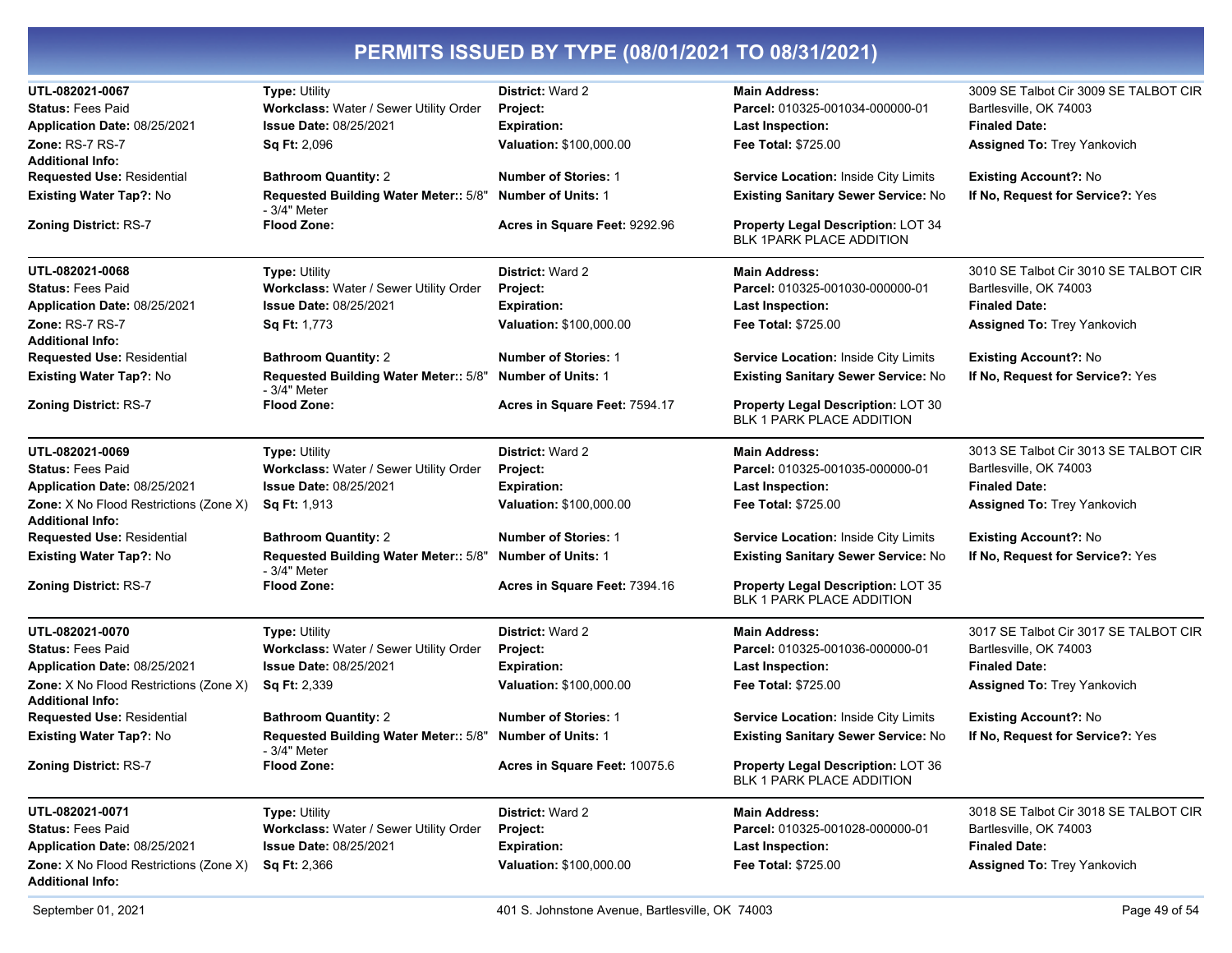| PERMITS ISSUED BY TYPE (08/01/2021 TO 08/31/2021)                 |                                                        |                               |                                                                        |                                                     |
|-------------------------------------------------------------------|--------------------------------------------------------|-------------------------------|------------------------------------------------------------------------|-----------------------------------------------------|
| <b>Requested Use: Residential</b>                                 | <b>Bathroom Quantity: 2</b>                            | <b>Number of Stories: 1</b>   | Service Location: Inside City Limits                                   | <b>Existing Account?: No</b>                        |
| Existing Water Tap?: No                                           | Requested Building Water Meter:: 5/8"<br>$-3/4"$ Meter | <b>Number of Units: 1</b>     | <b>Existing Sanitary Sewer Service: No</b>                             | If No, Request for Service?: Yes                    |
| <b>Zoning District: RS-7</b>                                      | <b>Flood Zone:</b>                                     | Acres in Square Feet: 7799.03 | Property Legal Description: LOT 28<br>BLK 1 PARK PLACE ADDITION        |                                                     |
| UTL-082021-0072                                                   | Type: Utility                                          | <b>District: Ward 2</b>       | <b>Main Address:</b>                                                   | 3114 SE Talimena Ct 3114 SE<br><b>TALIMENA CT</b>   |
| <b>Status: Fees Paid</b>                                          | Workclass: Water / Sewer Utility Order                 | Project:                      | Parcel: 010325-001011-000000-01                                        | Bartlesville, OK 74003                              |
| Application Date: 08/25/2021                                      | <b>Issue Date: 08/25/2021</b>                          | <b>Expiration:</b>            | <b>Last Inspection:</b>                                                | <b>Finaled Date:</b>                                |
| Zone: RS-7 RS-7<br><b>Additional Info:</b>                        | Sq Ft: 2,341                                           | Valuation: \$100,000.00       | Fee Total: \$725.00                                                    | Assigned To: Trey Yankovich                         |
| <b>Requested Use: Residential</b>                                 | <b>Bathroom Quantity: 2</b>                            | <b>Number of Stories: 1</b>   | Service Location: Inside City Limits                                   | <b>Existing Account?: No</b>                        |
| Existing Water Tap?: No                                           | Requested Building Water Meter:: 5/8"<br>- 3/4" Meter  | <b>Number of Units: 1</b>     | Existing Sanitary Sewer Service: No                                    | If No, Request for Service?: Yes                    |
| Zoning District: RS-7                                             | <b>Flood Zone:</b>                                     | Acres in Square Feet: 7799.11 | Property Legal Description: LOT 11<br>BLK 1 PARK PLACE ADDITION        |                                                     |
| UTL-082021-0073                                                   | <b>Type: Utility</b>                                   | <b>District: Ward 2</b>       | <b>Main Address:</b>                                                   | 3118 SE Talimena Ct 3118 SE<br><b>TALIMENA CT</b>   |
| <b>Status: Fees Paid</b>                                          | Workclass: Water / Sewer Utility Order                 | Project:                      | Parcel: 010325-001010-000000-01                                        | Bartlesville, OK 74003                              |
| Application Date: 08/25/2021                                      | <b>Issue Date: 08/25/2021</b>                          | <b>Expiration:</b>            | <b>Last Inspection:</b>                                                | <b>Finaled Date:</b>                                |
| Zone: X No Flood Restrictions (Zone X)<br><b>Additional Info:</b> | Sq Ft: 2,190                                           | Valuation: \$100,000.00       | <b>Fee Total: \$725.00</b>                                             | Assigned To: Trey Yankovich                         |
| <b>Requested Use: Residential</b>                                 | <b>Bathroom Quantity: 2</b>                            | <b>Number of Stories: 1</b>   | <b>Service Location: Inside City Limits</b>                            | <b>Existing Account?: No</b>                        |
| Existing Water Tap?: No                                           | Requested Building Water Meter:: 5/8"<br>- 3/4" Meter  | <b>Number of Units: 1</b>     | <b>Existing Sanitary Sewer Service: No</b>                             | If No, Request for Service?: Yes                    |
| <b>Zoning District: RS-7</b>                                      | <b>Flood Zone:</b>                                     | Acres in Square Feet: 8226.07 | <b>Property Legal Description: LOT 10</b><br>BLK 1 PARK PLACE ADDITION |                                                     |
| UTL-082021-0074                                                   | Type: Utility                                          | <b>District: Ward 2</b>       | <b>Main Address:</b>                                                   | 3217 SE Lincoln Rd 3217 SE LINCOLN<br><b>RD</b>     |
| <b>Status: Fees Paid</b>                                          | Workclass: Water / Sewer Utility Order                 | Project:                      | Parcel: 010325-004004-000000-01                                        | Bartlesville, OK 74003                              |
| Application Date: 08/25/2021                                      | <b>Issue Date: 08/25/2021</b>                          | <b>Expiration:</b>            | Last Inspection:                                                       | <b>Finaled Date:</b>                                |
| Zone: RS-7 RS-7<br><b>Additional Info:</b>                        | <b>Sq Ft: 2,397</b>                                    | Valuation: \$100,000.00       | Fee Total: \$725.00                                                    | Assigned To: Trey Yankovich                         |
| <b>Requested Use: Residential</b>                                 | <b>Bathroom Quantity: 2</b>                            | <b>Number of Stories: 1</b>   | Service Location: Inside City Limits                                   | <b>Existing Account?: No</b>                        |
| Existing Water Tap?: No                                           | Requested Building Water Meter:: 5/8"<br>- 3/4" Meter  | <b>Number of Units: 1</b>     | Existing Sanitary Sewer Service: No                                    | If No, Request for Service?: Yes                    |
| <b>Zoning District: RS-10</b>                                     | <b>Flood Zone:</b>                                     | Acres in Square Feet: 9783.87 | Property Legal Description: LOT 4 BLK<br>4 PARK PLACE ADDITION         |                                                     |
| UTL-082021-0075                                                   | <b>Type: Utility</b>                                   | District: Ward 2              | <b>Main Address:</b>                                                   | 1826 SE Jefferson PI 1826 SE<br><b>JEFFERSON PL</b> |
| <b>Status: Fees Paid</b>                                          | Workclass: Water / Sewer Utility Order                 | Project:                      | Parcel: 010325-004008-000000-01                                        | Bartlesville, OK 74003                              |
| Application Date: 08/25/2021                                      | <b>Issue Date: 08/25/2021</b>                          | <b>Expiration:</b>            | Last Inspection:                                                       | <b>Finaled Date:</b>                                |
| Zone: RS-7 RS-7<br><b>Additional Info:</b>                        | Sq Ft: 2,096                                           | Valuation: \$100,000.00       | Fee Total: \$725.00                                                    | Assigned To: Trey Yankovich                         |
| <b>Requested Use: Residential</b>                                 | <b>Bathroom Quantity: 2</b>                            | <b>Number of Stories: 1</b>   | Service Location: Inside City Limits                                   | <b>Existing Account?: No</b>                        |
| Existing Water Tap?: No                                           |                                                        |                               |                                                                        |                                                     |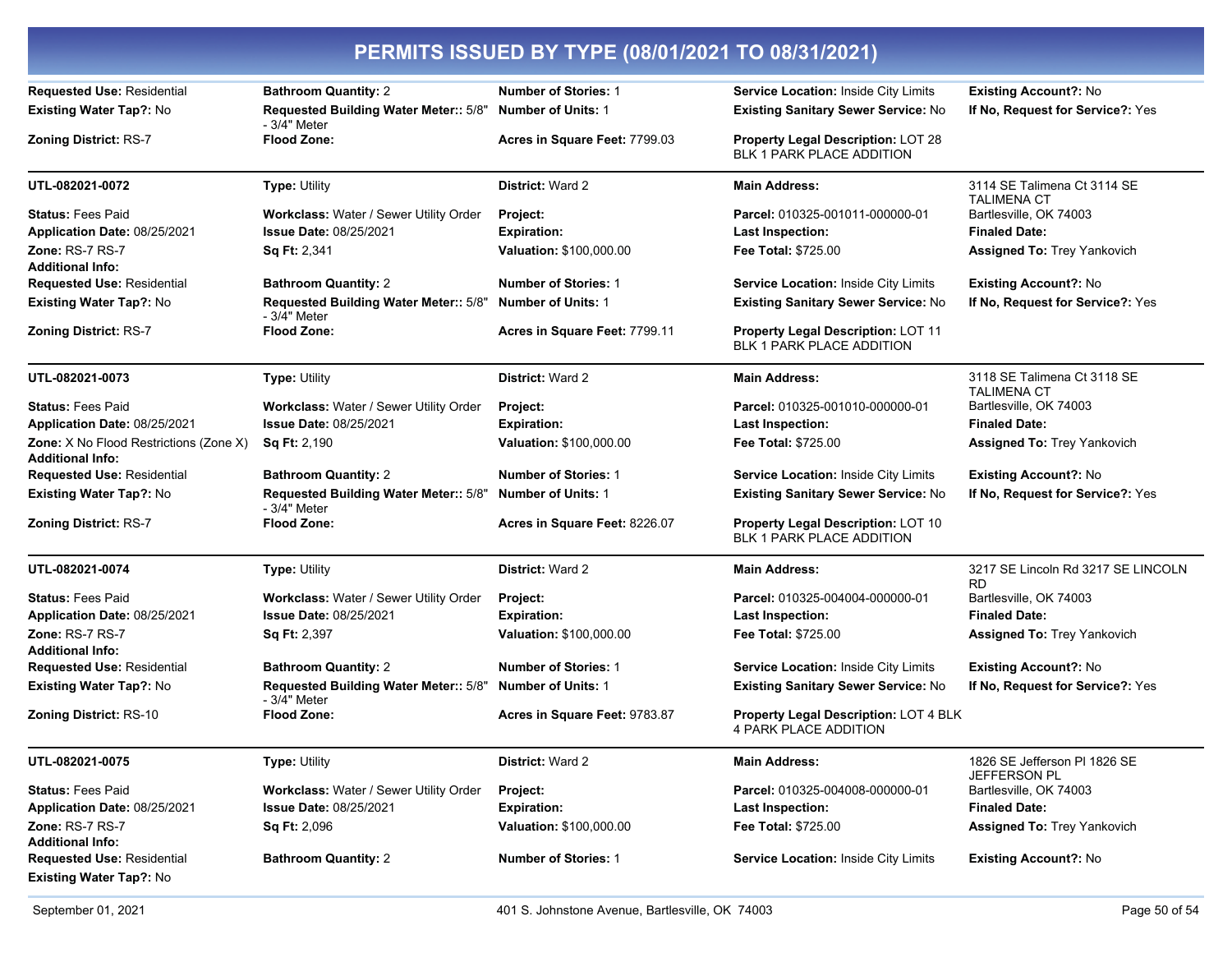**Existing Sanitary Sewer Service: No** If No, Request for Service?: Yes **Zoning District: RS-7** 

Property Legal Description: LOT 8 BLK 4 PARK PLACE ADDITION

Description: New SER

- 3/4" Meter Flood Zone:

Requested Building Water Meter:: 5/8" Number of Units: 1

Acres in Square Feet: 8464.03

| UTL-082021-0076                                                          | <b>Type: Utility</b>                         | <b>District: Ward 5</b>                      | <b>Main Address:</b>                                                                                                                                                    | 211 NE Beecher Ln Ln 211 NE<br><b>BEECHER LN</b>        |  |
|--------------------------------------------------------------------------|----------------------------------------------|----------------------------------------------|-------------------------------------------------------------------------------------------------------------------------------------------------------------------------|---------------------------------------------------------|--|
| <b>Status: Permit Issued</b>                                             | Workclass: Water / Sewer Utility Order       | Project:                                     | Parcel: 010702-000010-000000-01                                                                                                                                         | Bartlesville, OK 74003                                  |  |
| Application Date: 08/31/2021                                             | <b>Issue Date: 08/31/2021</b>                | <b>Expiration:</b>                           | <b>Last Inspection:</b>                                                                                                                                                 | <b>Finaled Date:</b>                                    |  |
| <b>Zone:</b> X No Flood Restrictions (Zone X)<br><b>Additional Info:</b> | <b>Sq Ft: 2,488</b>                          | Valuation: \$350,000.00                      | <b>Fee Total: \$825.00</b>                                                                                                                                              | <b>Assigned To: Trey Yankovich</b>                      |  |
| <b>Requested Use: Residential</b>                                        | <b>Bathroom Quantity: 2.5</b>                | <b>Number of Stories: 1</b>                  | <b>Service Location: Inside City Limits</b>                                                                                                                             | <b>Existing Account?: No</b>                            |  |
| <b>Existing Water Tap?: No</b>                                           | <b>Existing Water Service Size:</b>          | Requested Building Water Meter:: 1"<br>Meter | <b>Number of Units: 1</b>                                                                                                                                               | <b>Existing Sanitary Sewer Service: No</b>              |  |
| If No, Request for Service?: Yes                                         | <b>Zoning District: RS-7</b>                 | <b>Flood Zone:</b>                           | Acres in Square Feet: 12933                                                                                                                                             | Property Legal Description: LOT 10<br>STONE BRANCH 2ND  |  |
| <b>Description:</b> New single family                                    |                                              |                                              |                                                                                                                                                                         |                                                         |  |
| UTL-082021-0077                                                          | <b>Type: Utility</b>                         | District: Ward 1                             | <b>Main Address:</b>                                                                                                                                                    | 510 SE Washington Blvd 510 SE<br><b>WASHINGTON BLVD</b> |  |
| <b>Status: Fees Due</b>                                                  | Workclass: Water / Sewer Utility Order       | Project:                                     | Parcel: 010999-092613-003000-01                                                                                                                                         | Bartlesville, OK 74003                                  |  |
| Application Date: 08/31/2021                                             | <b>Issue Date: 08/31/2021</b>                | <b>Expiration:</b>                           | <b>Last Inspection:</b>                                                                                                                                                 | <b>Finaled Date:</b>                                    |  |
| <b>Zone: RS-7 RS-7</b><br><b>Additional Info:</b>                        | <b>Sq Ft: 638</b>                            | Valuation: \$350,000.00                      | <b>Fee Total: \$825.00</b>                                                                                                                                              | <b>Assigned To: Trey Yankovich</b>                      |  |
| <b>Requested Use: Commercial</b>                                         | <b>Bathroom Quantity: 1</b>                  | <b>Number of Stories: 1</b>                  | Service Location: Inside City Limits                                                                                                                                    | <b>Existing Account?: No</b>                            |  |
| Existing Water Tap?: No                                                  | Requested Building Water Meter:: 1"<br>Meter | <b>Number of Units: 1</b>                    | <b>Existing Sanitary Sewer Service: No</b>                                                                                                                              | If No, Request for Service?: Yes                        |  |
| <b>Zoning District: RS-7</b><br><b>Description: Scooter's Coffee</b>     | Flood Zone: 100yr flood                      | Acres in Square Feet: 1.08288e+006           | <b>Property Legal Description: PART</b><br>SECT 9-26-13 27.25 AC LYING N OF<br>THE S BOUNDARY LINE OF TURKEY<br>CREEK IN THE NW SW LESS .87 AC:<br>"EASTLAND SHOPPING C |                                                         |  |
|                                                                          |                                              |                                              |                                                                                                                                                                         |                                                         |  |

#### PERMITS ISSUED FOR UTILITY:  $21$

| <b>ZONING PERMITS COMMERCIAL</b>    |                                        |                                          |                                 |                                  |  |
|-------------------------------------|----------------------------------------|------------------------------------------|---------------------------------|----------------------------------|--|
| CZP-0821-0001                       | <b>Type: Zoning Permits Commercial</b> | <b>District: Ward 4</b>                  | <b>Main Address:</b>            | 105 SW Penn 105 SW PENN          |  |
| <b>Status: Permit Issued</b>        | <b>Workclass: Fence</b>                | <b>Project:</b>                          | Parcel: 010485-002001-000000-01 | Bartlesville, OK 74003           |  |
| Application Date: 08/16/2021        | <b>Issue Date: 08/16/2021</b>          | <b>Expiration: 02/14/2022</b>            | <b>Last Inspection:</b>         | <b>Finaled Date:</b>             |  |
| Zone:                               | $\textsf{Sa Et: } 0$                   | Valuation: \$0.00                        | <b>Fee Total: \$20.00</b>       | <b>Assigned To: Holly Mayhew</b> |  |
| <b>Additional Info:</b>             |                                        |                                          |                                 |                                  |  |
| Fence height for front yard (ft): 6 | Fence height for rear yard (ft): 6     | Fence material: CONCRETE & WIRE<br>CABLE | Acres $(Sq. Ft.): 0$            |                                  |  |
| <b>Description: CONCRETE FENCE</b>  |                                        |                                          |                                 |                                  |  |

#### PERMITS ISSUED FOR ZONING PERMITS COMMERCIAL:

 $\overline{\mathbf{1}}$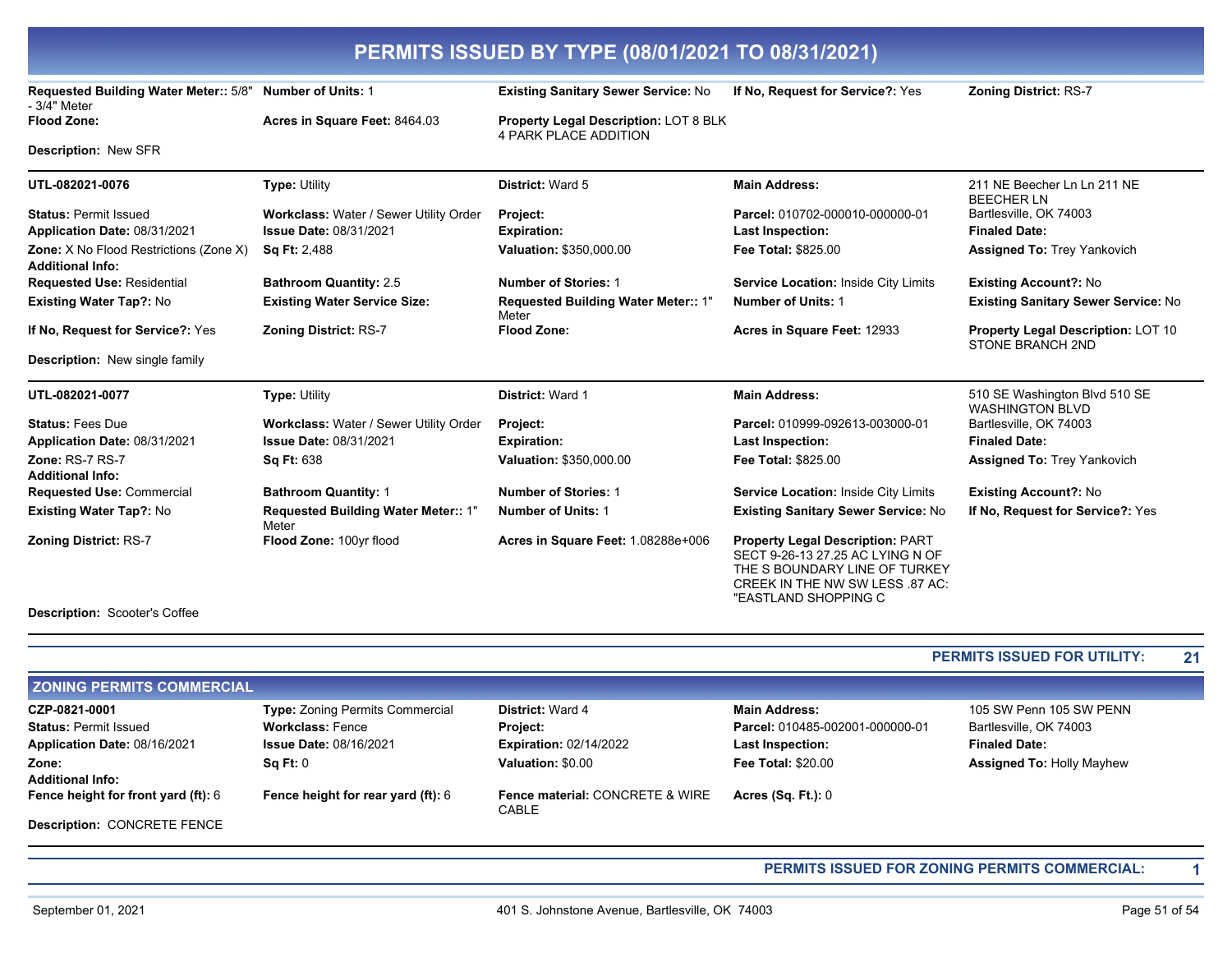| <b>ZONING PERMITS RESIDENTIAL</b>                                 |                                                                                                                             |                                                                |                                                                        |                                                                                                                                                                       |
|-------------------------------------------------------------------|-----------------------------------------------------------------------------------------------------------------------------|----------------------------------------------------------------|------------------------------------------------------------------------|-----------------------------------------------------------------------------------------------------------------------------------------------------------------------|
| RZP-0821-0113                                                     | Type: Zoning Permits Residential                                                                                            | <b>District: Ward 5</b>                                        | <b>Main Address:</b>                                                   | 812 SE Castle Rd 812 SE CASTLE RD                                                                                                                                     |
| <b>Status: Permit Issued</b>                                      | <b>Workclass: Accessory Structure Under</b><br>200 Sq Ft                                                                    | Project:                                                       | Parcel: 010256-000040-000000-01                                        | Bartlesville, OK 74003                                                                                                                                                |
| Application Date: 08/17/2021                                      | <b>Issue Date: 08/17/2021</b>                                                                                               | <b>Expiration: 02/14/2022</b>                                  | <b>Last Inspection:</b>                                                | <b>Finaled Date:</b>                                                                                                                                                  |
| <b>Zone:</b> X No Flood Restrictions (Zone X)                     | Sq Ft: 0                                                                                                                    | Valuation: \$0.00                                              | <b>Fee Total: \$20.00</b>                                              | <b>Assigned To: Holly Mayhew</b>                                                                                                                                      |
| <b>Additional Info:</b>                                           |                                                                                                                             |                                                                |                                                                        |                                                                                                                                                                       |
| <b>Length (ft):</b> 12                                            | Width $(ft)$ : 8                                                                                                            | <b>Area (sf): 96</b>                                           | Percent of rear yard: 2.5                                              | Percent of total lot: 0.8                                                                                                                                             |
| <b>Acres:</b> 10072.5                                             | Floodway:                                                                                                                   | <b>Zoning District: RS-7</b>                                   | <b>Property Legal Description: LOT 40</b><br><b>MADISON HILLS ADDN</b> |                                                                                                                                                                       |
| Description: 8 x 12 shed                                          |                                                                                                                             |                                                                |                                                                        |                                                                                                                                                                       |
| RZP-0821-0114                                                     | Type: Zoning Permits Residential                                                                                            | District: Ward 4                                               | <b>Main Address:</b>                                                   | 525 NW Highland Dr 525 NW HIGHLAND<br>DR                                                                                                                              |
| <b>Status: Complete</b>                                           | Workclass: RV / Boat / Trailer Storage                                                                                      | Project:                                                       | Parcel: 010304-033006-000000-01                                        | Bartlesville, OK 74003                                                                                                                                                |
| Application Date: 08/17/2021                                      | <b>Issue Date: 08/17/2021</b>                                                                                               | <b>Expiration: 02/14/2022</b>                                  | Last Inspection: 08/18/2021                                            | <b>Finaled Date: 08/19/2021</b>                                                                                                                                       |
| Zone: X No Flood Restrictions (Zone X)                            | Sq Ft: 0                                                                                                                    | Valuation: \$0.00                                              | <b>Fee Total: \$20.00</b>                                              | <b>Assigned To: Holly Mayhew</b>                                                                                                                                      |
| Additional Info:<br>Length of RV/Trailer (ft): 15.6               | Distance from RV/Trailer to street (ft):                                                                                    | Rear/side yard access available?                               | Property Legal Description: LOT 6 BLK Acres: 7777.01                   |                                                                                                                                                                       |
|                                                                   | 14                                                                                                                          | $(yes/no)$ : NO                                                | 33 OAK PARK VILLAGE S3                                                 |                                                                                                                                                                       |
| Floodway:                                                         | <b>Zoning District: RS-7</b>                                                                                                |                                                                |                                                                        |                                                                                                                                                                       |
|                                                                   | Description: 15' 6" ALUMINUM FLAT BOTTOM BOAT ON FRONT DRIVE- 14' FROM STREET. NO ROOM TO MOVE INTO REAR YARD- HOLLY MAYHEW |                                                                |                                                                        |                                                                                                                                                                       |
| RZP-0821-0115                                                     | <b>Type: Zoning Permits Residential</b>                                                                                     | District: Ward 2                                               | <b>Main Address:</b>                                                   | 5710 Aspen 5710 ASPEN AVE                                                                                                                                             |
| <b>Status: In Review</b>                                          | <b>Workclass: Accessory Structure Under</b><br>200 Sq Ft                                                                    | Project:                                                       | Parcel:                                                                | Bartlesville, OK 74003                                                                                                                                                |
| Application Date: 08/20/2021                                      | <b>Issue Date: 08/20/2021</b>                                                                                               | <b>Expiration: 02/16/2022</b>                                  | <b>Last Inspection:</b>                                                | <b>Finaled Date:</b>                                                                                                                                                  |
| Zone:                                                             | Sq Ft: 0                                                                                                                    | Valuation: \$0.00                                              | Fee Total: \$20.00                                                     | <b>Assigned To: Holly Mayhew</b>                                                                                                                                      |
| <b>Additional Info:</b>                                           |                                                                                                                             |                                                                |                                                                        |                                                                                                                                                                       |
| <b>Length (ft):</b> 12                                            | Width $(ft)$ : 8                                                                                                            | <b>Area (sf): 96</b>                                           | Percent of rear yard: 0                                                | Percent of total lot: 25.46                                                                                                                                           |
| Acres: 0                                                          | <b>Zoning District: RS-10</b>                                                                                               | Property Legal Description: L 18, B 7<br><b>COVINGTON PARK</b> |                                                                        |                                                                                                                                                                       |
| Description: Accessory Building                                   |                                                                                                                             |                                                                |                                                                        |                                                                                                                                                                       |
| RZP-0821-0116                                                     | <b>Type: Zoning Permits Residential</b>                                                                                     | District: Ward 4                                               | <b>Main Address:</b>                                                   | 305 NW Seminole 305 NW SEMINOLE                                                                                                                                       |
| <b>Status: Permit Issued</b>                                      | <b>Workclass: Gravel Parking Area</b>                                                                                       | Project:                                                       | Parcel: 231351-000000-000000-01                                        | Bartlesville, OK 74003                                                                                                                                                |
| <b>Application Date: 08/24/2021</b>                               | <b>Issue Date: 08/24/2021</b>                                                                                               | <b>Expiration: 02/21/2022</b>                                  | <b>Last Inspection:</b>                                                | <b>Finaled Date:</b>                                                                                                                                                  |
| Zone: X No Flood Restrictions (Zone X)<br><b>Additional Info:</b> | Sq Ft: 0                                                                                                                    | Valuation: \$0.00                                              | Fee Total: \$20.00                                                     | <b>Assigned To: Holly Mayhew</b>                                                                                                                                      |
| Length (ft): 28                                                   | <b>Width (ft): 16</b>                                                                                                       | <b>Number of Parking Spaces: 2</b>                             | Rear/side yard access available?<br>(yes/no): N/A                      | Property Legal Description: BEG AT<br>NW COR OF LOT 1 FOR POB: S TO A<br>POINT 463.1 N OF SW COR OF LOT 2;<br>N 88 DEG 30 MIN E 526.7; N 1 DEG 58<br><b>MIN W 775</b> |
| <b>Acres (Sq. Ft.):</b> 2.079e+006                                | Floodway:                                                                                                                   | <b>Zoning District: RS-7</b>                                   |                                                                        |                                                                                                                                                                       |
| Description: GRAVEL PARKING                                       |                                                                                                                             |                                                                |                                                                        |                                                                                                                                                                       |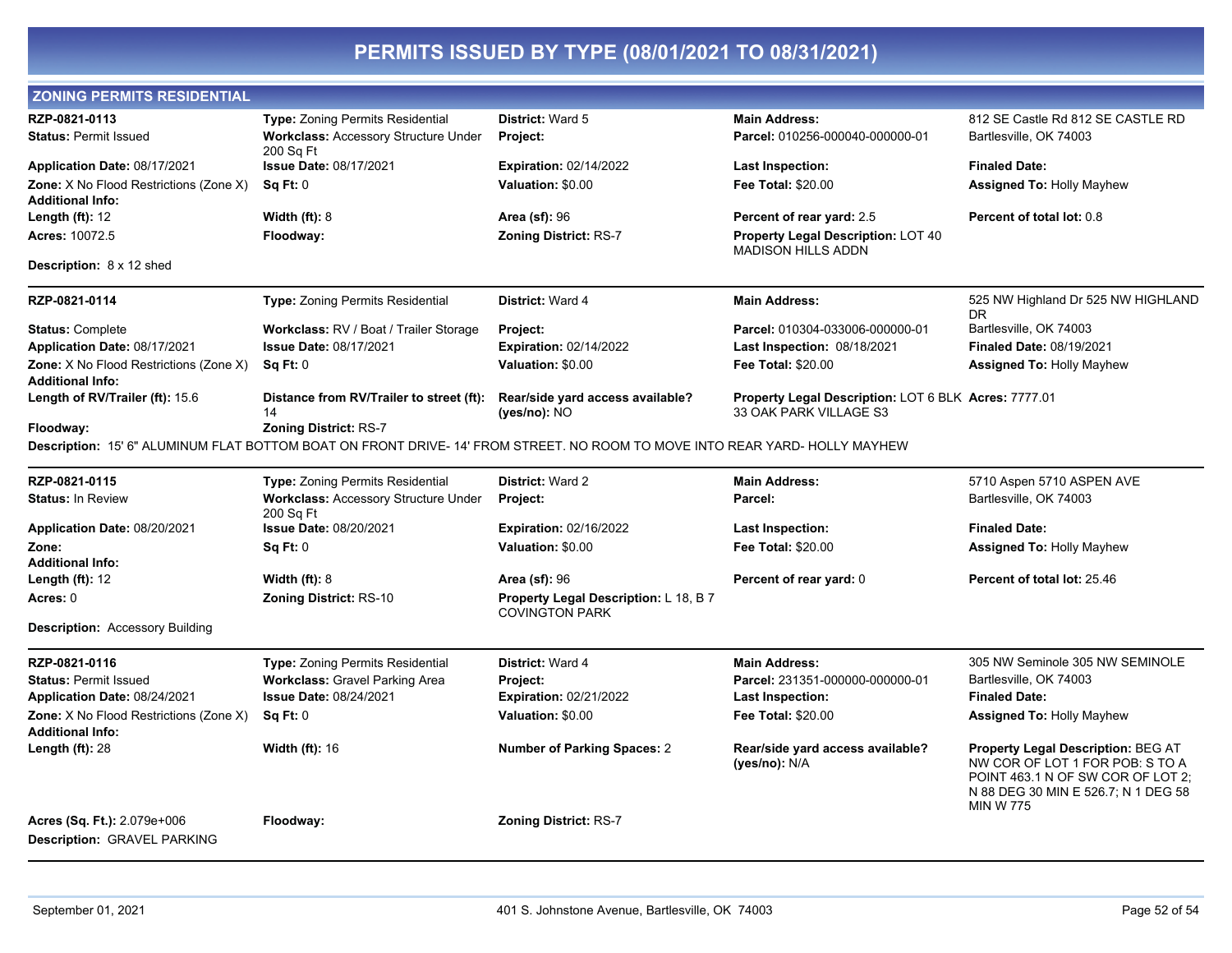| PERMITS ISSUED BY TYPE (08/01/2021 TO 08/31/2021)                                    |                                         |                                |                                                                                                                                |                                                              |  |
|--------------------------------------------------------------------------------------|-----------------------------------------|--------------------------------|--------------------------------------------------------------------------------------------------------------------------------|--------------------------------------------------------------|--|
| RZP-0821-0117                                                                        | <b>Type: Zoning Permits Residential</b> | District: Ward 1               | <b>Main Address:</b>                                                                                                           | 144 NE Queenstown Ave 144 NE<br>QUEENSTOWN AVE               |  |
| <b>Status: Permit Issued</b>                                                         | <b>Workclass: Fence</b>                 | Project:                       | Parcel: 010999-042613-003000-088                                                                                               | Bartlesville, OK 74003                                       |  |
| Application Date: 08/24/2021                                                         | Issue Date: 08/24/2021                  | <b>Expiration: 02/21/2022</b>  | <b>Last Inspection:</b>                                                                                                        | <b>Finaled Date:</b>                                         |  |
| <b>Zone: RS-7 RS-7</b>                                                               | SqFt:0                                  | Valuation: \$0.00              | <b>Fee Total: \$20.00</b>                                                                                                      | <b>Assigned To: Holly Mayhew</b>                             |  |
| <b>Additional Info:</b>                                                              |                                         |                                |                                                                                                                                |                                                              |  |
| Property Legal Description: PART                                                     | Acres (Sq. Ft.): 14827                  | Floodway:                      | Zoning District: RS-7                                                                                                          |                                                              |  |
| SECT 4-26-13 TR 27-6 BEG 15 S OF<br>THE NE CORNER OF THE SE SW SW:                   |                                         |                                |                                                                                                                                |                                                              |  |
| S 75; W 164; N 75; E 164 TO THE BEG:                                                 |                                         |                                |                                                                                                                                |                                                              |  |
| .28 AC: P                                                                            |                                         |                                |                                                                                                                                |                                                              |  |
| <b>Description: FENCE INSTALLATION</b>                                               |                                         |                                |                                                                                                                                |                                                              |  |
| RZP-0821-0118                                                                        | <b>Type: Zoning Permits Residential</b> | District: Ward 3               | <b>Main Address:</b>                                                                                                           | 219 W 9Th St 00219 W 9TH ST                                  |  |
| <b>Status: Permit Issued</b>                                                         | <b>Workclass: Uncovered Patio</b>       | Project:                       | Parcel: 010001-075006-000000-03                                                                                                | Bartlesville, OK 74003                                       |  |
| Application Date: 08/26/2021                                                         | <b>Issue Date: 08/26/2021</b>           | <b>Expiration: 09/24/2021</b>  | Last Inspection:                                                                                                               | <b>Finaled Date:</b>                                         |  |
| <b>Zone: TIF 2 District TIF 2 District</b>                                           | Sq Ft: 0                                | Valuation: \$0.00              | <b>Fee Total: \$20.00</b>                                                                                                      | <b>Assigned To: Holly Mayhew</b>                             |  |
| <b>Additional Info:</b>                                                              |                                         |                                |                                                                                                                                |                                                              |  |
| Property Legal Description: W 62 OF N Acres: 10421.9<br>50 S 50 OF LOT 6 BLK 75 ORIG |                                         | <b>Flood Zone:</b>             |                                                                                                                                |                                                              |  |
| <b>BARTLESVILLE</b>                                                                  |                                         |                                |                                                                                                                                |                                                              |  |
| Description: UNCOVERED PATIO IN BACK                                                 |                                         |                                |                                                                                                                                |                                                              |  |
| ZP-0821-0109                                                                         | <b>Type: Zoning Permits Residential</b> | District: Ward 4               | <b>Main Address:</b>                                                                                                           | 341 NW Margarite Ave 341 NW                                  |  |
|                                                                                      |                                         |                                |                                                                                                                                | <b>MARGARITE AVE</b>                                         |  |
| <b>Status: Complete</b>                                                              | <b>Workclass: Fence</b>                 | Project:                       | Parcel: 010044-004002-000000-01                                                                                                | Bartlesville, OK 74003                                       |  |
| Application Date: 08/06/2021                                                         | <b>Issue Date: 08/06/2021</b>           | <b>Expiration: 02/23/2022</b>  | <b>Last Inspection: 08/27/2021</b>                                                                                             | <b>Finaled Date: 08/28/2021</b>                              |  |
| <b>Zone: RS-5 RS-5</b>                                                               | Sq Ft: 0                                | Valuation: \$0.00              | <b>Fee Total: \$20.00</b>                                                                                                      | <b>Assigned To: Holly Mayhew</b>                             |  |
| <b>Additional Info:</b>                                                              |                                         |                                |                                                                                                                                |                                                              |  |
| Fence height for front yard (ft): 4                                                  | Fence height for rear yard (ft): 6      | Fence material: WOODEN PRIVACY | <b>NZOD Location Code: Bc0104</b>                                                                                              | Property Legal Description: LOT 2 BLK<br><b>4 BRUCE CASS</b> |  |
| Acres (Sq. Ft.): 6229.68                                                             | Floodway: 500yr flood                   | <b>Zoning District: RS-5</b>   |                                                                                                                                |                                                              |  |
| Description: 6' DOWN TO 4' PAST THE BUILDING LINE- WOODEN PRIVACY FENCING            |                                         |                                |                                                                                                                                |                                                              |  |
| ZP-0821-0110                                                                         | Type: Zoning Permits Residential        | District: Ward 2               | <b>Main Address:</b>                                                                                                           | 1300 SE Ridgewood Dr 1300 SE                                 |  |
| <b>Status: Permit Issued</b>                                                         | <b>Workclass: Fence</b>                 | <b>Project:</b>                | Parcel: 010533-010001-000000-01                                                                                                | RIDGEWOOD DR<br>Bartlesville, OK 74006                       |  |
| Application Date: 08/09/2021                                                         | Issue Date: 08/09/2021                  | <b>Expiration: 02/07/2022</b>  | <b>Last Inspection:</b>                                                                                                        | <b>Finaled Date:</b>                                         |  |
| <b>Zone:</b> X No Flood Restrictions (Zone X)                                        | Sq Ft: 0                                | Valuation: \$0.00              | <b>Fee Total: \$20.00</b>                                                                                                      | <b>Assigned To: Holly Mayhew</b>                             |  |
| <b>Additional Info:</b>                                                              |                                         |                                |                                                                                                                                |                                                              |  |
| Fence height for front yard (ft): 0                                                  | Fence height for rear yard (ft): 6      |                                | Fence material: wooden with metal posts Property Legal Description: LOT 1 BLK Acres (Sq. Ft.): 19612.8<br>10 WOODLAND PARK 4TH |                                                              |  |
| Floodway:                                                                            | <b>Zoning District: RS-10</b>           |                                |                                                                                                                                |                                                              |  |
| Description: 6'WOODEN PRIVACY FENCE IN REAR YARD                                     |                                         |                                |                                                                                                                                |                                                              |  |

#### September 01, 2021